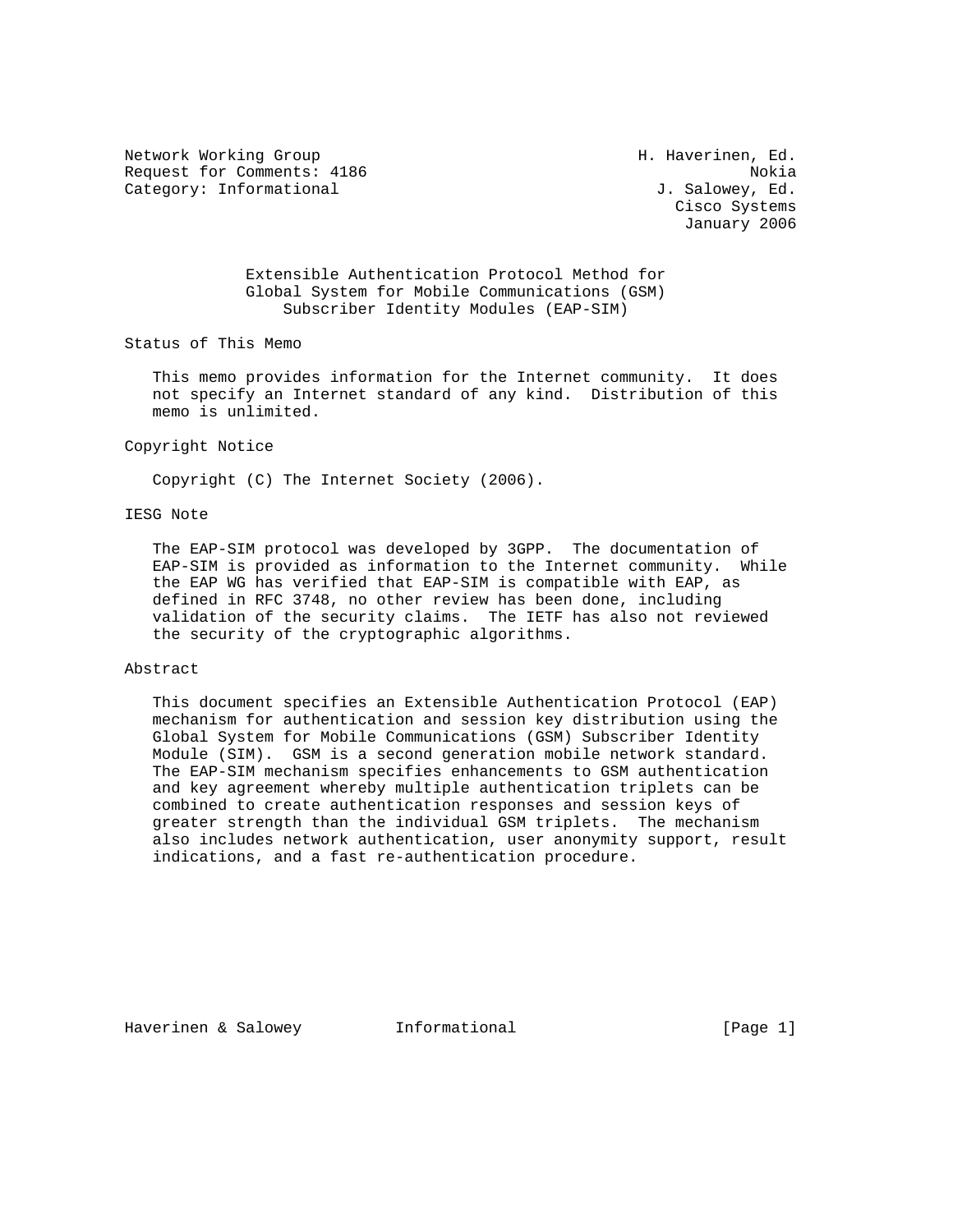Table of Contents

| 4.2.1. Format, Generation and Usage of Peer Identities 11                                                  |  |
|------------------------------------------------------------------------------------------------------------|--|
| 4.2.2. Communicating the Peer Identity to the Server 17                                                    |  |
| 4.2.3. Choice of Identity for the EAP-Response/Identity  19<br>4.2.4. Server Operation in the Beginning of |  |
|                                                                                                            |  |
| 4.2.5. Processing of EAP-Request/SIM/Start by the Peer 20                                                  |  |
| 4.2.6. Attacks Against Identity Privacy 21                                                                 |  |
| 4.2.7. Processing of AT_IDENTITY by the Server 22                                                          |  |
| 4.3. Message Sequence Examples (Informative) 23                                                            |  |
| 4.3.1. Full Authentication 24                                                                              |  |
|                                                                                                            |  |
| 4.3.3. Fall Back to Full Authentication 26                                                                 |  |
| 4.3.4. Requesting the Permanent Identity 1 27                                                              |  |
| 4.3.5. Requesting the Permanent Identity 2 28                                                              |  |
| 4.3.6. Three EAP-SIM/Start Roundtrips 28                                                                   |  |
|                                                                                                            |  |
|                                                                                                            |  |
|                                                                                                            |  |
| 5.3. Fast Re-authentication Identity 31                                                                    |  |
| 5.4. Fast Re-authentication Procedure 33                                                                   |  |
| 5.5. Fast Re-authentication Procedure when Counter Is                                                      |  |
|                                                                                                            |  |
|                                                                                                            |  |
|                                                                                                            |  |
|                                                                                                            |  |
|                                                                                                            |  |
|                                                                                                            |  |
|                                                                                                            |  |
|                                                                                                            |  |
|                                                                                                            |  |
|                                                                                                            |  |
| 8. Message Format and Protocol Extensibility 45                                                            |  |
|                                                                                                            |  |
|                                                                                                            |  |
|                                                                                                            |  |
|                                                                                                            |  |
|                                                                                                            |  |
|                                                                                                            |  |
|                                                                                                            |  |
| 9.5. EAP-Request/SIM/Re-authentication 51                                                                  |  |

Haverinen & Salowey **Informational Informational** [Page 2]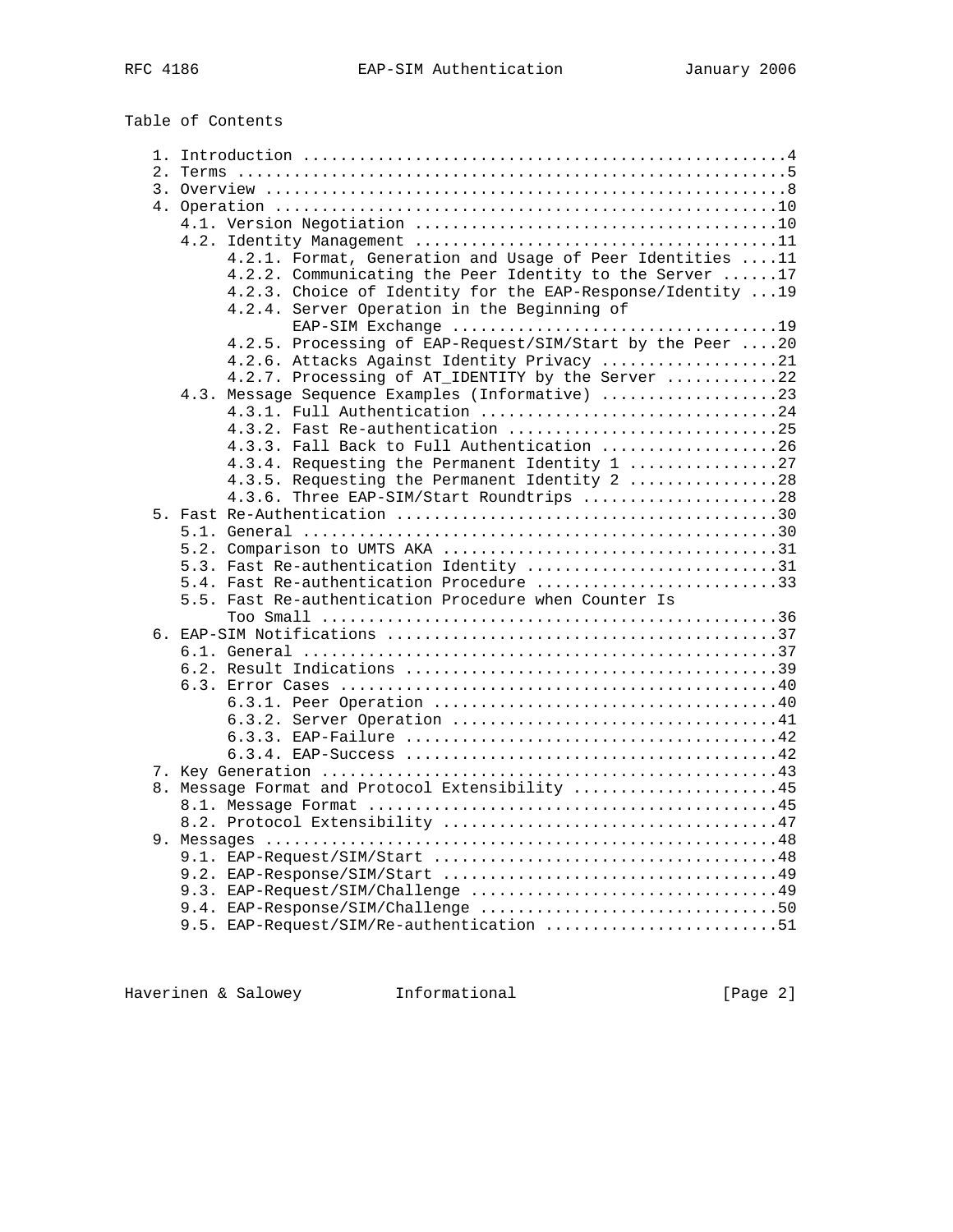| 9.6. EAP-Response/SIM/Re-authentication 51                                                                      |  |
|-----------------------------------------------------------------------------------------------------------------|--|
| 9.7. EAP-Response/SIM/Client-Error 52                                                                           |  |
| 9.8. EAP-Request/SIM/Notification 52                                                                            |  |
| 9.9. EAP-Response/SIM/Notification 53                                                                           |  |
|                                                                                                                 |  |
|                                                                                                                 |  |
|                                                                                                                 |  |
|                                                                                                                 |  |
|                                                                                                                 |  |
|                                                                                                                 |  |
|                                                                                                                 |  |
|                                                                                                                 |  |
|                                                                                                                 |  |
|                                                                                                                 |  |
|                                                                                                                 |  |
|                                                                                                                 |  |
| 10.12. AT_IV, AT_ENCR_DATA, and AT_PADDING 60                                                                   |  |
|                                                                                                                 |  |
|                                                                                                                 |  |
|                                                                                                                 |  |
|                                                                                                                 |  |
|                                                                                                                 |  |
|                                                                                                                 |  |
| $10.19.$ AT_CLIENT_ERROR_CODE $\ldots \ldots \ldots \ldots \ldots \ldots \ldots \ldots \ldots \ldots \ldots 65$ |  |
|                                                                                                                 |  |
|                                                                                                                 |  |
|                                                                                                                 |  |
|                                                                                                                 |  |
| 12.3. Mutual Authentication and Triplet Exposure 67                                                             |  |
|                                                                                                                 |  |
|                                                                                                                 |  |
| 12.6. Cryptographic Separation of Keys and Session                                                              |  |
|                                                                                                                 |  |
|                                                                                                                 |  |
|                                                                                                                 |  |
| 12.9. Integrity and Replay Protection, and Confidentiality 72                                                   |  |
|                                                                                                                 |  |
|                                                                                                                 |  |
|                                                                                                                 |  |
|                                                                                                                 |  |
|                                                                                                                 |  |
|                                                                                                                 |  |
|                                                                                                                 |  |
|                                                                                                                 |  |
| 14.2.1. Contributors' Addresses 77                                                                              |  |
|                                                                                                                 |  |
|                                                                                                                 |  |
|                                                                                                                 |  |

Haverinen & Salowey **Informational Example 1** Page 3]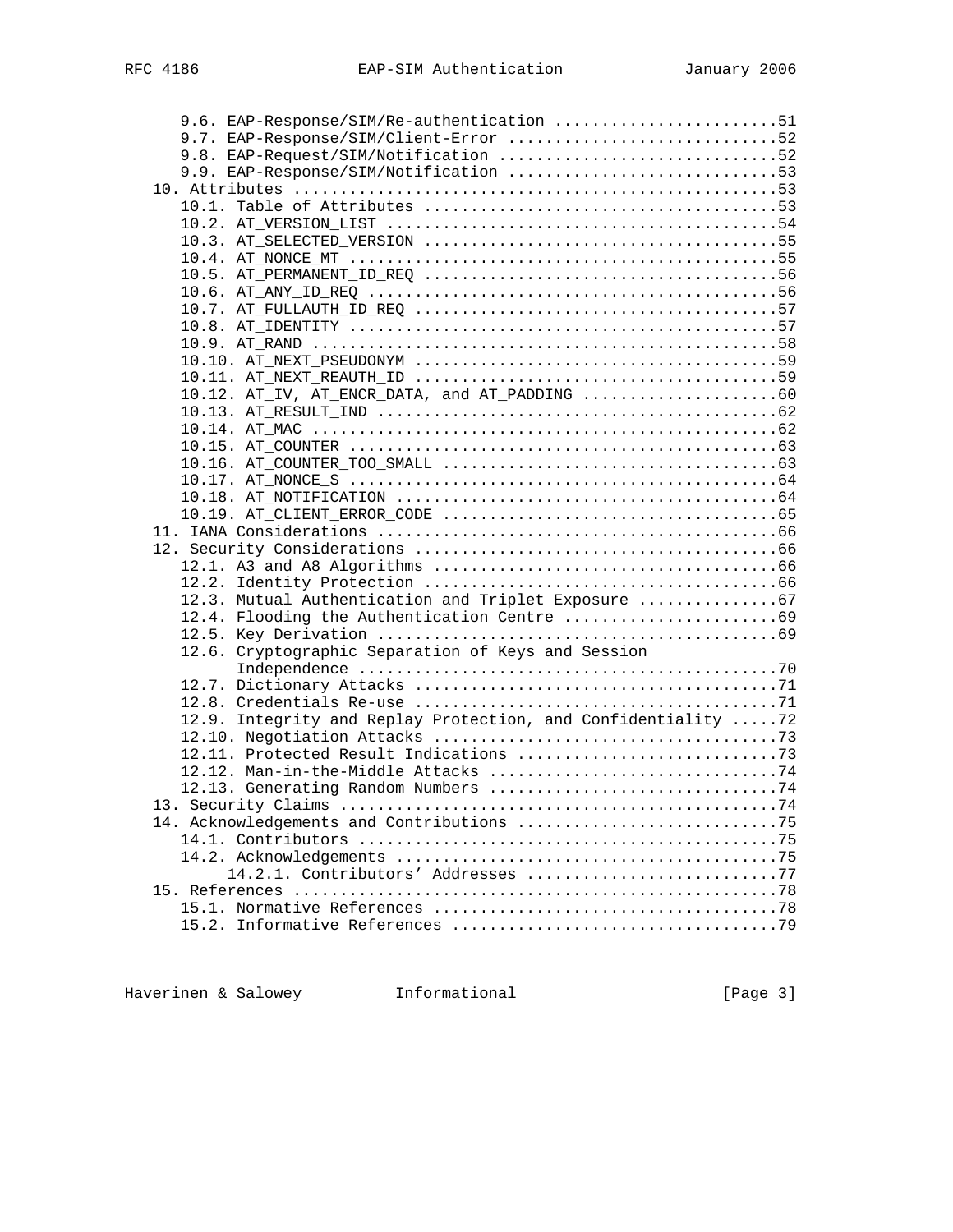| $A.1$ .<br>A.2.<br>A.3.<br>A.4.<br>A.5.<br>A.6.<br>$EAP-Response/SIM/Challenge$ 86<br>A. 7.<br>A R |  |
|----------------------------------------------------------------------------------------------------|--|
|                                                                                                    |  |
|                                                                                                    |  |
|                                                                                                    |  |
|                                                                                                    |  |
|                                                                                                    |  |
|                                                                                                    |  |
|                                                                                                    |  |
|                                                                                                    |  |
| EAP-Request/SIM/Re-authentication 87<br>A.9.                                                       |  |
| EAP-Response/SIM/Re-authentication 89<br>A.10.                                                     |  |
|                                                                                                    |  |

# 1. Introduction

 This document specifies an Extensible Authentication Protocol (EAP) [RFC3748] mechanism for authentication and session key distribution using the Global System for Mobile Communications (GSM) Subscriber Identity Module (SIM).

 GSM is a second generation mobile network standard. Second generation mobile networks and third generation mobile networks use different authentication and key agreement mechanisms. EAP-AKA [EAP-AKA] specifies an EAP method that is based on the Authentication and Key Agreement (AKA) mechanism used in 3rd generation mobile networks.

 GSM authentication is based on a challenge-response mechanism. The A3/A8 authentication and key derivation algorithms that run on the SIM can be given a 128-bit random number (RAND) as a challenge. The SIM runs operator-specific algorithms, which take the RAND and a secret key Ki (stored on the SIM) as input, and produce a 32-bit response (SRES) and a 64-bit long key Kc as output. The Kc key is originally intended to be used as an encryption key over the air interface, but in this protocol, it is used for deriving keying material and is not directly used. Hence, the secrecy of Kc is critical to the security of this protocol. For more information about GSM authentication, see [GSM-03.20]. See Section 12.1 for more discussion about the GSM algorithms used in EAP-SIM.

 The lack of mutual authentication is a weakness in GSM authentication. The derived 64-bit cipher key (Kc) is not strong enough for data networks in which stronger and longer keys are required. Hence, in EAP-SIM, several RAND challenges are used for generating several 64-bit Kc keys, which are combined to constitute stronger keying material. In EAP-SIM, the client issues a random number NONCE\_MT to the network in order to contribute to key derivation, and to prevent replays of EAP-SIM requests from previous

Haverinen & Salowey **Informational Informational** [Page 4]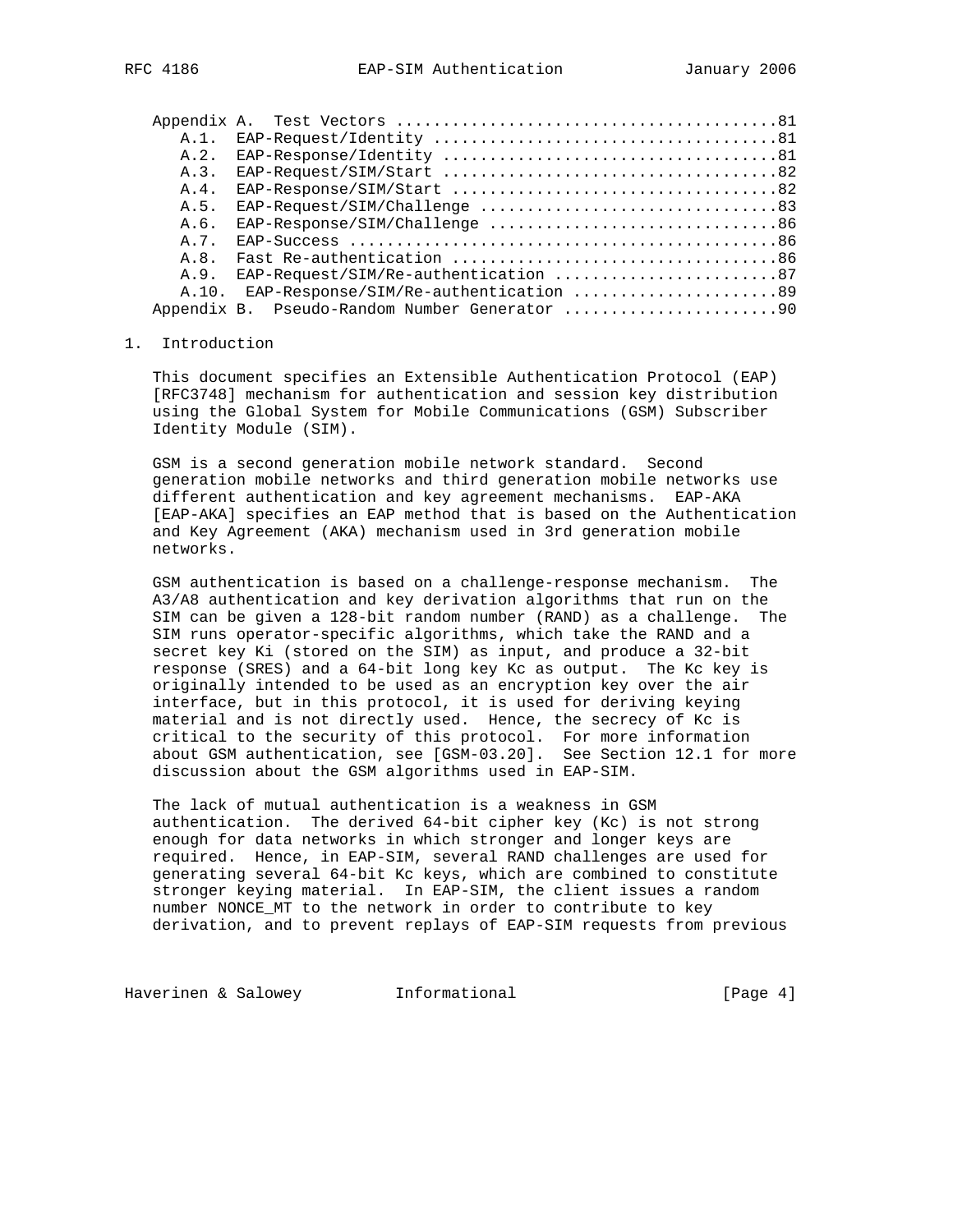exchanges. The NONCE\_MT can be conceived as the client's challenge to the network. EAP-SIM also extends the combined RAND challenges and other messages with a message authentication code in order to provide message integrity protection along with mutual authentication.

 EAP-SIM specifies optional support for protecting the privacy of subscriber identity using the same concept as the GSM, which uses pseudonyms/temporary identifiers. It also specifies an optional fast re-authentication procedure.

 The security of EAP-SIM builds on underlying GSM mechanisms. The security properties of EAP-SIM are documented in Section 11 of this document. Implementers and users of EAP-SIM are advised to carefully study the security considerations in Section 11 in order to determine whether the security properties are sufficient for the environment in question, especially as the secrecy of Kc keys is essential to the security of EAP-SIM. In brief, EAP-SIM is in no sense weaker than the GSM mechanisms. In some cases EAP-SIM provides better security properties than the underlying GSM mechanisms, particularly if the SIM credentials are only used for EAP-SIM and are not re-used from GSM/GPRS. Many of the security features of EAP-SIM rely upon the secrecy of the Kc values in the SIM triplets, so protecting these values is key to the security of the EAP-SIM protocol.

 The 3rd Generation Partnership Project (3GPP) has specified an enhanced Authentication and Key Agreement (AKA) architecture for the Universal Mobile Telecommunications System (UMTS). The 3rd generation AKA mechanism includes mutual authentication, replay protection, and derivation of longer session keys. EAP-AKA [EAP-AKA] specifies an EAP method that is based on the 3rd generation AKA. EAP-AKA, which is a more secure protocol, may be used instead of EAP-SIM, if 3rd generation identity modules and 3G network infrastructures are available.

2. Terms

 The key words "MUST", "MUST NOT", "REQUIRED", "SHALL", "SHALL NOT", "SHOULD", "SHOULD NOT", "RECOMMENDED", "MAY", and "OPTIONAL" in this document are to be interpreted as described in [RFC2119].

 The terms and abbreviations "authenticator", "backend authentication server", "EAP server", "peer", "Silently Discard", "Master Session Key (MSK)", and "Extended Master Session Key (EMSK)" in this document are to be interpreted as described in [RFC3748].

Haverinen & Salowey **Informational Informational** [Page 5]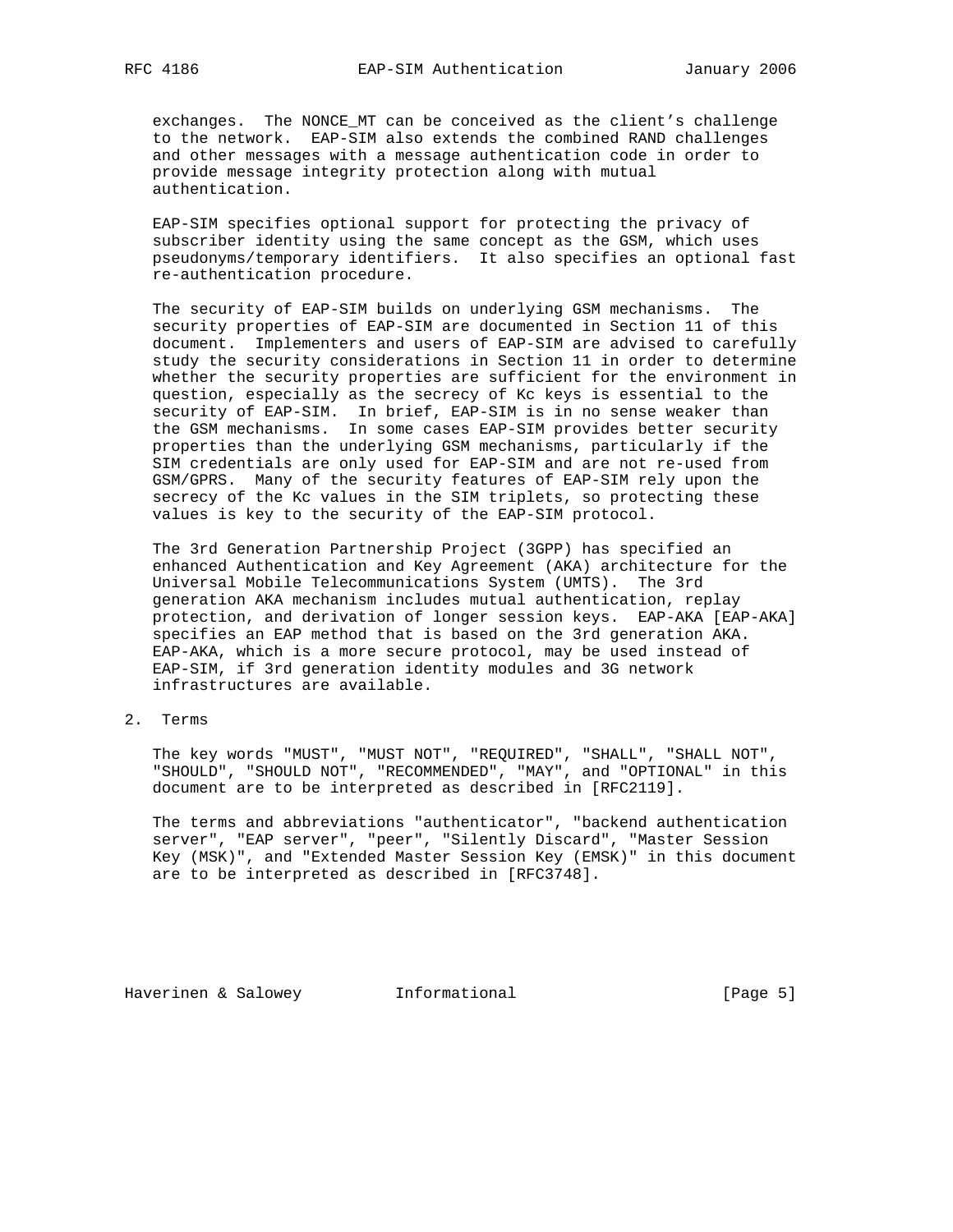This document frequently uses the following terms and abbreviations:

AAA protocol

Authentication, Authorization, and Accounting protocol

AuC

 Authentication Centre. The GSM network element that provides the authentication triplets for authenticating the subscriber.

Authentication vector

 GSM triplets can be alternatively called authentication vectors.

EAP

Extensible Authentication Protocol

Fast re-authentication

 An EAP-SIM authentication exchange that is based on keys derived upon a preceding full authentication exchange. The GSM authentication and key exchange algorithms are not used in the fast re-authentication procedure.

Fast Re-authentication Identity

 A fast re-authentication identity of the peer, including an NAI realm portion in environments where a realm is used. Used on fast re-authentication only.

Fast Re-authentication Username

 The username portion of fast re-authentication identity, i.e., not including any realm portions.

Full authentication

 An EAP-SIM authentication exchange based on the GSM authentication and key agreement algorithms.

GSM

Global System for Mobile communications.

Haverinen & Salowey **Informational Example 1** [Page 6]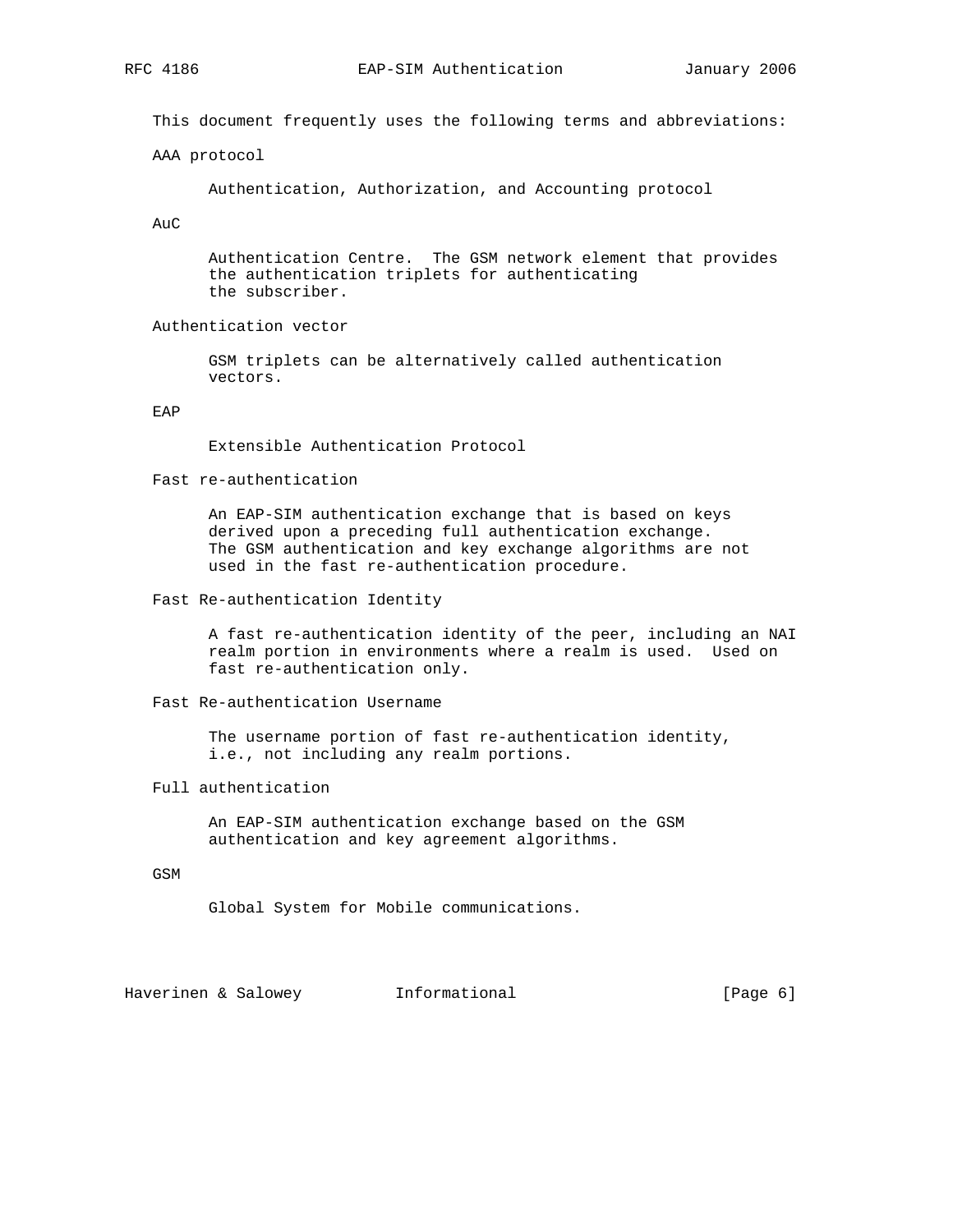## GSM Triplet

 The tuple formed by the three GSM authentication values RAND, Kc, and SRES.

IMSI

 International Mobile Subscriber Identifier, used in GSM to identify subscribers.

#### MAC

Message Authentication Code

#### NAI

Network Access Identifier

#### Nonce

 A value that is used at most once or that is never repeated within the same cryptographic context. In general, a nonce can be predictable (e.g., a counter) or unpredictable (e.g., a random value). Since some cryptographic properties may depend on the randomness of the nonce, attention should be paid to whether a nonce is required to be random or not. In this document, the term nonce is only used to denote random nonces, and it is not used to denote counters.

## Permanent Identity

 The permanent identity of the peer, including an NAI realm portion in environments where a realm is used. The permanent identity is usually based on the IMSI. Used on full authentication only.

# Permanent Username

 The username portion of permanent identity, i.e., not including any realm portions.

# Pseudonym Identity

 A pseudonym identity of the peer, including an NAI realm portion in environments where a realm is used. Used on full authentication only.

Haverinen & Salowey **Informational Informational** [Page 7]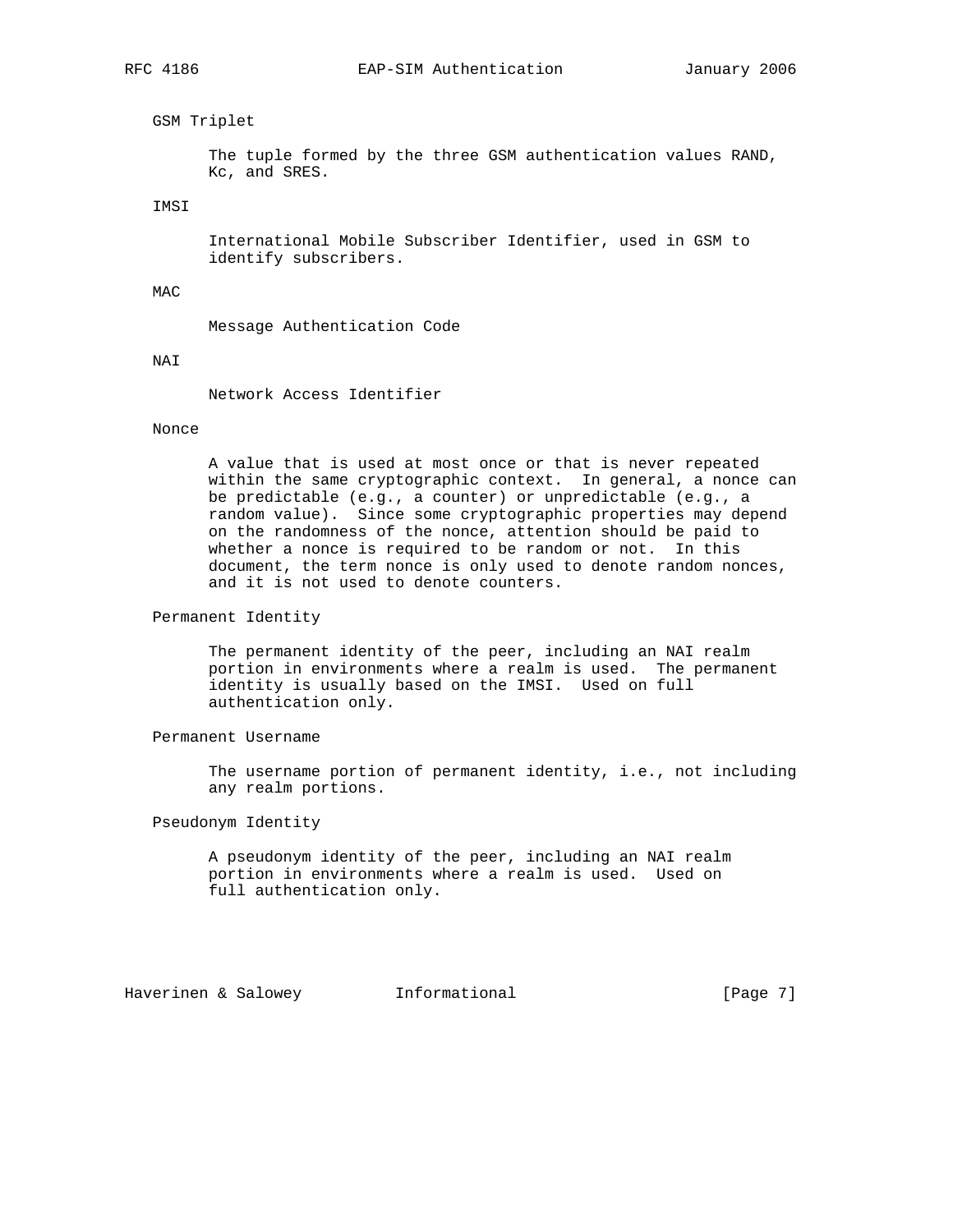## Pseudonym Username

 The username portion of pseudonym identity, i.e., not including any realm portions.

SIM

 Subscriber Identity Module. The SIM is traditionally a smart card distributed by a GSM operator.

3. Overview

 Figure 1 shows an overview of the EAP-SIM full authentication procedure, wherein optional protected success indications are not used. The authenticator typically communicates with an EAP server that is located on a backend authentication server using an AAA protocol. The authenticator shown in the figure is often simply relaying EAP messages to and from the EAP server, but these backend AAA communications are not shown.

Peer Authenticator Authenticator EAP-Request/Identity |<---------------------------------------------------------| | | EAP-Response/Identity |--------------------------------------------------------->| | | | EAP-Request/SIM/Start (AT\_VERSION\_LIST) | |<---------------------------------------------------------| | | | EAP-Response/SIM/Start (AT\_NONCE\_MT, AT\_SELECTED\_VERSION)| |--------------------------------------------------------->| | | | EAP-Request/SIM/Challenge (AT\_RAND, AT\_MAC) | |<---------------------------------------------------------| +-------------------------------------+ | | Peer runs GSM algorithms, verifies | AT\_MAC and derives session keys | | +-------------------------------------+ | | EAP-Response/SIM/Challenge (AT\_MAC) | |--------------------------------------------------------->| | | | EAP-Success | |<---------------------------------------------------------| | |

Figure 1: EAP-SIM full authentication procedure

Haverinen & Salowey **Informational Informational** [Page 8]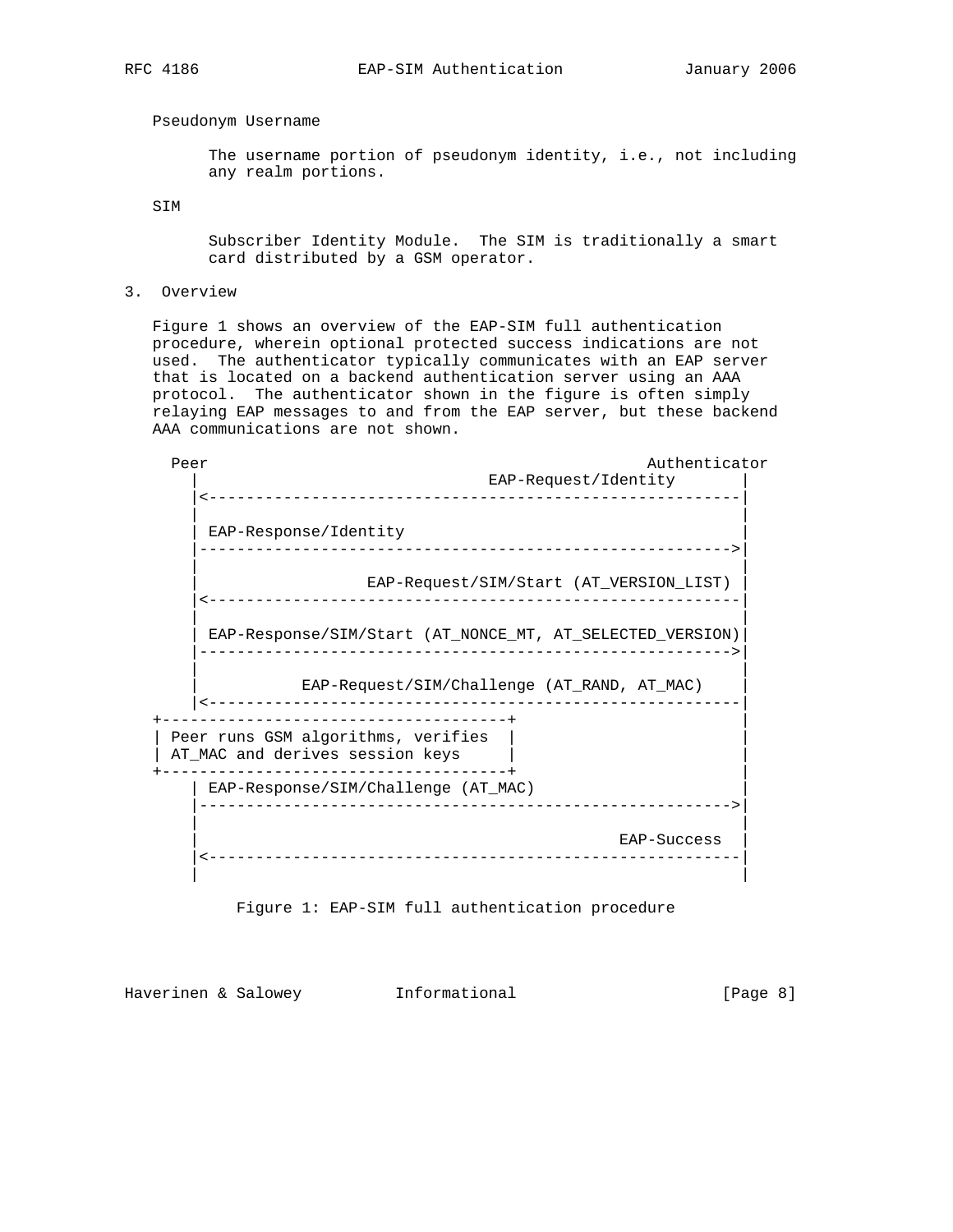The first EAP Request issued by the authenticator is EAP-Request/Identity. On full authentication, the peer's response includes either the user's International Mobile Subscriber Identity (IMSI) or a temporary identity (pseudonym) if identity privacy is in effect, as specified in Section 4.2.

 Following the peer's EAP-Response/Identity packet, the peer receives EAP Requests of Type 18 (SIM) from the EAP server and sends the corresponding EAP Responses. The EAP packets that are of the Type SIM also have a Subtype field. On full authentication, the first EAP-Request/SIM packet is of the Subtype 10 (Start). EAP-SIM packets encapsulate parameters in attributes, encoded in a Type, Length, Value format. The packet format and the use of attributes are specified in Section 8.

 The EAP-Request/SIM/Start packet contains the list of EAP-SIM versions supported by the EAP server in the AT\_VERSION\_LIST attribute. This packet may also include attributes for requesting the subscriber identity, as specified in Section 4.2.

 The peer responds to a EAP-Request/SIM/Start with the EAP-Response/SIM/Start packet, which includes the AT\_NONCE\_MT attribute that contains a random number NONCE\_MT, chosen by the peer, and the AT\_SELECTED\_VERSION attribute that contains the version number selected by the peer. The version negotiation is protected by including the version list and the selected version in the calculation of keying material (Section 7).

 After receiving the EAP Response/SIM/Start, the EAP server obtains n GSM triplets for use in authenticating the subscriber, where n = 2 or n = 3. From the triplets, the EAP server derives the keying material, as specified in Section 7. The triplets may be obtained by contacting an Authentication Centre (AuC) on the GSM network; per GSM specifications, between 1 and 5 triplets may be obtained at a time. Triplets may be stored in the EAP server for use at a later time, but triplets MUST NOT be re-used, except in some error cases that are specified in Section 10.9.

 The next EAP Request the EAP Server issues is of the type SIM and subtype Challenge (11). It contains the RAND challenges and a message authentication code attribute AT\_MAC to cover the challenges. The AT\_MAC attribute is a general message authentication code attribute that is used in many EAP-SIM messages.

 On receipt of the EAP-Request/SIM/Challenge message, the peer runs the GSM authentication algorithm and calculates a copy of the message authentication code. The peer then verifies that the calculated MAC equals the received MAC. If the MAC's do not match, then the peer

Haverinen & Salowey **Informational Informational** [Page 9]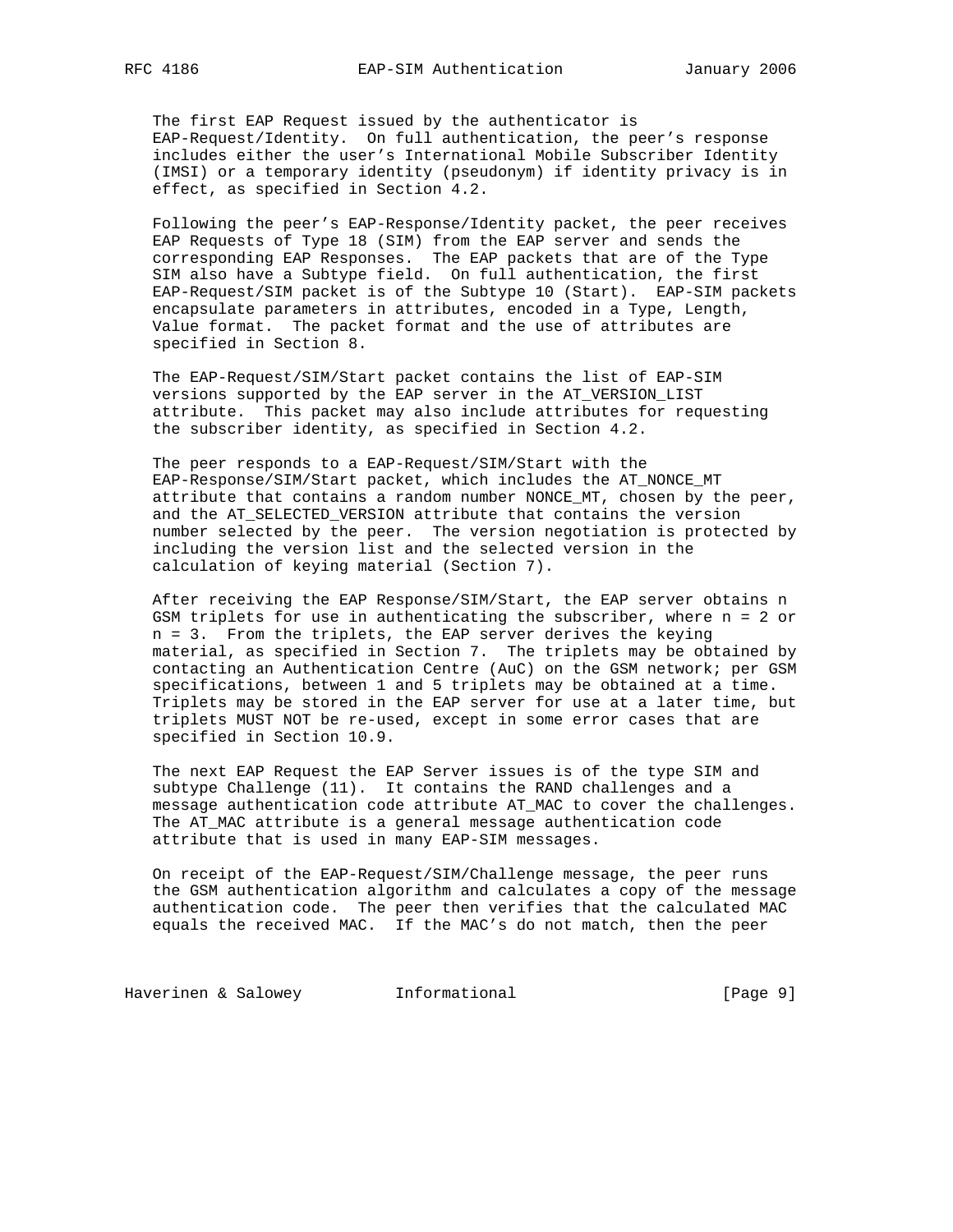sends the EAP-Response/SIM/Client-Error packet and the authentication exchange terminates.

 Since the RANDs given to a peer are accompanied by the message authentication code AT\_MAC, and since the peer's NONCE\_MT value contributes to AT\_MAC, the peer is able to verify that the EAP-SIM message is fresh (i.e., not a replay) and that the sender possesses valid GSM triplets for the subscriber.

 If all checks out, the peer responds with the EAP-Response/SIM/Challenge, containing the AT\_MAC attribute that covers the peer's SRES response values (Section 9.4). The EAP server verifies that the MAC is correct. Because protected success indications are not used in this example, the EAP server sends the EAP-Success packet, indicating that the authentication was successful. (Protected success indications are discussed in Section 6.2.) The EAP server may also include derived keying material in the message it sends to the authenticator. The peer has derived the same keying material, so the authenticator does not forward the keying material to the peer along with EAP-Success.

 EAP-SIM also includes a separate fast re-authentication procedure that does not make use of the A3/A8 algorithms or the GSM infrastructure. Fast re-authentication is based on keys derived on full authentication. If the peer has maintained state information for fast re-authentication and wants to use fast re-authentication, then the peer indicates this by using a specific fast re-authentication identity instead of the permanent identity or a pseudonym identity. The fast re-authentication procedure is described in Section 5.

- 4. Operation
- 4.1. Version Negotiation

 EAP-SIM includes version negotiation so as to allow future developments in the protocol. The version negotiation is performed on full authentication and it uses two attributes, AT\_VERSION\_LIST, which the server always includes in EAP-Request/SIM/Start, and AT\_SELECTED\_VERSION, which the peer includes in EAP-Response/SIM/Start on full authentication.

 AT\_VERSION\_LIST includes the EAP-SIM versions supported by the server. If AT\_VERSION\_LIST does not include a version that is implemented by the peer and allowed in the peer's security policy, then the peer MUST send the EAP-Response/SIM/Client-Error packet (Section 9.7) to the server with the error code "unsupported version". If a suitable version is included, then the peer includes

Haverinen & Salowey **Informational Informational** [Page 10]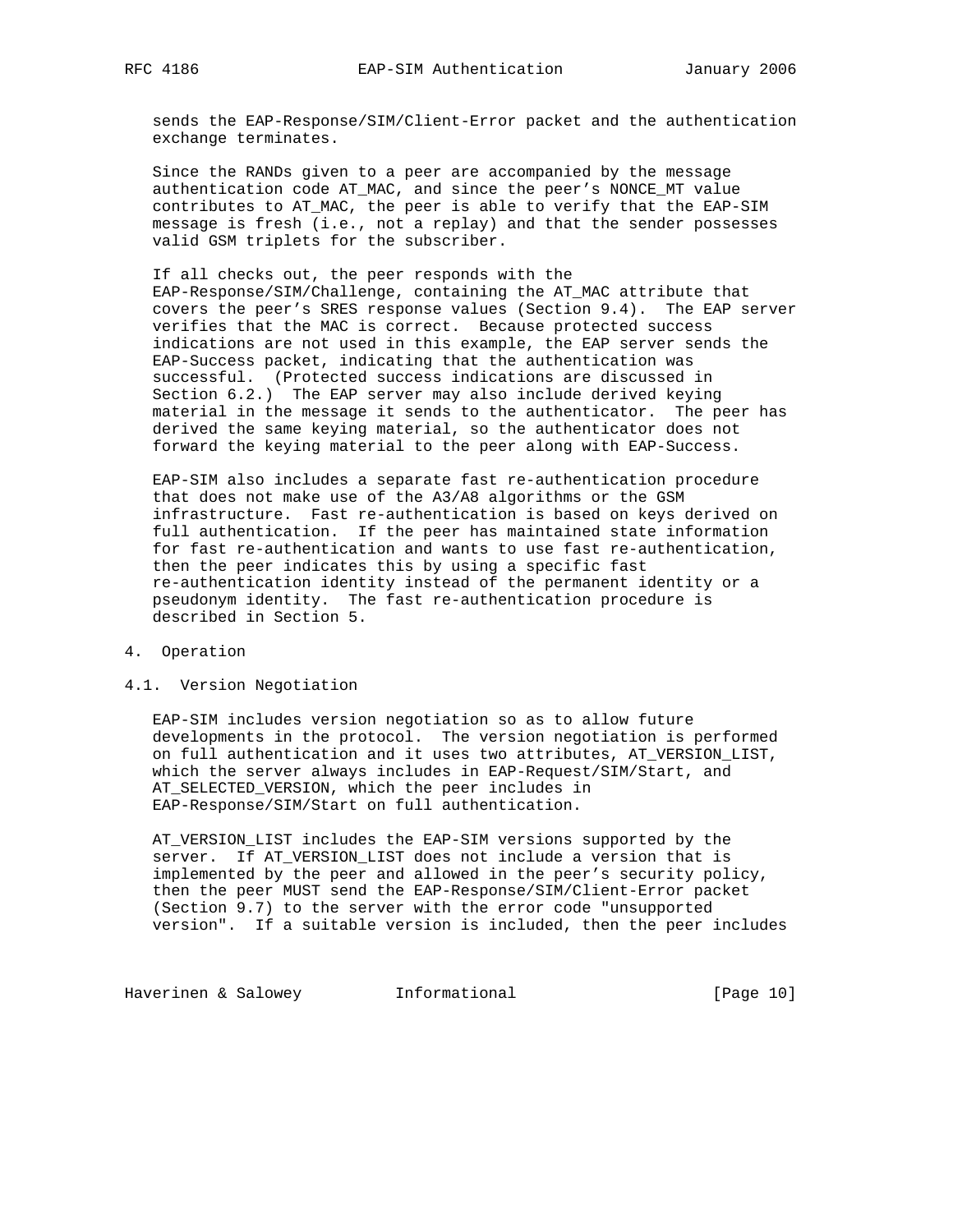the AT\_SELECTED\_VERSION attribute, containing the selected version in the EAP-Response/SIM/Start packet. The peer MUST only indicate a version that is included in the AT\_VERSION\_LIST. If several versions are acceptable, then the peer SHOULD choose the version that occurs first in the version list.

 The version number list of AT\_VERSION\_LIST and the selected version of AT\_SELECTED\_VERSION are included in the key derivation procedure (Section 7). If an attacker modifies either one of these attributes, then the peer and the server derive different keying material. Because K\_aut keys are different, the server and peer calculate different AT\_MAC values. Hence, the peer detects that AT\_MAC, included in EAP-Request/SIM/Challenge, is incorrect and sends the EAP-Response/SIM/Client-Error packet. The authentication procedure terminates.

- 4.2. Identity Management
- 4.2.1. Format, Generation and Usage of Peer Identities
- 4.2.1.1. General

 In the beginning of EAP authentication, the Authenticator or the EAP server usually issues the EAP-Request/Identity packet to the peer. The peer responds with the EAP-Response/Identity, which contains the user's identity. The formats of these packets are specified in [RFC3748].

 GSM subscribers are identified with the International Mobile Subscriber Identity (IMSI) [GSM-03.03]. The IMSI is a string of not more than 15 digits. It is composed of a three digit Mobile Country Code (MCC), a two or three digit Mobile Network Code (MNC), and a Mobile Subscriber Identification Number (MSIN) of no more than 10 digits. MCC and MNC uniquely identify the GSM operator and help identify the AuC from which the authentication vectors need to be retrieved for this subscriber.

 Internet AAA protocols identify users with the Network Access Identifier (NAI) [RFC4282]. When used in a roaming environment, the NAI is composed of a username and a realm, separated with "@" (username@realm). The username portion identifies the subscriber within the realm.

 This section specifies the peer identity format used in EAP-SIM. In this document, the term "identity" or "peer identity" refers to the whole identity string that is used to identify the peer. The peer

Haverinen & Salowey **Informational Informational** [Page 11]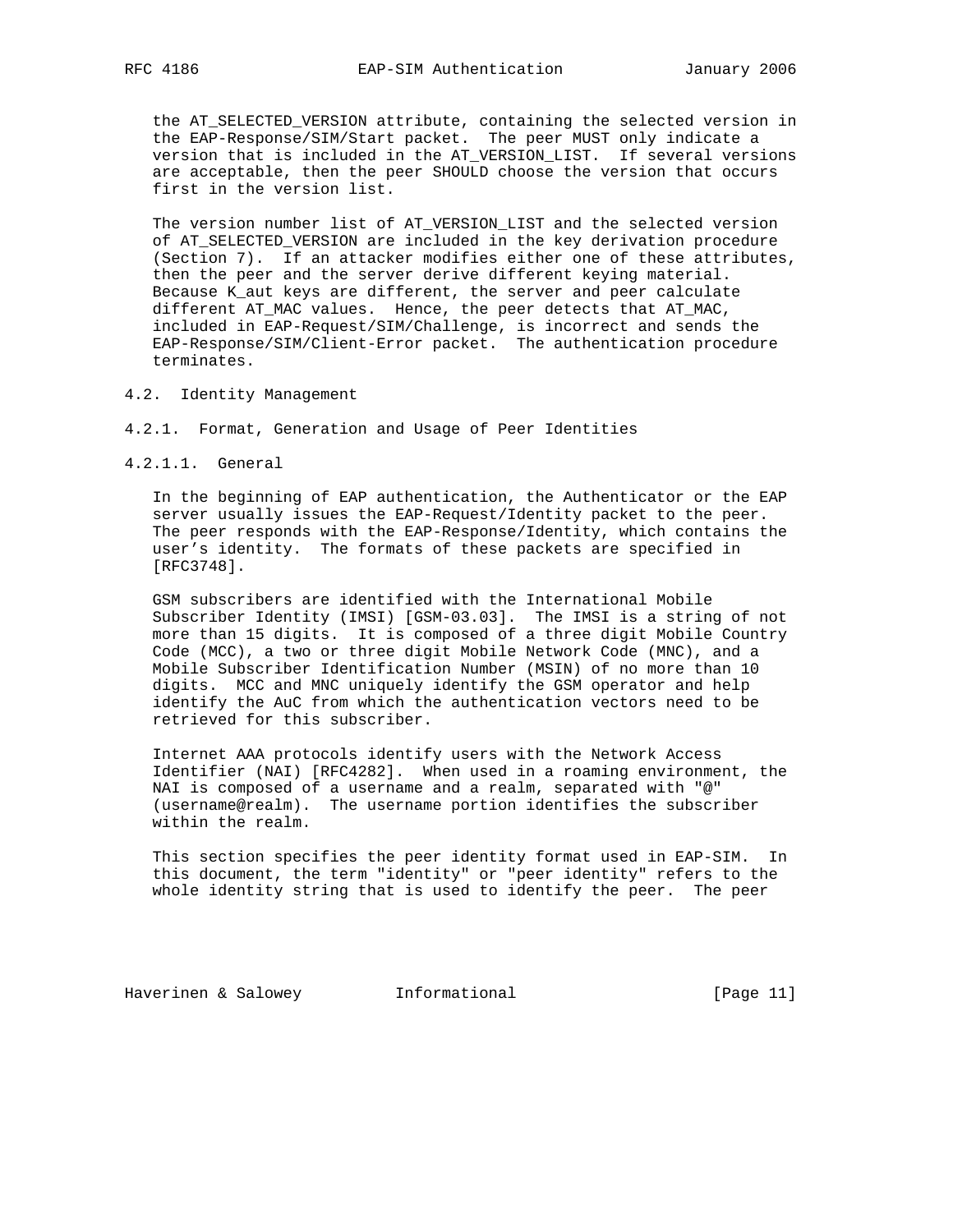identity may include a realm portion. "Username" refers to the portion of the peer identity that identifies the user, i.e., the username does not include the realm portion.

4.2.1.2. Identity Privacy Support

 EAP-SIM includes optional identity privacy (anonymity) support that can be used to hide the cleartext permanent identity and thereby make the subscriber's EAP exchanges untraceable to eavesdroppers. Because the permanent identity never changes, revealing it would help observers to track the user. The permanent identity is usually based on the IMSI, which may further help the tracking, because the same identifier may be used in other contexts as well. Identity privacy is based on temporary identities, or pseudonyms, which are equivalent to but separate from the Temporary Mobile Subscriber Identities (TMSI) that are used on cellular networks. Please see Section 12.2 for security considerations regarding identity privacy.

#### 4.2.1.3. Username Types in EAP-SIM identities

There are three types of usernames in EAP-SIM peer identities:

 (1) Permanent usernames. For example, 1123456789098765@myoperator.com might be a valid permanent identity. In this example, 1123456789098765 is the permanent username.

 (2) Pseudonym usernames. For example, 3s7ah6n9q@myoperator.com might be a valid pseudonym identity. In this example, 3s7ah6n9q is the pseudonym username.

 (3) Fast re-authentication usernames. For example, 53953754@myoperator.com might be a valid fast re-authentication identity. In this case, 53953754 is the fast re-authentication username. Unlike permanent usernames and pseudonym usernames, fast re-authentication usernames are one-time identifiers, which are not re-used across EAP exchanges.

 The first two types of identities are used only on full authentication and the last one only on fast re-authentication. When the optional identity privacy support is not used, the non-pseudonym permanent identity is used on full authentication. The fast re-authentication exchange is specified in Section 5.

4.2.1.4. Username Decoration

 In some environments, the peer may need to decorate the identity by prepending or appending the username with a string, in order to indicate supplementary AAA routing information in addition to the NAI

Haverinen & Salowey **Informational** [Page 12]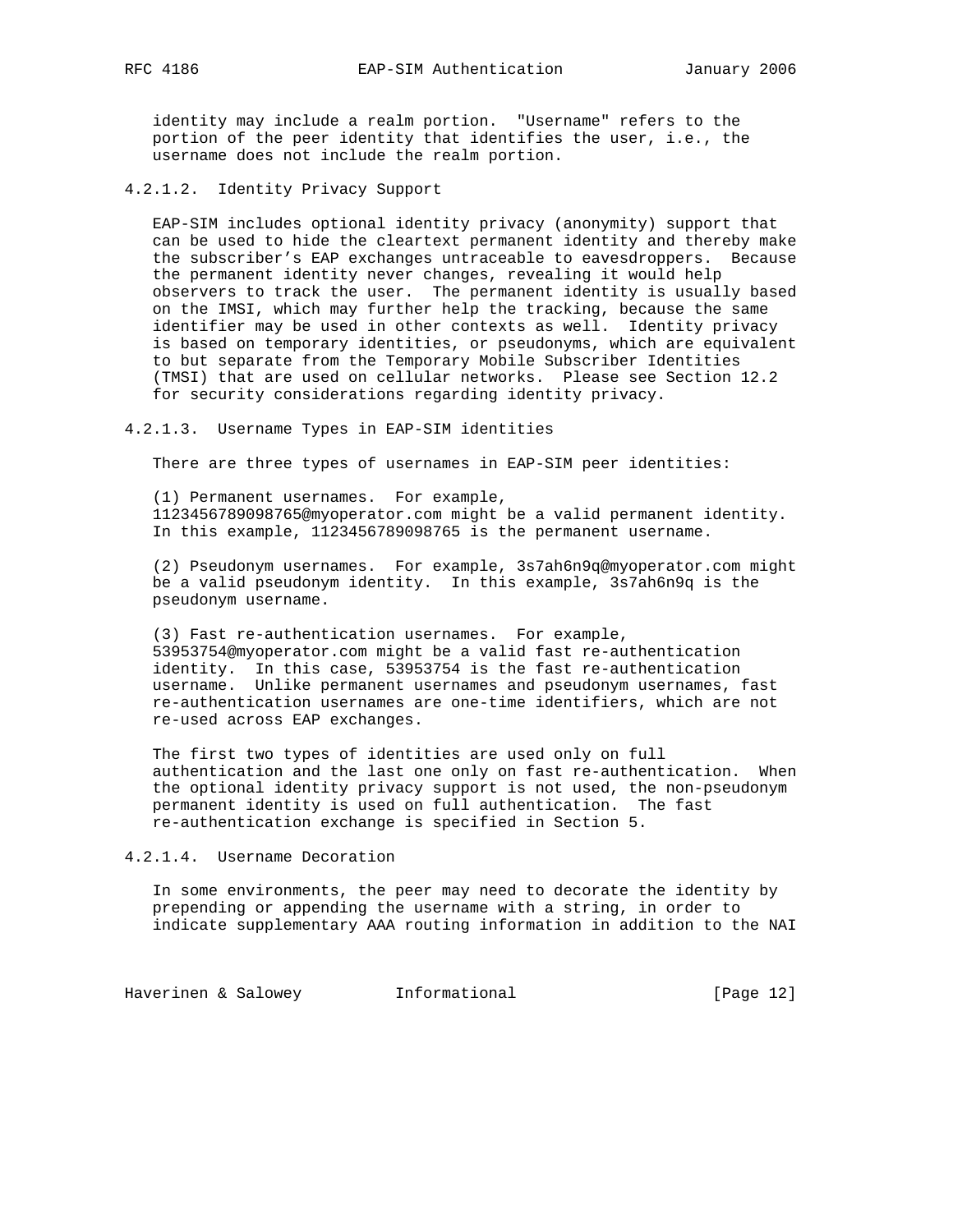realm. (The usage of an NAI realm portion is not considered decoration.) Username decoration is out of the scope of this document. However, it should be noted that username decoration might prevent the server from recognizing a valid username. Hence, although the peer MAY use username decoration in the identities that the peer includes in EAP-Response/Identity, and although the EAP server MAY accept a decorated peer username in this message, the peer or the EAP server MUST NOT decorate any other peer identities that are used in various EAP-SIM attributes. Only the identity used in the EAP-Response/Identity may be decorated.

4.2.1.5. NAI Realm Portion

 The peer MAY include a realm portion in the peer identity, as per the NAI format. The use of a realm portion is not mandatory.

 If a realm is used, the realm MAY be chosen by the subscriber's home operator and it MAY be a configurable parameter in the EAP-SIM peer implementation. In this case, the peer is typically configured with the NAI realm of the home operator. Operators MAY reserve a specific realm name for EAP-SIM users. This convention makes it easy to recognize that the NAI identifies a GSM subscriber. Such a reserved NAI realm may be a useful hint as to the first authentication method to use during method negotiation. When the peer is using a pseudonym username instead of the permanent username, the peer selects the realm name portion similarly as it select the realm portion when using the permanent username.

 If no configured realm name is available, the peer MAY derive the realm name from the MCC and MNC portions of the IMSI. A RECOMMENDED way to derive the realm from the IMSI using the realm 3gppnetwork.org is specified in [3GPP-TS-23.003].

 Some old implementations derive the realm name from the IMSI by concatenating "mnc", the MNC digits of IMSI, ".mcc", the MCC digits of IMSI, and ".owlan.org". For example, if the IMSI is 123456789098765, and the MNC is three digits long, then the derived realm name is "mnc456.mcc123.owlan.org". As there are no DNS servers running at owlan.org, these realm names can only be used with manually configured AAA routing. New implementations SHOULD use the mechanism specified in [3GPP-TS-23.003] instead of owlan.org.

 The IMSI is a string of digits without any explicit structure, so the peer may not be able to determine the length of the MNC portion. If the peer is not able to determine whether the MNC is two or three digits long, the peer MAY use a 3-digit MNC. If the correct length of the MNC is two, then the MNC used in the realm name includes the first digit of the MSIN. Hence, when configuring AAA networks for

Haverinen & Salowey **Informational Informational** [Page 13]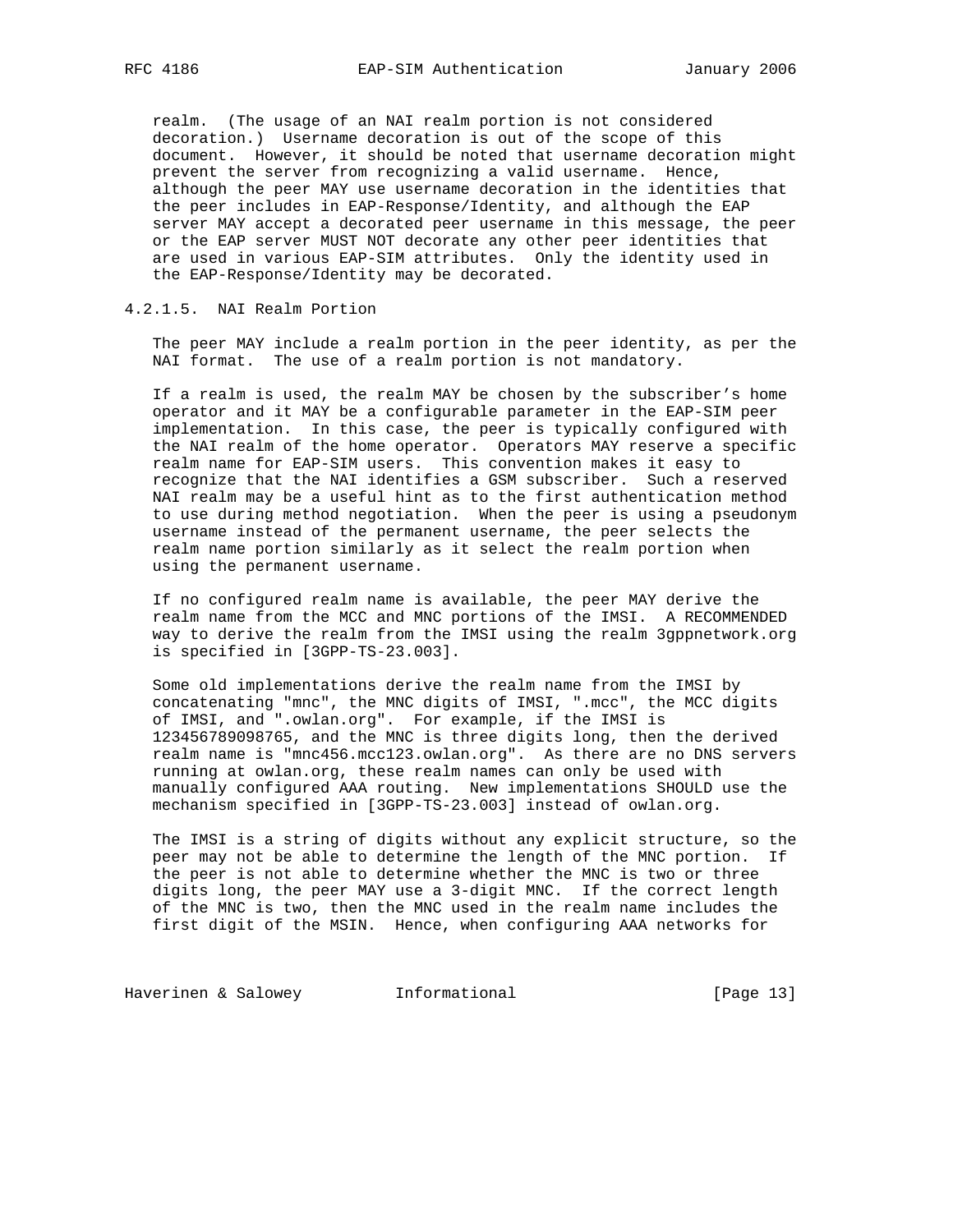operators that have 2-digit MNCs, the network SHOULD also be prepared for realm names with incorrect, 3-digit MNCs.

4.2.1.6. Format of the Permanent Username

 The non-pseudonym permanent username SHOULD be derived from the IMSI. In this case, the permanent username MUST be of the format "1" | IMSI, where the character "|" denotes concatenation. In other words, the first character of the username is the digit one (ASCII value 31 hexadecimal), followed by the IMSI. The IMSI is encoded as an ASCII string that consists of not more than 15 decimal digits (ASCII values between 30 and 39 hexadecimal), one character per IMSI digit, in the order specified in [GSM-03.03]. For example, a permanent username derived from the IMSI 295023820005424 would be encoded as the ASCII string "1295023820005424" (byte values in hexadecimal notation: 31 32 39 35 30 32 33 38 32 30 30 30 35 34 32 34).

 The EAP server MAY use the leading "1" as a hint to try EAP-SIM as the first authentication method during method negotiation, rather than, for example EAP/AKA. The EAP-SIM server MAY propose EAP-SIM, even if the leading character was not "1".

 Alternatively, an implementation MAY choose a permanent username that is not based on the IMSI. In this case, the selection of the username, its format, and its processing is out of the scope of this document. In this case, the peer implementation MUST NOT prepend any leading characters to the username.

4.2.1.7. Generating Pseudonyms and Fast Re-authentication Identities by the Server

 Pseudonym usernames and fast re-authentication identities are generated by the EAP server. The EAP server produces pseudonym usernames and fast re-authentication identities in an implementation-dependent manner. Only the EAP server needs to be able to map the pseudonym username to the permanent identity, or to recognize a fast re-authentication identity.

 EAP-SIM includes no provisions to ensure that the same EAP server that generated a pseudonym username will be used on the authentication exchange when the pseudonym username is used. It is recommended that the EAP servers implement some centralized mechanism to allow all EAP servers of the home operator to map pseudonyms generated by other severs to the permanent identity. If no such mechanism is available, then the EAP server failing to understand a pseudonym issued by another server can request the that peer send the permanent identity.

Haverinen & Salowey **Informational** [Page 14]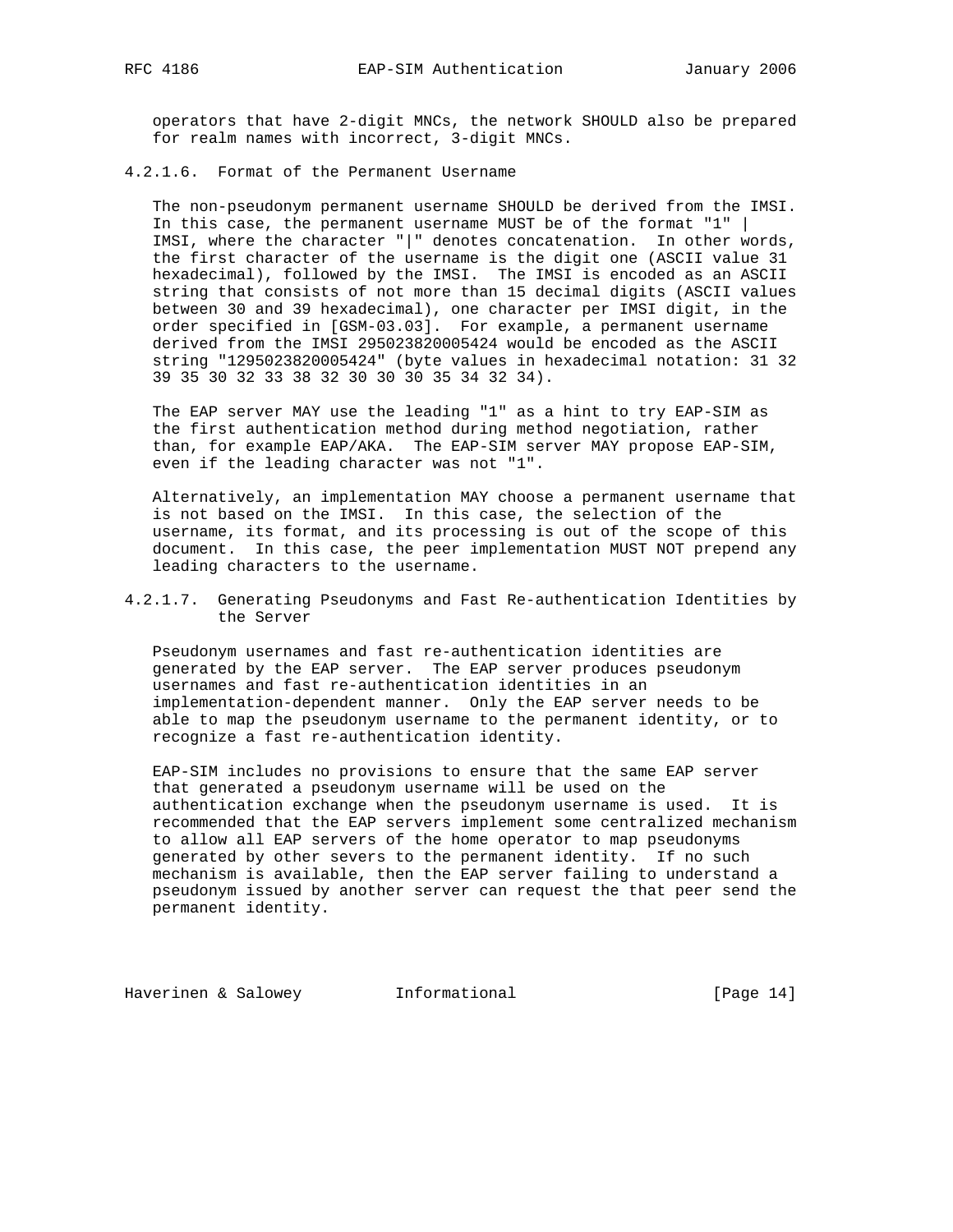When issuing a fast re-authentication identity, the EAP server may include a realm name in the identity to make the fast re-authentication request be forwarded to the same EAP server.

 When generating fast re-authentication identities, the server SHOULD choose a fresh, new fast re-authentication identity that is different from the previous ones that were used after the same full authentication exchange. A full authentication exchange and the associated fast re-authentication exchanges are referred to here as the same "full authentication context". The fast re-authentication identity SHOULD include a random component. This random component works as a full authentication context identifier. A context-specific fast re-authentication identity can help the server to detect whether its fast re-authentication state information matches that of its peer (in other words, whether the state information is from the same full authentication exchange). The random component also makes the fast re-authentication identities unpredictable, so an attacker cannot initiate a fast re-authentication exchange to get the server's EAP-Request/SIM/ Re-authentication packet.

 Transmitting pseudonyms and fast re-authentication identities from the server to the peer is discussed in Section 4.2.1.8. The pseudonym is transmitted as a username, without an NAI realm, and the fast re-authentication identity is transmitted as a complete NAI, including a realm portion if a realm is required. The realm is included in the fast re-authentication identity to allow the server to include a server-specific realm.

 Regardless of the construction method, the pseudonym username MUST conform to the grammar specified for the username portion of an NAI. The fast re-authentication identity also MUST conform to the NAI grammar. The EAP servers that the subscribers of an operator can use MUST ensure that the pseudonym usernames and the username portions used in fast re-authentication identities they generate are unique.

 In any case, it is necessary that permanent usernames, pseudonym usernames, and fast re-authentication usernames are separate and recognizable from each other. It is also desirable that EAP-SIM and EAP-AKA [EAP-AKA] usernames be distinguishable from each other as an aid for the server on which method to offer.

 In general, it is the task of the EAP server and the policies of its administrator to ensure sufficient separation of the usernames. Pseudonym usernames and fast re-authentication usernames are both produced and used by the EAP server. The EAP server MUST compose pseudonym usernames and fast re-authentication usernames so that it can determine if an NAI username is an EAP-SIM pseudonym username or

Haverinen & Salowey **Informational Informational** [Page 15]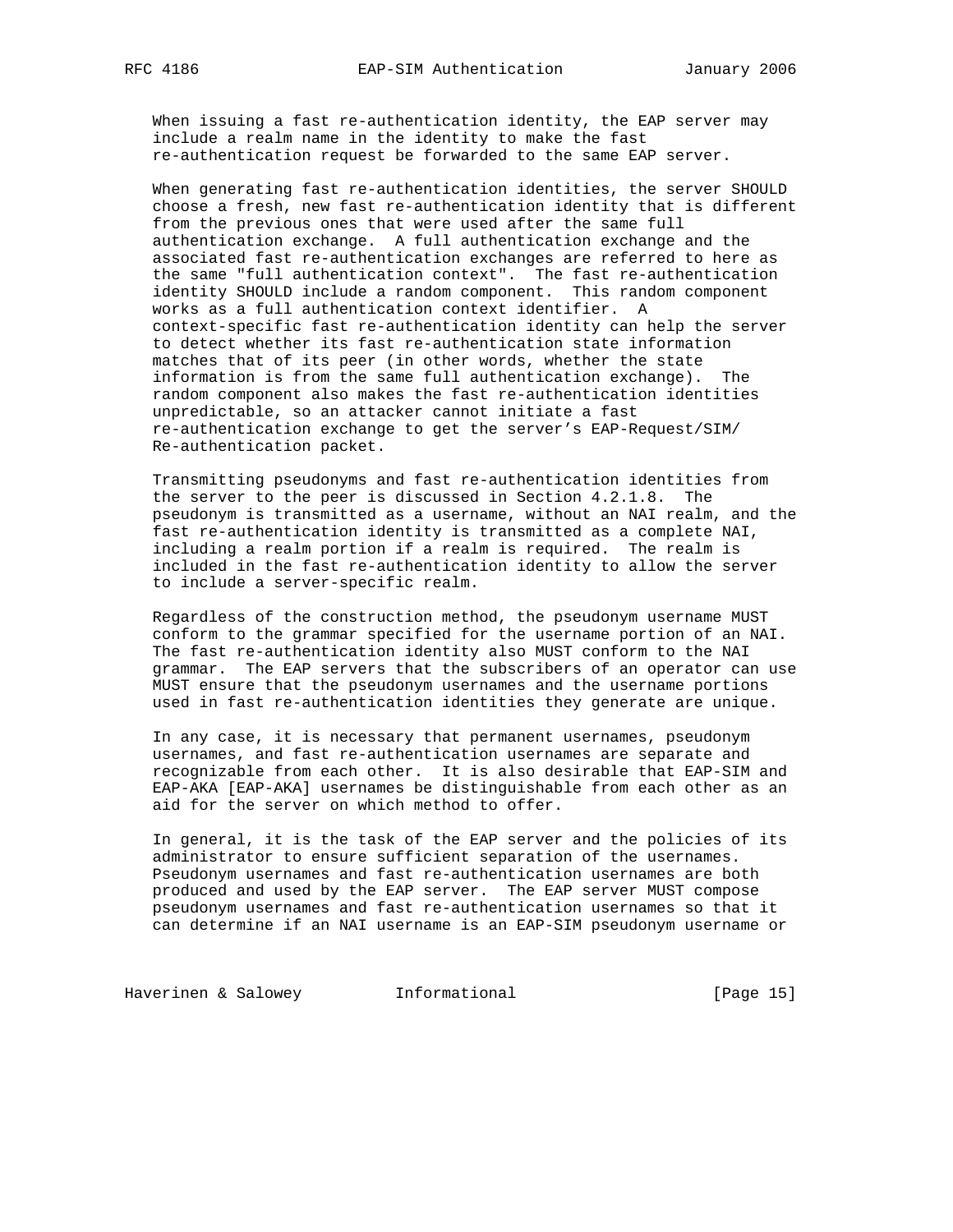an EAP-SIM fast re-authentication username. For instance, when the usernames have been derived from the IMSI, the server could use different leading characters in the pseudonym usernames and fast re-authentication usernames (e.g., the pseudonym could begin with a leading "3" character). When mapping a fast re-authentication identity to a permanent identity, the server SHOULD only examine the username portion of the fast re-authentication identity and ignore the realm portion of the identity.

 Because the peer may fail to save a pseudonym username sent in an EAP-Request/SIM/Challenge, for example due to malfunction, the EAP server SHOULD maintain at least the most recently used pseudonym username in addition to the most recently issued pseudonym username. If the authentication exchange is not completed successfully, then the server SHOULD NOT overwrite the pseudonym username that was issued during the most recent successful authentication exchange.

4.2.1.8. Transmitting Pseudonyms and Fast Re-authentication Identities to the Peer

 The server transmits pseudonym usernames and fast re-authentication identities to the peer in cipher, using the AT\_ENCR\_DATA attribute.

 The EAP-Request/SIM/Challenge message MAY include an encrypted pseudonym username and/or an encrypted fast re-authentication identity in the value field of the AT\_ENCR\_DATA attribute. Because identity privacy support and fast re-authentication are optional implementations, the peer MAY ignore the AT\_ENCR\_DATA attribute and always use the permanent identity. On fast re-authentication (discussed in Section 5), the server MAY include a new, encrypted fast re-authentication identity in the EAP-Request/SIM/Re-authentication message.

 On receipt of the EAP-Request/SIM/Challenge, the peer MAY decrypt the encrypted data in AT\_ENCR\_DATA. If the authentication exchange is successful, and the encrypted data includes a pseudonym username, then the peer may use the obtained pseudonym username on the next full authentication. If a fast re-authentication identity is included, then the peer MAY save it together with other fast re-authentication state information, as discussed in Section 5, for the next fast re-authentication. If the authentication exchange does not complete successfully, the peer MUST ignore the received pseudonym username and the fast re-authentication identity.

 If the peer does not receive a new pseudonym username in the EAP-Request/SIM/Challenge message, the peer MAY use an old pseudonym username instead of the permanent username on the next full authentication. The username portions of fast re-authentication

Haverinen & Salowey **Informational Informational** [Page 16]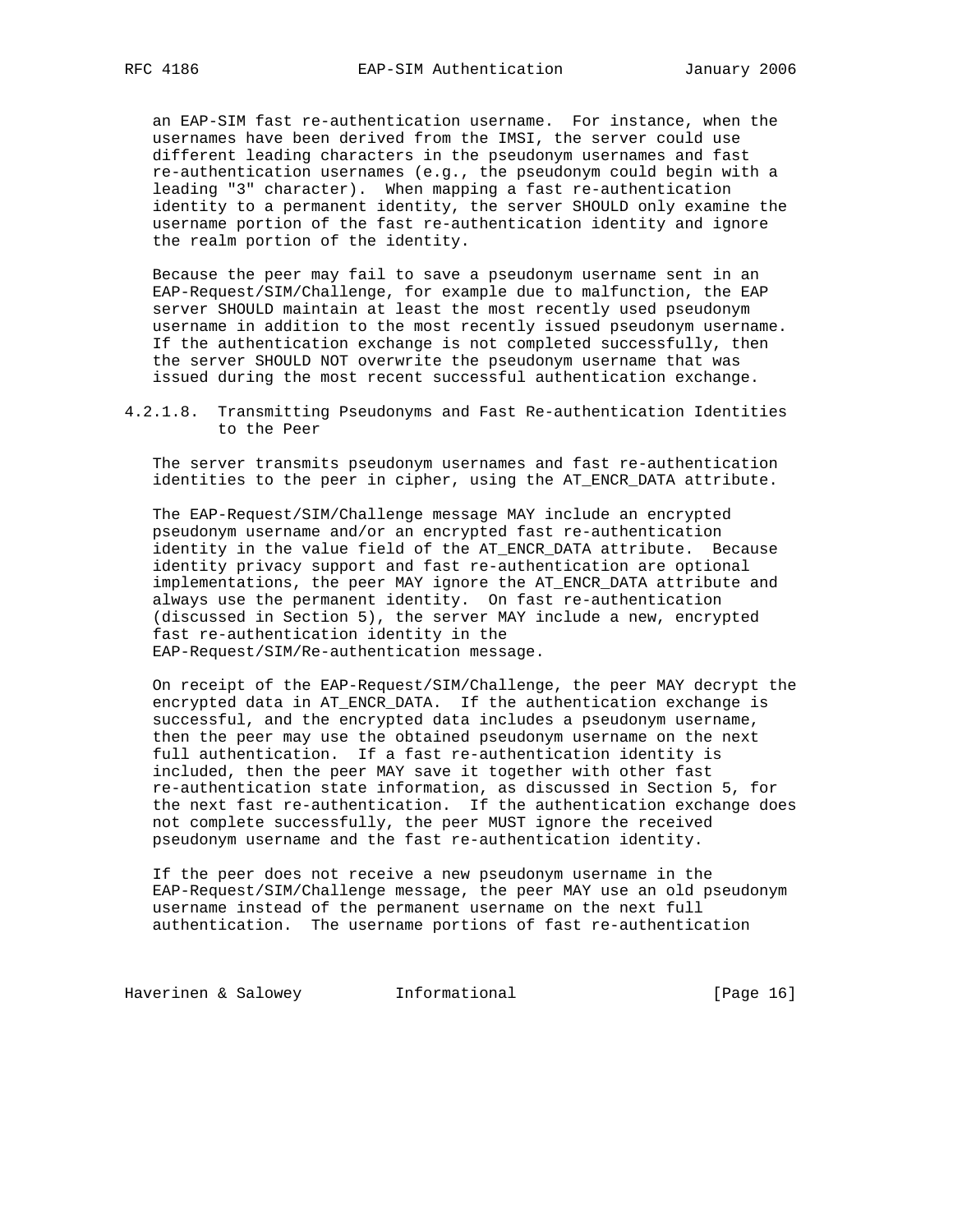identities are one-time usernames, which the peer MUST NOT re-use. When the peer uses a fast re-authentication identity in an EAP exchange, the peer MUST discard the fast re-authentication identity and not re-use it in another EAP authentication exchange, even if the authentication exchange was not completed.

## 4.2.1.9. Usage of the Pseudonym by the Peer

 When the optional identity privacy support is used on full authentication, the peer MAY use a pseudonym username received as part of a previous full authentication sequence as the username portion of the NAI. The peer MUST NOT modify the pseudonym username received in AT\_NEXT\_PSEUDONYM. However, as discussed above, the peer MAY need to decorate the username in some environments by appending or prepending the username with a string that indicates supplementary AAA routing information.

 When using a pseudonym username in an environment where a realm portion is used, the peer concatenates the received pseudonym username with the "@" character and an NAI realm portion. The selection of the NAI realm is discussed above. The peer can select the realm portion similarly, regardless of whether it uses the permanent username or a pseudonym username.

4.2.1.10. Usage of the Fast Re-authentication Identity by the Peer

 On fast re-authentication, the peer uses the fast re-authentication identity that was received as part of the previous authentication sequence. A new re-authentication identity may be delivered as part of both full authentication and fast re-authentication. The peer MUST NOT modify the username part of the fast re-authentication identity received in AT\_NEXT\_REAUTH\_ID, except in cases when username decoration is required. Even in these cases, the "root" fast re-authentication username must not be modified, but it may be appended or prepended with another string.

4.2.2. Communicating the Peer Identity to the Server

# 4.2.2.1. General

 The peer identity MAY be communicated to the server with the EAP-Response/Identity message. This message MAY contain the permanent identity, a pseudonym identity, or a fast re-authentication identity. If the peer uses the permanent identity or a pseudonym identity, which the server is able to map to the permanent identity, then the authentication proceeds as discussed in the overview of Section 3. If the peer uses a fast re-authentication identity, and if the fast re-authentication identity matches with a valid fast

Haverinen & Salowey **Informational Informational** [Page 17]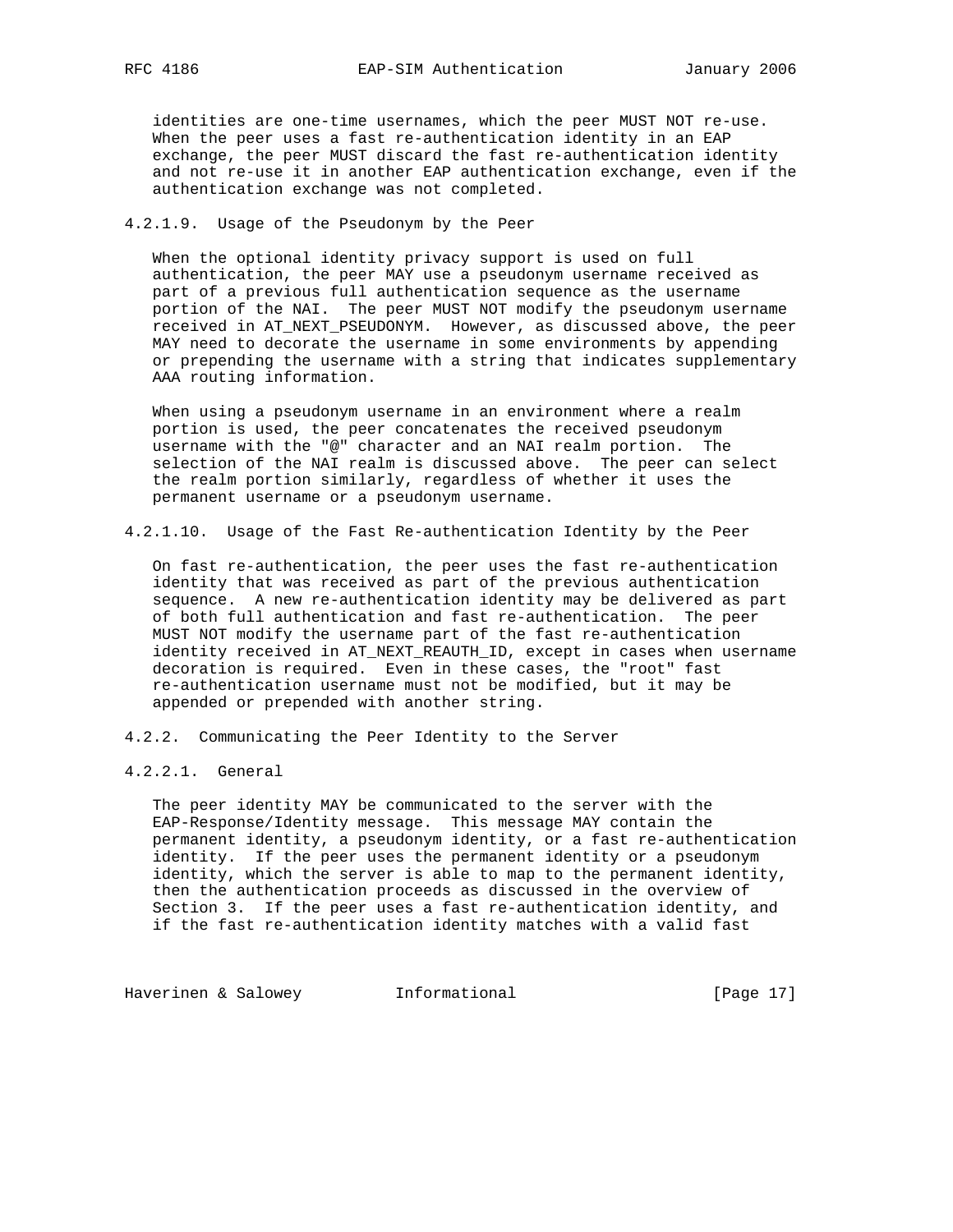re-authentication identity maintained by the server, and if the server agrees to use fast re-authentication, then a fast re-authentication exchange is performed, as described in Section 5.

 The peer identity can also be transmitted from the peer to the server using EAP-SIM messages instead of the EAP-Response/Identity. In this case, the server includes an identity-requesting attribute (AT\_ANY\_ID\_REQ, AT\_FULLAUTH\_ID\_REQ or AT\_PERMANENT\_ID\_REQ) in the EAP-Request/SIM/Start message, and the peer includes the AT\_IDENTITY attribute, which contains the peer's identity, in the EAP-Response/SIM/Start message. The AT\_ANY\_ID\_REQ attribute is a general identity-requesting attribute, which the server uses if it does not specify which kind of an identity the peer should return in AT\_IDENTITY. The server uses the AT\_FULLAUTH\_ID\_REQ attribute to request either the permanent identity or a pseudonym identity. The server uses the AT\_PERMANENT\_ID\_REQ attribute to request that the peer send its permanent identity.

 The identity format in the AT\_IDENTITY attribute is the same as in the EAP-Response/Identity packet (except that identity decoration is not allowed). The AT\_IDENTITY attribute contains a permanent identity, a pseudonym identity, or a fast re-authentication identity.

 Please note that the EAP-SIM peer and the EAP-SIM server only process the AT\_IDENTITY attribute; entities that only pass through EAP packets do not process this attribute. Hence, the authenticator and other intermediate AAA elements (such as possible AAA proxy servers) will continue to refer to the peer with the original identity from the EAP-Response/Identity packet unless the identity authenticated in the AT\_IDENTITY attribute is communicated to them in another way within the AAA protocol.

### 4.2.2.2. Relying on EAP-Response/Identity Discouraged

 The EAP-Response/Identity packet is not method-specific, so in many implementations it may be handled by an EAP Framework. This introduces an additional layer of processing between the EAP peer and EAP server. The extra layer of processing may cache identity responses or add decorations to the identity. A modification of the identity response will cause the EAP peer and EAP server to use different identities in the key derivation, which will cause the protocol to fail.

 For this reason, it is RECOMMENDED that the EAP peer and server use the method-specific identity attributes in EAP-SIM, and the server is strongly discouraged from relying upon the EAP-Response/Identity.

Haverinen & Salowey **Informational** [Page 18]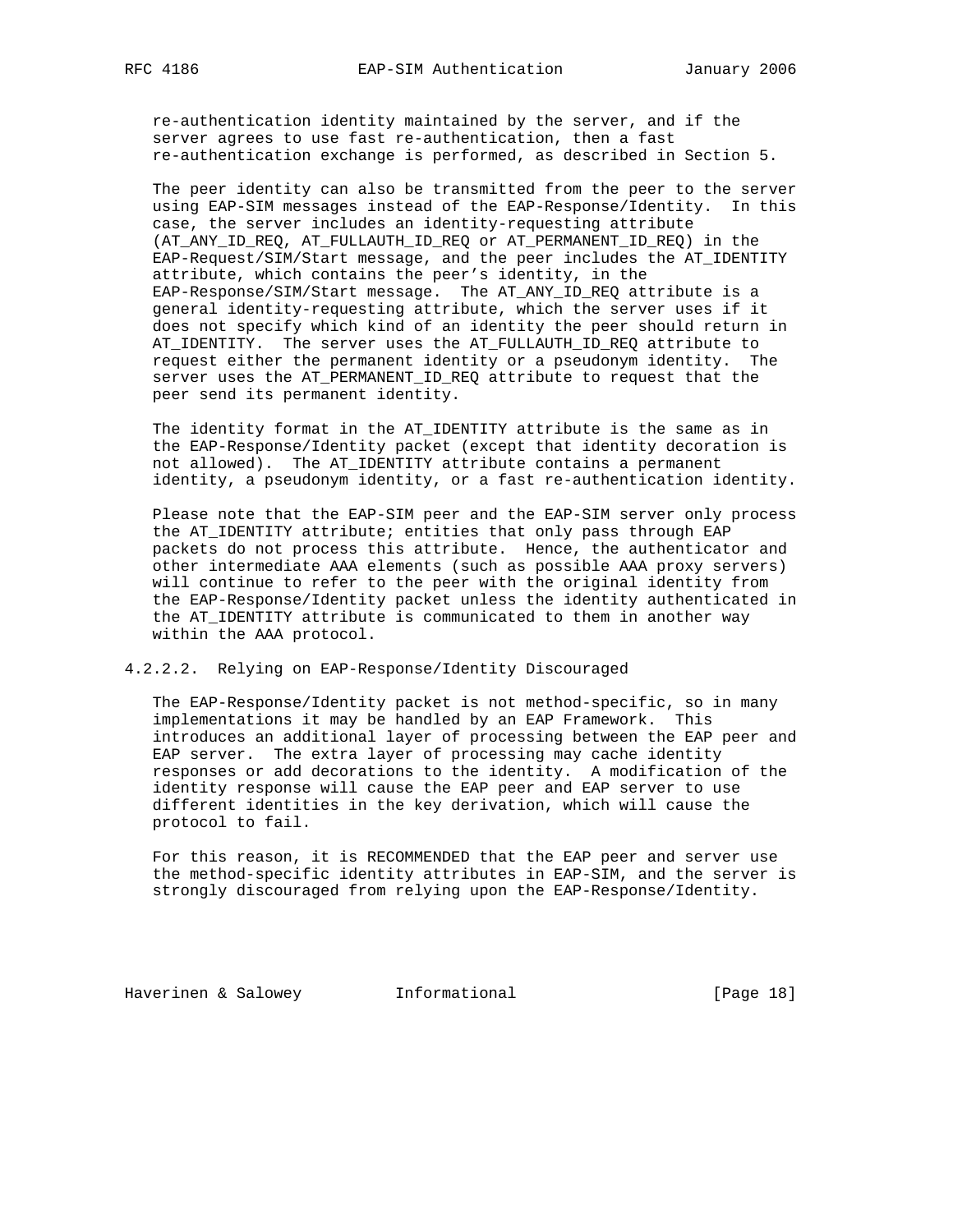In particular, if the EAP server receives a decorated identity in EAP-Response/Identity, then the EAP server MUST use the identity-requesting attributes to request that the peer send an unmodified and undecorated copy of the identity in AT\_IDENTITY.

## 4.2.3. Choice of Identity for the EAP-Response/Identity

 If EAP-SIM peer is started upon receiving an EAP-Request/Identity message, then the peer MAY use an EAP-SIM identity in the EAP- Response/Identity packet. In this case, the peer performs the following steps.

 If the peer has maintained fast re-authentication state information and wants to use fast re-authentication, then the peer transmits the fast re-authentication identity in EAP-Response/Identity.

 Else, if the peer has a pseudonym username available, then the peer transmits the pseudonym identity in EAP-Response/Identity.

 In other cases, the peer transmits the permanent identity in EAP-Response/Identity.

4.2.4. Server Operation in the Beginning of EAP-SIM Exchange

 As discussed in Section 4.2.2.2, the server SHOULD NOT rely on an identity string received in EAP-Response/Identity. Therefore, the RECOMMENDED way to start an EAP-SIM exchange is to ignore any received identity strings. The server SHOULD begin the EAP-SIM exchange by issuing the EAP-Request/SIM/Start packet with an identity-requesting attribute to indicate that the server wants the peer to include an identity in the AT\_IDENTITY attribute of the EAP- Response/SIM/Start message. Three methods to request an identity from the peer are discussed below.

 If the server chooses not to ignore the contents of EAP- Response/Identity, then the server may have already received an EAP- SIM identity in this packet. However, if the EAP server has not received any EAP-SIM peer identity (permanent identity, pseudonym identity, or fast re-authentication identity) from the peer when sending the first EAP-SIM request, or if the EAP server has received an EAP-Response/Identity packet but the contents do not appear to be a valid permanent identity, pseudonym identity or a re-authentication identity, then the server MUST request an identity from the peer using one of the methods below.

 The server sends the EAP-Request/SIM/Start message with the AT\_PERMANENT\_ID\_REQ attribute to indicate that the server wants the peer to include the permanent identity in the AT\_IDENTITY attribute

Haverinen & Salowey **Informational Informational** [Page 19]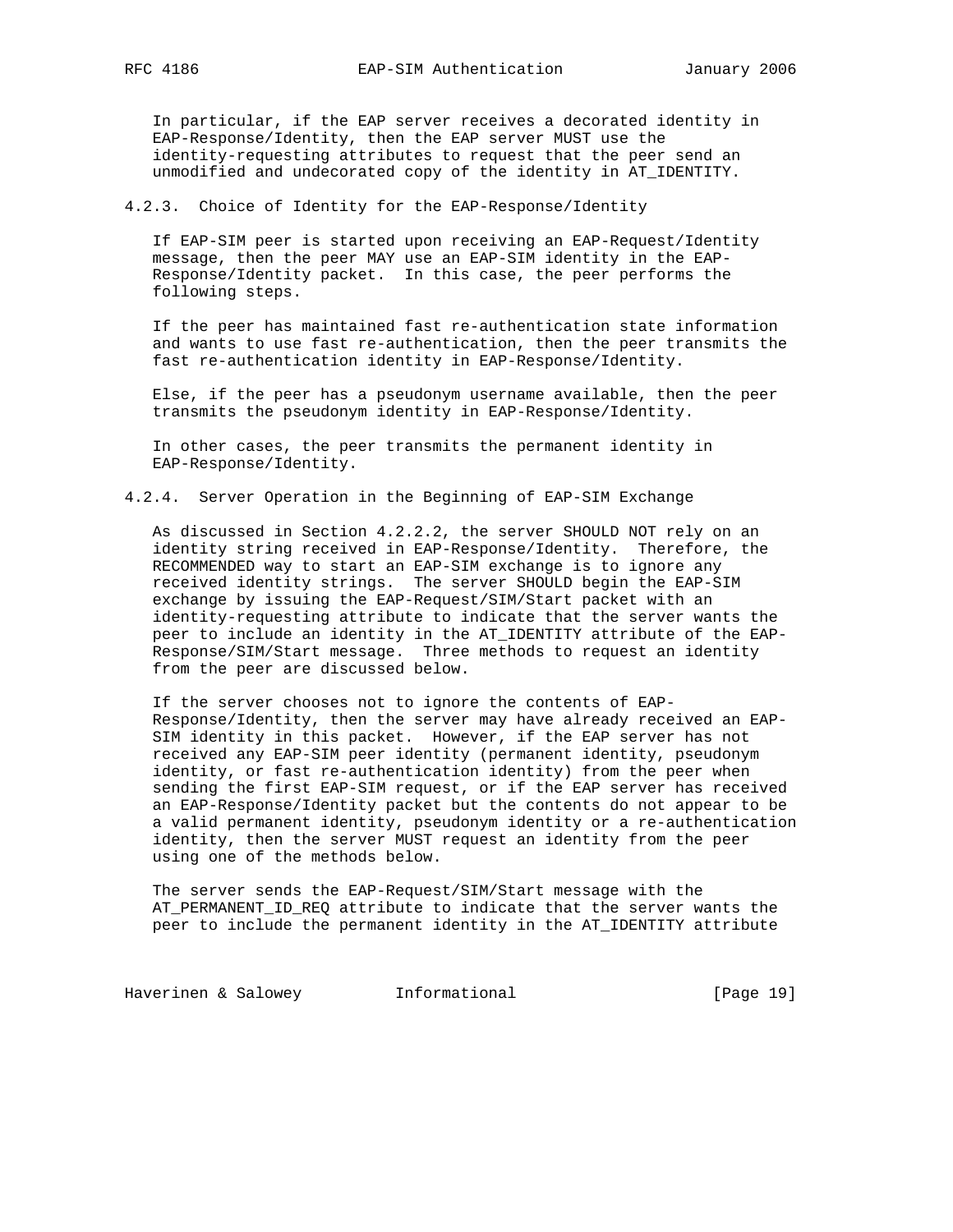of the EAP-Response/SIM/Start message. This is done in the following cases:

- o The server does not support fast re-authentication or identity privacy.
- o The server decided to process a received identity, and the server recognizes the received identity as a pseudonym identity but the server is not able to map the pseudonym identity to a permanent identity.

 The server issues the EAP-Request/SIM/Start packet with the AT FULLAUTH ID REQ attribute to indicate that the server wants the peer to include a full authentication identity (pseudonym identity or permanent identity) in the AT\_IDENTITY attribute of the EAP-Response/SIM/Start message. This is done in the following cases:

- o The server does not support fast re-authentication and the server supports identity privacy.
- o The server decided to process a received identity, and the server recognizes the received identity as a re-authentication identity but the server is not able to map the re-authentication identity to a permanent identity.

 The server issues the EAP-Request/SIM/Start packet with the AT\_ANY\_ID\_REQ attribute to indicate that the server wants the peer to include an identity in the AT\_IDENTITY attribute of the EAP-Response/SIM/Start message, and the server does not indicate any preferred type for the identity. This is done in other cases, such as when the server ignores a received EAP-Response/Identity, the server does not have any identity, or the server does not recognize the format of a received identity.

4.2.5. Processing of EAP-Request/SIM/Start by the Peer

 Upon receipt of an EAP-Request/SIM/Start message, the peer MUST perform the following steps.

 If the EAP-Request/SIM/Start does not include an identity request attribute, then the peer responds with EAP-Response/SIM/Start without AT\_IDENTITY. The peer includes the AT\_SELECTED\_VERSION and AT\_NONCE\_MT attributes, because the exchange is a full authentication exchange.

 If the EAP-Request/SIM/Start includes AT\_PERMANENT\_ID\_REQ, and if the peer does not have a pseudonym available, then the peer MUST respond with EAP-Response/SIM/Start and include the permanent identity in

Haverinen & Salowey **Informational Informational** [Page 20]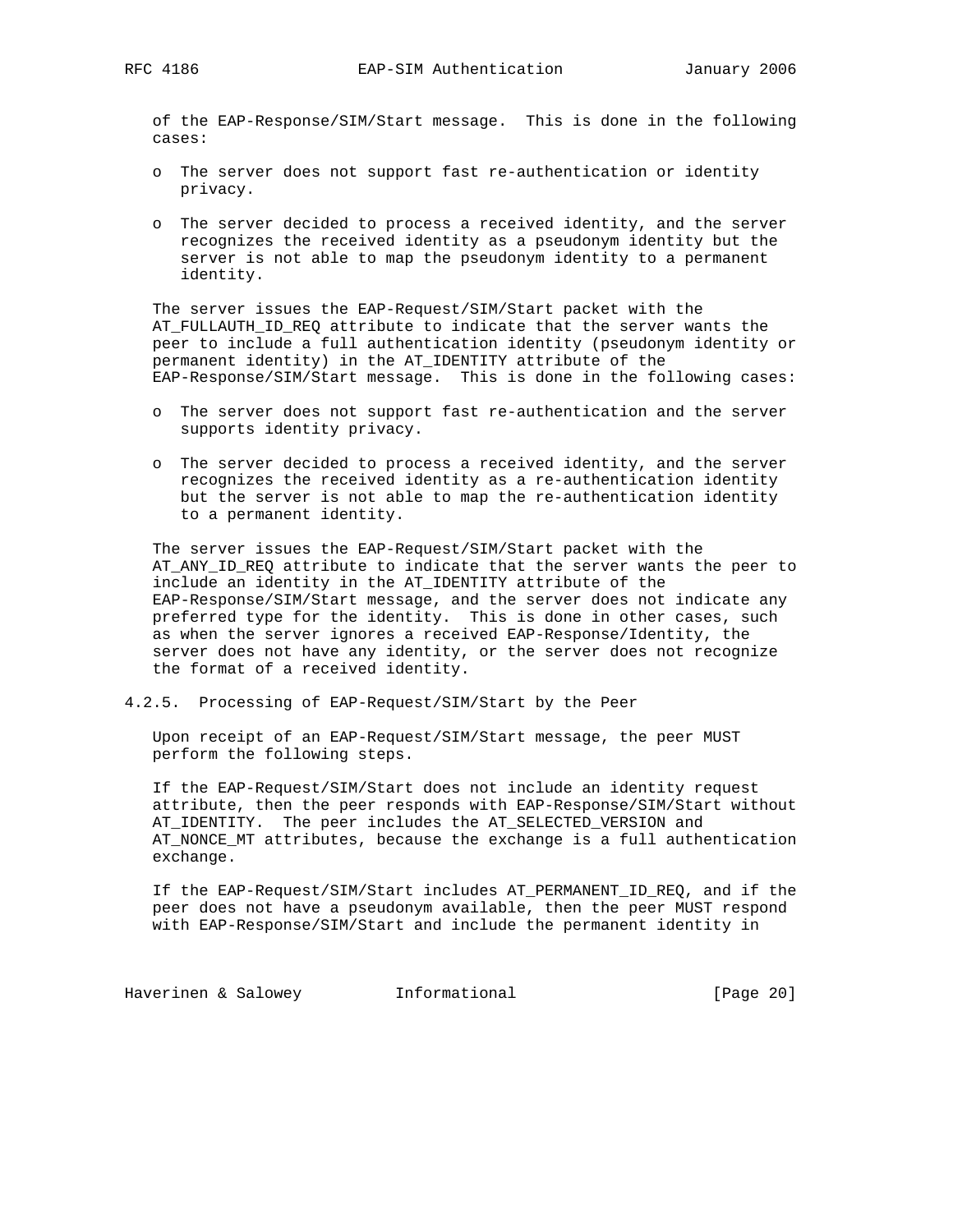AT\_IDENTITY. If the peer has a pseudonym available, then the peer MAY refuse to send the permanent identity; hence, in this case the peer MUST either respond with EAP-Response/SIM/Start and include the permanent identity in AT\_IDENTITY or respond with EAP-Response/SIM/ Client-Error packet with the code "unable to process packet".

 If the EAP-Request/SIM/Start includes AT\_FULL\_AUTH\_ID\_REQ, and if the peer has a pseudonym available, then the peer SHOULD respond with EAP-Response/SIM/Start and include the pseudonym identity in AT\_IDENTITY. If the peer does not have a pseudonym when it receives this message, then the peer MUST respond with EAP-Response/SIM/Start and include the permanent identity in AT\_IDENTITY. The Peer MUST NOT use a re-authentication identity in the AT\_IDENTITY attribute.

 If the EAP-Request/SIM/Start includes AT\_ANY\_ID\_REQ, and if the peer has maintained fast re-authentication state information and the peer wants to use fast re-authentication, then the peer responds with EAP-Response/SIM/Start and includes the fast re-authentication identity in AT\_IDENTITY. Else, if the peer has a pseudonym identity available, then the peer responds with EAP-Response/SIM/Start and includes the pseudonym identity in AT\_IDENTITY. Else, the peer responds with EAP-Response/SIM/Start and includes the permanent identity in AT\_IDENTITY.

 An EAP-SIM exchange may include several EAP/SIM/Start rounds. The server may issue a second EAP-Request/SIM/Start if it was not able to recognize the identity that the peer used in the previous AT\_IDENTITY attribute. At most, three EAP/SIM/Start rounds can be used, so the peer MUST NOT respond to more than three EAP-Request/SIM/Start messages within an EAP exchange. The peer MUST verify that the sequence of EAP-Request/SIM/Start packets that the peer receives comply with the sequencing rules defined in this document. That is, AT\_ANY\_ID\_REQ can only be used in the first EAP-Request/SIM/Start; in other words, AT\_ANY\_ID\_REQ MUST NOT be used in the second or third EAP-Request/SIM/Start. AT\_FULLAUTH\_ID\_REQ MUST NOT be used if the previous EAP-Request/SIM/Start included AT\_PERMANENT\_ID\_REQ. The peer operation, in cases when it receives an unexpected attribute or an unexpected message, is specified in Section 6.3.1.

4.2.6. Attacks Against Identity Privacy

 The section above specifies two possible ways the peer can operate upon receipt of AT\_PERMANENT\_ID\_REQ. This is because a received AT\_PERMANENT\_ID\_REQ does not necessarily originate from the valid network, but an active attacker may transmit an EAP-Request/SIM/ Start packet with an AT\_PERMANENT\_ID\_REQ attribute to the peer, in an effort to find out the true identity of the user. If the peer does not want to reveal its permanent identity, then the peer sends the

Haverinen & Salowey **Informational** [Page 21]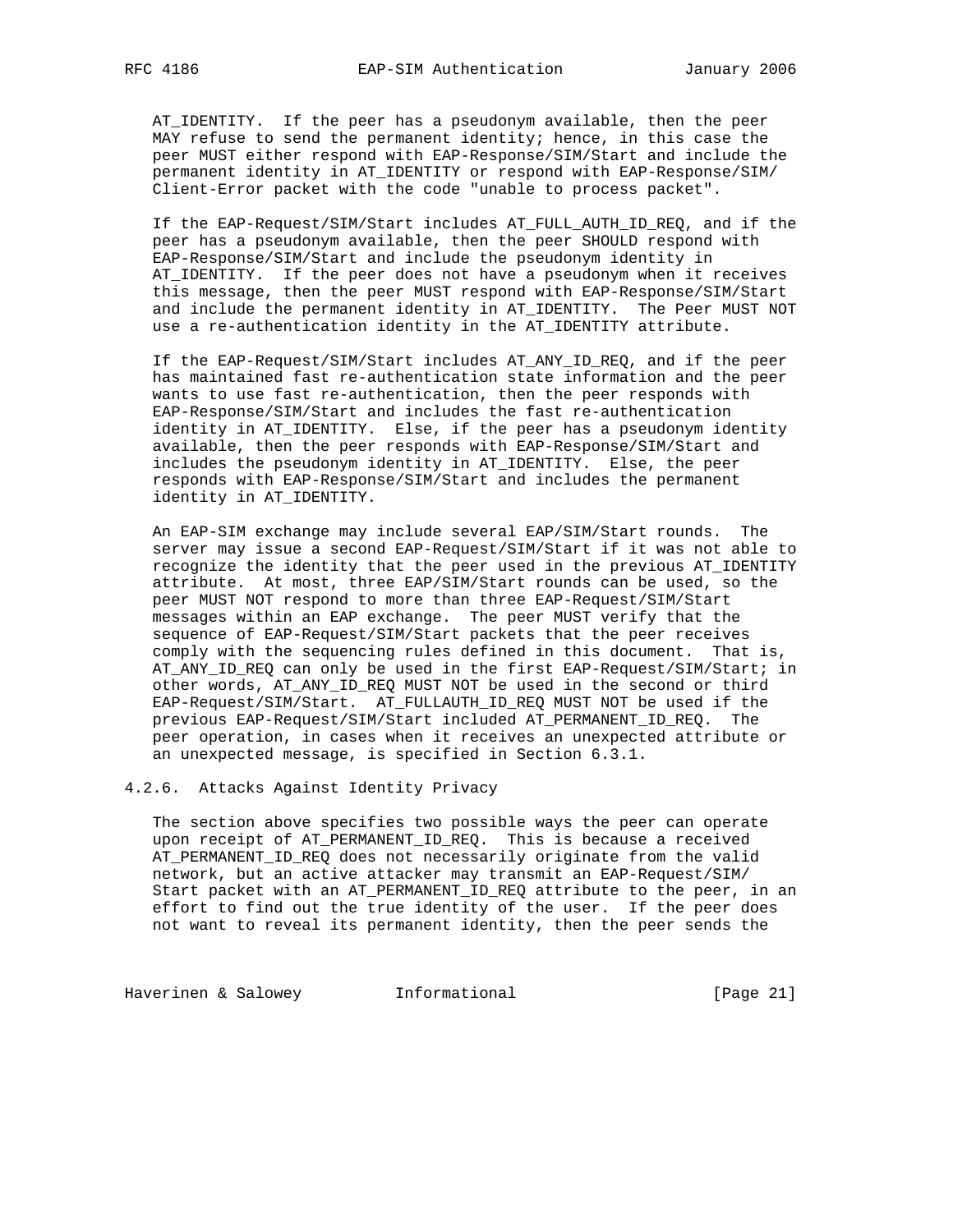EAP-Response/SIM/Client-Error packet with the error code "unable to process packet", and the authentication exchange terminates.

 Basically, there are two different policies that the peer can employ with regard to AT\_PERMANENT\_ID\_REQ. A "conservative" peer assumes that the network is able to maintain pseudonyms robustly. Therefore, if a conservative peer has a pseudonym username, the peer responds with EAP-Response/SIM/Client-Error to the EAP packet with AT\_PERMANENT\_ID\_REQ, because the peer believes that the valid network is able to map the pseudonym identity to the peer's permanent identity. (Alternatively, the conservative peer may accept AT\_PERMANENT\_ID\_REQ in certain circumstances, for example, if the pseudonym was received a long time ago.) The benefit of this policy is that it protects the peer against active attacks on anonymity. On the other hand, a "liberal" peer always accepts the AT\_PERMANENT\_ID\_REQ and responds with the permanent identity. The benefit of this policy is that it works even if the valid network sometimes loses pseudonyms and is not able to map them to the permanent identity.

## 4.2.7. Processing of AT\_IDENTITY by the Server

 When the server receives an EAP-Response/SIM/Start message with the AT\_IDENTITY (in response to the server's identity requesting attribute), the server MUST operate as follows.

 If the server used AT\_PERMANENT\_ID\_REQ, and if the AT\_IDENTITY does not contain a valid permanent identity, then the server sends EAP-Request/SIM/Notification with AT\_NOTIFICATION code "General failure" (16384), and the EAP exchange terminates. If the server recognizes the permanent identity and is able to continue, then the server proceeds with full authentication by sending EAP-Request/SIM/ Challenge.

 If the server used AT\_FULLAUTH\_ID\_REQ, and if AT\_IDENTITY contains a valid permanent identity or a pseudonym identity that the server can map to a valid permanent identity, then the server proceeds with full authentication by sending EAP-Request/SIM/Challenge. If AT\_IDENTITY contains a pseudonym identity that the server is not able to map to a valid permanent identity, or an identity that the server is not able to recognize or classify, then the server sends EAP-Request/SIM/Start with AT\_PERMANENT\_ID\_REQ.

 If the server used AT\_ANY\_ID\_REQ, and if the AT\_IDENTITY contains a valid permanent identity or a pseudonym identity that the server can map to a valid permanent identity, then the server proceeds with full authentication by sending EAP-Request/SIM/Challenge.

Haverinen & Salowey **Informational** [Page 22]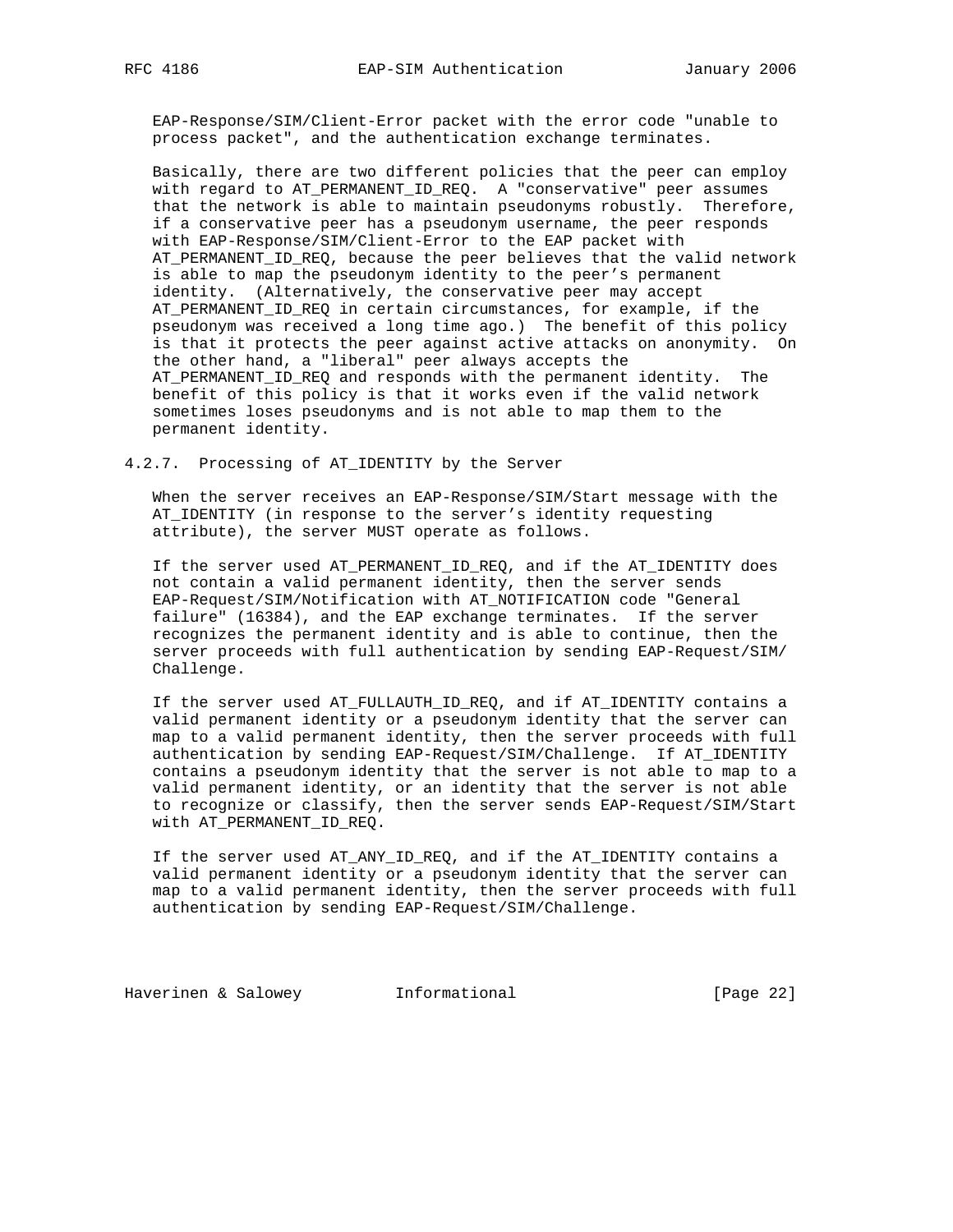If the server used AT\_ANY\_ID\_REQ, and if AT\_IDENTITY contains a valid fast re-authentication identity and the server agrees on using re-authentication, then the server proceeds with fast re-authentication by sending EAP-Request/SIM/Re-authentication (Section 5).

 If the server used AT\_ANY\_ID\_REQ, and if the peer sent an EAP-Response/SIM/Start with only AT\_IDENTITY (indicating re-authentication), but the server is not able to map the identity to a permanent identity, then the server sends EAP-Request/SIM/Start with AT\_FULLAUTH\_ID\_REQ.

 If the server used AT\_ANY\_ID\_REQ, and if AT\_IDENTITY contains a valid fast re-authentication identity that the server is able to map to a permanent identity, and if the server does not want to use fast re-authentication, then the server sends EAP-Request/SIM/Start without any identity requesting attributes.

 If the server used AT\_ANY\_ID\_REQ, and AT\_IDENTITY contains an identity that the server recognizes as a pseudonym identity but the server is not able to map the pseudonym identity to a permanent identity, then the server sends EAP-Request/SIM/Start with AT\_PERMANENT\_ID\_REQ.

 If the server used AT\_ANY\_ID\_REQ, and AT\_IDENTITY contains an identity that the server is not able to recognize or classify, then the server sends EAP-Request/SIM/Start with AT\_FULLAUTH\_ID\_REQ.

4.3. Message Sequence Examples (Informative)

 This section contains non-normative message sequence examples to illustrate how the peer identity can be communicated to the server.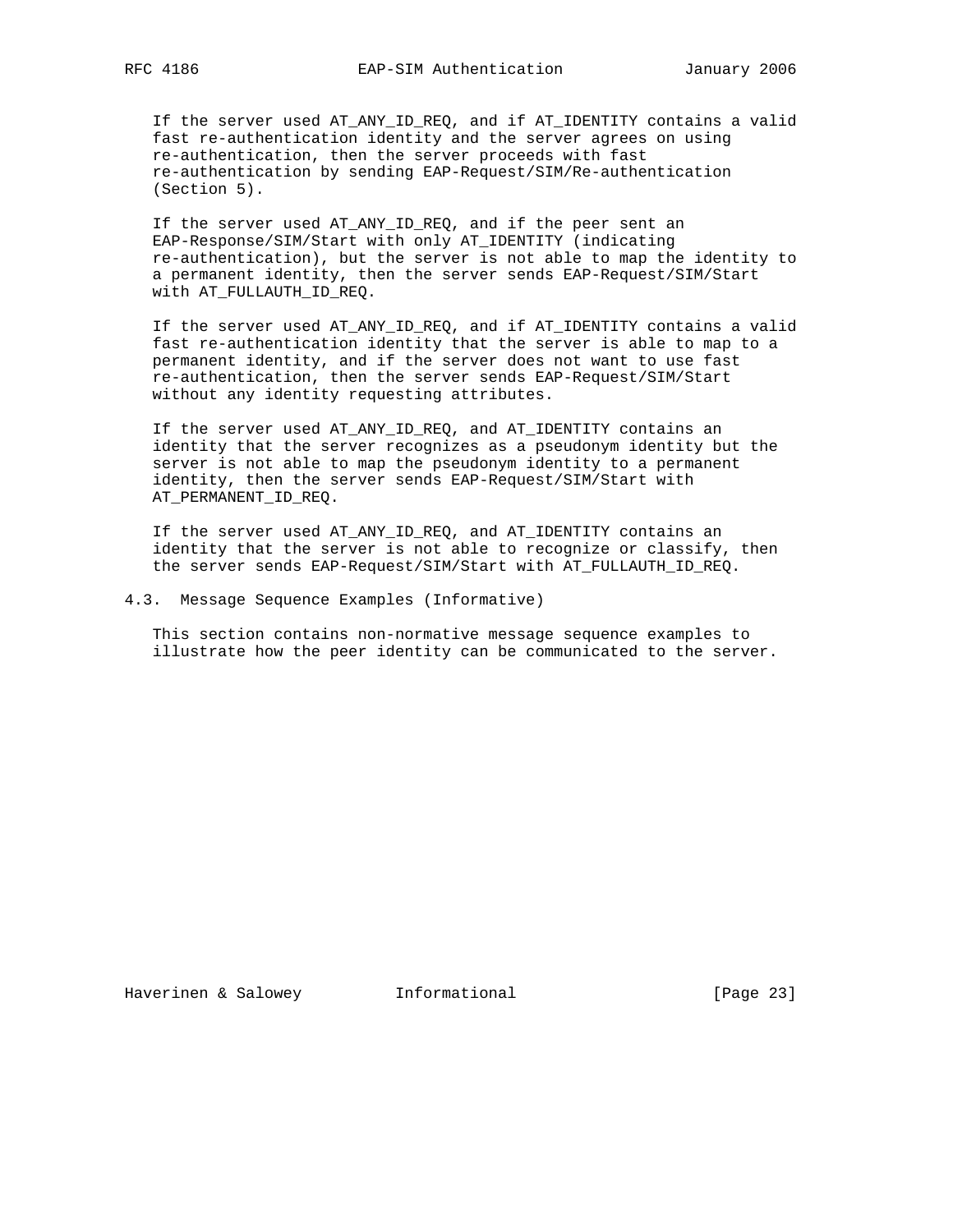# 4.3.1. Full Authentication

 This case for full authentication is illustrated below in Figure 2. In this case, AT\_IDENTITY contains either the permanent identity or a pseudonym identity. The same sequence is also used in case the server uses the AT\_FULLAUTH\_ID\_REQ in EAP-Request/SIM/Start.



Figure 2: Requesting any identity, full authentication

 If the peer uses its full authentication identity and the AT\_IDENTITY attribute contains a valid permanent identity or a valid pseudonym identity that the EAP server is able to map to the permanent identity, then the full authentication sequence proceeds as usual with the EAP Server issuing the EAP-Request/SIM/Challenge message.

Haverinen & Salowey **Informational Informational** [Page 24]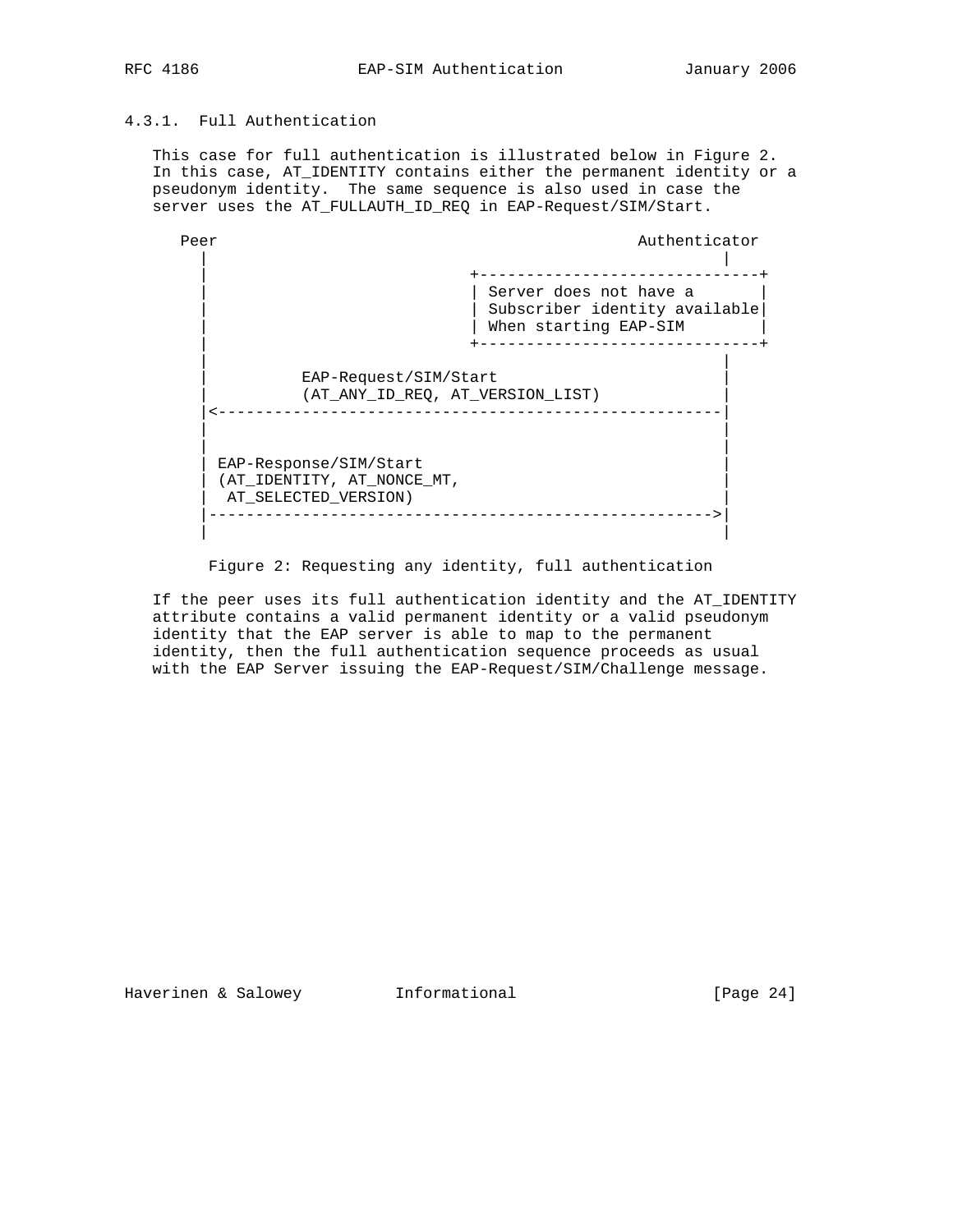# 4.3.2. Fast Re-authentication

 The case when the server uses the AT\_ANY\_ID\_REQ and the peer wants to perform fast re-authentication is illustrated below in Figure 3.

Peer Authenticator Authenticator | | +-------------------------------- | | Server does not have a | | Subscriber identity available| | When starting EAP-SIM | +------------------------------+ | | EAP-Request/SIM/Start | (AT\_ANY\_ID\_REQ, AT\_VERSION\_LIST) | |<------------------------------------------------------| | | | | EAP-Response/SIM/Start (AT\_IDENTITY containing a fast re-auth. identity) |------------------------------------------------------>| | |

Figure 3: Requesting any identity, fast re-authentication

 On fast re-authentication, if the AT\_IDENTITY attribute contains a valid fast re-authentication identity and the server agrees on using fast re-authentication, then the server proceeds with the fast re-authentication sequence and issues the EAP-Request/SIM/ Re-authentication packet, as specified in Section 5.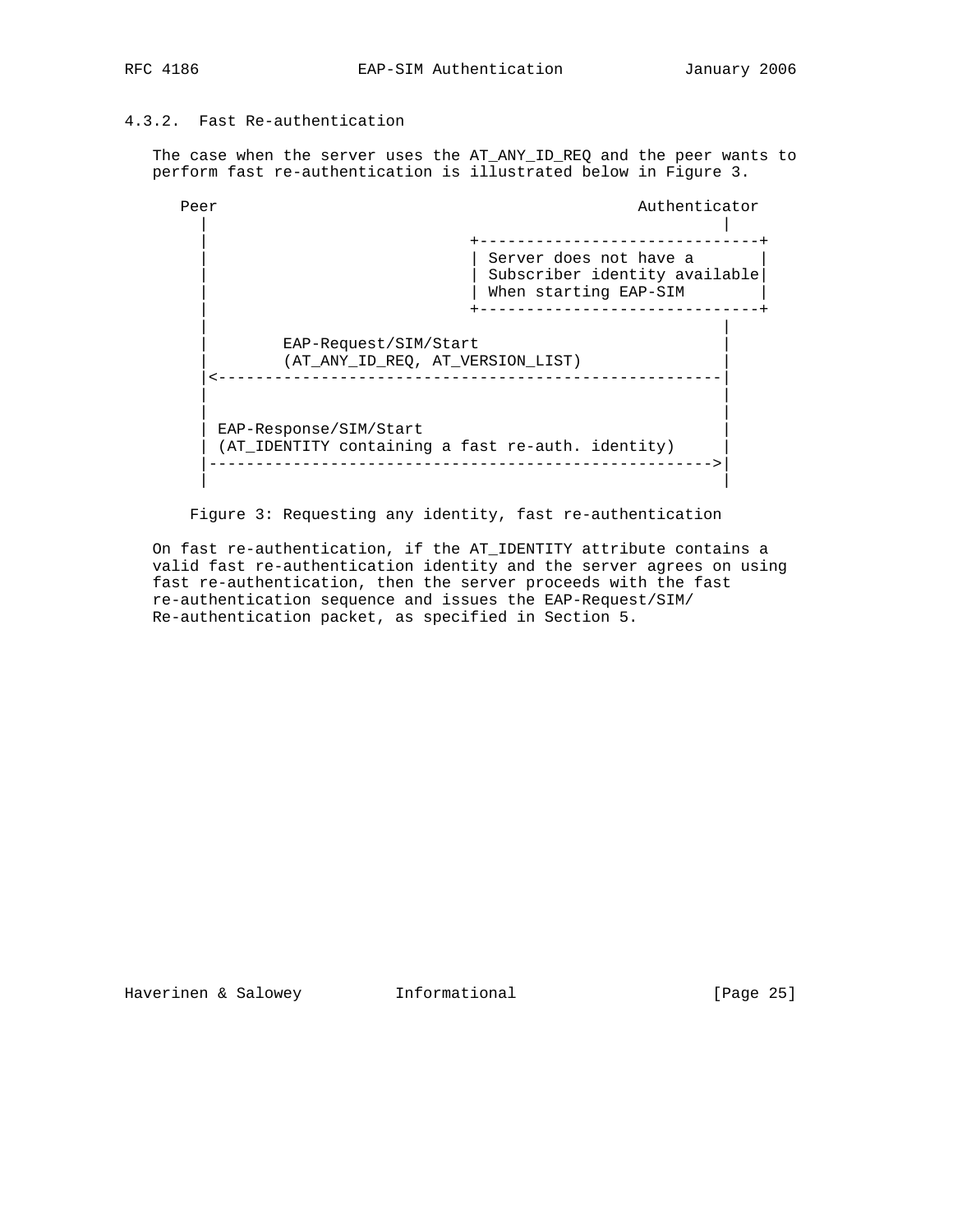# 4.3.3. Fall Back to Full Authentication

 Figure 4 illustrates cases in which the server does not recognize the fast re-authentication identity the peer used in AT\_IDENTITY, and issues a second EAP-Request/SIM/Start message.

Peer Authenticator Authenticator | | | +------------------------------+ | Server does not have a | Subscriber identity available | When starting EAP-SIM | | +------------------------------+ | | EAP-Request/SIM/Start | (AT\_ANY\_ID\_REQ, AT\_VERSION\_LIST) | |<------------------------------------------------------| | | | | EAP-Response/SIM/Start (AT\_IDENTITY containing a fast re-auth. identity) |------------------------------------------------------>| | | | +------------------------------+ | | Server does not recognize | | | The fast re-auth. |  $\vert$  identity  $\vert$  identity  $\vert$  | +------------------------------+ | | EAP-Request/SIM/Start | (AT\_FULLAUTH\_ID\_REQ, AT\_VERSION\_LIST) | |<------------------------------------------------------| | | | | EAP-Response/SIM/Start (AT\_IDENTITY with a full-auth. identity, AT\_NONCE\_MT, | AT\_SELECTED\_VERSION) | |------------------------------------------------------>| | |

Figure 4: Fall back to full authentication

Haverinen & Salowey **Informational** [Page 26]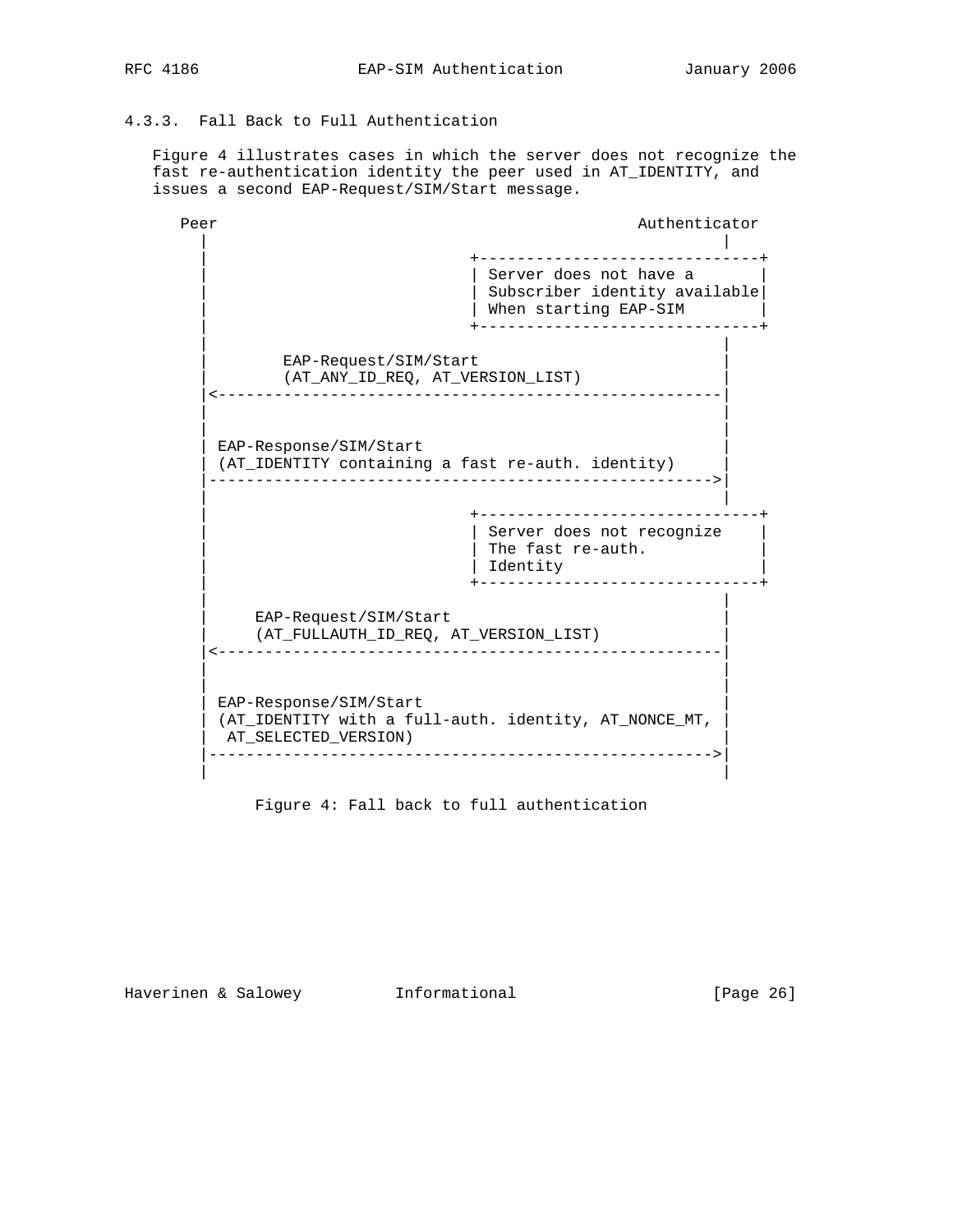# 4.3.4. Requesting the Permanent Identity 1

 Figure 5 illustrates the case in which the EAP server fails to map the pseudonym identity included in the EAP-Response/Identity packet to a valid permanent identity.

| Peer | Authenticator                                                                                        |
|------|------------------------------------------------------------------------------------------------------|
|      | EAP-Request/Identity<br><u>__________________</u>                                                    |
|      | EAP-Response/Identity<br>(Includes a pseudonym)                                                      |
|      | Server fails to map the<br>Pseudonym to a permanent id.                                              |
|      | EAP-Request/SIM/Start<br>(AT_PERMANENT_ID_REQ, AT_VERSION_LIST)                                      |
|      | EAP-Response/SIM/Start<br>(AT_IDENTITY with permanent identity, AT_NONCE_MT,<br>AT SELECTED VERSION) |

Figure 5: Requesting the permanent identity

 If the server recognizes the permanent identity, then the authentication sequence proceeds as usual with the EAP Server issuing the EAP-Request/SIM/Challenge message.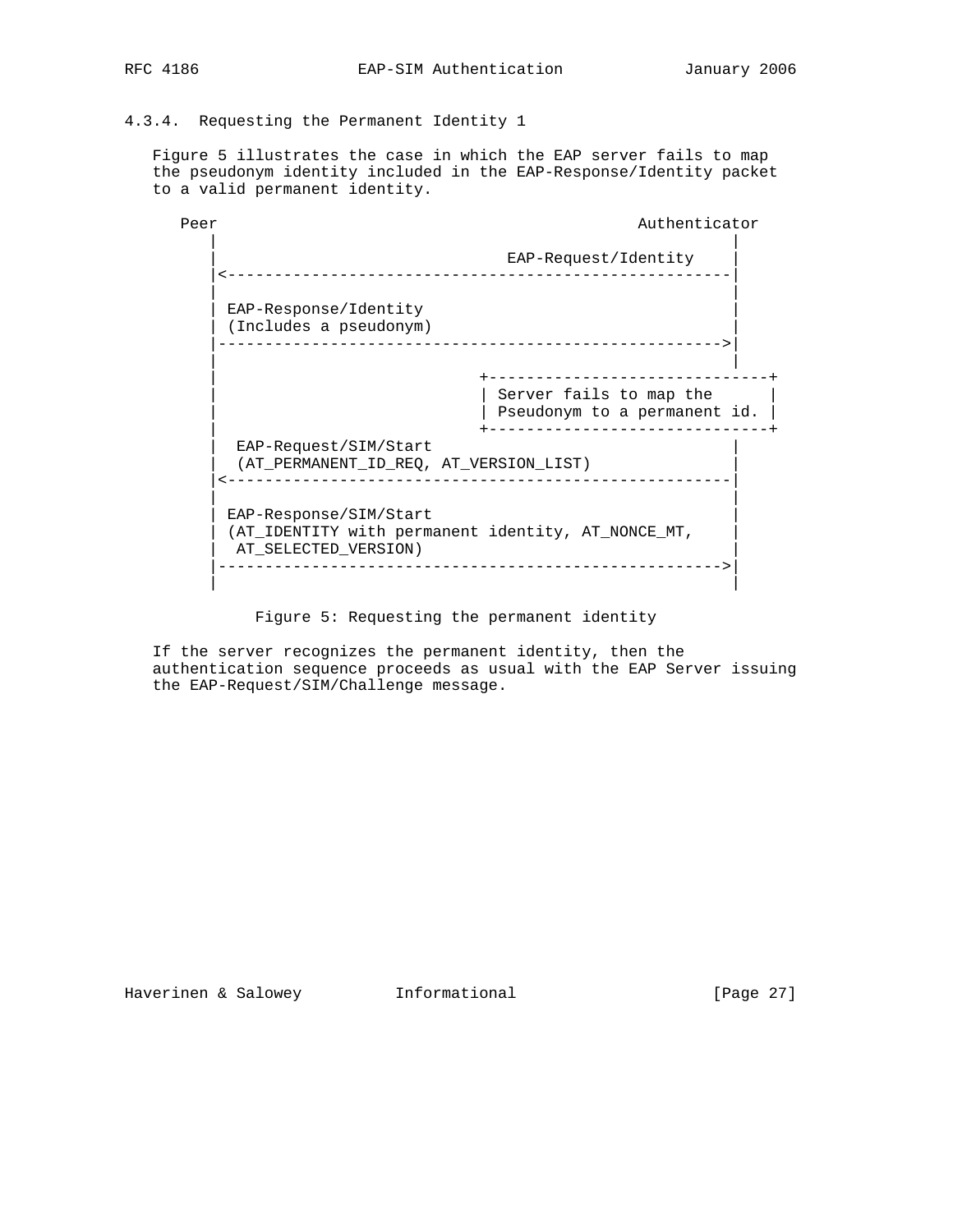4.3.5. Requesting the Permanent Identity 2

 Figure 6 illustrates the case in which the EAP server fails to map the pseudonym included in the AT\_IDENTITY attribute to a valid permanent identity.

Peer Authenticator Authenticator | | | +------------------------------+ | | Server does not have a | | Subscriber identity available| | When starting EAP-SIM | +------------------------------+ EAP-Request/SIM/Start (AT\_ANY\_ID\_REQ, AT\_VERSION LIST) |<------------------------------------------------------| | | EAP-Response/SIM/Start |(AT\_IDENTITY with a pseudonym identity, AT\_NONCE\_MT, | | AT\_SELECTED\_VERSION) | |------------------------------------------------------>| | +-------------------------------+ | Server fails to map the | | Pseudonym in AT\_IDENTITY |  $|$  to a valid permanent identity  $|$  | +-------------------------------+ | | EAP-Request/SIM/Start | (AT\_PERMANENT\_ID\_REQ, AT\_VERSION\_LIST) | |<------------------------------------------------------| | | EAP-Response/SIM/Start (AT\_IDENTITY with permanent identity, AT\_NONCE\_MT, AT\_SELECTED\_VERSION) |------------------------------------------------------>| | |

Figure 6: Requesting a permanent identity (two EAP-SIM Start rounds)

4.3.6. Three EAP-SIM/Start Roundtrips

 In the worst case, there are three EAP/SIM/Start round trips before the server obtains an acceptable identity. This case is illustrated in Figure 7.

Haverinen & Salowey **Informational** [Page 28]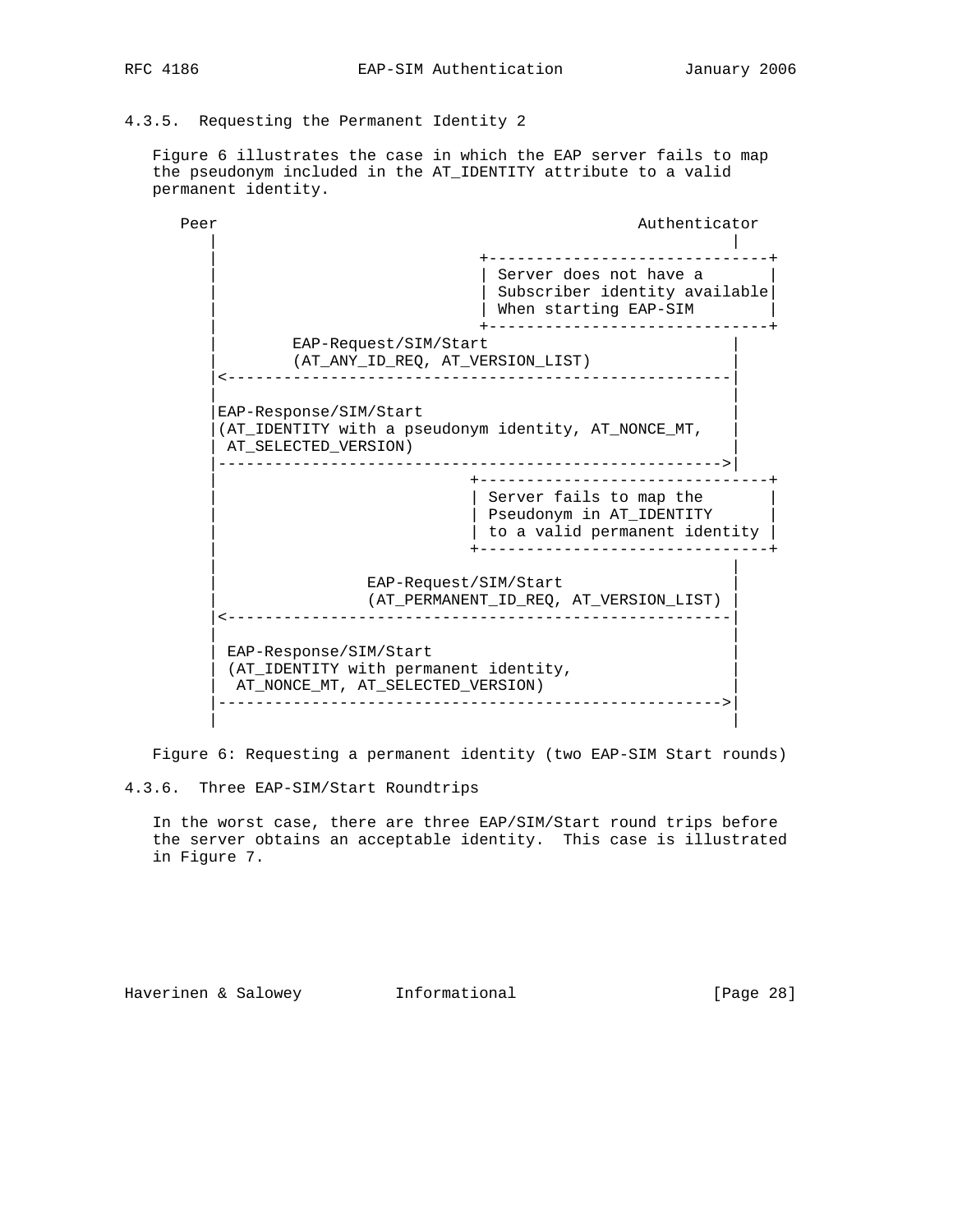Peer Authenticator Authenticator | | | +------------------------------+ | Server does not have a Subscriber identity available | When starting EAP-SIM | +------------------------------+ EAP-Request/SIM/Start | (Includes AT\_ANY\_ID\_REQ, AT\_VERSION\_LIST) | |<------------------------------------------------------| | | EAP-Response/SIM/Start (AT\_IDENTITY with fast re-auth. identity) |------------------------------------------------------>| | | | +------------------------------+ | | Server does not accept | | The fast re-auth. | Identity | +------------------------------+ EAP-Request/SIM/Start | (AT\_FULLAUTH\_ID\_REQ, AT\_VERSION\_LIST) | |<------------------------------------------------------| | | in the second control of the second control of the second control of the second control of the second control o in the second control of the second control of the second control of the second control of the second control o in the state of the state of the state of the state of the state of the state of the state of the state of the in the second control of the second control of the second control of the second control of the second control o EAP-Response/SIM/Start |(AT\_IDENTITY with a pseudonym identity, AT\_NONCE\_MT, | AT SELECTED VERSION) |------------------------------------------------------>| | | | +-------------------------------+ | Server fails to map the | | Pseudonym in AT\_IDENTITY |  $|$  to a valid permanent identity  $|$  | +-------------------------------+ EAP-Request/SIM/Start | (AT\_PERMANENT\_ID\_REQ, AT\_VERSION\_LIST) | |<------------------------------------------------------| | | EAP-Response/SIM/Start (AT\_IDENTITY with permanent identity, AT\_NONCE\_MT, AT\_SELECTED\_VERSION) |------------------------------------------------------>| | | Figure 7: Three EAP-SIM Start rounds

Haverinen & Salowey Informational [Page 29]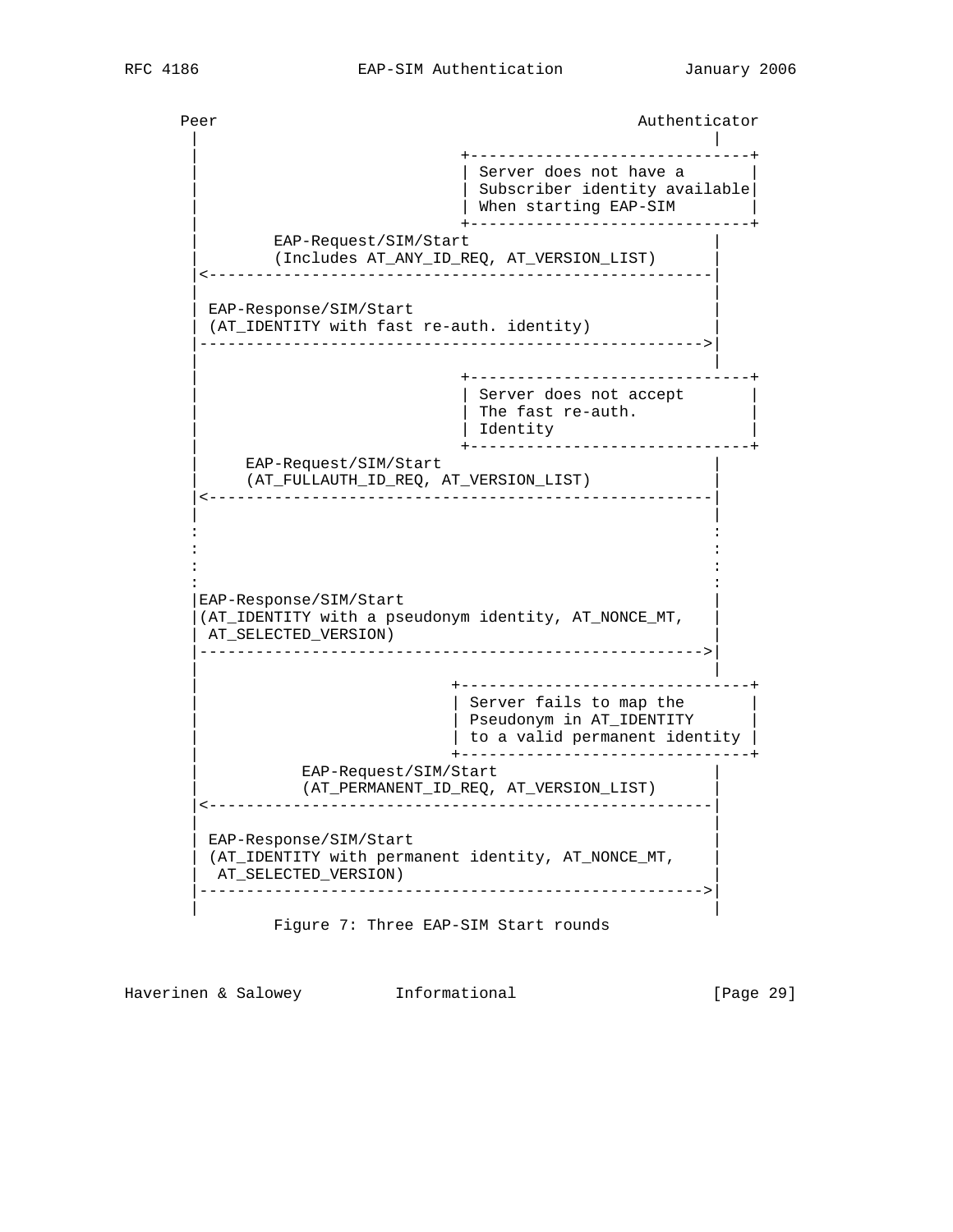After the last EAP-Response/SIM/Start message, the full authentication sequence proceeds as usual. If the EAP Server recognizes the permanent identity and is able to proceed, the server issues the EAP-Request/SIM/Challenge message.

## 5. Fast Re-Authentication

### 5.1. General

 In some environments, EAP authentication may be performed frequently. Because the EAP-SIM full authentication procedure makes use of the GSM SIM A3/A8 algorithms, and therefore requires 2 or 3 fresh triplets from the Authentication Centre, the full authentication procedure is not very well suited for frequent use. Therefore, EAP-SIM includes a more inexpensive fast re-authentication procedure that does not make use of the SIM A3/A8 algorithms and does not need new triplets from the Authentication Centre. Re-authentication can be performed in fewer roundtrips than the full authentication.

 Fast re-authentication is optional to implement for both the EAP-SIM server and peer. On each EAP authentication, either one of the entities may also fall back on full authentication if it does not want to use fast re-authentication.

 Fast re-authentication is based on the keys derived on the preceding full authentication. The same K\_aut and K\_encr keys that were used in full authentication are used to protect EAP-SIM packets and attributes, and the original Master Key from full authentication is used to generate a fresh Master Session Key, as specified in Section 7.

 The fast re-authentication exchange makes use of an unsigned 16-bit counter, included in the AT\_COUNTER attribute. The counter has three goals: 1) it can be used to limit the number of successive reauthentication exchanges without full authentication 2) it contributes to the keying material, and 3) it protects the peer and the server from replays. On full authentication, both the server and the peer initialize the counter to one. The counter value of at least one is used on the first fast re-authentication. On subsequent fast re-authentications, the counter MUST be greater than on any of the previous re-authentications. For example, on the second fast re-authentication, the counter value is two or greater. The AT\_COUNTER attribute is encrypted.

 Both the peer and the EAP server maintain a copy of the counter. The EAP server sends its counter value to the peer in the fast re-authentication request. The peer MUST verify that its counter value is less than or equal to the value sent by the EAP server.

Haverinen & Salowey **Informational Informational** [Page 30]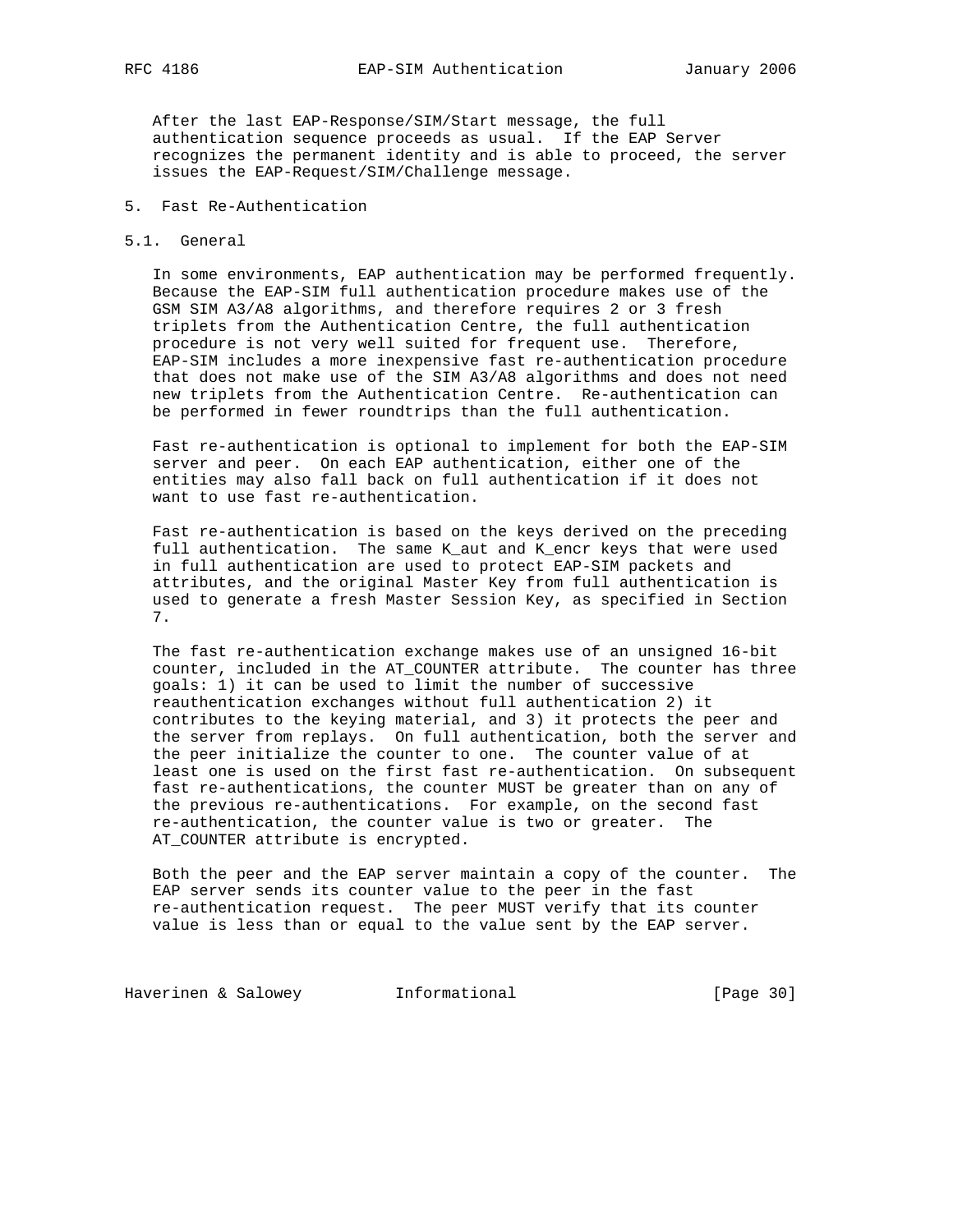The server includes an encrypted server random nonce (AT\_NONCE\_S) in the fast re-authentication request. The AT\_MAC attribute in the peer's response is calculated over NONCE\_S to provide a challenge/response authentication scheme. The NONCE\_S also contributes to the new Master Session Key.

 Both the peer and the server SHOULD have an upper limit for the number of subsequent fast re-authentications allowed before a full authentication needs to be performed. Because a 16-bit counter is used in fast re-authentication, the theoretical maximum number of re-authentications is reached when the counter value reaches FFFF hexadecimal.

 In order to use fast re-authentication, the peer and the EAP server need to store the following values: Master Key, latest counter value and the next fast re-authentication identity. K\_aut, K\_encr may either be stored or derived again from MK. The server may also need to store the permanent identity of the user.

#### 5.2. Comparison to UMTS AKA

 When analyzing the fast re-authentication exchange, it may be helpful to compare it with the UMTS Authentication and Key Agreement (AKA) exchange, which it resembles closely. The counter corresponds to the UMTS AKA sequence number, NONCE\_S corresponds to RAND, AT\_MAC in EAP-Request/SIM/Re-authentication corresponds to AUTN, the AT\_MAC in EAP-Response/SIM/Re-authentication corresponds to RES, AT\_COUNTER\_TOO\_SMALL corresponds to AUTS, and encrypting the counter corresponds to the usage of the Anonymity Key. Also, the key generation on fast re-authentication, with regard to random or fresh material, is similar to UMTS AKA -- the server generates the NONCE\_S and counter values, and the peer only verifies that the counter value is fresh.

 It should also be noted that encrypting the AT\_NONCE\_S, AT\_COUNTER, or AT\_COUNTER\_TOO\_SMALL attributes is not important to the security of the fast re-authentication exchange.

#### 5.3. Fast Re-authentication Identity

 The fast re-authentication procedure makes use of separate re-authentication user identities. Pseudonyms and the permanent identity are reserved for full authentication only. If a re-authentication identity is lost and the network does not recognize it, the EAP server can fall back on full authentication.

Haverinen & Salowey **Informational Informational** [Page 31]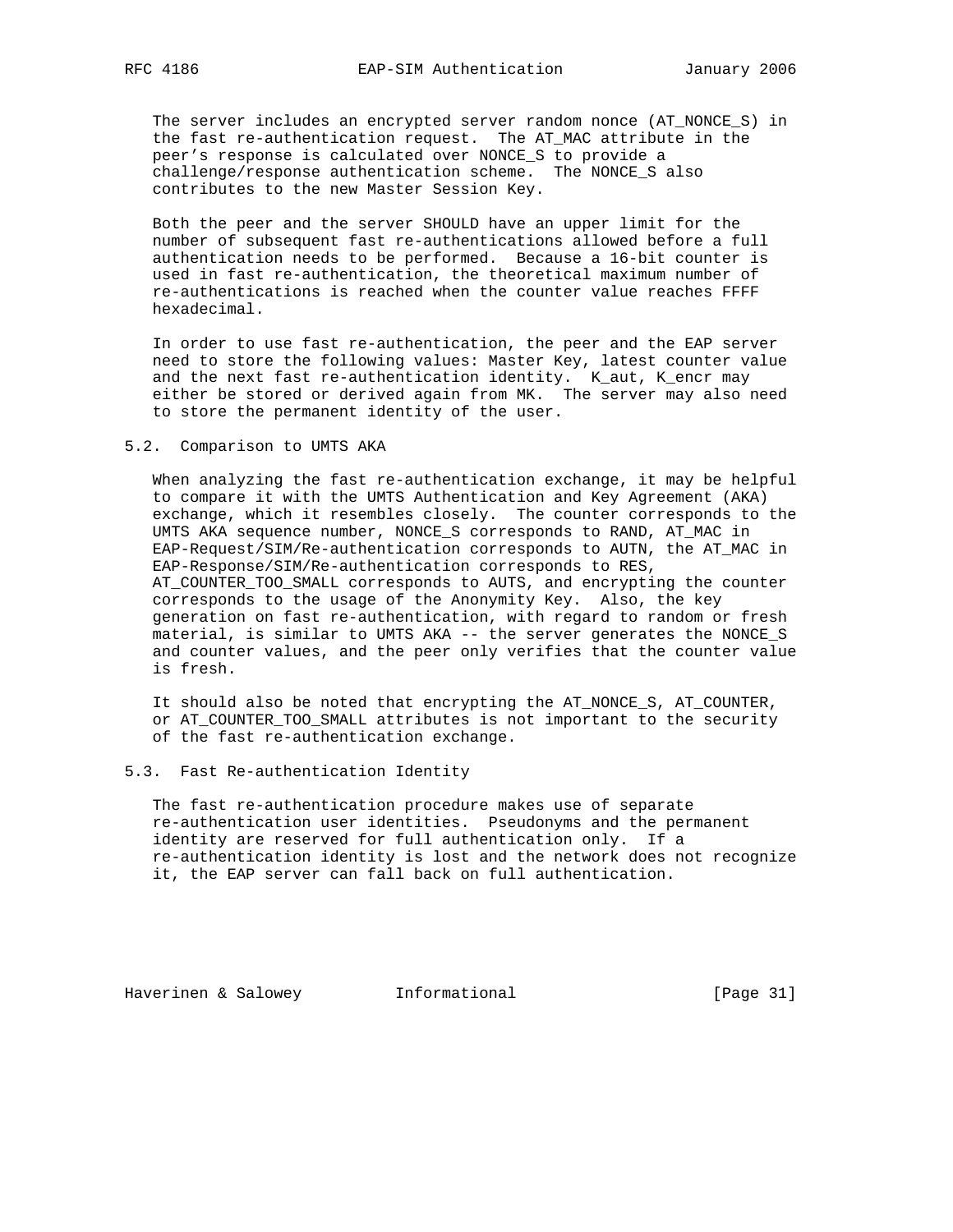If the EAP server supports fast re-authentication, it MAY include the skippable AT\_NEXT\_REAUTH\_ID attribute in the encrypted data of EAP-Request/SIM/Challenge message (Section 9.3). This attribute contains a new fast re-authentication identity for the next fast re-authentication. The attribute also works as a capability flag that, indicating that the server supports fast re-authentication, and that the server wants to continue using fast re-authentication within the current context. The peer MAY ignore this attribute, in which case it MUST use full authentication next time. If the peer wants to use re-authentication, it uses this fast re-authentication identity on next authentication. Even if the peer has a fast re-authentication identity, the peer MAY discard the fast re-authentication identity and use a pseudonym or the permanent identity instead, in which case full authentication MUST be performed. If the EAP server does not include the AT\_NEXT\_REAUTH\_ID in the encrypted data of EAP-Request/SIM/Challenge or EAP-Request/SIM/ Re-authentication, then the peer MUST discard its current fast re-authentication state information and perform a full authentication next time.

 In environments where a realm portion is needed in the peer identity, the fast re-authentication identity received in AT\_NEXT\_REAUTH\_ID MUST contain both a username portion and a realm portion, as per the NAI format. The EAP Server can choose an appropriate realm part in order to have the AAA infrastructure route subsequent fast re-authentication related requests to the same AAA server. For example, the realm part MAY include a portion that is specific to the AAA server. Hence, it is sufficient to store the context required for fast re-authentication in the AAA server that performed the full authentication.

 The peer MAY use the fast re-authentication identity in the EAP-Response/Identity packet or, in response to the server's AT\_ANY\_ID\_REQ attribute, the peer MAY use the fast re-authentication identity in the AT\_IDENTITY attribute of the EAP-Response/SIM/Start packet.

 The peer MUST NOT modify the username portion of the fast re-authentication identity, but the peer MAY modify the realm portion or replace it with another realm portion. The peer might need to modify the realm in order to influence the AAA routing, for example, to make sure that the correct server is reached. It should be noted that sharing the same fast re-authentication key among several servers may have security risks, so changing the realm portion of the NAI in order to change the EAP server is not desirable.

Haverinen & Salowey Informational [Page 32]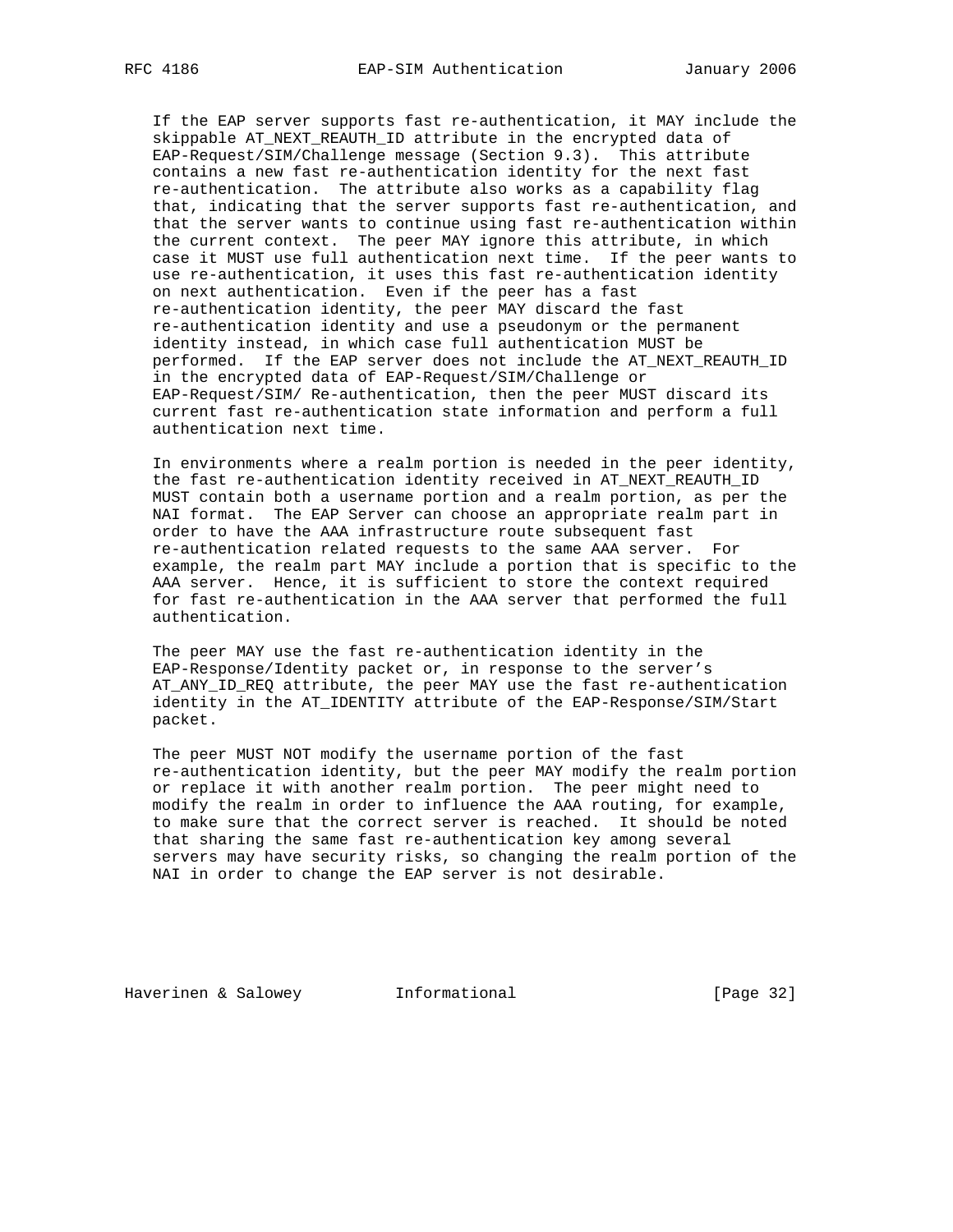Even if the peer uses a fast re-authentication identity, the server may want to fall back on full authentication, for example because the server does not recognize the fast re-authentication identity or does not want to use fast re-authentication. In this case, the server starts the full authentication procedure by issuing an EAP-Request/SIM/Start packet. This packet always starts a full authentication sequence if it does not include the AT\_ANY\_ID\_REQ attribute. If the server was not able to recover the peer's identity from the fast re-authentication identity, the server includes either the AT\_FULLAUTH\_ID\_REQ or the AT\_PERMANENT\_ID\_REQ attribute in this EAP request.

## 5.4. Fast Re-authentication Procedure

 Figure 8 illustrates the fast re-authentication procedure. In this example, the optional protected success indication is not used. Encrypted attributes are denoted with '\*'. The peer uses its re-authentication identity in the EAP-Response/Identity packet. As discussed above, an alternative way to communicate the re-authentication identity to the server is for the peer to use the AT\_IDENTITY attribute in the EAP-Response/SIM/Start message. This latter case is not illustrated in the figure below, and it is only possible when the server requests that the peer send its identity by including the AT\_ANY\_ID\_REQ attribute in the EAP-Request/SIM/Start packet.

 If the server recognizes the identity as a valid fast re-authentication identity, and if the server agrees to use fast re-authentication, then the server sends the EAP-Request/SIM/ Re-authentication packet to the peer. This packet MUST include the encrypted AT\_COUNTER attribute, with a fresh counter value, the encrypted AT\_NONCE\_S attribute that contains a random number chosen by the server, the AT\_ENCR\_DATA and the AT\_IV attributes used for encryption, and the AT\_MAC attribute that contains a message authentication code over the packet. The packet MAY also include an encrypted AT\_NEXT\_REAUTH\_ID attribute that contains the next fast re-authentication identity.

 Fast re-authentication identities are one-time identities. If the peer does not receive a new fast re-authentication identity, it MUST use either the permanent identity or a pseudonym identity on the next authentication to initiate full authentication.

 The peer verifies that AT\_MAC is correct, and that the counter value is fresh (greater than any previously used value). The peer MAY save the next fast re-authentication identity from the encrypted AT\_NEXT\_REAUTH\_ID for next time. If all checks are successful, the peer responds with the EAP-Response/SIM/Re-authentication packet,

Haverinen & Salowey **Informational Informational** [Page 33]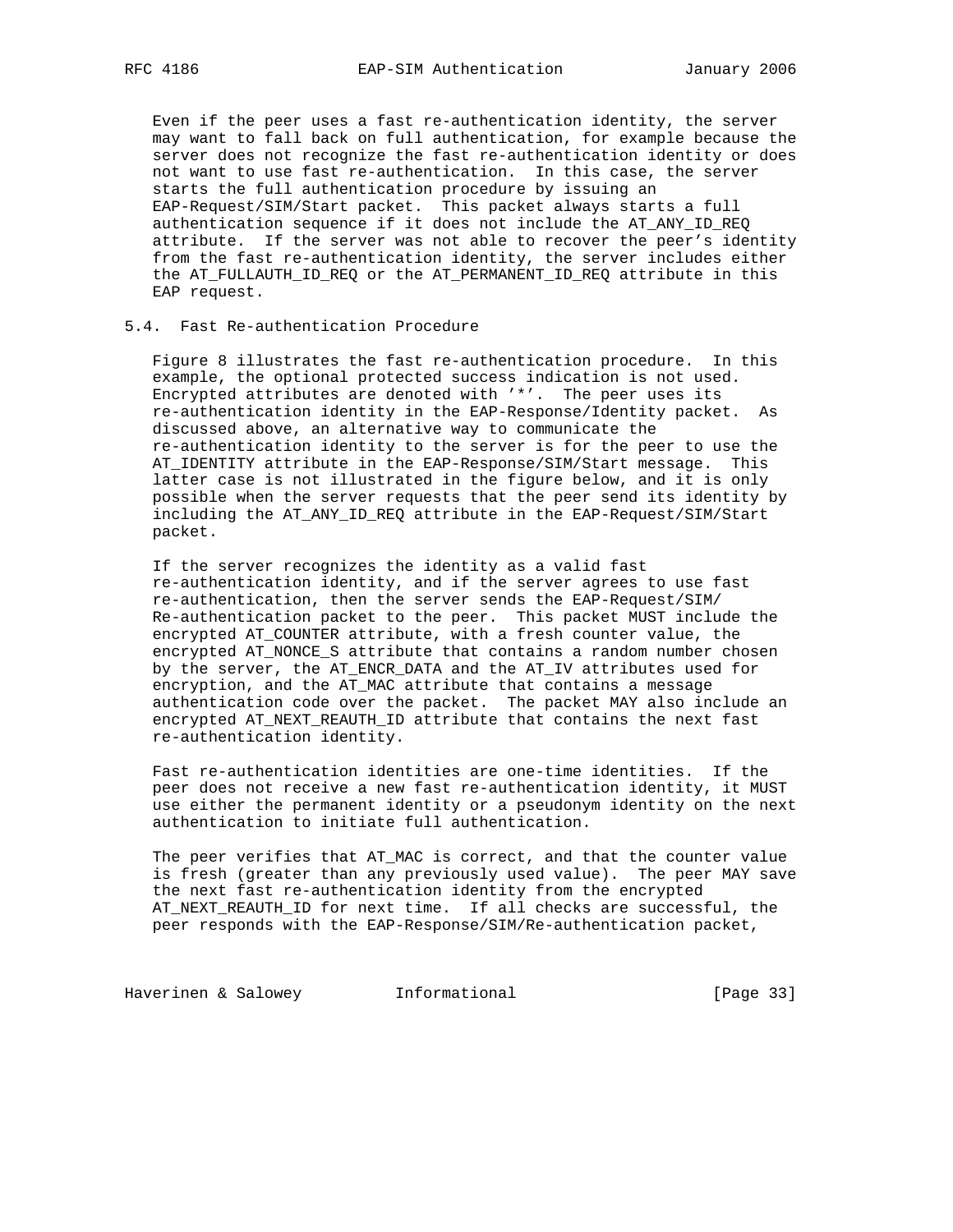including the AT\_COUNTER attribute with the same counter value and AT\_MAC attribute.

 The server verifies the AT\_MAC attribute and also verifies that the counter value is the same that it used in the EAP-Request/SIM/ Re-authentication packet. If these checks are successful, the re-authentication has succeeded and the server sends the EAP-Success packet to the peer.

 If protected success indications (Section 6.2) were used, the EAP-Success packet would be preceded by an EAP-SIM notification round.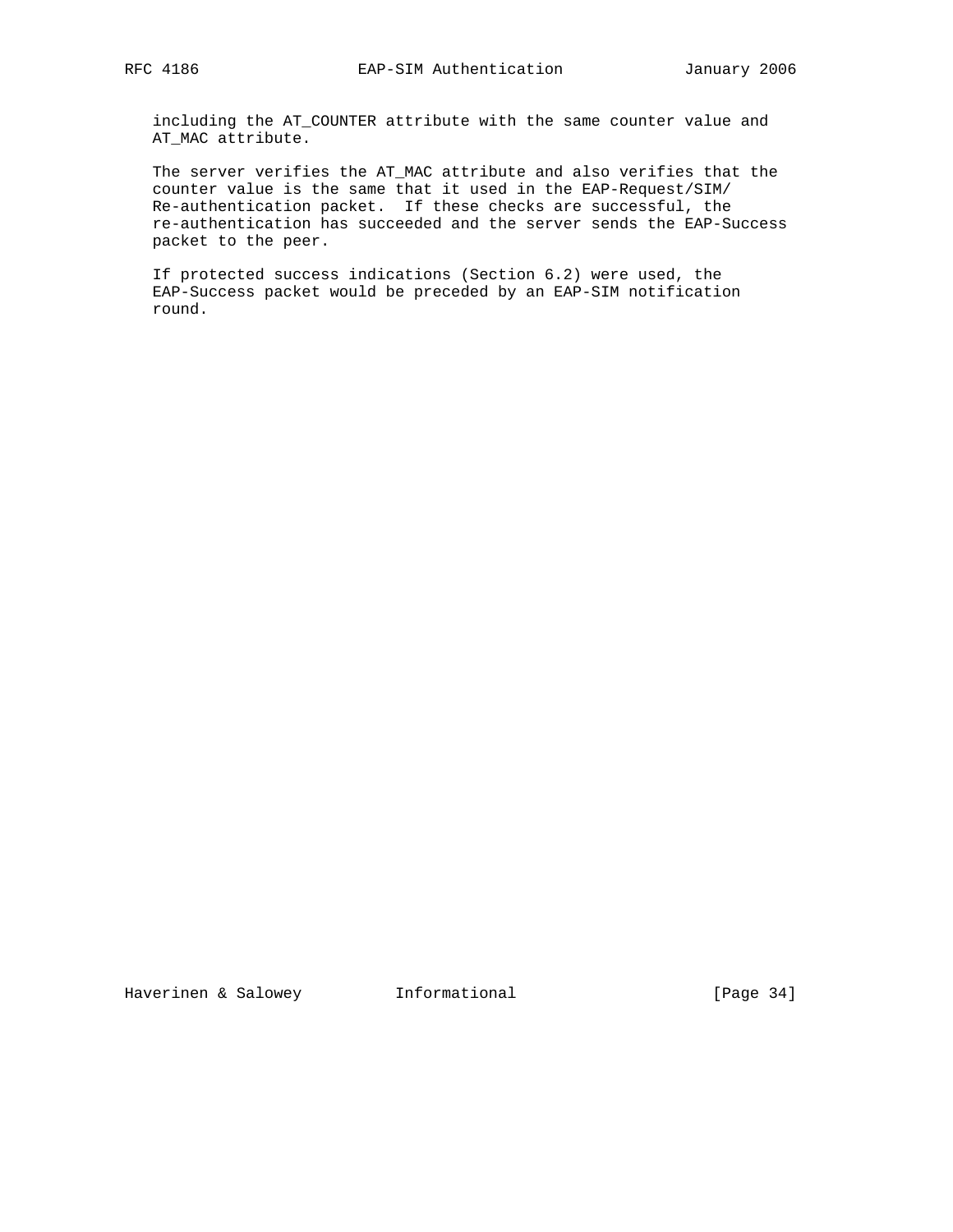```
Peer Authenticator Authenticator
 | |
                                    EAP-Request/Identity
             |<------------------------------------------------------|
 | |
         EAP-Response/Identity
         (Includes a fast re-authentication identity)
           |------------------------------------------------------>|
 | |
                                  | +--------------------------------+
 | | Server recognizes the identity |
| extending to the set of the set of the set of the set of the set of the set of the set of the set of the set of the set of the set of the set of the set of the set of the set of the set of the set of the set of the set o
                                 | re-authentication
                                  | +--------------------------------+
 | |
in the second control of the second control of the second control of the second control of the second control o
in the second control of the second control of the second control of the second control of the second control o
in the second control of the second control of the second control of the second control of the second control o
in the second control of the second control of the second control of the second control of the second control o
          EAP-Request/SIM/Re-authentication
           | (AT_IV, AT_ENCR_DATA, *AT_COUNTER, |
             | *AT_NONCE_S, *AT_NEXT_REAUTH_ID, AT_MAC) |
          |<------------------------------------------------------|
 | |
       +-----------------------------------------------+ |
     Peer verifies AT_MAC and the freshness of
     the counter. Peer MAY store the new fast re-
     | authentication identity for next re-auth. | |
        +-----------------------------------------------+ |
 | |
          EAP-Response/SIM/Re-authentication
         (AT_IV, AT_ENCR_DATA, *AT_COUNTER with same value,
           | AT_MAC) |
           |------------------------------------------------------>|
                                  | +--------------------------------+
                                  | | Server verifies AT_MAC and |
                                 | the counter
                                  | +--------------------------------+
 | |
                                               | EAP-Success |
           |<------------------------------------------------------|
 | |
```


Haverinen & Salowey **Informational** [Page 35]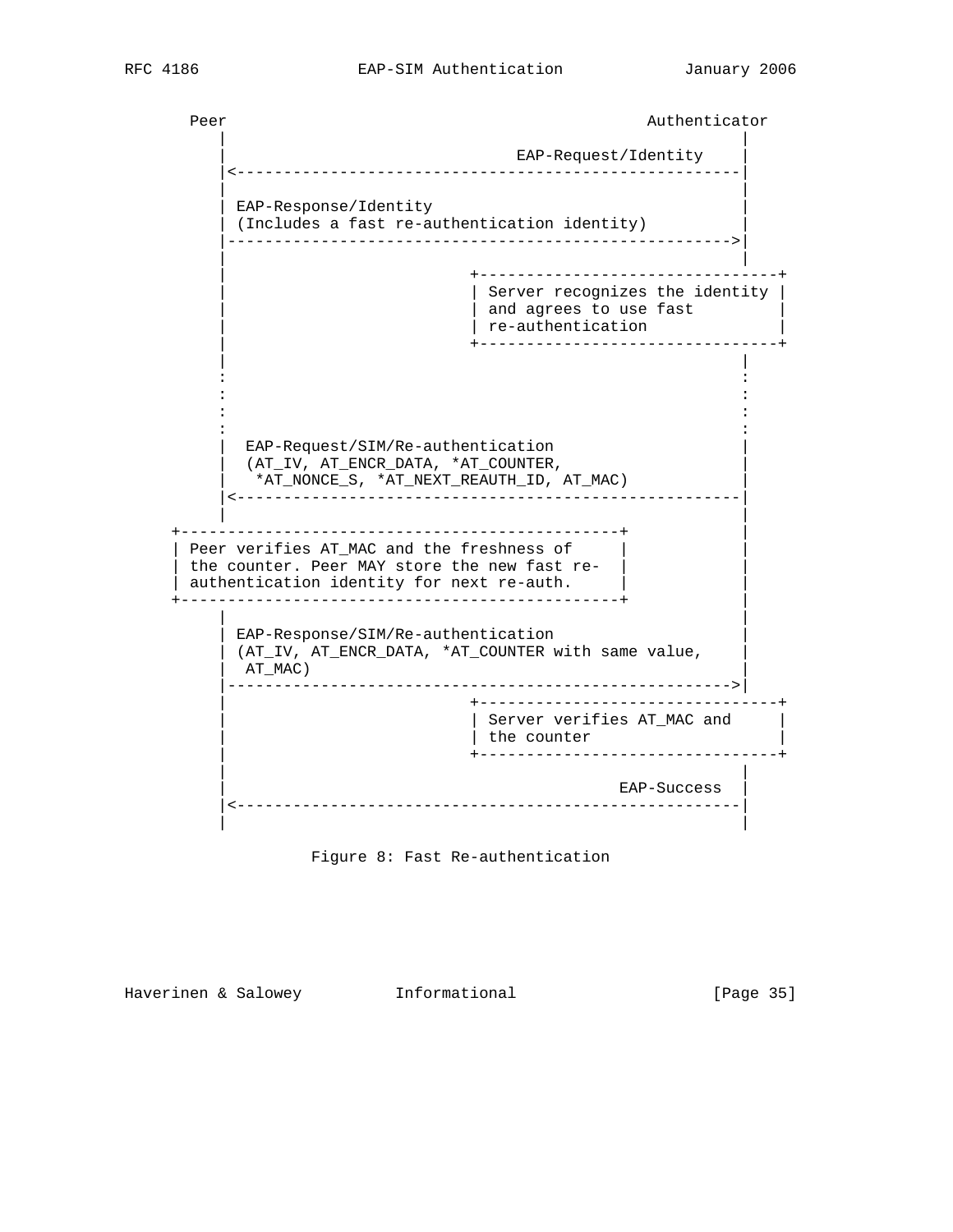5.5. Fast Re-authentication Procedure when Counter Is Too Small

 If the peer does not accept the counter value of EAP-Request/SIM/ Re-authentication, it indicates the counter synchronization problem by including the encrypted AT\_COUNTER\_TOO\_SMALL in EAP-Response/SIM/ Re-authentication. The server responds with EAP-Request/SIM/Start to initiate a normal full authentication procedure. This is illustrated in Figure 9. Encrypted attributes are denoted with '\*'.

Peer Authenticator Authenticator EAP-Request/SIM/Start | (AT\_ANY\_ID\_REQ, AT\_VERSION\_LIST) | |<------------------------------------------------------| | | EAP-Response/SIM/Start | (AT\_IDENTITY) | (Includes a fast re-authentication identity) |------------------------------------------------------>| | | EAP-Request/SIM/Re-authentication | (AT\_IV, AT\_ENCR\_DATA, \*AT\_COUNTER, | | \*AT\_NONCE\_S, \*AT\_NEXT\_REAUTH\_ID, AT\_MAC) | |<------------------------------------------------------| +-----------------------------------------------+ | | AT\_MAC is valid but the counter is not fresh. | | +-----------------------------------------------+ | | | | EAP-Response/SIM/Re-authentication | | (AT\_IV, AT\_ENCR\_DATA, \*AT\_COUNTER\_TOO\_SMALL, | \*AT\_COUNTER, AT\_MAC) |------------------------------------------------------>| | +----------------------------------------------+ | Server verifies AT MAC but detects | That peer has included AT\_COUNTER\_TOO\_SMALL | | +----------------------------------------------+ | | EAP-Request/SIM/Start | (AT\_VERSION\_LIST) | |<------------------------------------------------------| +---------------------------------------------------------------+ Normal full authentication follows. +---------------------------------------------------------------+ | |

Figure 9: Fast Re-authentication, counter is not fresh

Haverinen & Salowey **Informational Informational** [Page 36]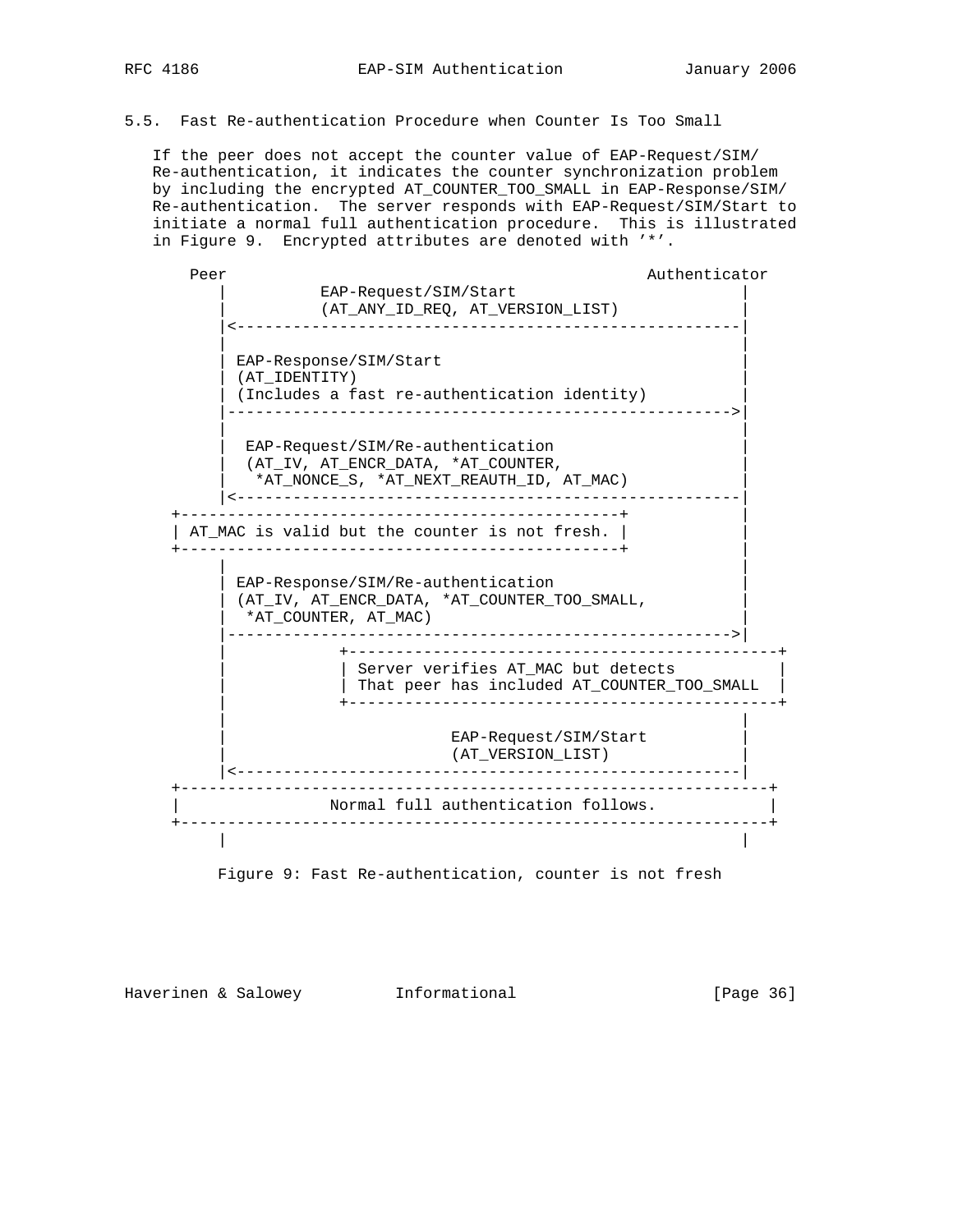In the figure above, the first three messages are similar to the basic fast re-authentication case. When the peer detects that the counter value is not fresh, it includes the AT\_COUNTER\_TOO\_SMALL attribute in EAP-Response/SIM/Re-authentication. This attribute doesn't contain any data, but it is a request for the server to initiate full authentication. In this case, the peer MUST ignore the contents of the server's AT\_NEXT\_REAUTH\_ID attribute.

 On receipt of AT\_COUNTER\_TOO\_SMALL, the server verifies AT\_MAC and verifies that AT\_COUNTER contains the same counter value as in the EAP-Request/SIM/Re-authentication packet. If not, the server terminates the authentication exchange by sending the EAP-Request/SIM/Notification with AT\_NOTIFICATION code "General failure" (16384). If all checks on the packet are successful, the server transmits a new EAP-Request/SIM/Start packet and the full authentication procedure is performed as usual. Since the server already knows the subscriber identity, it MUST NOT include AT\_ANY\_ID\_REQ, AT\_FULLAUTH\_ID\_REQ, or AT\_PERMANENT\_ID\_REQ in the EAP-Request/SIM/Start.

 It should be noted that in this case, peer identity is only transmitted in the AT\_IDENTITY attribute at the beginning of the whole EAP exchange. The fast re-authentication identity used in this AT\_IDENTITY attribute will be used in key derivation (see Section 7).

- 6. EAP-SIM Notifications
- 6.1. General

 EAP-SIM does not prohibit the use of the EAP Notifications as specified in [RFC3748]. EAP Notifications can be used at any time in the EAP-SIM exchange. It should be noted that EAP-SIM does not protect EAP Notifications. EAP-SIM also specifies method-specific EAP-SIM notifications that are protected in some cases.

 The EAP server can use EAP-SIM notifications to convey notifications and result indications (Section 6.2) to the peer.

 The server MUST use notifications in cases discussed in Section 6.3.2. When the EAP server issues an EAP-Request/SIM/Notification packet to the peer, the peer MUST process the notification packet. The peer MAY show a notification message to the user and the peer MUST respond to the EAP server with an EAP-Response/SIM/Notification packet, even if the peer did not recognize the notification code.

Haverinen & Salowey **Informational** [Page 37]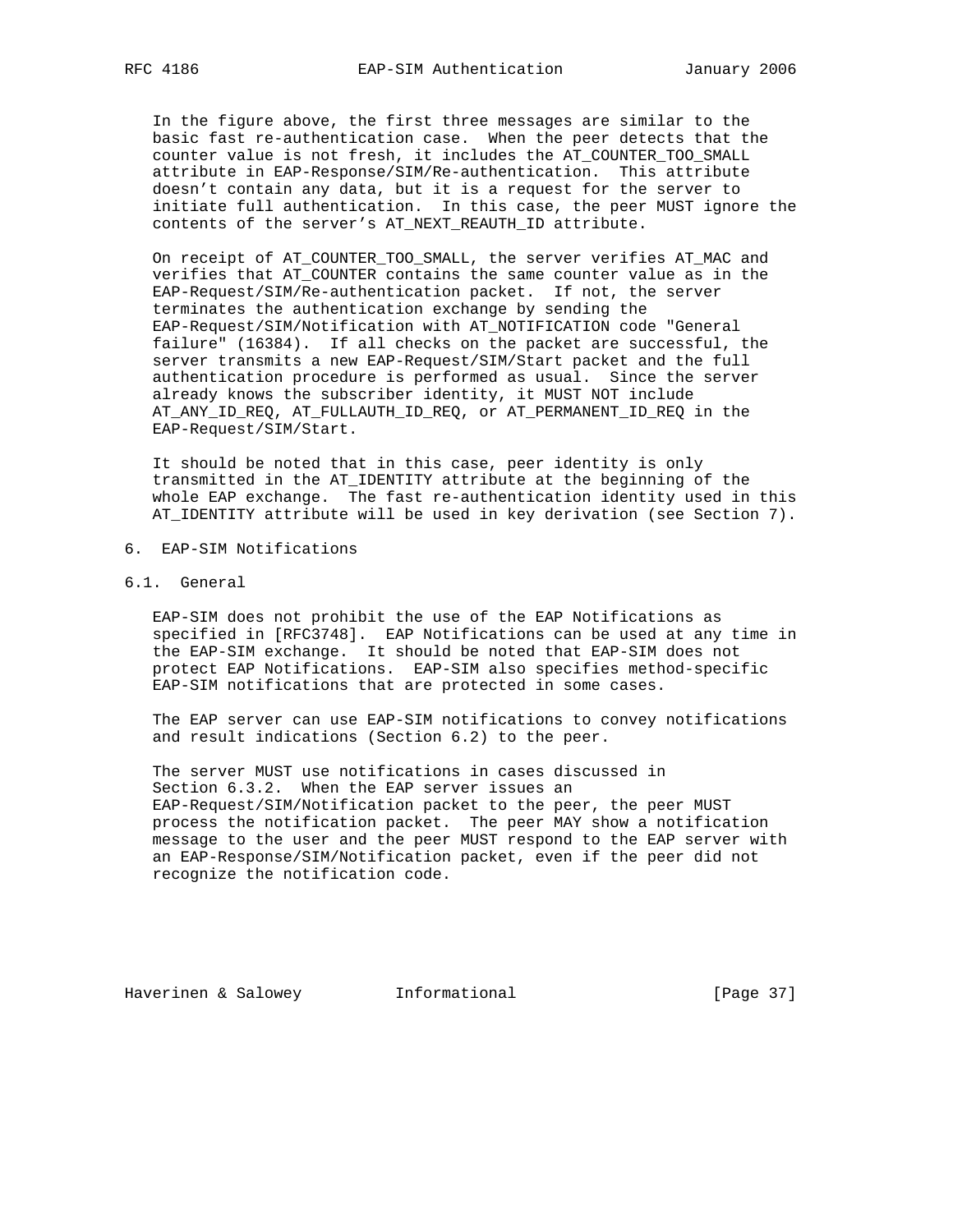An EAP-SIM full authentication exchange or a fast re-authentication exchange MUST NOT include more than one EAP-SIM notification round.

 The notification code is a 16-bit number. The most significant bit is called the Success bit (S bit). The S bit specifies whether the notification implies failure. The code values with the S bit set to zero (code values 0...32767) are used on unsuccessful cases. The receipt of a notification code from this range implies a failed EAP exchange, so the peer can use the notification as a failure indication. After receiving the EAP-Response/SIM/Notification for these notification codes, the server MUST send the EAP-Failure packet.

 The receipt of a notification code with the S bit set to one (values 32768...65536) does not imply failure. Notification code "Success" (32768) has been reserved as a general notification code to indicate successful authentication.

 The second most significant bit of the notification code is called the Phase bit (P bit). It specifies at which phase of the EAP-SIM exchange the notification can be used. If the P bit is set to zero, the notification can only be used after a successful EAP/SIM/Challenge round in full authentication or a successful EAP/SIM/Re-authentication round in reauthentication. A re-authentication round is considered successful only if the peer has successfully verified AT\_MAC and AT\_COUNTER attributes, and does not include the AT\_COUNTER\_TOO\_SMALL attribute in EAP-Response/SIM/Re-authentication.

 If the P bit is set to one, the notification can only by used before the EAP/SIM/Challenge round in full authentication, or before the EAP/SIM/Re-authentication round in reauthentication. These notifications can only be used to indicate various failure cases. In other words, if the P bit is set to one, then the S bit MUST be set to zero.

 Section 9.8 and Section 9.9 specify what other attributes must be included in the notification packets.

 Some of the notification codes are authorization related and, hence, are not usually considered part of the responsibility of an EAP method. However, they are included as part of EAP-SIM because there are currently no other ways to convey this information to the user in a localizable way, and the information is potentially useful for the user. An EAP-SIM server implementation may decide never to send these EAP-SIM notifications.

Haverinen & Salowey Informational [Page 38]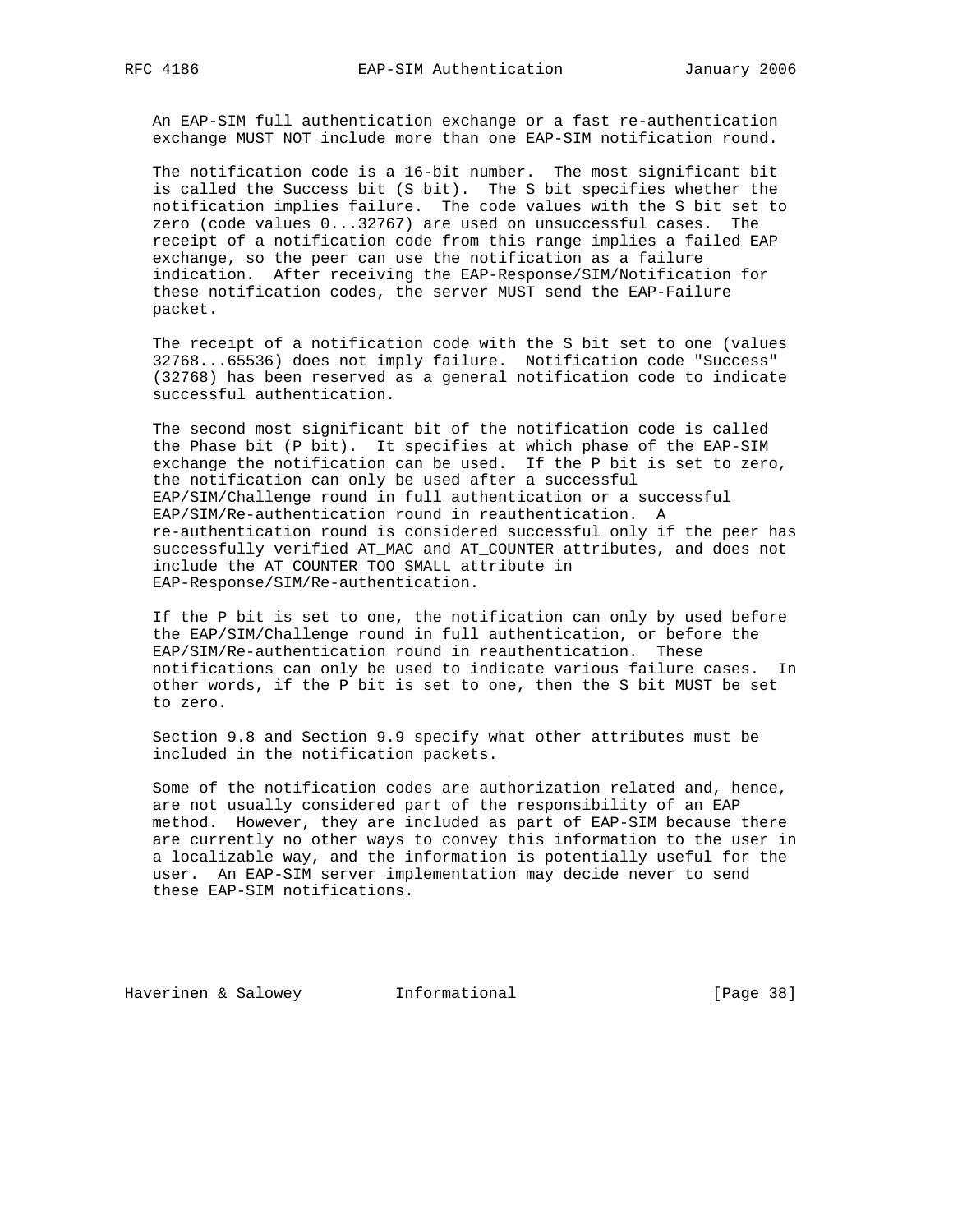## 6.2. Result Indications

 As discussed in Section 6.3, the server and the peer use explicit error messages in all error cases. If the server detects an error after successful authentication, the server uses an EAP-SIM notification to indicate failure to the peer. In this case, the result indication is integrity and replay protected.

 By sending an EAP-Response/SIM/Challenge packet or an EAP-Response/SIM/Re-authentication packet (without AT\_COUNTER\_TOO\_SMALL), the peer indicates that it has successfully authenticated the server and that the peer's local policy accepts the EAP exchange. In other words, these packets are implicit success indications from the peer to the server.

 EAP-SIM also supports optional protected success indications from the server to the peer. If the EAP server wants to use protected success indications, it includes the AT\_RESULT\_IND attribute in the EAP-Request/SIM/Challenge or the EAP-Request/SIM/Re-authentication packet. This attribute indicates that the EAP server would like to use result indications in both successful and unsuccessful cases. If the peer also wants this, the peer includes AT\_RESULT\_IND in EAP-Response/SIM/Challenge or EAP-Response/SIM/Re-authentication. The peer MUST NOT include AT\_RESULT\_IND if it did not receive AT\_RESULT\_IND from the server. If both the peer and the server used AT\_RESULT\_IND, then the EAP exchange is not complete yet, but an EAP-SIM notification round will follow. The following EAP-SIM notification may indicate either failure or success.

 Success indications with the AT\_NOTIFICATION code "Success" (32768) can only be used if both the server and the peer indicate they want to use them with AT\_RESULT\_IND. If the server did not include AT\_RESULT\_IND in the EAP-Request/SIM/Challenge or EAP-Request/SIM/Re-authentication packet, or if the peer did not include AT\_RESULT\_IND in the corresponding response packet, then the server MUST NOT use protected success indications.

 Because the server uses the AT\_NOTIFICATION code "Success" (32768) to indicate that the EAP exchange has completed successfully, the EAP exchange cannot fail when the server processes the EAP-SIM response to this notification. Hence, the server MUST ignore the contents of the EAP-SIM response it receives from the EAP-Request/SIM/Notification with this code. Regardless of the contents of the EAP-SIM response, the server MUST send EAP-Success as the next packet.

Haverinen & Salowey **Informational Informational** [Page 39]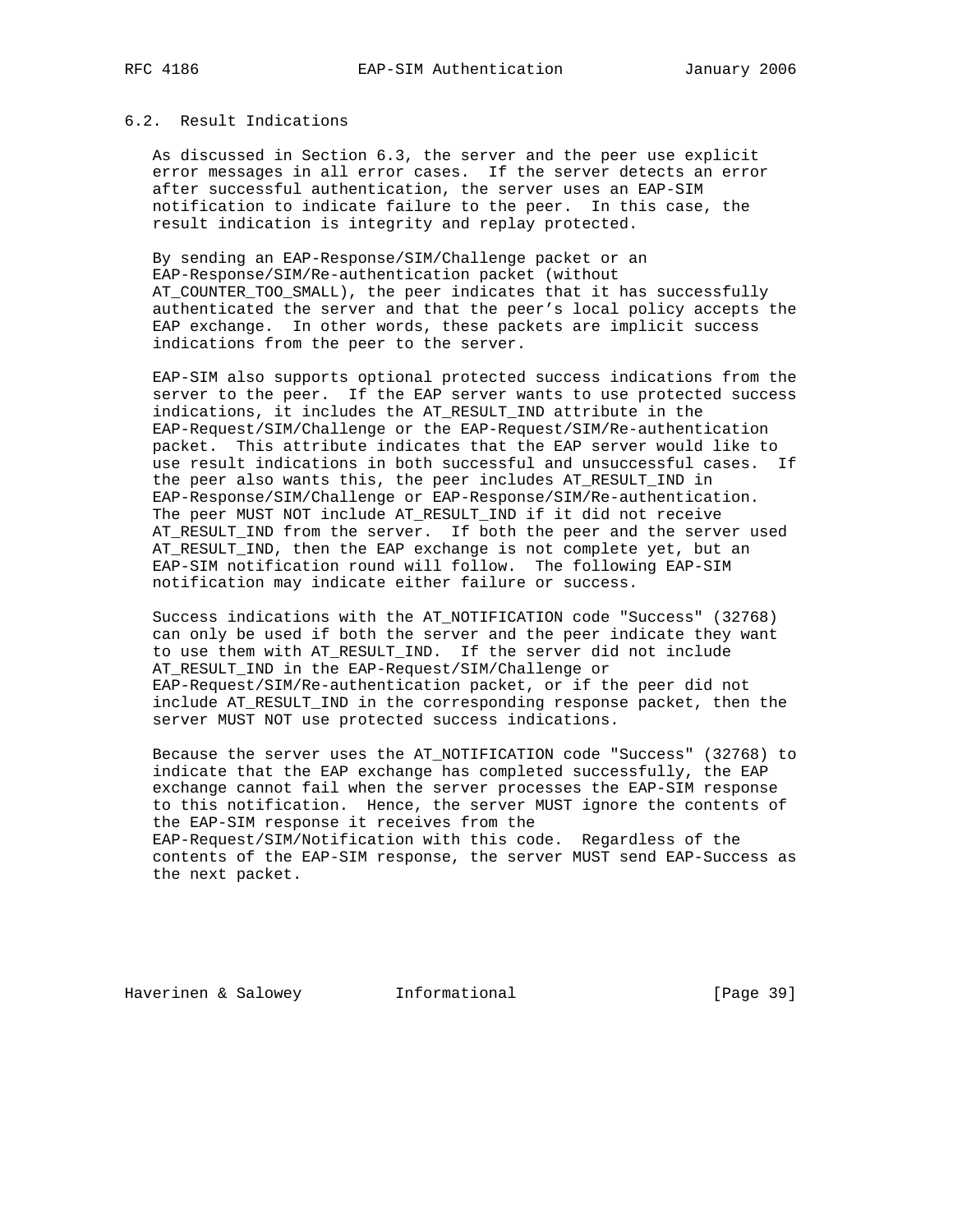## 6.3. Error Cases

 This section specifies the operation of the peer and the server in error cases. The subsections below require the EAP-SIM peer and server to send an error packet (EAP-Response/SIM/Client-Error from the peer or EAP-Request/SIM/Notification from the server) in error cases. However, implementations SHOULD NOT rely upon the correct error reporting behavior of the peer, authenticator, or the server. It is possible for error and other messages to be lost in transit or for a malicious participant to attempt to consume resources by not issuing error messages. Both the peer and the EAP server SHOULD have a mechanism to clean up state, even if an error message or EAP-Success is not received after a timeout period.

## 6.3.1. Peer Operation

 In general, if an EAP-SIM peer detects an error in a received EAP-SIM packet, the EAP-SIM implementation responds with the EAP-Response/SIM/Client-Error packet. In response to the EAP-Response/SIM/Client-Error, the EAP server MUST issue the EAP-Failure packet and the authentication exchange terminates.

 By default, the peer uses the client error code 0, "unable to process packet". This error code is used in the following cases:

- o EAP exchange is not acceptable according to the peer's local policy.
- o the peer is not able to parse the EAP request, i.e., the EAP request is malformed.
- o the peer encountered a malformed attribute.
- o wrong attribute types or duplicate attributes have been included in the EAP request.
- o a mandatory attribute is missing.
- o unrecognized, non-skippable attribute.
- o unrecognized or unexpected EAP-SIM Subtype in the EAP request.
- o A RAND challenge repeated in AT\_RAND.
- o invalid AT\_MAC. The peer SHOULD log this event.
- o invalid pad bytes in AT\_PADDING.

Haverinen & Salowey **Informational** [Page 40]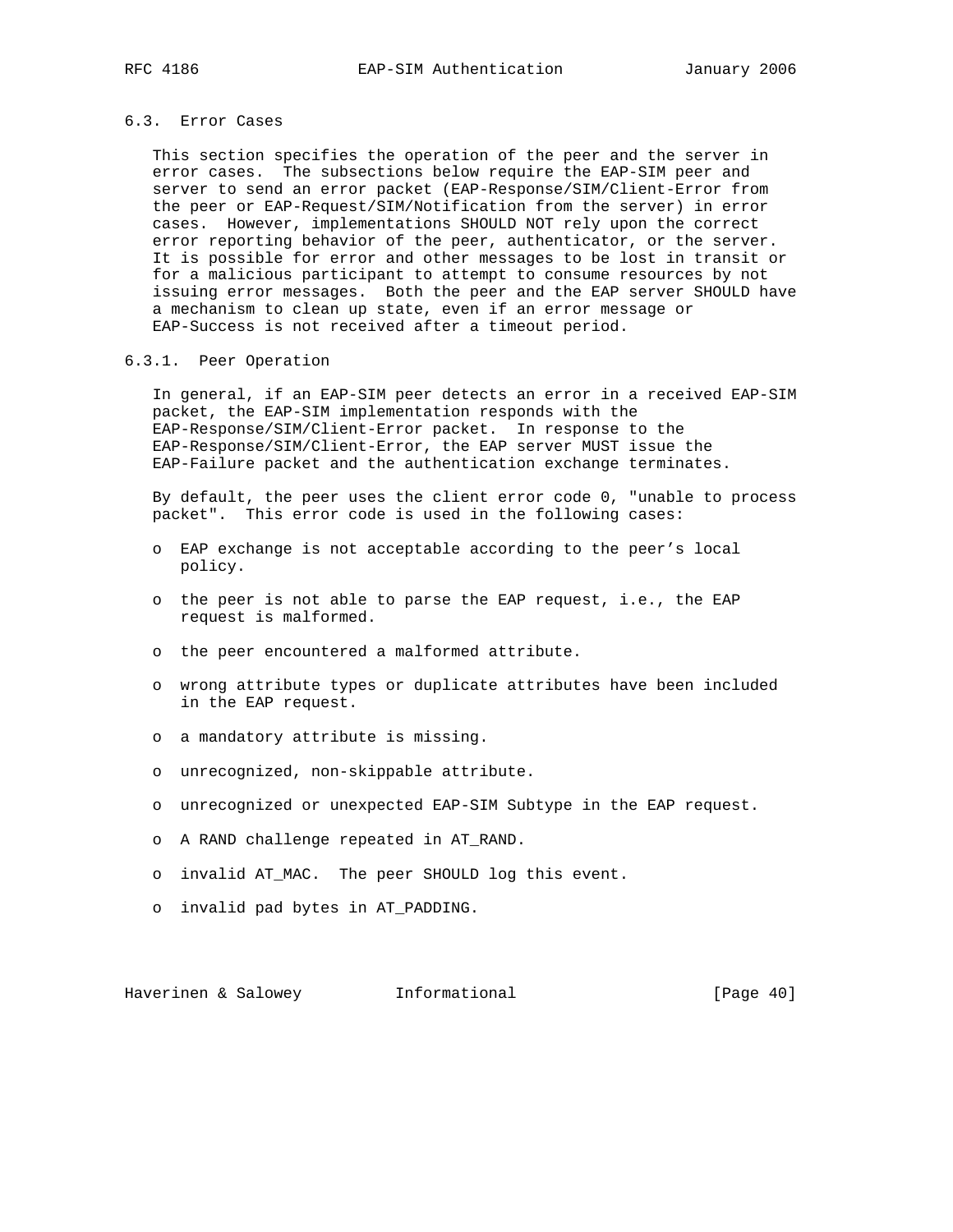o the peer does not want to process AT\_PERMANENT\_ID\_REQ.

 Separate error codes have been defined for the following error cases in Section 10.19:

 As specified in Section 4.1, when processing the AT\_VERSION\_LIST attribute, which lists the EAP-SIM versions supported by the server, if the attribute does not include a version that is implemented by the peer and allowed in the peer's security policy, then the peer MUST send the EAP-Response/SIM/Client-Error packet with the error code "unsupported version".

 If the number of RAND challenges is smaller than what is required by peer's local policy when processing the AT\_RAND attribute, the peer MUST send the EAP-Response/SIM/Client-Error packet with the error code "insufficient number of challenges".

 If the peer believes that the RAND challenges included in AT\_RAND are not fresh e.g., because it is capable of remembering some previously used RANDs, the peer MUST send the EAP-Response/SIM/Client-Error packet with the error code "RANDs are not fresh".

### 6.3.2. Server Operation

 If an EAP-SIM server detects an error in a received EAP-SIM response, the server MUST issue the EAP-Request/SIM/Notification packet with an AT\_NOTIFICATION code that implies failure. By default, the server uses one of the general failure codes ("General failure after authentication" (0), or "General failure" (16384)). The choice between these two codes depends on the phase of the EAP-SIM exchange, see Section 6. When the server issues an EAP- Request/SIM/Notification that implies failure, the error cases include the following:

- o the server is not able to parse the peer's EAP response
- o the server encounters a malformed attribute, a non-recognized non-skippable attribute, or a duplicate attribute
- o a mandatory attribute is missing or an invalid attribute was included
- o unrecognized or unexpected EAP-SIM Subtype in the EAP Response
- o invalid AT\_MAC. The server SHOULD log this event.
- o invalid AT\_COUNTER

Haverinen & Salowey Informational [Page 41]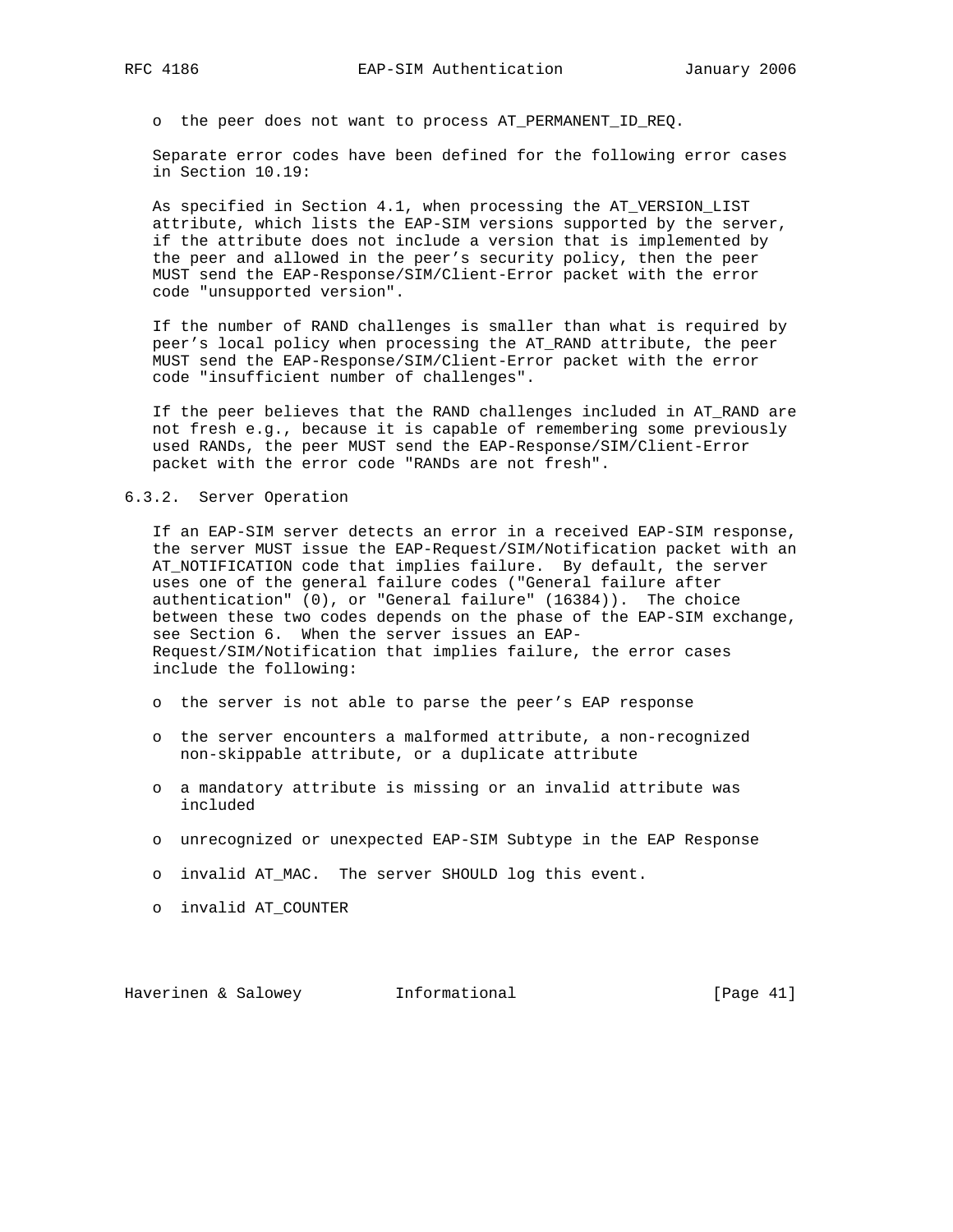## 6.3.3. EAP-Failure

The EAP-SIM server sends EAP-Failure in two cases:

- 1) In response to an EAP-Response/SIM/Client-Error packet the server has received from the peer, or
- 2) Following an EAP-SIM notification round, when the AT\_NOTIFICATION code implies failure.

 The EAP-SIM server MUST NOT send EAP-Failure in cases other than these two. However, it should be noted that even though the EAP-SIM server would not send an EAP-Failure, an authorization decision that happens outside EAP-SIM, such as in the AAA server or in an intermediate AAA proxy, may result in a failed exchange.

 The peer MUST accept the EAP-Failure packet in case 1) and case 2), above. The peer SHOULD silently discard the EAP-Failure packet in other cases.

#### 6.3.4. EAP-Success

 On full authentication, the server can only send EAP-Success after the EAP/SIM/Challenge round. The peer MUST silently discard any EAP-Success packets if they are received before the peer has successfully authenticated the server and sent the EAP-Response/SIM/Challenge packet.

 If the peer did not indicate that it wants to use protected success indications with AT\_RESULT\_IND (as discussed in Section 6.2) on full authentication, then the peer MUST accept EAP-Success after a successful EAP/SIM/Challenge round.

 If the peer indicated that it wants to use protected success indications with AT\_RESULT\_IND (as discussed in Section 6.2), then the peer MUST NOT accept EAP-Success after a successful EAP/SIM/Challenge round. In this case, the peer MUST only accept EAP-Success after receiving an EAP-SIM Notification with the AT\_NOTIFICATION code "Success" (32768).

 On fast re-authentication, EAP-Success can only be sent after the EAP/SIM/Re-authentication round. The peer MUST silently discard any EAP-Success packets if they are received before the peer has successfully authenticated the server and sent the EAP-Response/SIM/Re-authentication packet.

 If the peer did not indicate that it wants to use protected success indications with AT\_RESULT\_IND (as discussed in Section 6.2) on fast

Haverinen & Salowey **Informational Informational** [Page 42]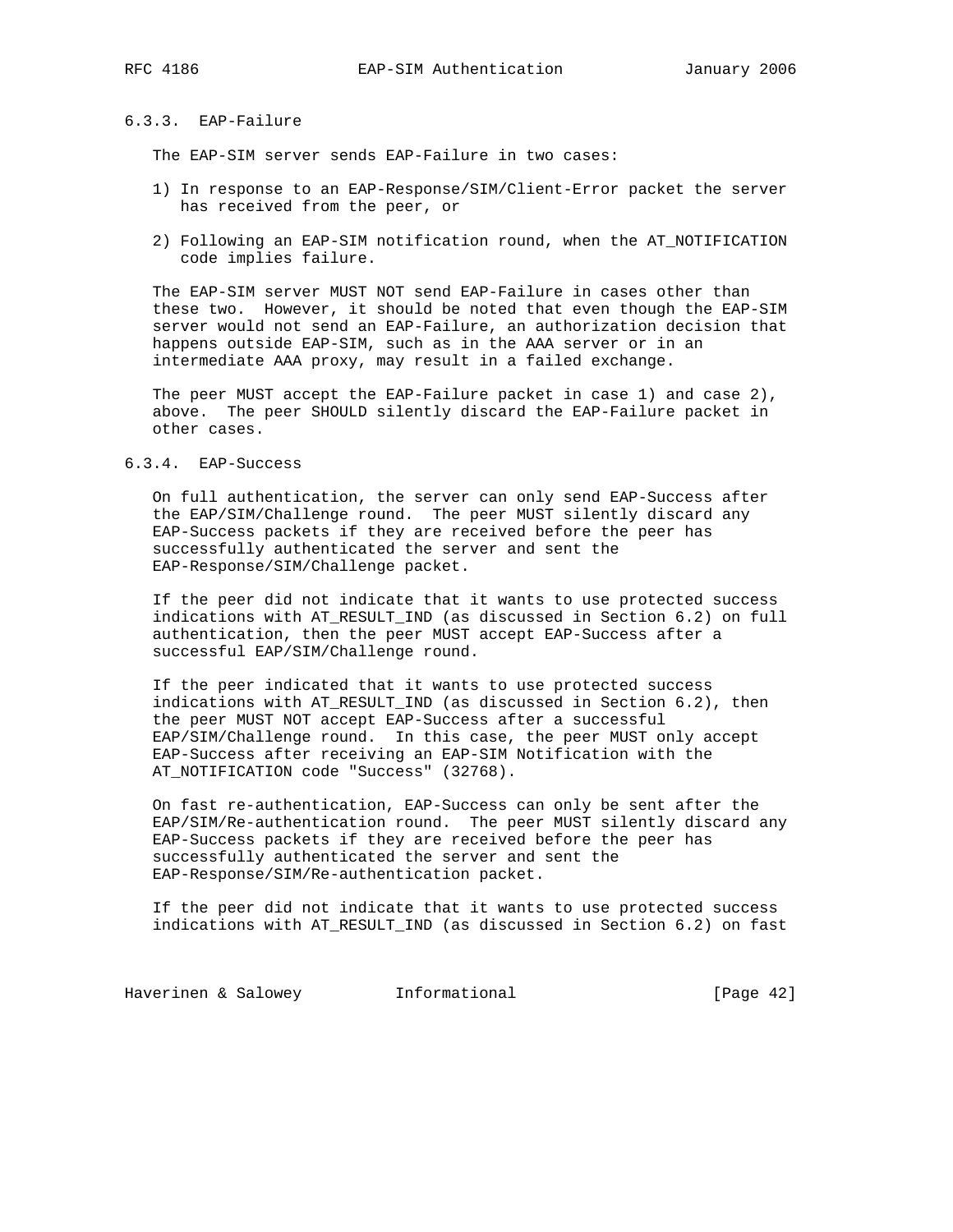re-authentication, then the peer MUST accept EAP-Success after a successful EAP/SIM/Re-authentication round.

 If the peer indicated that it wants to use protected success indications with AT\_RESULT\_IND (as discussed in Section 6.2), then the peer MUST NOT accept EAP-Success after a successful EAP/SIM/Re authentication round. In this case, the peer MUST only accept EAP-Success after receiving an EAP-SIM Notification with the AT\_NOTIFICATION code "Success" (32768).

 If the peer receives an EAP-SIM notification (Section 6) that indicates failure, then the peer MUST no longer accept the EAP-Success packet, even if the server authentication was successfully completed.

7. Key Generation

This section specifies how keying material is generated.

 On EAP-SIM full authentication, a Master Key (MK) is derived from the underlying GSM authentication values (Kc keys), the NONCE\_MT, and other relevant context as follows.

MK = SHA1(Identity|n\*Kc| NONCE\_MT| Version List| Selected Version)

 In the formula above, the "|" character denotes concatenation. "Identity" denotes the peer identity string without any terminating null characters. It is the identity from the last AT\_IDENTITY attribute sent by the peer in this exchange, or, if AT\_IDENTITY was not used, it is the identity from the EAP-Response/Identity packet. The identity string is included as-is, without any changes. As discussed in Section 4.2.2.2, relying on EAP-Response/Identity for conveying the EAP-SIM peer identity is discouraged, and the server SHOULD use the EAP-SIM method-specific identity attributes.

The notation  $n*$ Kc in the formula above denotes the n Kc values concatenated. The Kc keys are used in the same order as the RAND challenges in AT\_RAND attribute. NONCE\_MT denotes the NONCE\_MT value (not the AT\_NONCE\_MT attribute, but only the nonce value). The Version List includes the 2-byte-supported version numbers from AT\_VERSION\_LIST, in the same order as in the attribute. The Selected Version is the 2-byte selected version from AT\_SELECTED\_VERSION. Network byte order is used, just as in the attributes. The hash function SHA-1 is specified in [SHA-1]. If several EAP/SIM/Start roundtrips are used in an EAP-SIM exchange, then the NONCE\_MT, Version List and Selected version from the last EAP/SIM/Start round are used, and the previous EAP/SIM/Start rounds are ignored.

Haverinen & Salowey **Informational** [Page 43]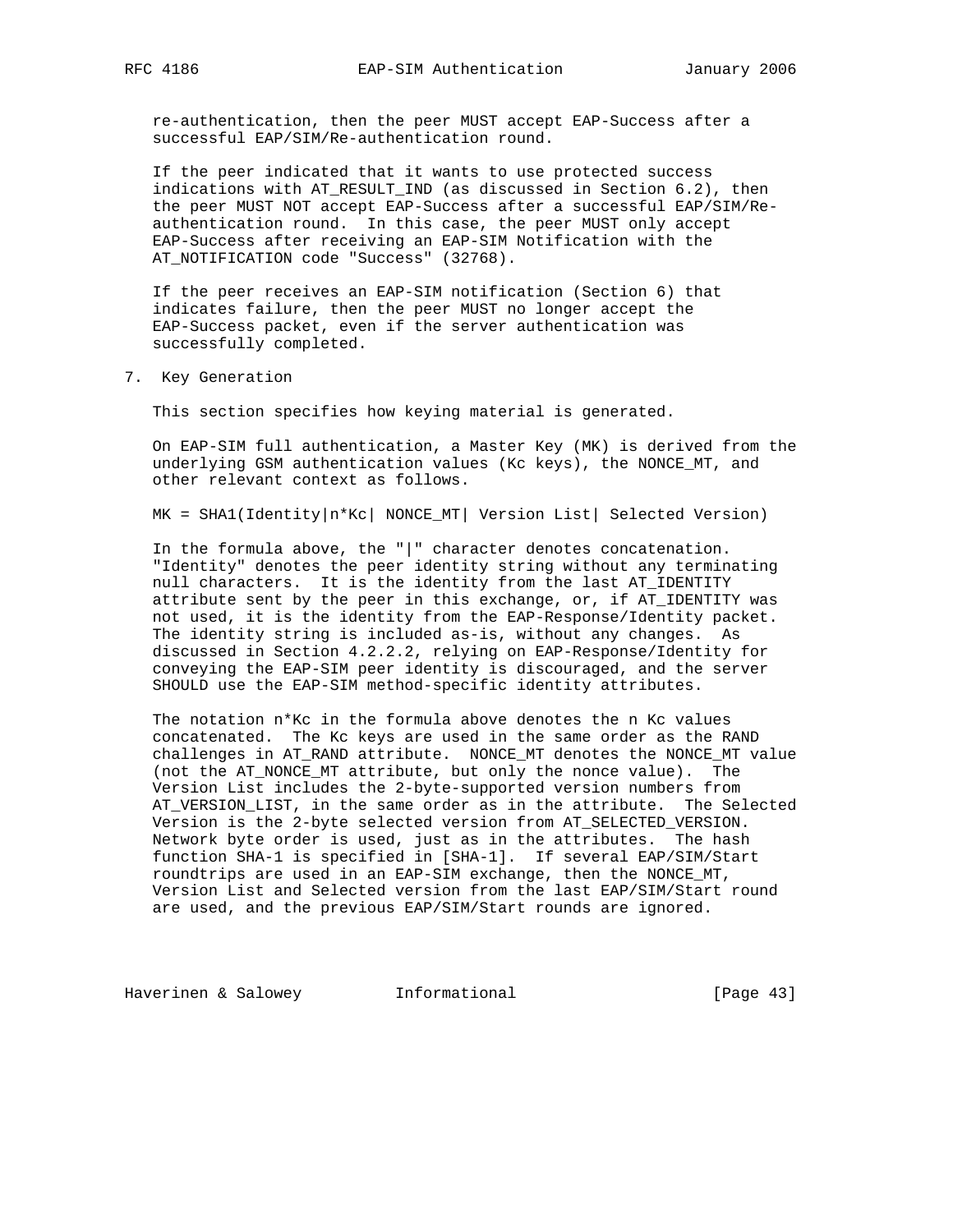The Master Key is fed into a Pseudo-Random number Function (PRF) which generates separate Transient EAP Keys (TEKs) for protecting EAP-SIM packets, as well as a Master Session Key (MSK) for link layer security, and an Extended Master Session Key (EMSK) for other purposes. On fast re-authentication, the same TEKs MUST be used for protecting EAP packets, but a new MSK and a new EMSK MUST be derived from the original MK and from new values exchanged in the fast re-authentication.

 EAP-SIM requires two TEKs for its own purposes; the authentication key K\_aut is to be used with the AT\_MAC attribute, and the encryption key K\_encr is to be used with the AT\_ENCR\_DATA attribute. The same K\_aut and K\_encr keys are used in full authentication and subsequent fast re-authentications.

 Key derivation is based on the random number generation specified in NIST Federal Information Processing Standards (FIPS) Publication 186-2 [PRF]. The pseudo-random number generator is specified in the change notice 1 (2001 October 5) of [PRF] (Algorithm 1). As specified in the change notice (page 74), when Algorithm 1 is used as a general-purpose pseudo-random number generator, the "mod q" term in step 3.3 is omitted. The function G used in the algorithm is constructed via the Secure Hash Standard, as specified in Appendix 3.3 of the standard. It should be noted that the function G is very similar to SHA-1, but the message padding is different. Please refer to [PRF] for full details. For convenience, the random number algorithm with the correct modification is cited in Appendix B.

 160-bit XKEY and XVAL values are used, so b = 160. On each full authentication, the Master Key is used as the initial secret seed-key XKEY. The optional user input values (XSEED\_j) in step 3.1 are set to zero.

On full authentication, the resulting 320-bit random numbers  $(x_0, t_0)$  x\_1, ..., x\_m-1) are concatenated and partitioned into suitable-sized chunks and used as keys in the following order: K\_encr (128 bits), K\_aut (128 bits), Master Session Key (64 bytes), Extended Master Session Key (64 bytes).

 On fast re-authentication, the same pseudo-random number generator can be used to generate a new Master Session Key and a new Extended Master Session Key. The seed value XKEY' is calculated as follows:

 $XKEY' = SHA (Identity|counter|NONCE_S| MK)$ 

 In the formula above, the Identity denotes the fast re-authentication identity, without any terminating null characters, from the AT\_IDENTITY attribute of the EAP-Response/SIM/Start packet, or, if

Haverinen & Salowey **Informational** [Page 44]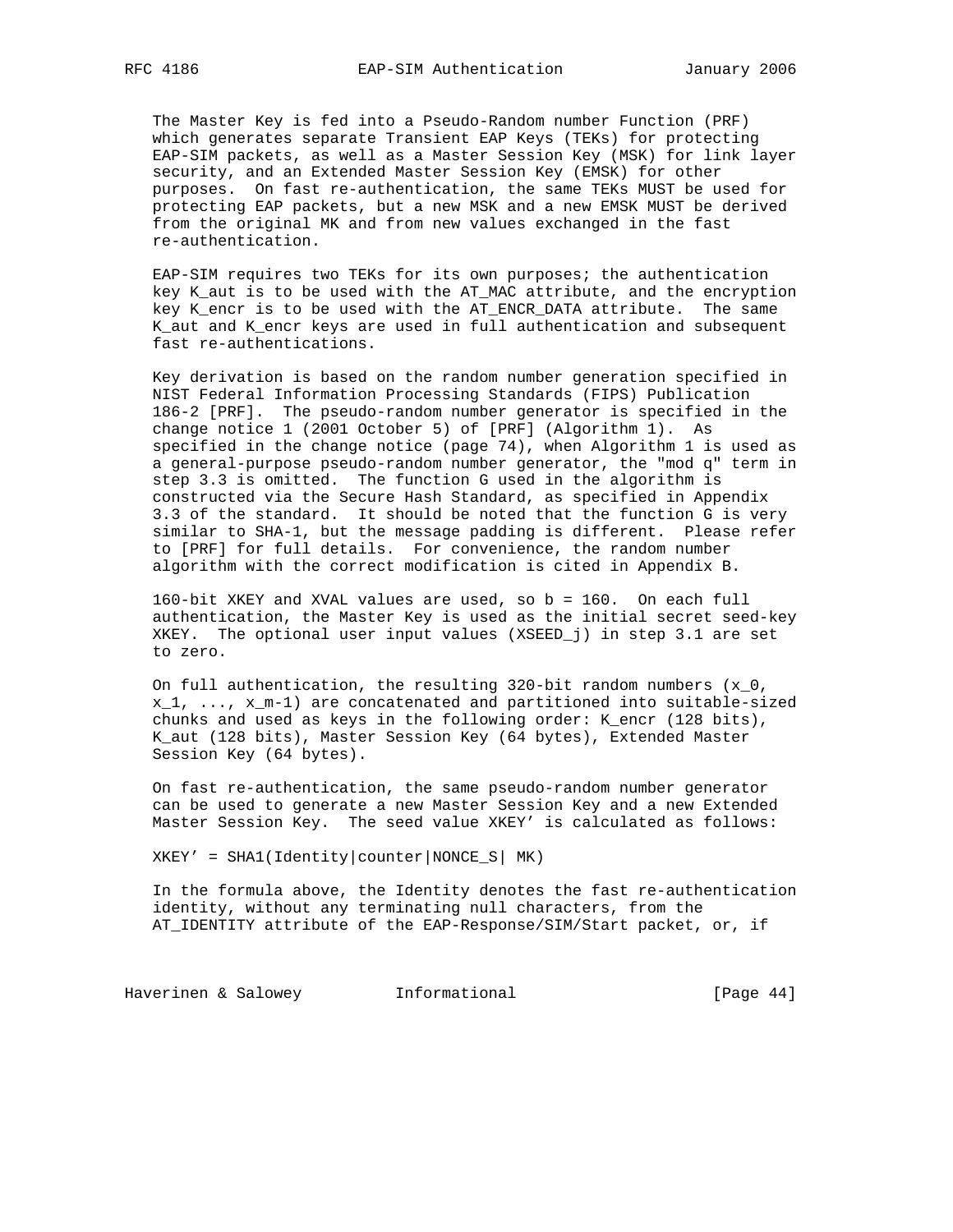EAP-Response/SIM/Start was not used on fast re-authentication, it denotes the identity string from the EAP-Response/Identity packet. The counter denotes the counter value from the AT\_COUNTER attribute used in the EAP-Response/SIM/Re-authentication packet. The counter is used in network byte order. NONCE\_S denotes the 16-byte NONCE\_S value from the AT\_NONCE\_S attribute used in the EAP-Request/SIM/Re-authentication packet. The MK is the Master Key derived on the preceding full authentication.

 On fast re-authentication, the pseudo-random number generator is run with the new seed value XKEY', and the resulting 320-bit random numbers  $(x_0, x_1, ..., x_m-1)$  are concatenated and partitioned into two 64-byte chunks and used as the new 64-byte Master Session Key and the new 64-byte Extended Master Session Key. Note that because K\_encr and K\_aut are not derived on fast re-authentication, the Master Session Key and the Extended Master Session key are obtained from the beginning of the key stream  $(x_0, x_1, \ldots)$ .

 The first 32 bytes of the MSK can be used as the Pairwise Master Key (PMK) for IEEE 802.11i.

 When the RADIUS attributes specified in [RFC2548] are used to transport keying material, then the first 32 bytes of the MSK correspond to MS-MPPE-RECV-KEY and the second 32 bytes to MS-MPPE-SEND-KEY. In this case, only 64 bytes of keying material (the MSK) are used.

 When generating the initial Master Key, the hash function is used as a mixing function to combine several session keys (Kc's) generated by the GSM authentication procedure and the random number NONCE\_MT into a single session key. There are several reasons for this. The current GSM session keys are, at most, 64 bits, so two or more of them are needed to generate a longer key. By using a one-way function to combine the keys, we are assured that, even if an attacker managed to learn one of the EAP-SIM session keys, it wouldn't help him in learning the original GSM Kc's. In addition, since we include the random number NONCE\_MT in the calculation, the peer is able to verify that the EAP-SIM packets it receives from the network are fresh and not replays (also see Section 11).

8. Message Format and Protocol Extensibility

#### 8.1. Message Format

 As specified in [RFC3748], EAP packets begin with the Code, Identifiers, Length, and Type fields, which are followed by EAP method-specific Type-Data. The Code field in the EAP header is set to 1 for EAP requests, and to 2 for EAP Responses. The usage of the

Haverinen & Salowey **Informational Informational** [Page 45]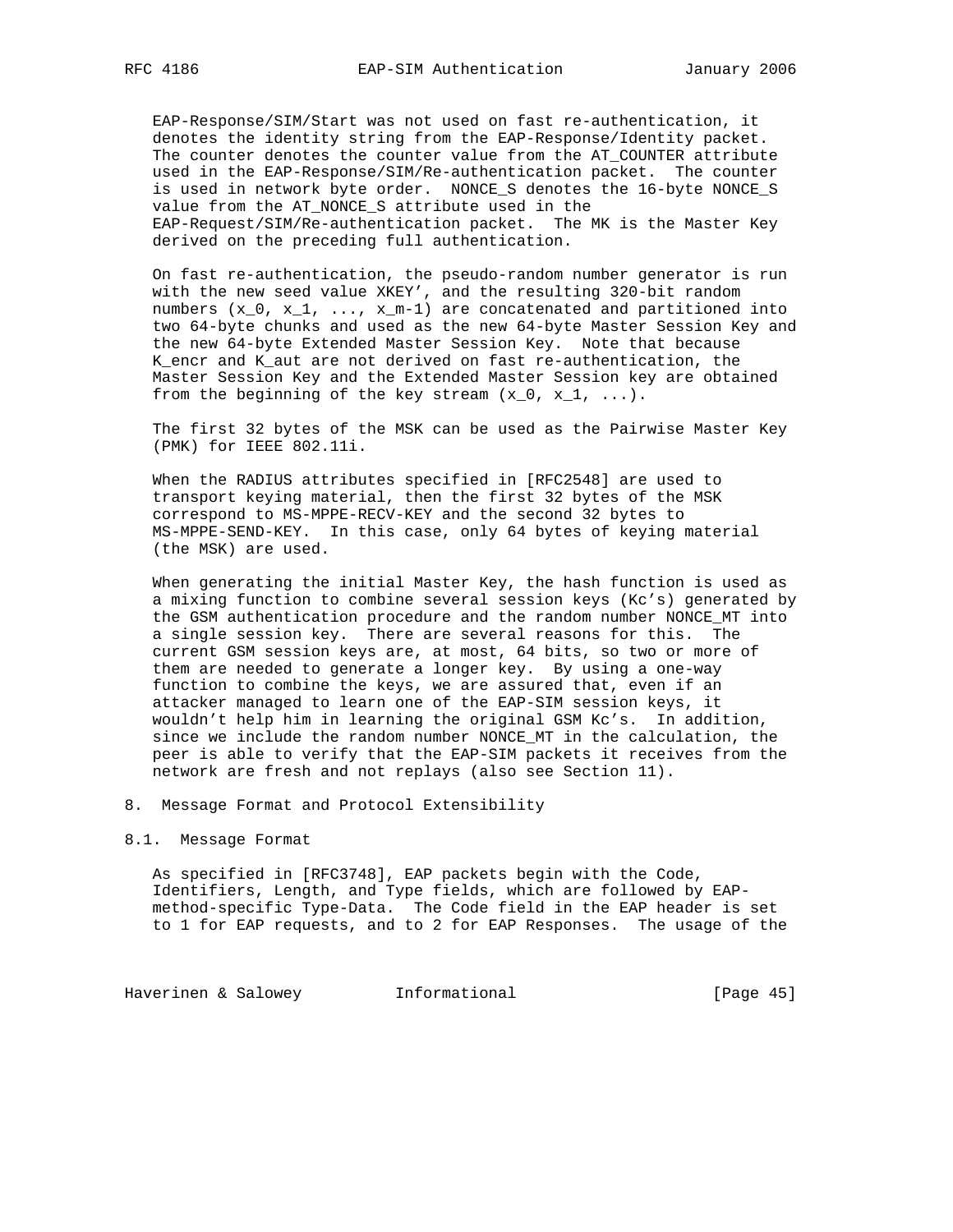Length and Identifier fields in the EAP header are also specified in [RFC3748]. In EAP-SIM, the Type field is set to 18.

 In EAP-SIM, the Type-Data begins with an EAP-SIM header that consists of a 1-octet Subtype field and a 2-octet reserved field. The Subtype values used in EAP-SIM are defined in the IANA considerations section of the EAP-AKA specification [EAP-AKA]. The formats of the EAP header and the EAP-SIM header are shown below.

|                    | 0 1 2 3 4 5 6 7 8 9 0 1 2 3 4 5 6 7 8 9 0 1 2 3 4 5 6 7 8 9 |  |      |  |  |  |  |  |  |  |  |         |  |  |  |  |  |          |  |  |  |  |
|--------------------|-------------------------------------------------------------|--|------|--|--|--|--|--|--|--|--|---------|--|--|--|--|--|----------|--|--|--|--|
|                    |                                                             |  |      |  |  |  |  |  |  |  |  |         |  |  |  |  |  |          |  |  |  |  |
| Identifier<br>Code |                                                             |  |      |  |  |  |  |  |  |  |  |         |  |  |  |  |  | Length   |  |  |  |  |
|                    |                                                             |  |      |  |  |  |  |  |  |  |  |         |  |  |  |  |  |          |  |  |  |  |
|                    |                                                             |  | Type |  |  |  |  |  |  |  |  | Subtype |  |  |  |  |  | Reserved |  |  |  |  |
|                    |                                                             |  |      |  |  |  |  |  |  |  |  |         |  |  |  |  |  |          |  |  |  |  |

 The rest of the Type-Data that immediately follows the EAP-SIM header consists of attributes that are encoded in Type, Length, Value format. The figure below shows the generic format of an attribute.

|  |  |      |  |  |  | 0 1 2 3 4 5 6 7 8 9 0 1 2 3 4 5 6 7 8 9 0 1 2 3 4 5 6 7 8 9 0 1 |  |  |  |  |  |  |  |  |  |  |
|--|--|------|--|--|--|-----------------------------------------------------------------|--|--|--|--|--|--|--|--|--|--|
|  |  |      |  |  |  |                                                                 |  |  |  |  |  |  |  |  |  |  |
|  |  | Type |  |  |  | Length   Value                                                  |  |  |  |  |  |  |  |  |  |  |
|  |  |      |  |  |  |                                                                 |  |  |  |  |  |  |  |  |  |  |

#### Attribute Type

 Indicates the particular type of attribute. The attribute type values are listed in the IANA considerations section of the EAP-AKA specification [EAP-AKA].

#### Length

 Indicates the length of this attribute in multiples of four bytes. The maximum length of an attribute is 1024 bytes. The length includes the Attribute Type and Length bytes.

## Value

 The particular data associated with this attribute. This field is always included and it may be two or more bytes in length. The type and length fields determine the format and length of the value field.

Haverinen & Salowey **Informational Informational** [Page 46]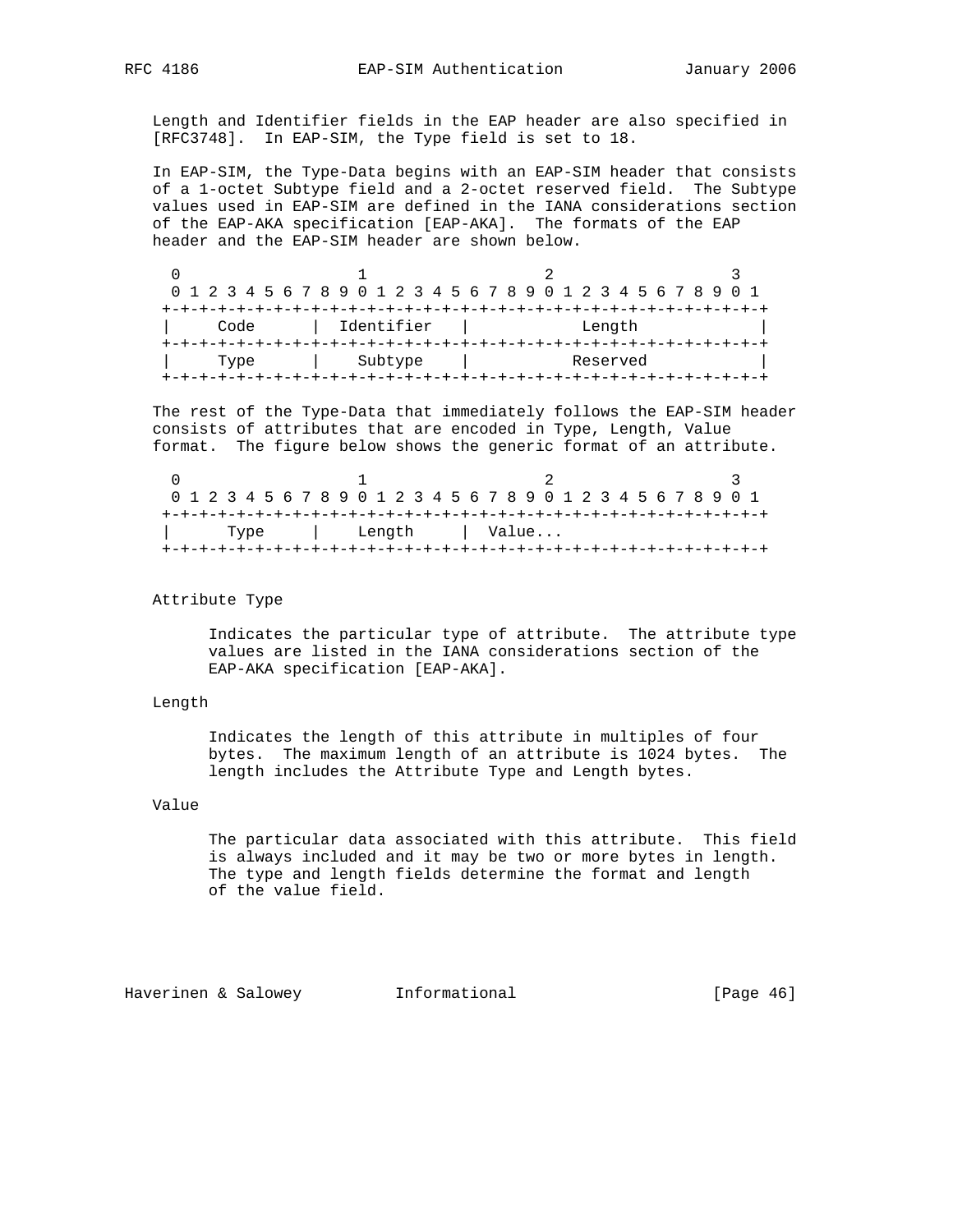Attributes numbered within the range 0 through 127 are called non-skippable attributes. When an EAP-SIM peer encounters a non-skippable attribute that the peer does not recognize, the peer MUST send the EAP-Response/SIM/Client-Error packet, which terminates the authentication exchange. If an EAP-SIM server encounters a non-skippable attribute that the server does not recognize, then the server sends the EAP-Request/SIM/Notification packet with an AT\_NOTIFICATION code, which implies general failure ("General failure after authentication" (0), or "General failure" (16384), depending on the phase of the exchange), which terminates the authentication exchange.

 Attributes within the range of 128 through 255 are called skippable attributes. When a skippable attribute is encountered and is not recognized, it is ignored. The rest of the attributes and message data MUST still be processed. The Length field of the attribute is used to skip the attribute value in searching for the next attribute.

 Unless otherwise specified, the order of the attributes in an EAP-SIM message is insignificant and an EAP-SIM implementation should not assume a certain order to be used.

 Attributes can be encapsulated within other attributes. In other words, the value field of an attribute type can be specified to contain other attributes.

## 8.2. Protocol Extensibility

 EAP-SIM can be extended by specifying new attribute types. If skippable attributes are used, it is possible to extend the protocol without breaking old implementations.

 However, any new attributes added to the EAP-Request/SIM/Start or EAP-Response/SIM/Start packets would not be integrity-protected. Therefore, these messages MUST NOT be extended in the current version of EAP-SIM. If the list of supported EAP-SIM versions in the AT\_VERSION\_LIST does not include versions other than 1, then the server MUST NOT include attributes other than those specified in this document in the EAP-Request/SIM/Start message. Note that future versions of this protocol might specify new attributes for EAP-Request/SIM/Start and still support version 1 of the protocol. In this case, the server might send an EAP-Request/SIM/Start message that includes new attributes and indicates support for protocol version 1 and other versions in the AT\_VERSION\_LIST attribute. If the peer selects version 1, then the peer MUST ignore any other attributes included in EAP-Request/SIM/Start, other than those specified in this document. If the selected EAP-SIM version in peer's AT\_SELECTED\_VERSION is 1, then the peer MUST NOT include other

Haverinen & Salowey **Informational Informational** [Page 47]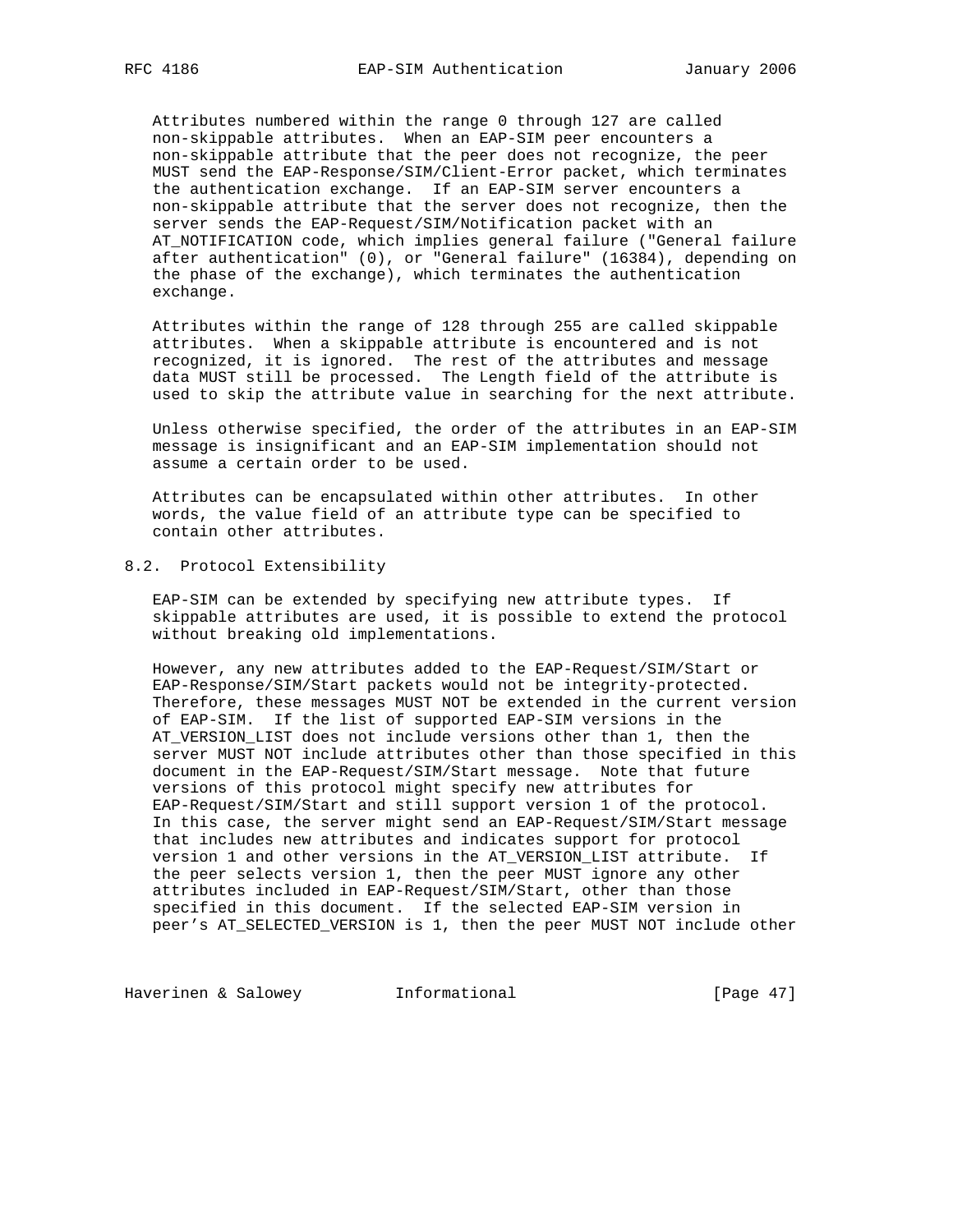attributes aside from those specified in this document in the EAP-Response/SIM/Start message.

 When specifying new attributes, it should be noted that EAP-SIM does not support message fragmentation. Hence, the sizes of the new extensions MUST be limited so that the maximum transfer unit (MTU) of the underlying lower layer is not exceeded. According to [RFC3748], lower layers must provide an EAP MTU of 1020 bytes or greater, so any extensions to EAP-SIM SHOULD NOT exceed the EAP MTU of 1020 bytes.

 Because EAP-SIM supports version negotiation, new versions of the protocol can also be specified by using a new version number.

9. Messages

 This section specifies the messages used in EAP-SIM. It specifies when a message may be transmitted or accepted, which attributes are allowed in a message, which attributes are required in a message, and other message-specific details. The general message format is specified in Section 8.1.

#### 9.1. EAP-Request/SIM/Start

 In full authentication the first SIM-specific EAP Request is EAP-Request/SIM/Start. The EAP/SIM/Start roundtrip is used for two purposes. In full authentication this packet is used to request the peer to send the AT\_NONCE\_MT attribute to the server. In addition, as specified in Section 4.2, the Start round trip may be used by the server for obtaining the peer identity. As discussed in Section 4.2, several Start rounds may be required to obtain a valid peer identity.

The server MUST always include the AT\_VERSION\_LIST attribute.

 The server MAY include one of the following identity-requesting attributes: AT\_PERMANENT\_ID\_REQ, AT\_FULLAUTH\_ID\_REQ, or AT\_ANY\_ID\_REQ. These three attributes are mutually exclusive, so the server MUST NOT include more than one of the attributes.

 If the server has received a response from the peer, it MUST NOT issue a new EAP-Request/SIM/Start packet if it has previously issued an EAP-Request/SIM/Start message either without any identity requesting attributes or with the AT\_PERMANENT\_ID\_REQ attribute.

 If the server has received a response from the peer, it MUST NOT issue a new EAP-Request/SIM/Start packet with the AT\_ANY\_ID\_REQ or AT\_FULLAUTH\_ID\_REQ attributes if it has previously issued an EAP-Request/SIM/Start message with the AT\_FULLAUTH\_ID\_REQ attribute.

Haverinen & Salowey **Informational** [Page 48]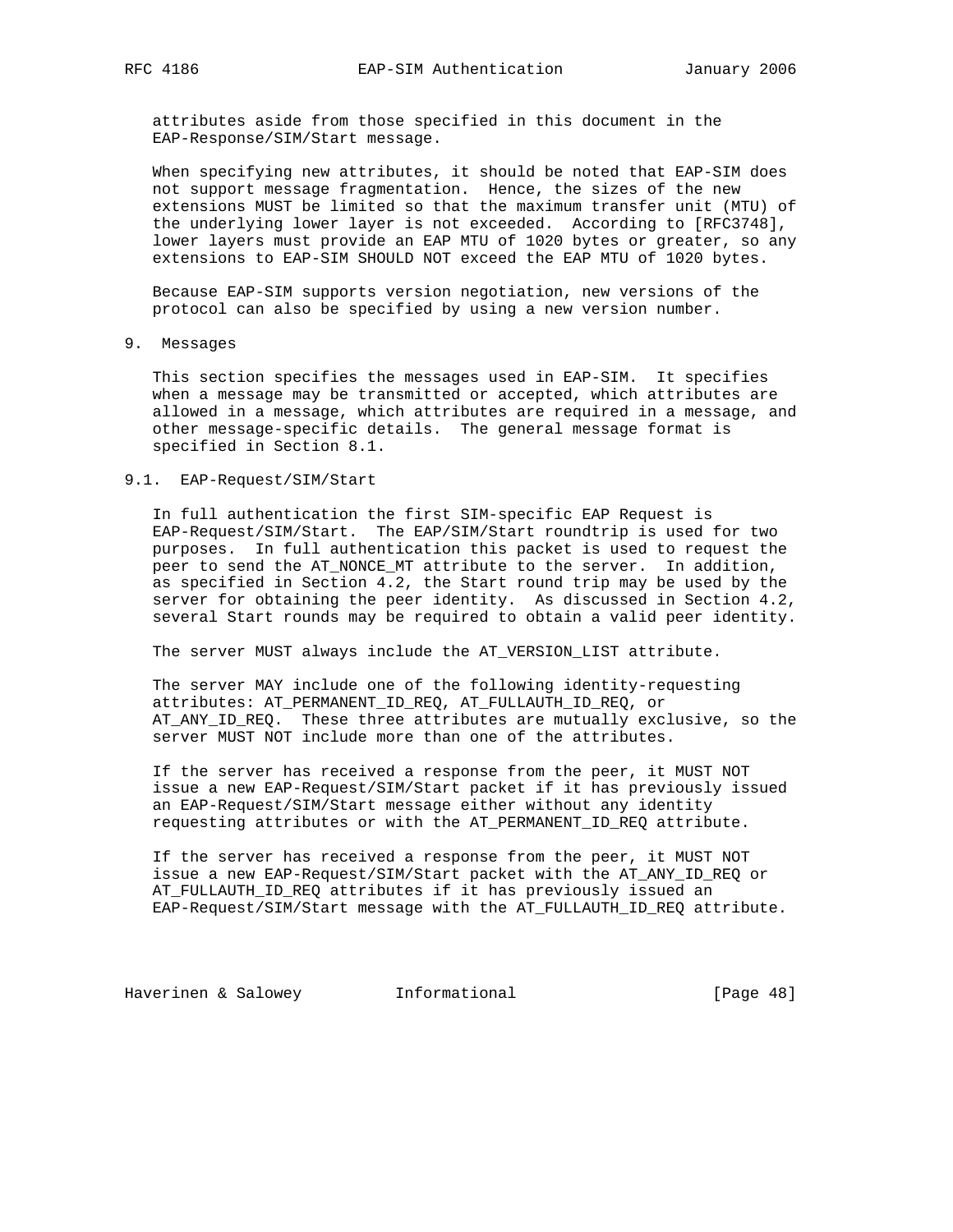If the server has received a response from the peer, it MUST NOT issue a new EAP-Request/SIM/Start packet with the AT\_ANY\_ID\_REQ attribute if the server has previously issued an EAP-Request/SIM/Start message with the AT\_ANY\_ID\_REQ attribute.

This message MUST NOT include AT\_MAC, AT\_IV, or AT\_ENCR\_DATA.

#### 9.2. EAP-Response/SIM/Start

 The peer sends EAP-Response/SIM/Start in response to a valid EAP-Request/SIM/Start from the server.

 If and only if the server's EAP-Request/SIM/Start includes one of the identity-requesting attributes, then the peer MUST include the AT\_IDENTITY attribute. The usage of AT\_IDENTITY is defined in Section 4.2.

 The AT\_NONCE\_MT attribute MUST NOT be included if the AT\_IDENTITY with a fast re-authentication identity is present for fast re-authentication. AT\_NONCE\_MT MUST be included in all other cases (full authentication).

 The AT\_SELECTED\_VERSION attribute MUST NOT be included if the AT\_IDENTITY attribute with a fast re-authentication identity is present for fast re-authentication. In all other cases, AT\_SELECTED\_VERSION MUST be included (full authentication). This attribute is used in version negotiation, as specified in Section 4.1.

This message MUST NOT include AT\_MAC, AT\_IV, or AT\_ENCR\_DATA.

9.3. EAP-Request/SIM/Challenge

 The server sends the EAP-Request/SIM/Challenge after receiving a valid EAP-Response/SIM/Start that contains AT\_NONCE\_MT and AT\_SELECTED\_VERSION, and after successfully obtaining the subscriber identity.

The AT\_RAND attribute MUST be included.

 The AT\_RESULT\_IND attribute MAY be included. The usage of this attribute is discussed in Section 6.2.

 The AT\_MAC attribute MUST be included. For EAP-Request/SIM/Challenge, the MAC code is calculated over the following data:

EAP packet| NONCE\_MT

Haverinen & Salowey **Informational Informational** [Page 49]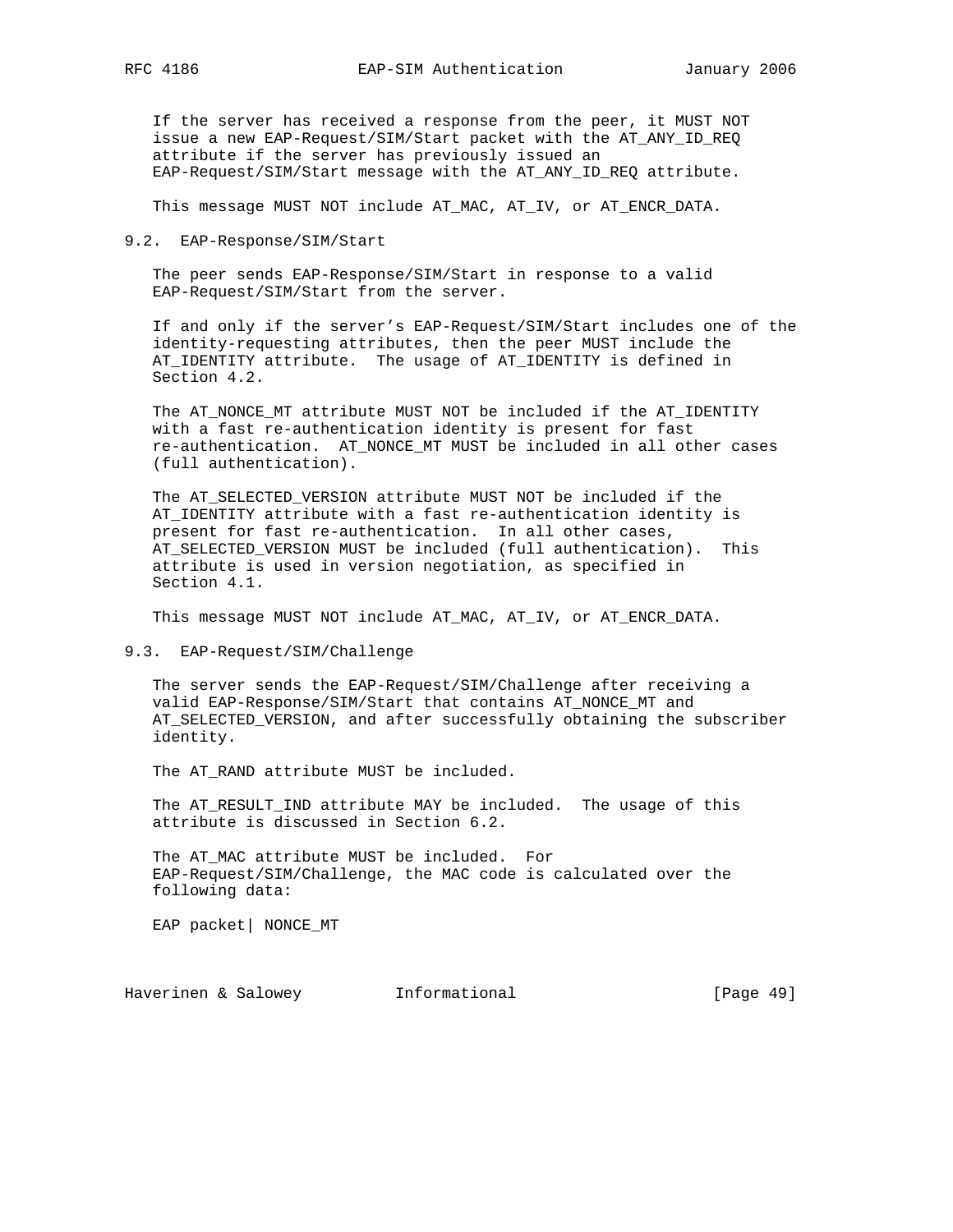The EAP packet is represented as specified in Section 8.1. It is followed by the 16-byte NONCE\_MT value from the peer's AT\_NONCE\_MT attribute.

 The EAP-Request/SIM/Challenge packet MAY include encrypted attributes for identity privacy and for communicating the next fast re-authentication identity. In this case, the AT\_IV and AT\_ENCR\_DATA attributes are included (Section 10.12).

 The plaintext of the AT\_ENCR\_DATA value field consists of nested attributes. The nested attributes MAY include AT\_PADDING (as specified in Section 10.12). If the server supports identity privacy and wants to communicate a pseudonym to the peer for the next full authentication, then the nested encrypted attributes include the AT\_NEXT\_PSEUDONYM attribute. If the server supports re-authentication and wants to communicate a fast re-authentication identity to the peer, then the nested encrypted attributes include the AT\_NEXT\_REAUTH\_ID attribute.

 When processing this message, the peer MUST process AT\_RAND before processing other attributes. Only if AT\_RAND is verified to be valid, the peer derives keys and verifies AT\_MAC. The operation in case an error occurs is specified in Section 6.3.1.

9.4. EAP-Response/SIM/Challenge

 The peer sends EAP-Response/SIM/Challenge in response to a valid EAP-Request/SIM/Challenge.

 Sending this packet indicates that the peer has successfully authenticated the server and that the EAP exchange will be accepted by the peer's local policy. Hence, if these conditions are not met, then the peer MUST NOT send EAP-Response/SIM/Challenge, but the peer MUST send EAP-Response/SIM/Client-Error.

 The AT\_MAC attribute MUST be included. For EAP- Response/SIM/Challenge, the MAC code is calculated over the following data:

EAP packet| n\*SRES

 The EAP packet is represented as specified in Section 8.1. The EAP packet bytes are immediately followed by the two or three SRES values concatenated, denoted above with the notation n\*SRES. The SRES values are used in the same order as the corresponding RAND challenges in the server's AT\_RAND attribute.

Haverinen & Salowey Informational [Page 50]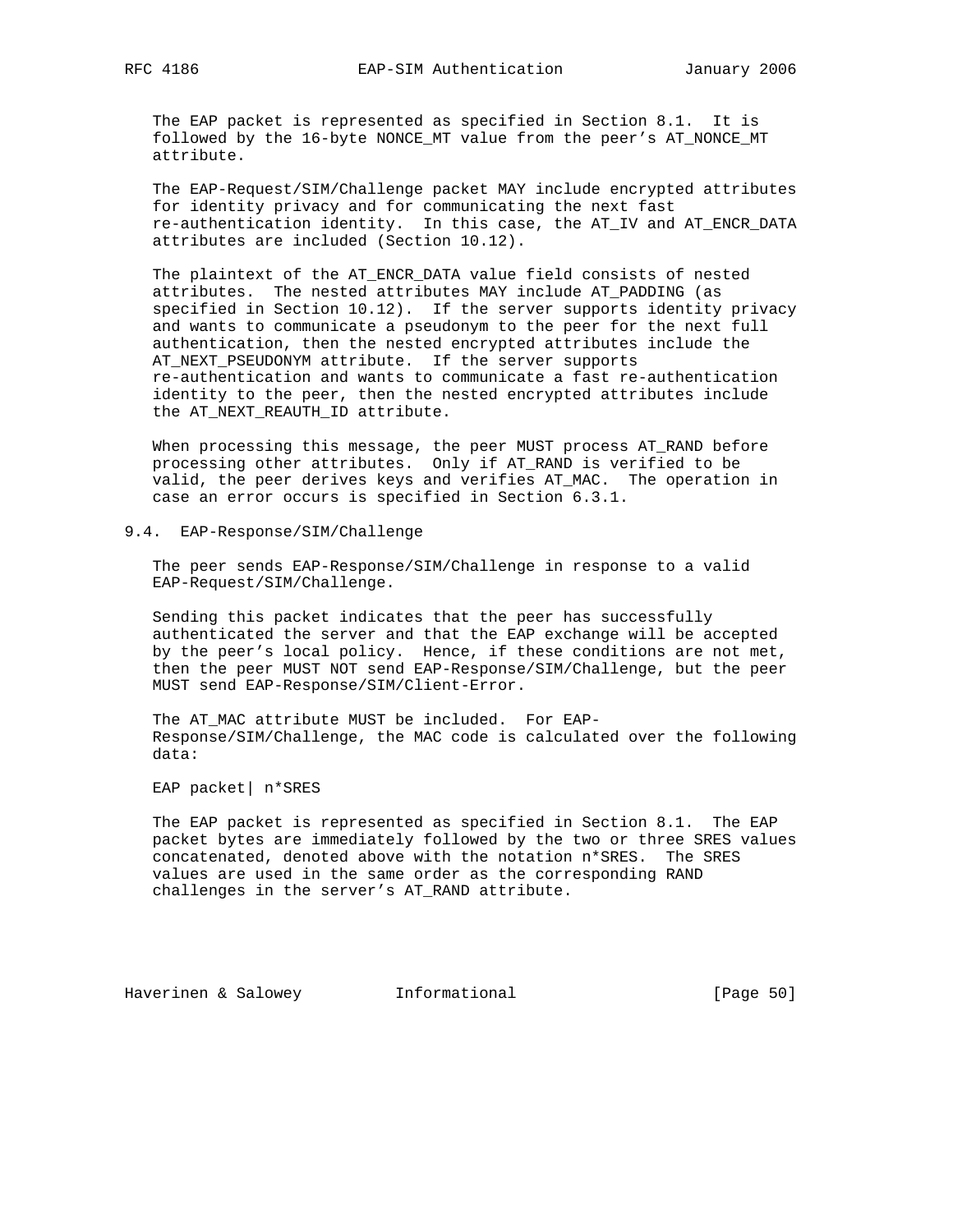The AT\_RESULT\_IND attribute MAY be included if it was included in EAP-Request/SIM/Challenge. The usage of this attribute is discussed in Section 6.2.

 Later versions of this protocol MAY make use of the AT\_ENCR\_DATA and AT\_IV attributes in this message to include encrypted (skippable) attributes. The EAP server MUST process EAP-Response/SIM/Challenge messages that include these attributes even if the server did not implement these optional attributes.

### 9.5. EAP-Request/SIM/Re-authentication

 The server sends the EAP-Request/SIM/Re-authentication message if it wants to use fast re-authentication, and if it has received a valid fast re-authentication identity in EAP-Response/Identity or EAP-Response/SIM/Start.

 AT\_MAC MUST be included. No message-specific data is included in the MAC calculation. See Section 10.14.

 The AT\_RESULT\_IND attribute MAY be included. The usage of this attribute is discussed in Section 6.2.

 The AT\_IV and AT\_ENCR\_DATA attributes MUST be included. The plaintext consists of the following nested encrypted attributes, which MUST be included: AT\_COUNTER and AT\_NONCE\_S. In addition, the nested encrypted attributes MAY include the following attributes: AT\_NEXT\_REAUTH\_ID and AT\_PADDING.

### 9.6. EAP-Response/SIM/Re-authentication

 The client sends the EAP-Response/SIM/Re-authentication packet in response to a valid EAP-Request/SIM/Re-authentication.

 The AT\_MAC attribute MUST be included. For EAP-Response/SIM/Re-authentication, the MAC code is calculated over the following data:

EAP packet| NONCE\_S

 The EAP packet is represented as specified in Section 8.1. It is followed by the 16-byte NONCE\_S value from the server's AT\_NONCE\_S attribute.

 The AT\_IV and AT\_ENCR\_DATA attributes MUST be included. The nested encrypted attributes MUST include the AT\_COUNTER attribute. The AT\_COUNTER\_TOO\_SMALL attribute MAY be included in the nested

Haverinen & Salowey **Informational Informational** [Page 51]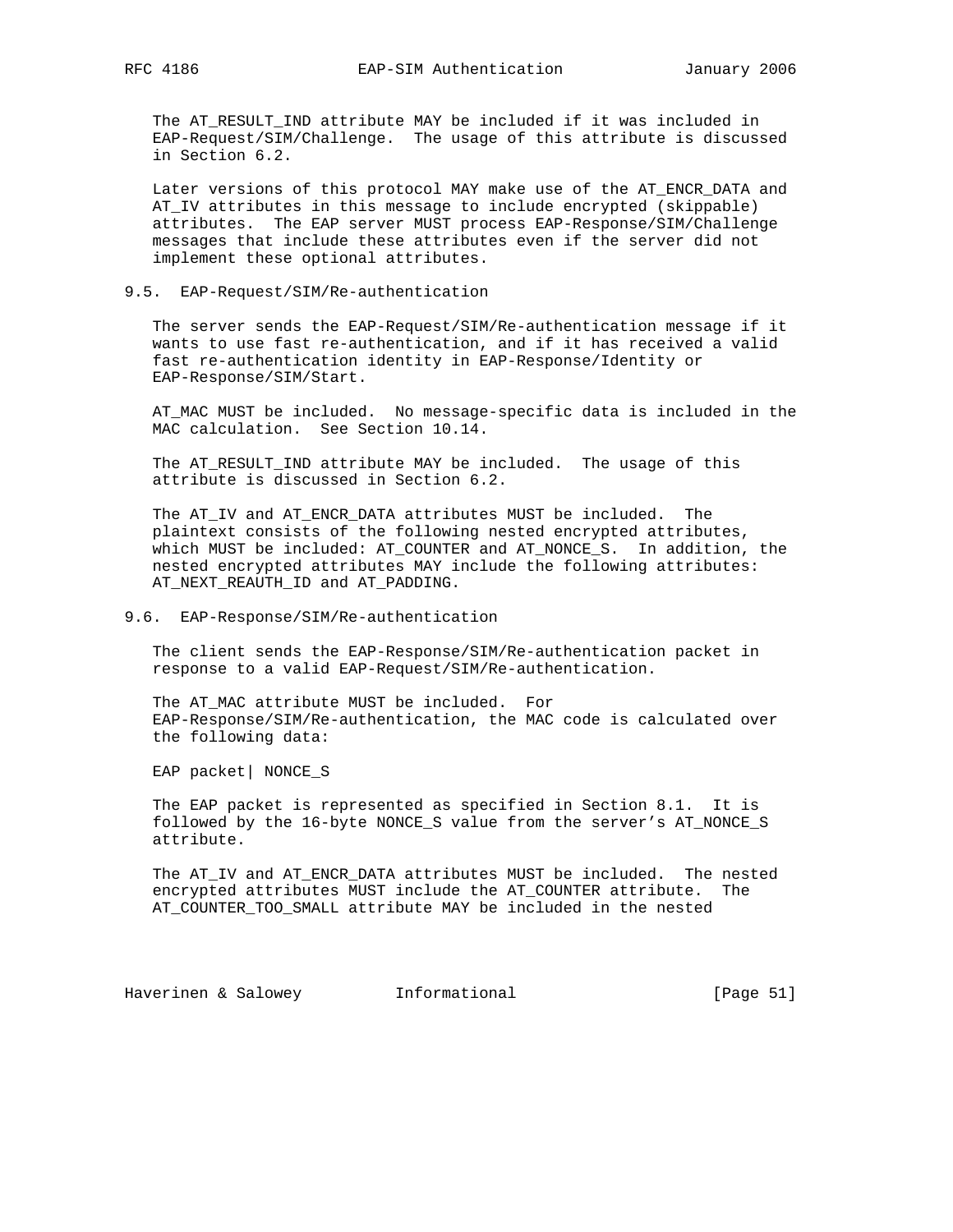encrypted attributes, and it is included in cases specified in Section 5. The AT\_PADDING attribute MAY be included.

 The AT\_RESULT\_IND attribute MAY be included if it was included in EAP-Request/SIM/Re-authentication. The usage of this attribute is discussed in Section 6.2.

 Sending this packet without AT\_COUNTER\_TOO\_SMALL indicates that the peer has successfully authenticated the server and that the EAP exchange will be accepted by the peer's local policy. Hence, if these conditions are not met, then the peer MUST NOT send EAP-Response/SIM/Re-authentication, but the peer MUST send EAP-Response/SIM/Client-Error.

9.7. EAP-Response/SIM/Client-Error

 The peer sends EAP-Response/SIM/Client-Error in error cases, as specified in Section 6.3.1.

The AT\_CLIENT\_ERROR\_CODE attribute MUST be included.

 The AT\_MAC, AT\_IV, or AT\_ENCR\_DATA attributes MUST NOT be used with this packet.

9.8. EAP-Request/SIM/Notification

 The usage of this message is specified in Section 6. The AT NOTIFICATION attribute MUST be included.

 The AT\_MAC attribute MUST be included if the P bit of the notification code in AT\_NOTIFICATION is set to zero, and MUST NOT be included in cases when the P bit is set to one. The P bit is discussed in Section 6.

 No message-specific data is included in the MAC calculation. See Section 10.14.

 If EAP-Request/SIM/Notification is used on a fast re-authentication exchange, and if the P bit in AT\_NOTIFICATION is set to zero, then AT\_COUNTER is used for replay protection. In this case, the AT\_ENCR\_DATA and AT\_IV attributes MUST be included, and the encapsulated plaintext attributes MUST include the AT\_COUNTER attribute. The counter value included in AT\_COUNTER MUST be the same as in the EAP-Request/SIM/Re-authentication packet on the same fast re-authentication exchange.

Haverinen & Salowey **Informational** [Page 52]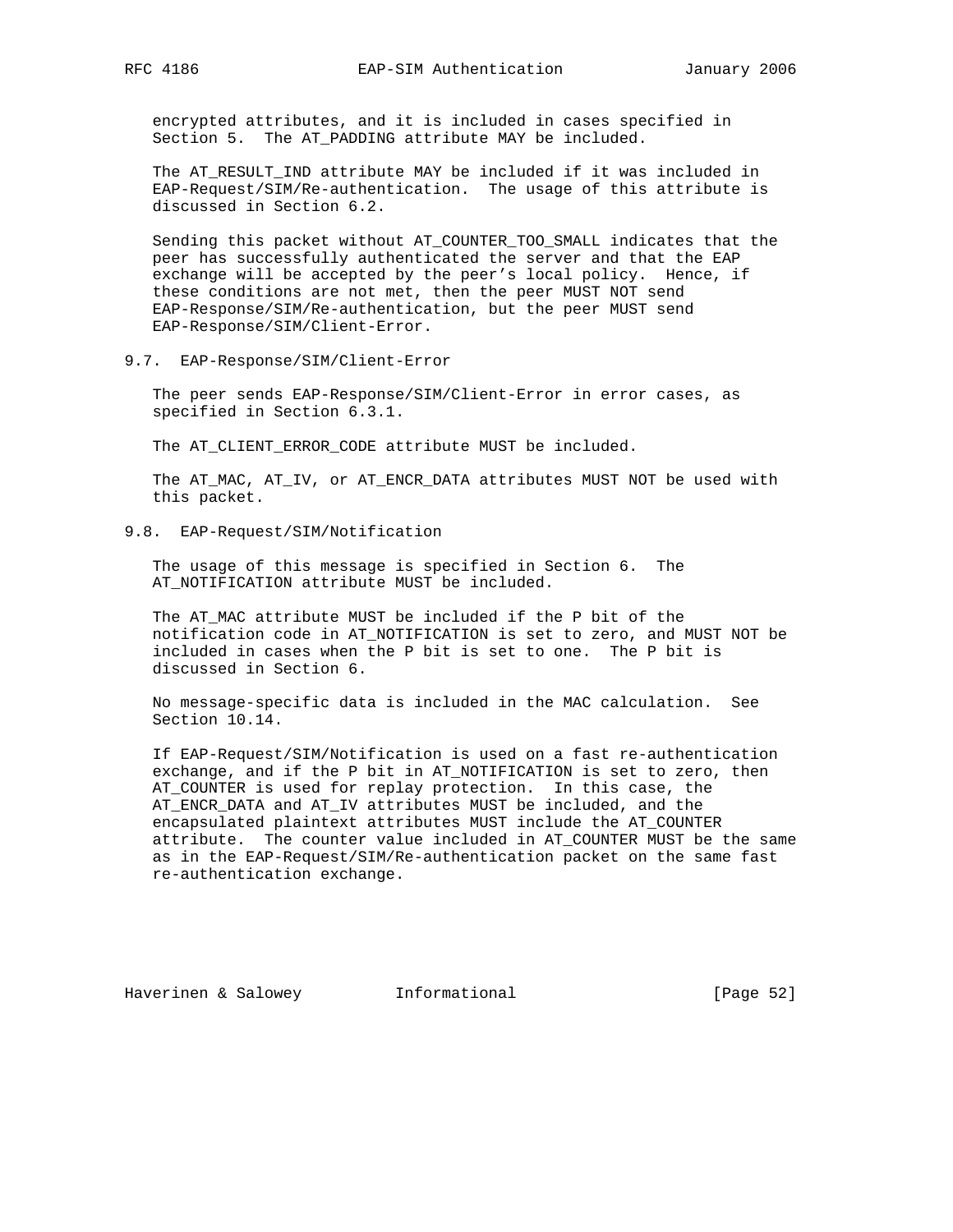#### 9.9. EAP-Response/SIM/Notification

 The usage of this message is specified in Section 6. This packet is an acknowledgement of EAP-Request/SIM/Notification.

 The AT\_MAC attribute MUST be included in cases when the P bit of the notification code in AT\_NOTIFICATION of EAP-Request/SIM/Notification is set to zero, and MUST NOT be included in cases when the P bit is set to one. The P bit is discussed in Section 6.

 No message-specific data is included in the MAC calculation, see Section 10.14.

 If EAP-Request/SIM/Notification is used on a fast re-authentication exchange, and if the P bit in AT\_NOTIFICATION is set to zero, then AT\_COUNTER is used for replay protection. In this case, the AT\_ENCR\_DATA and AT\_IV attributes MUST be included, and the encapsulated plaintext attributes MUST include the AT\_COUNTER attribute. The counter value included in AT\_COUNTER MUST be the same as in the EAP-Request/SIM/Re-authentication packet on the same fast re-authentication exchange.

#### 10. Attributes

 This section specifies the format of message attributes. The attribute type numbers are specified in the IANA considerations section of the EAP-AKA specification [EAP-AKA].

# 10.1. Table of Attributes

 The following table provides a guide to which attributes may be found in which kinds of messages, and in what quantity. Messages are denoted with numbers in parentheses as follows: (1) EAP-Request/SIM/Start, (2) EAP-Response/SIM/Start, (3) EAP-Request/SIM/Challenge, (4) EAP-Response/SIM/Challenge, (5) EAP-Request/SIM/Notification, (6) EAP-Response/SIM/Notification, (7) EAP-Response/SIM/Client-Error, (8) EAP-Request/SIM/Re-authentication, and (9) EAP-Response/SIM/Re-authentication. The column denoted with "Encr" indicates whether the attribute is a nested attribute that MUST be included within AT\_ENCR\_DATA, and the column denoted with "Skip" indicates whether the attribute is a skippable attribute.

 "0" indicates that the attribute MUST NOT be included in the message, "1" indicates that the attribute MUST be included in the message, "0-1" indicates that the attribute is sometimes included in the message, and "0\*" indicates that the attribute is not included in the message in cases specified in this document, but MAY be included in future versions of the protocol.

Haverinen & Salowey **Informational Informational** [Page 53]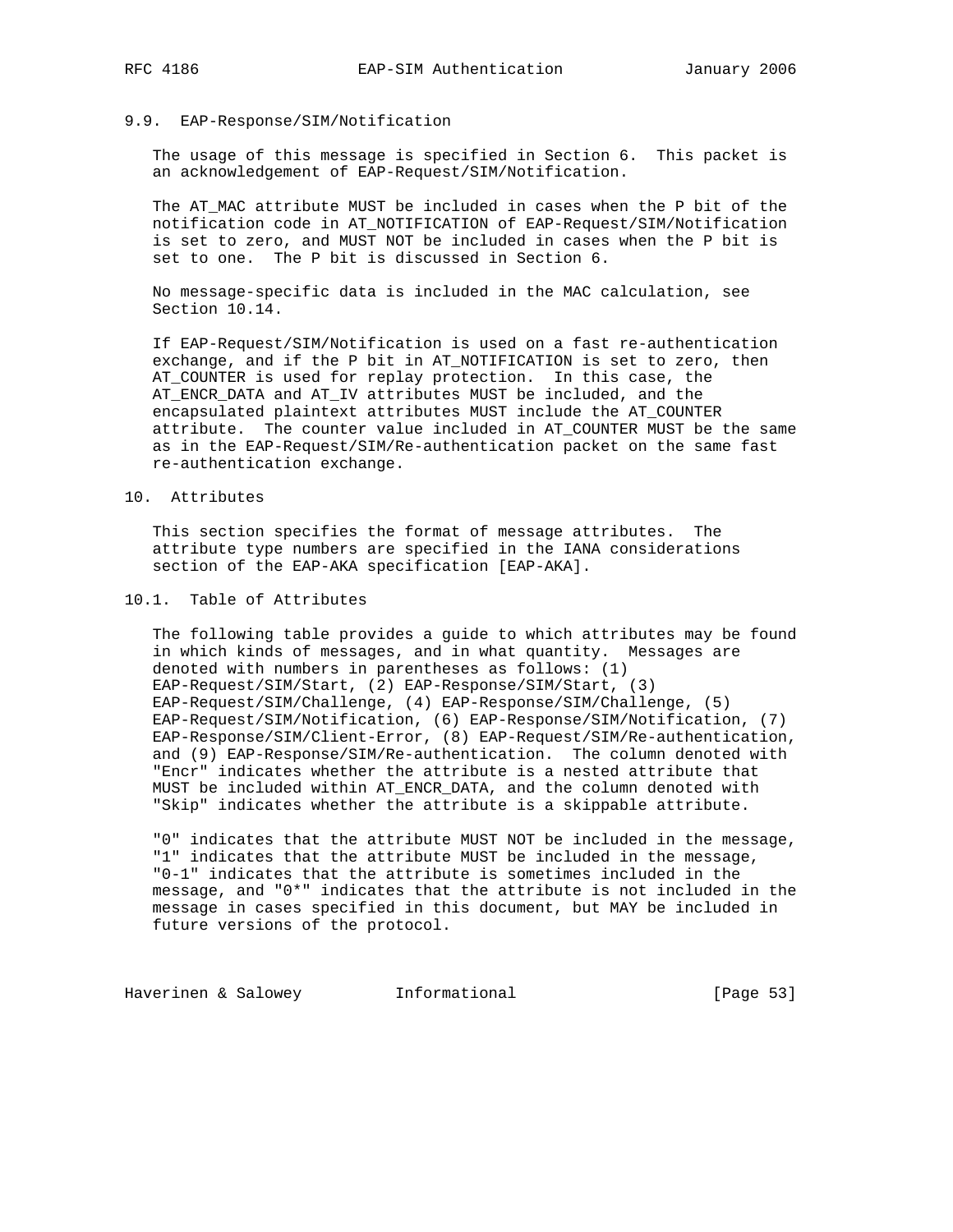| Attribute               | (1)      | (2)         | $\left(\begin{array}{c}3\end{array}\right)$ | 4)       | 5)          | (6)         | (7)      | 8)      | (9)          | Encr | Skip |
|-------------------------|----------|-------------|---------------------------------------------|----------|-------------|-------------|----------|---------|--------------|------|------|
| AT VERSION LIST         | 1        | $\mathbf 0$ | 0                                           | 0        | 0           | $\mathbf 0$ | $\Omega$ | 0       | $\Omega$     | N    | N    |
| AT_SELECTED_VERSION     | 0        | $0 - 1$     | 0                                           | 0        | 0           | 0           | 0        | 0       | $\Omega$     | N    | N    |
| AT NONCE MT             | $\Omega$ | $0 - 1$     | 0                                           | 0        | 0           | 0           | 0        | 0       | $\Omega$     | N    | N    |
| AT_PERMANENT_ID_REQ 0-1 |          | 0           | 0                                           | 0        | 0           | 0           | 0        | 0       | 0            | N    | N    |
| AT ANY ID REQ           | 0-1      | $\Omega$    | 0                                           | 0        | 0           | 0           | 0        | 0       | 0            | N    | N    |
| AT FULLAUTH ID REQ      | $0 - 1$  | $\Omega$    | 0                                           | 0        | 0           | 0           | 0        | 0       | $\Omega$     | N    | N    |
| AT IDENTITY             | 0        | $0 - 1$     | 0                                           | 0        | 0           | 0           | 0        | 0       | $\Omega$     | N    | N    |
| AT RAND                 | 0        | $\Omega$    | 1                                           | 0        | 0           | 0           | 0        | 0       | $\Omega$     | N    | Ν    |
| AT_NEXT_PSEUDONYM       | 0        | $\mathbf 0$ | $0 - 1$                                     | 0        | 0           | 0           | 0        | 0       | $\Omega$     | Υ    | Υ    |
| AT NEXT REAUTH ID       | 0        | 0           | $0 - 1$                                     | $\Omega$ | 0           | 0           | $\Omega$ | $0 - 1$ | $\Omega$     | Υ    | Υ    |
| AT IV                   | 0        | 0           | $0 - 1$                                     | $0*$     | $0 - 1$     | $0 - 1$     | $\Omega$ |         | $\mathbf{1}$ | N    | Υ    |
| AT ENCR DATA            | 0        | $\Omega$    | $0 - 1$                                     | $0*$     | $0 - 1$     | $0 - 1$     | $\Omega$ | 1       | $\mathbf 1$  | N    | Υ    |
| AT PADDING              | 0        | 0           | $0 - 1$                                     | $0*$     | $0 - 1$     | $0 - 1$     | $\Omega$ | $0 - 1$ | $0 - 1$      | Υ    | N    |
| AT RESULT IND           | 0        | $\Omega$    | $0 - 1$                                     | $0 - 1$  | $\mathbf 0$ | 0           | $\Omega$ | $0 - 1$ | $0 - 1$      | N    | Υ    |
| AT MAC                  | $\Omega$ | $\Omega$    | 1                                           | 1        | $0 - 1$     | $0 - 1$     | $\Omega$ | 1       | 1            | N    | N    |
| AT COUNTER              | $\Omega$ | $\Omega$    | $\Omega$                                    | $\Omega$ | $0 - 1$     | $0 - 1$     | $\Omega$ | 1       | 1            | Υ    | N    |
| AT COUNTER TOO SMALL    | 0        | $\Omega$    | 0                                           | 0        | 0           | 0           | 0        | 0       | $0 - 1$      | Υ    | N    |
| AT NONCE S              | 0        | 0           | 0                                           | 0        | 0           | 0           | 0        |         | $\mathbf 0$  | Υ    | N    |
| AT NOTIFICATION         | 0        | $\Omega$    | 0                                           | 0        |             | 0           | 0        | 0       | $\Omega$     | N    | N    |
| AT_CLIENT_ERROR_CODE    | 0        | $\Omega$    | 0                                           | 0        | 0           | 0           |          | 0       | $\Omega$     | N    | N    |
|                         |          |             |                                             |          |             |             |          |         |              |      |      |

 It should be noted that attributes AT\_PERMANENT\_ID\_REQ, AT\_ANY\_ID\_REQ, and AT\_FULLAUTH\_ID\_REQ are mutually exclusive; only one of them can be included at the same time. If one of the attributes AT\_IV and AT\_ENCR\_DATA is included, then both of the attributes MUST be included.

# 10.2. AT\_VERSION\_LIST

The format of the AT\_VERSION\_LIST attribute is shown below.

 $0$  and  $1$  and  $2$  3 0 1 2 3 4 5 6 7 8 9 0 1 2 3 4 5 6 7 8 9 0 1 2 3 4 5 6 7 8 9 0 1 +-+-+-+-+-+-+-+-+-+-+-+-+-+-+-+-+-+-+-+-+-+-+-+-+-+-+-+-+-+-+-+-+ | AT\_VERSION\_L..| Length | Actual Version List Length | +-+-+-+-+-+-+-+-+-+-+-+-+-+-+-+-+-+-+-+-+-+-+-+-+-+-+-+-+-+-+-+-+ Supported Version 1 | Supported Version 2 +-+-+-+-+-+-+-+-+-+-+-+-+-+-+-+-+-+-+-+-+-+-+-+-+-+-+-+-+-+-+-+-+ . . . . +-+-+-+-+-+-+-+-+-+-+-+-+-+-+-+-+-+-+-+-+-+-+-+-+-+-+-+-+-+-+-+-+ | Supported Version N | Padding +-+-+-+-+-+-+-+-+-+-+-+-+-+-+-+-+-+-+-+-+-+-+-+-+-+-+-+-+-+-+-+-+

 This attribute is used in version negotiation, as specified in Section 4.1. The attribute contains the version numbers supported by the EAP-SIM server. The server MUST only include versions that it

Haverinen & Salowey **Informational** [Page 54]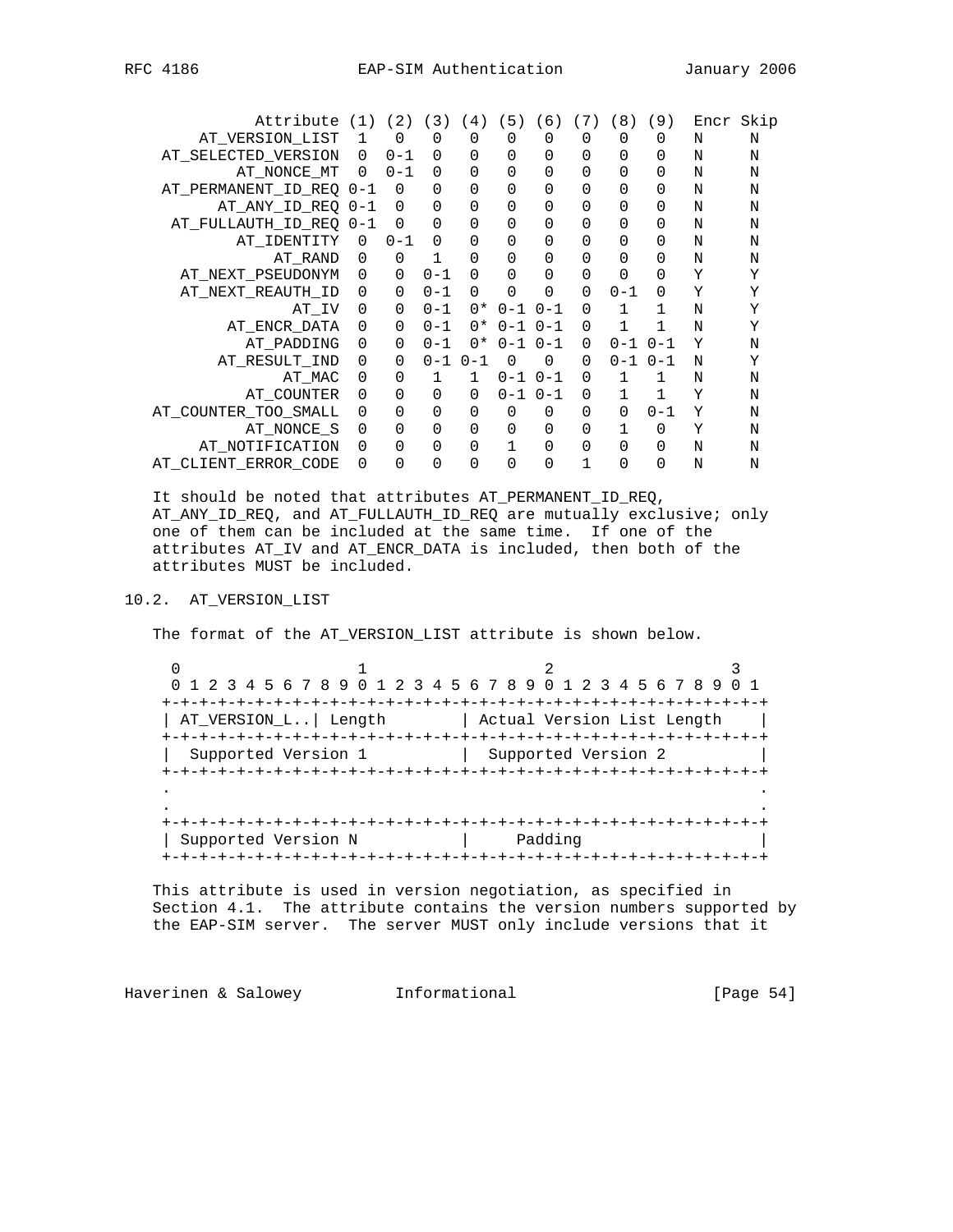implements and that are allowed in its security policy. The server SHOULD list the versions in the order of preference, with the most preferred versions listed first. At least one version number MUST be included. The version number for the protocol described in this document is one (0001 hexadecimal).

 The value field of this attribute begins with 2-byte Actual Version List Length, which specifies the length of the Version List in bytes, not including the Actual Version List Length attribute length. This field is followed by the list of the versions supported by the server, which each have a length of 2 bytes. For example, if there is only one supported version, then the Actual Version List Length is 2. Because the length of the attribute must be a multiple of 4 bytes, the sender pads the value field with zero bytes when necessary.

10.3. AT\_SELECTED\_VERSION

The format of the AT\_SELECTED\_VERSION attribute is shown below.

|                                                                 | 0 1 2 3 4 5 6 7 8 9 0 1 2 3 4 5 6 7 8 9 0 1 2 3 4 5 6 7 8 9 0 1 |  |  |  |  |  |  |  |  |  |  |  |  |  |  |  |
|-----------------------------------------------------------------|-----------------------------------------------------------------|--|--|--|--|--|--|--|--|--|--|--|--|--|--|--|
|                                                                 |                                                                 |  |  |  |  |  |  |  |  |  |  |  |  |  |  |  |
| $\vert$ AT_SELECTED $\vert$ Length = 1 $\vert$ Selected Version |                                                                 |  |  |  |  |  |  |  |  |  |  |  |  |  |  |  |
|                                                                 |                                                                 |  |  |  |  |  |  |  |  |  |  |  |  |  |  |  |

 This attribute is used in version negotiation, as specified in Section 4.1. The value field of this attribute contains a two-byte version number, which indicates the EAP-SIM version that the peer wants to use.

## 10.4. AT\_NONCE\_MT

The format of the AT\_NONCE\_MT attribute is shown below.

| 0 1 2 3 4 5 6 7 8 9 0 1 2 3 4 5 6 7 8 9 0 1 2 3 4 5 6 7 8 9 0 1 |            |          |  |
|-----------------------------------------------------------------|------------|----------|--|
|                                                                 |            |          |  |
| AT_NONCE_MT                                                     | Length = 5 | Reserved |  |
|                                                                 |            |          |  |
|                                                                 |            |          |  |
|                                                                 | NONCE MT   |          |  |
|                                                                 |            |          |  |
|                                                                 |            |          |  |
|                                                                 |            |          |  |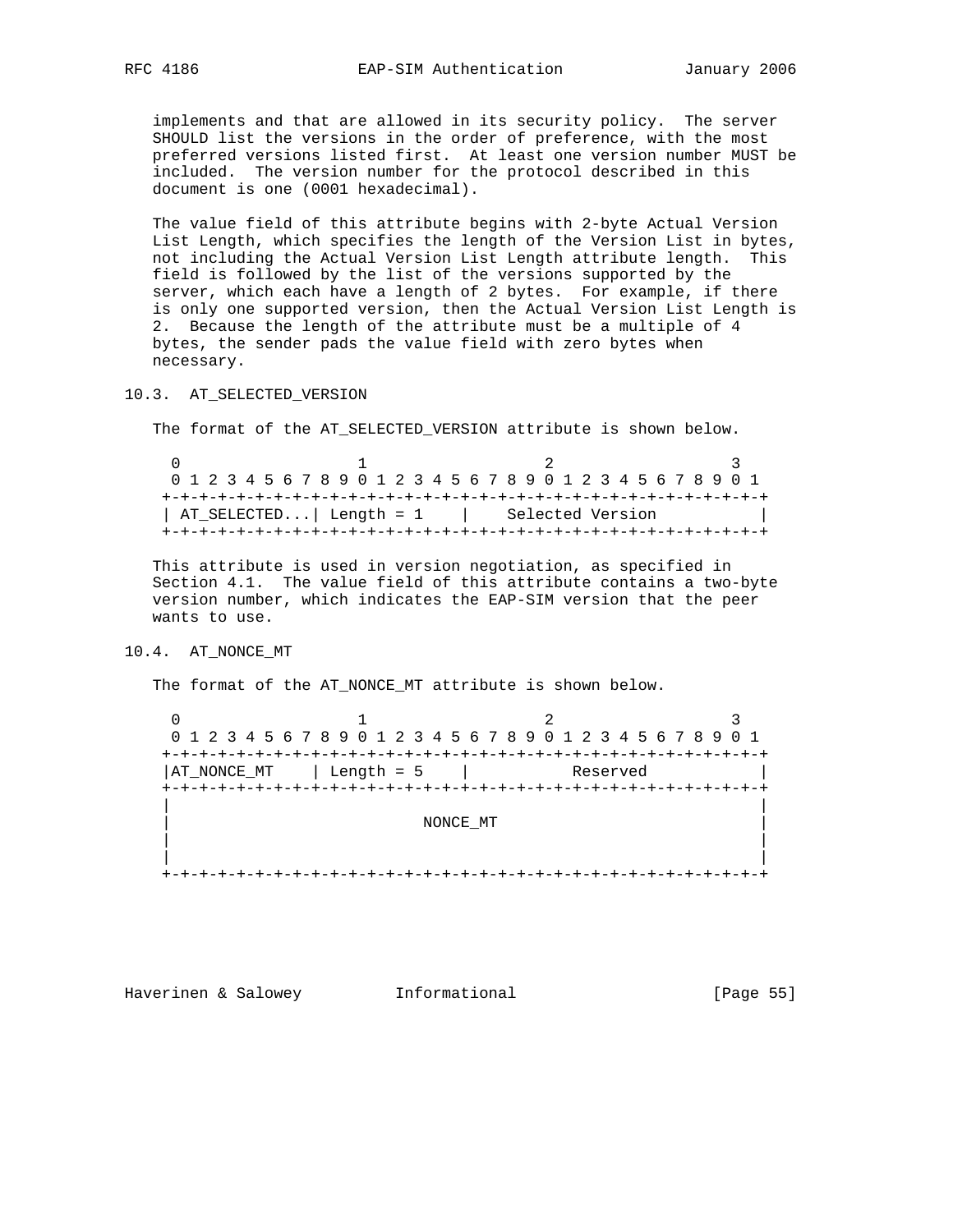The value field of the NONCE\_MT attribute contains two reserved bytes followed by a random number freshly generated by the peer (16 bytes long) for this EAP-SIM authentication exchange. The random number is used as a seed value for the new keying material. The reserved bytes are set to zero upon sending and ignored upon reception.

 The peer MUST NOT re-use the NONCE\_MT value from a previous EAP-SIM authentication exchange. If an EAP-SIM exchange includes several EAP/SIM/Start rounds, then the peer SHOULD use the same NONCE\_MT value in all EAP-Response/SIM/Start packets. The peer SHOULD use a good source of randomness to generate NONCE\_MT. Please see [RFC4086] for more information about generating random numbers for security applications.

### 10.5. AT\_PERMANENT\_ID\_REQ

The format of the AT\_PERMANENT\_ID\_REQ attribute is shown below.

| 0 1 2 3 4 5 6 7 8 9 0 1 2 3 4 5 6 7 8 9 0 1 2 3 4 5 6 7 8 9 0 1 |  |  |  |  |  |          |  |  |  |
|-----------------------------------------------------------------|--|--|--|--|--|----------|--|--|--|
| $ AT_PERMERQ $ Length = 1                                       |  |  |  |  |  | Reserved |  |  |  |

 The use of the AT\_PERMANENT\_ID\_REQ is defined in Section 4.2. The value field contains only two reserved bytes, which are set to zero on sending and ignored on reception.

#### 10.6. AT\_ANY\_ID\_REQ

The format of the AT\_ANY\_ID\_REQ attribute is shown below.

|                               | 0 1 2 3 4 5 6 7 8 9 0 1 2 3 4 5 6 7 8 9 0 1 2 3 4 5 6 7 8 9 0 1 |  |  |  |  |  |  |  |  |  |  |          |  |  |  |  |
|-------------------------------|-----------------------------------------------------------------|--|--|--|--|--|--|--|--|--|--|----------|--|--|--|--|
|                               |                                                                 |  |  |  |  |  |  |  |  |  |  |          |  |  |  |  |
| $ AT_MNY_ID_REQ$   Length = 1 |                                                                 |  |  |  |  |  |  |  |  |  |  | Reserved |  |  |  |  |
|                               |                                                                 |  |  |  |  |  |  |  |  |  |  |          |  |  |  |  |

 The use of the AT\_ANY\_ID\_REQ is defined in Section 4.2. The value field contains only two reserved bytes, which are set to zero on sending and ignored on reception.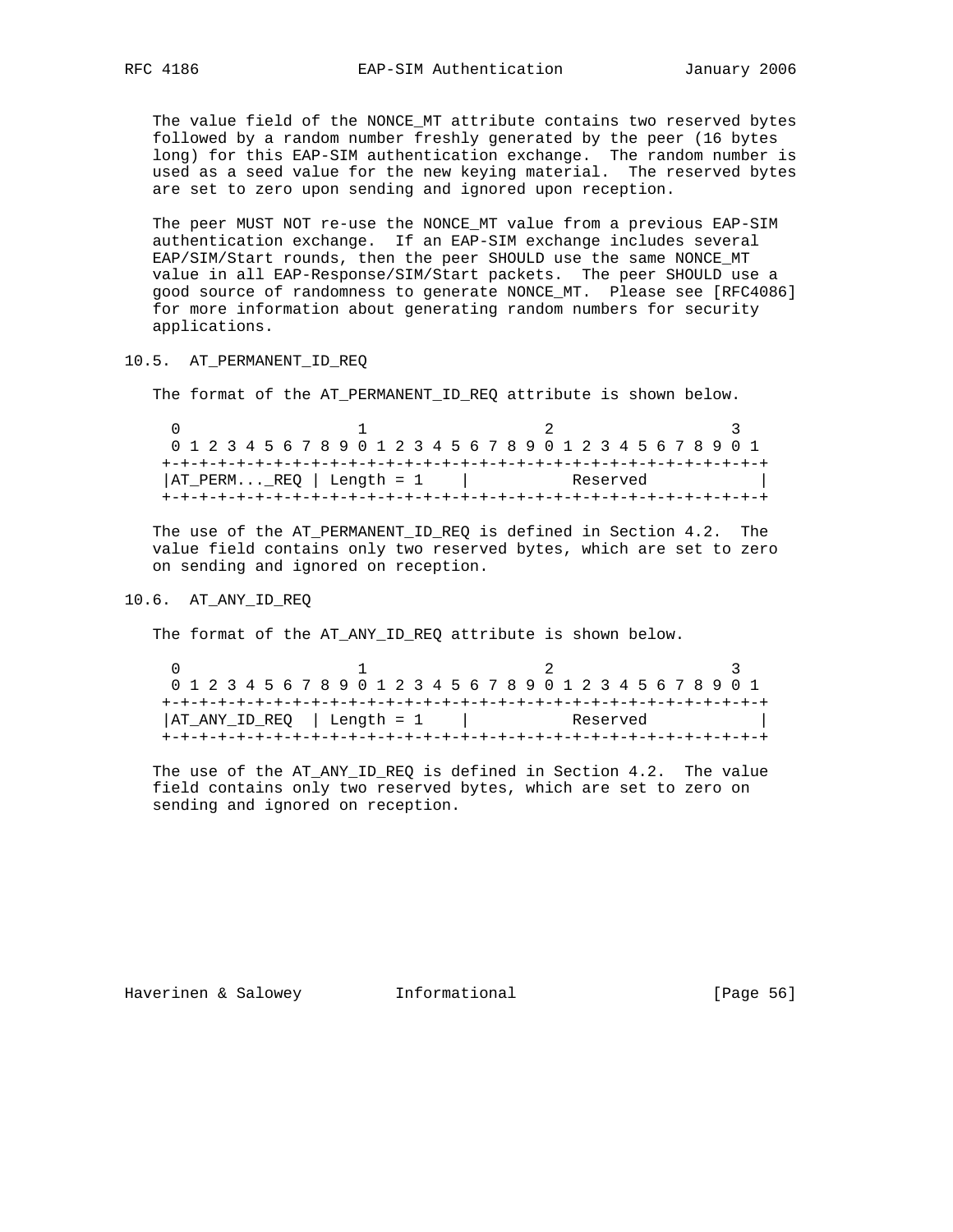### 10.7. AT\_FULLAUTH\_ID\_REQ

The format of the AT\_FULLAUTH\_ID\_REQ attribute is shown below.

|  |  |  |  |  | 0 1 2 3 4 5 6 7 8 9 0 1 2 3 4 5 6 7 8 9 0 1 2 3 4 5 6 7 8 9 0 1 |  |  |  |  |  |          |  |  |  |  |  |
|--|--|--|--|--|-----------------------------------------------------------------|--|--|--|--|--|----------|--|--|--|--|--|
|  |  |  |  |  |                                                                 |  |  |  |  |  |          |  |  |  |  |  |
|  |  |  |  |  | $ AT_FULLAUTH_ $ Length = 1                                     |  |  |  |  |  | Reserved |  |  |  |  |  |
|  |  |  |  |  |                                                                 |  |  |  |  |  |          |  |  |  |  |  |

 The use of the AT\_FULLAUTH\_ID\_REQ is defined in Section 4.2. The value field contains only two reserved bytes, which are set to zero on sending and ignored on reception.

10.8. AT\_IDENTITY

The format of the AT\_IDENTITY attribute is shown below.

 $0$  1 2 3 0 1 2 3 4 5 6 7 8 9 0 1 2 3 4 5 6 7 8 9 0 1 2 3 4 5 6 7 8 9 0 1 +-+-+-+-+-+-+-+-+-+-+-+-+-+-+-+-+-+-+-+-+-+-+-+-+-+-+-+-+-+-+-+-+ | AT\_IDENTITY | Length | Actual Identity Length | +-+-+-+-+-+-+-+-+-+-+-+-+-+-+-+-+-+-+-+-+-+-+-+-+-+-+-+-+-+-+-+-+ | | Identity (optional) . . | | +-+-+-+-+-+-+-+-+-+-+-+-+-+-+-+-+-+-+-+-+-+-+-+-+-+-+-+-+-+-+-+-+

 The use of the AT\_IDENTITY is defined in Section 4.2. The value field of this attribute begins with a 2-byte actual identity length, which specifies the length of the identity in bytes. This field is followed by the subscriber identity of the indicated actual length. The identity is the permanent identity, a pseudonym identity, or a fast re-authentication identity. The identity format is specified in Section 4.2.1. The same identity format is used in the AT\_IDENTITY attribute and the EAP-Response/Identity packet, with the exception that the peer MUST NOT decorate the identity it includes in AT\_IDENTITY. The identity does not include any terminating null characters. Because the length of the attribute must be a multiple of 4 bytes, the sender pads the identity with zero bytes when necessary.

Haverinen & Salowey **Informational** [Page 57]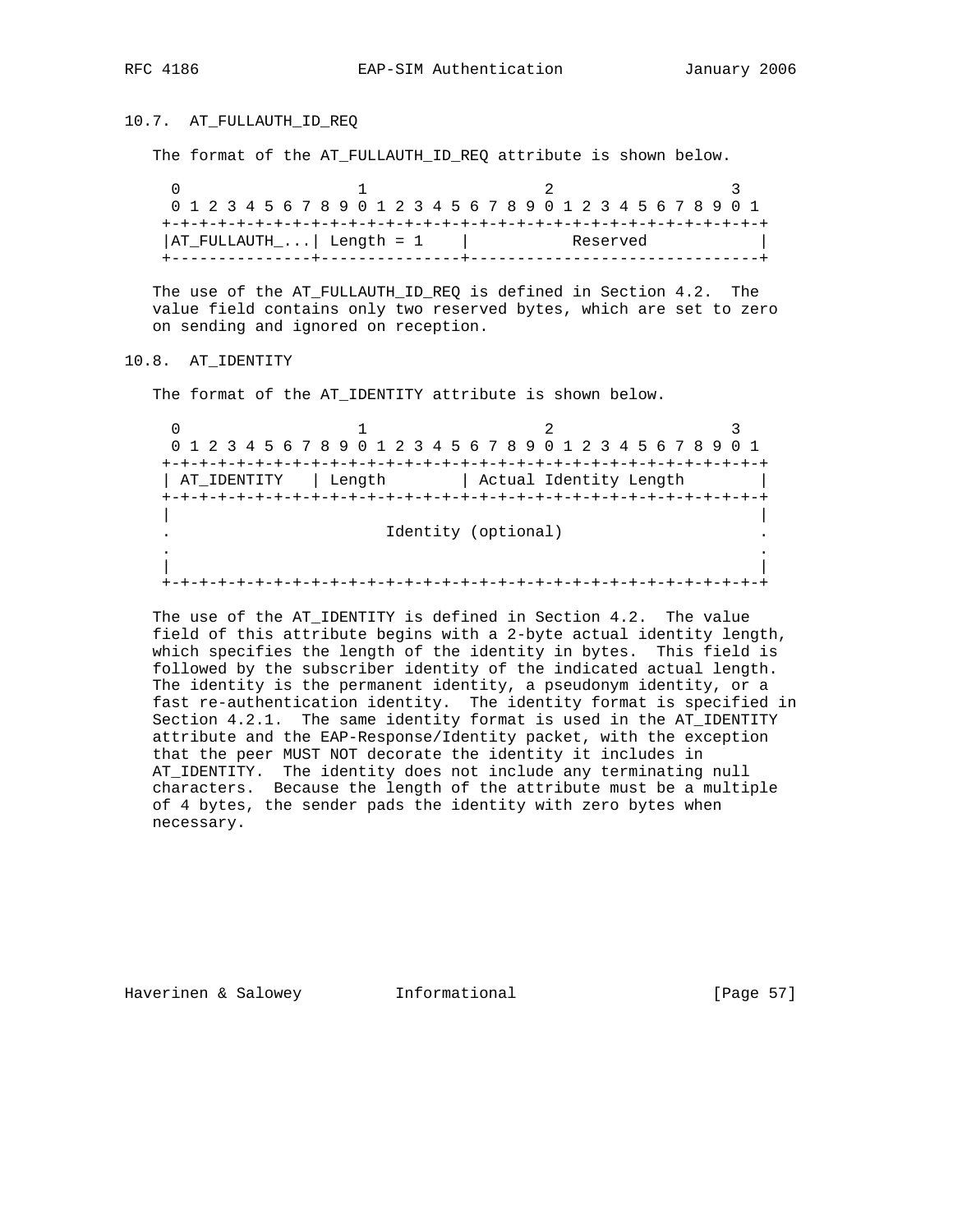10.9. AT\_RAND

The format of the AT\_RAND attribute is shown below.

 $0$  1 2 3 0 1 2 3 4 5 6 7 8 9 0 1 2 3 4 5 6 7 8 9 0 1 2 3 4 5 6 7 8 9 0 1 +-+-+-+-+-+-+-+-+-+-+-+-+-+-+-+-+-+-+-+-+-+-+-+-+-+-+-+-+-+-+-+-+ | AT\_RAND | Length | Reserved +-+-+-+-+-+-+-+-+-+-+-+-+-+-+-+-+-+-+-+-+-+-+-+-+-+-+-+-+-+-+-+-+ | | . The contract of  $\mathbf{n}^*\text{RAND}$  . . | | +-+-+-+-+-+-+-+-+-+-+-+-+-+-+-+-+-+-+-+-+-+-+-+-+-+-+-+-+-+-+-+-+

 The value field of this attribute contains two reserved bytes followed by n GSM RANDs, each 16 bytes long. The value of n can be determined by the attribute length. The reserved bytes are set to zero upon sending and ignored upon reception.

 The number of RAND challenges (n) MUST be two or three. The peer MUST verify that the number of RAND challenges is sufficient according to the peer's policy. The server MUST use different RAND values. In other words, a RAND value can only be included once in AT\_RAND. When processing the AT\_RAND attribute, the peer MUST check that the RANDs are different.

 The EAP server MUST obtain fresh RANDs for each EAP-SIM full authentication exchange. More specifically, the server MUST consider RANDs it included in AT\_RAND to be consumed if the server receives an EAP-Response/SIM/Challenge packet with a valid AT\_MAC, or an EAP-Response/SIM/Client-Error with the code "insufficient number of challenges" or "RANDs are not fresh". However, in other cases (if the server does not receive a response to its EAP-Request/SIM/Challenge packet, or if the server receives a response other than the cases listed above), the server does not need to consider the RANDs to be consumed, and the server MAY re-use the RANDs in the AT\_RAND attribute of the next full authentication attempt.

Haverinen & Salowey **Informational Informational** [Page 58]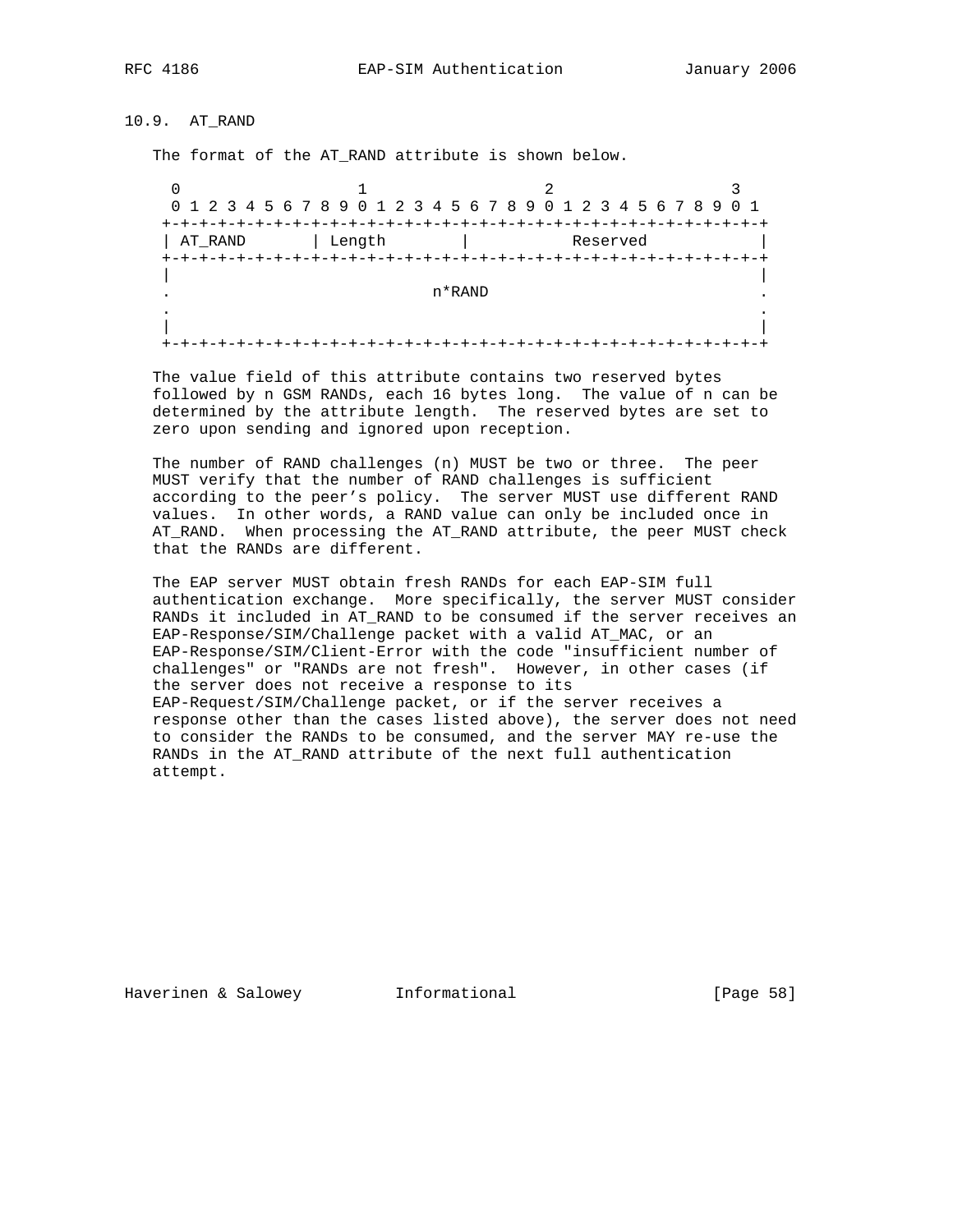## 10.10. AT\_NEXT\_PSEUDONYM

The format of the AT\_NEXT\_PSEUDONYM attribute is shown below.

 $0$  1 2 3 0 1 2 3 4 5 6 7 8 9 0 1 2 3 4 5 6 7 8 9 0 1 2 3 4 5 6 7 8 9 0 1 +-+-+-+-+-+-+-+-+-+-+-+-+-+-+-+-+-+-+-+-+-+-+-+-+-+-+-+-+-+-+-+-+ | AT\_NEXT\_PSEU..| Length | Actual Pseudonym Length | +-+-+-+-+-+-+-+-+-+-+-+-+-+-+-+-+-+-+-+-+-+-+-+-+-+-+-+-+-+-+-+-+ | | . Next Pseudonym . . . | | +-+-+-+-+-+-+-+-+-+-+-+-+-+-+-+-+-+-+-+-+-+-+-+-+-+-+-+-+-+-+-+-+

 The value field of this attribute begins with the 2-byte actual pseudonym length, which specifies the length of the following pseudonym in bytes. This field is followed by a pseudonym username that the peer can use in the next authentication. The username MUST NOT include any realm portion. The username does not include any terminating null characters. Because the length of the attribute must be a multiple of 4 bytes, the sender pads the pseudonym with zero bytes when necessary. The username encoding MUST follow the UTF-8 transformation format [RFC3629]. This attribute MUST always be encrypted by encapsulating it within the AT\_ENCR\_DATA attribute.

# 10.11. AT\_NEXT\_REAUTH\_ID

The format of the AT\_NEXT\_REAUTH\_ID attribute is shown below.

 $0$  1 2 3 0 1 2 3 4 5 6 7 8 9 0 1 2 3 4 5 6 7 8 9 0 1 2 3 4 5 6 7 8 9 0 1 +-+-+-+-+-+-+-+-+-+-+-+-+-+-+-+-+-+-+-+-+-+-+-+-+-+-+-+-+-+-+-+-+ | AT\_NEXT\_REAU..| Length | Actual Re-Auth Identity Length| +-+-+-+-+-+-+-+-+-+-+-+-+-+-+-+-+-+-+-+-+-+-+-+-+-+-+-+-+-+-+-+-+ | | Next Fast Re-authentication Username . . | | +-+-+-+-+-+-+-+-+-+-+-+-+-+-+-+-+-+-+-+-+-+-+-+-+-+-+-+-+-+-+-+-+

 The value field of this attribute begins with the 2-byte actual re-authentication identity length which specifies the length of the following fast re-authentication identity in bytes. This field is followed by a fast re-authentication identity that the peer can use in the next fast re-authentication, as described in Section 5. In environments where a realm portion is required, the fast re-authentication identity includes both a username portion and a

Haverinen & Salowey **Informational Informational** [Page 59]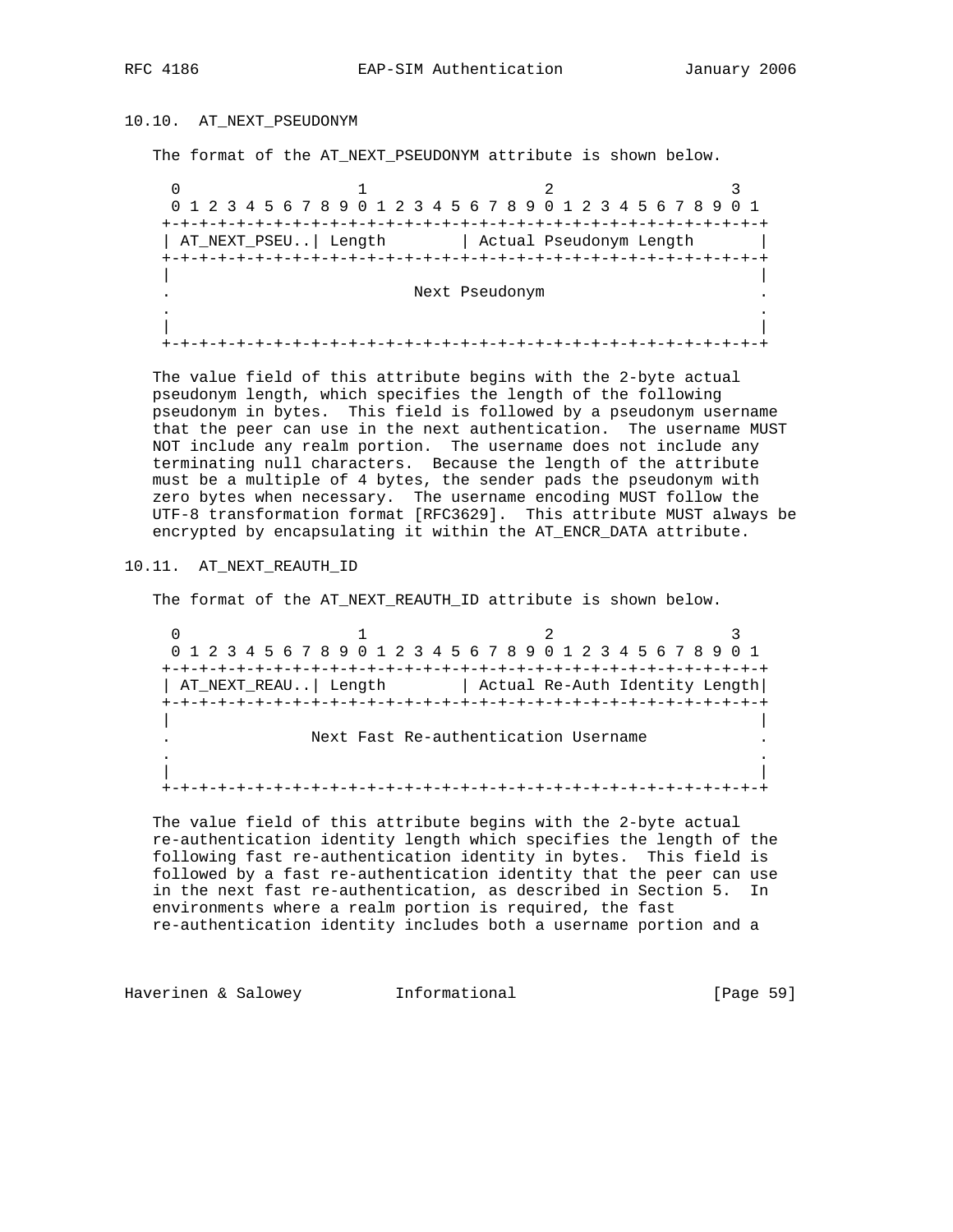realm name portion. The fast re-authentication identity does not include any terminating null characters. Because the length of the attribute must be a multiple of 4 bytes, the sender pads the fast re-authentication identity with zero bytes when necessary. The identity encoding MUST follow the UTF-8 transformation format [RFC3629]. This attribute MUST always be encrypted by encapsulating it within the AT\_ENCR\_DATA attribute.

#### 10.12. AT\_IV, AT\_ENCR\_DATA, and AT\_PADDING

 AT\_IV and AT\_ENCR\_DATA attributes can be used to transmit encrypted information between the EAP-SIM peer and server.

 The value field of AT\_IV contains two reserved bytes followed by a 16-byte initialization vector required by the AT\_ENCR\_DATA attribute. The reserved bytes are set to zero when sending and ignored on reception. The AT\_IV attribute MUST be included if and only if the AT\_ENCR\_DATA is included. Section 6.3 specifies the operation if a packet that does not meet this condition is encountered.

 The sender of the AT\_IV attribute chooses the initialization vector at random. The sender MUST NOT re-use the initialization vector value from previous EAP-SIM packets. The sender SHOULD use a good source of randomness to generate the initialization vector. Please see [RFC4086] for more information about generating random numbers for security applications. The format of AT\_IV is shown below.

 $0$  1 2 3 0 1 2 3 4 5 6 7 8 9 0 1 2 3 4 5 6 7 8 9 0 1 2 3 4 5 6 7 8 9 0 1 +-+-+-+-+-+-+-+-+-+-+-+-+-+-+-+-+-+-+-+-+-+-+-+-+-+-+-+-+-+-+-+-+ | AT\_IV | Length = 5 | Reserved | +-+-+-+-+-+-+-+-+-+-+-+-+-+-+-+-+-+-+-+-+-+-+-+-+-+-+-+-+-+-+-+-+ | | Initialization Vector | | | | +-+-+-+-+-+-+-+-+-+-+-+-+-+-+-+-+-+-+-+-+-+-+-+-+-+-+-+-+-+-+-+-+

 The value field of the AT\_ENCR\_DATA attribute consists of two reserved bytes followed by cipher text bytes encrypted using the Advanced Encryption Standard (AES) [AES] with a 128-bit key in the Cipher Block Chaining (CBC) mode of operation using the initialization vector from the AT\_IV attribute. The reserved bytes are set to zero when sending and ignored on reception. Please see [CBC] for a description of the CBC mode. The format of the AT\_ENCR\_DATA attribute is shown below.

Haverinen & Salowey **Informational Informational** [Page 60]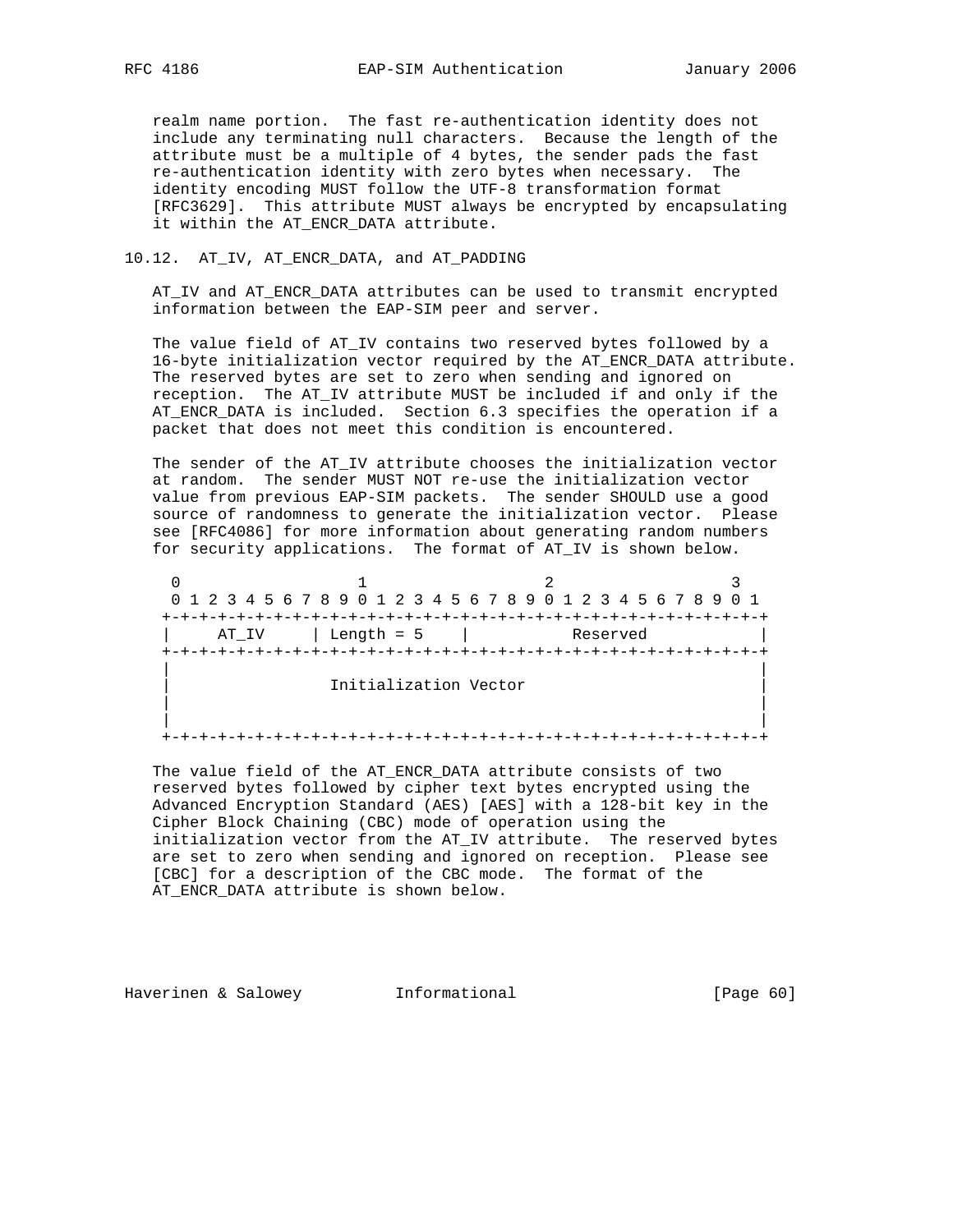$0$  1 2 3 0 1 2 3 4 5 6 7 8 9 0 1 2 3 4 5 6 7 8 9 0 1 2 3 4 5 6 7 8 9 0 1 +-+-+-+-+-+-+-+-+-+-+-+-+-+-+-+-+-+-+-+-+-+-+-+-+-+-+-+-+-+-+-+-+ | AT\_ENCR\_DATA | Length | Reserved | +-+-+-+-+-+-+-+-+-+-+-+-+-+-+-+-+-+-+-+-+-+-+-+-+-+-+-+-+-+-+-+-+ | | . Encrypted Data . . . | | +-+-+-+-+-+-+-+-+-+-+-+-+-+-+-+-+-+-+-+-+-+-+-+-+-+-+-+-+-+-+-+-+

 The derivation of the encryption key (K\_encr) is specified in Section 7.

The plaintext consists of nested EAP-SIM attributes.

 The encryption algorithm requires the length of the plaintext to be a multiple of 16 bytes. The sender may need to include the AT\_PADDING attribute as the last attribute within AT\_ENCR\_DATA. The AT\_PADDING attribute is not included if the total length of other nested attributes within the AT\_ENCR\_DATA attribute is a multiple of 16 bytes. As usual, the Length of the Padding attribute includes the Attribute Type and Attribute Length fields. The length of the Padding attribute is 4, 8, or 12 bytes. It is chosen so that the length of the value field of the AT\_ENCR\_DATA attribute becomes a multiple of 16 bytes. The actual pad bytes in the value field are set to zero (00 hexadecimal) on sending. The recipient of the message MUST verify that the pad bytes are set to zero. If this verification fails on the peer, then it MUST send the EAP-Response/SIM/Client-Error packet with the error code "unable to process packet" to terminate the authentication exchange. If this verification fails on the server, then the server sends the peer the EAP-Request/SIM/Notification packet with an AT\_NOTIFICATION code that implies failure to terminate the authentication exchange. The format of the AT\_PADDING attribute is shown below.

|            |        | 0 1 2 3 4 5 6 7 8 9 0 1 2 3 4 5 6 7 8 9 0 1 2 3 4 5 6 7 8 9 0 1 |  |
|------------|--------|-----------------------------------------------------------------|--|
|            |        |                                                                 |  |
| AT PADDING | Length | Padding                                                         |  |
|            |        |                                                                 |  |
|            |        |                                                                 |  |
|            |        |                                                                 |  |

Haverinen & Salowey **Informational Informational** [Page 61]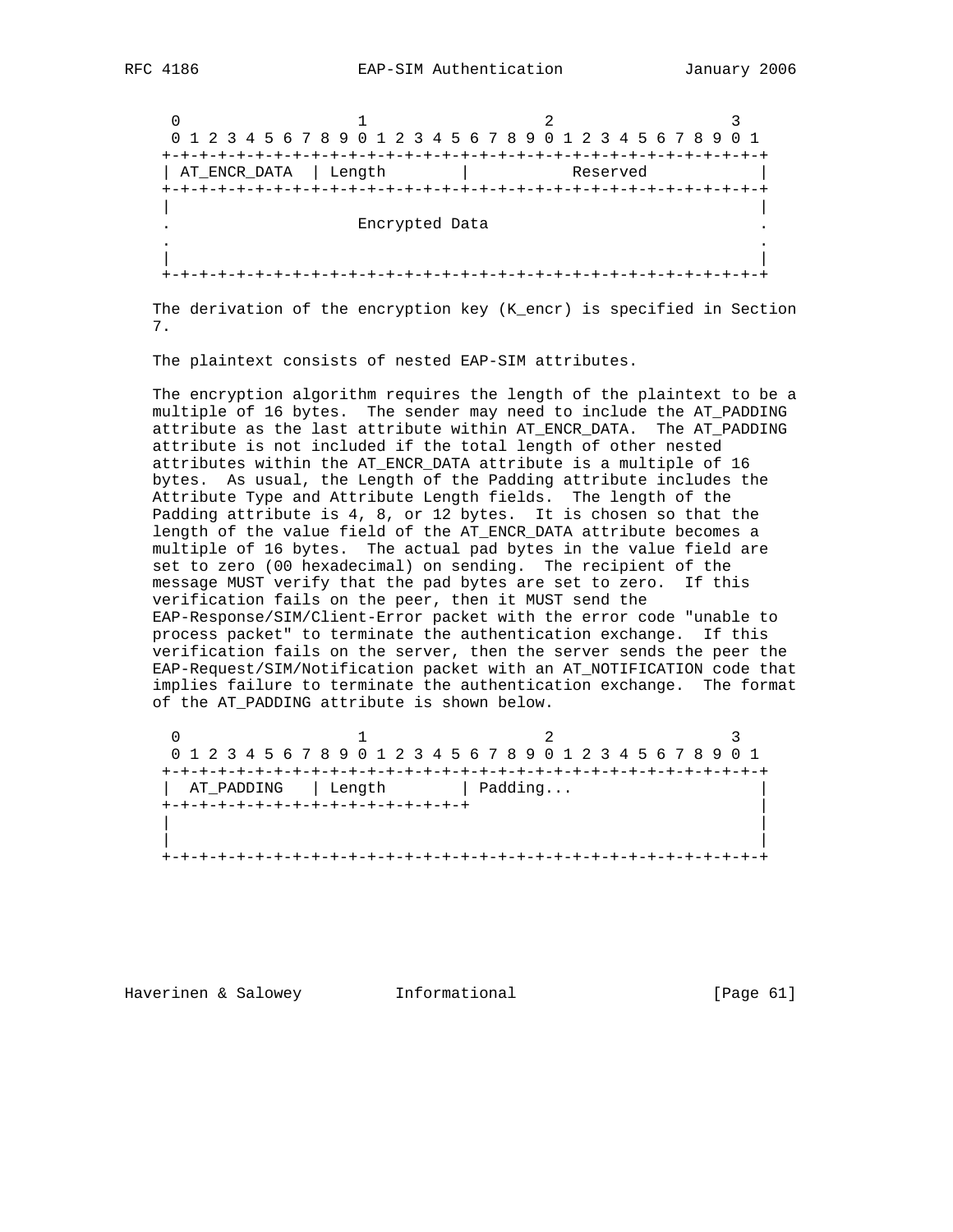# 10.13. AT\_RESULT\_IND

The format of the AT\_RESULT\_IND attribute is shown below.

|  | 0 1 2 3 4 5 6 7 8 9 0 1 2 3 4 5 6 7 8 9 0 1 2 3 4 5 6 7 8 9 0 1 |  |  |  |  |  |  |  |  |  |  |          |  |  |  |  |
|--|-----------------------------------------------------------------|--|--|--|--|--|--|--|--|--|--|----------|--|--|--|--|
|  |                                                                 |  |  |  |  |  |  |  |  |  |  |          |  |  |  |  |
|  | $AT\_RESULT\_$ Length = 1                                       |  |  |  |  |  |  |  |  |  |  | Reserved |  |  |  |  |
|  |                                                                 |  |  |  |  |  |  |  |  |  |  |          |  |  |  |  |

 The value field of this attribute consists of two reserved bytes, which are set to zero upon sending and ignored upon reception. This attribute is always sent unencrypted, so it MUST NOT be encapsulated within the AT\_ENCR\_DATA attribute.

10.14. AT\_MAC

 The AT\_MAC attribute is used for EAP-SIM message authentication. Section 8 specifies in which messages AT\_MAC MUST be included.

 The value field of the AT\_MAC attribute contains two reserved bytes followed by a keyed message authentication code (MAC). The MAC is calculated over the whole EAP packet and concatenated with optional message-specific data, with the exception that the value field of the MAC attribute is set to zero when calculating the MAC. The EAP packet includes the EAP header that begins with the Code field, the EAP-SIM header that begins with the Subtype field, and all the attributes, as specified in Section 8.1. The reserved bytes in AT\_MAC are set to zero when sending and ignored on reception. The contents of the message-specific data that may be included in the MAC calculation are specified separately for each EAP-SIM message in Section 9.

The format of the AT\_MAC attribute is shown below.

|        | 0 1 2 3 4 5 6 7 8 9 0 1 2 3 4 5 6 7 8 9 0 1 2 3 4 5 6 7 8 9 0 1 |          |  |
|--------|-----------------------------------------------------------------|----------|--|
|        |                                                                 |          |  |
| AT_MAC | Length = 5                                                      | Reserved |  |
|        |                                                                 |          |  |
|        |                                                                 |          |  |
|        | MAC                                                             |          |  |
|        |                                                                 |          |  |
|        |                                                                 |          |  |
|        |                                                                 |          |  |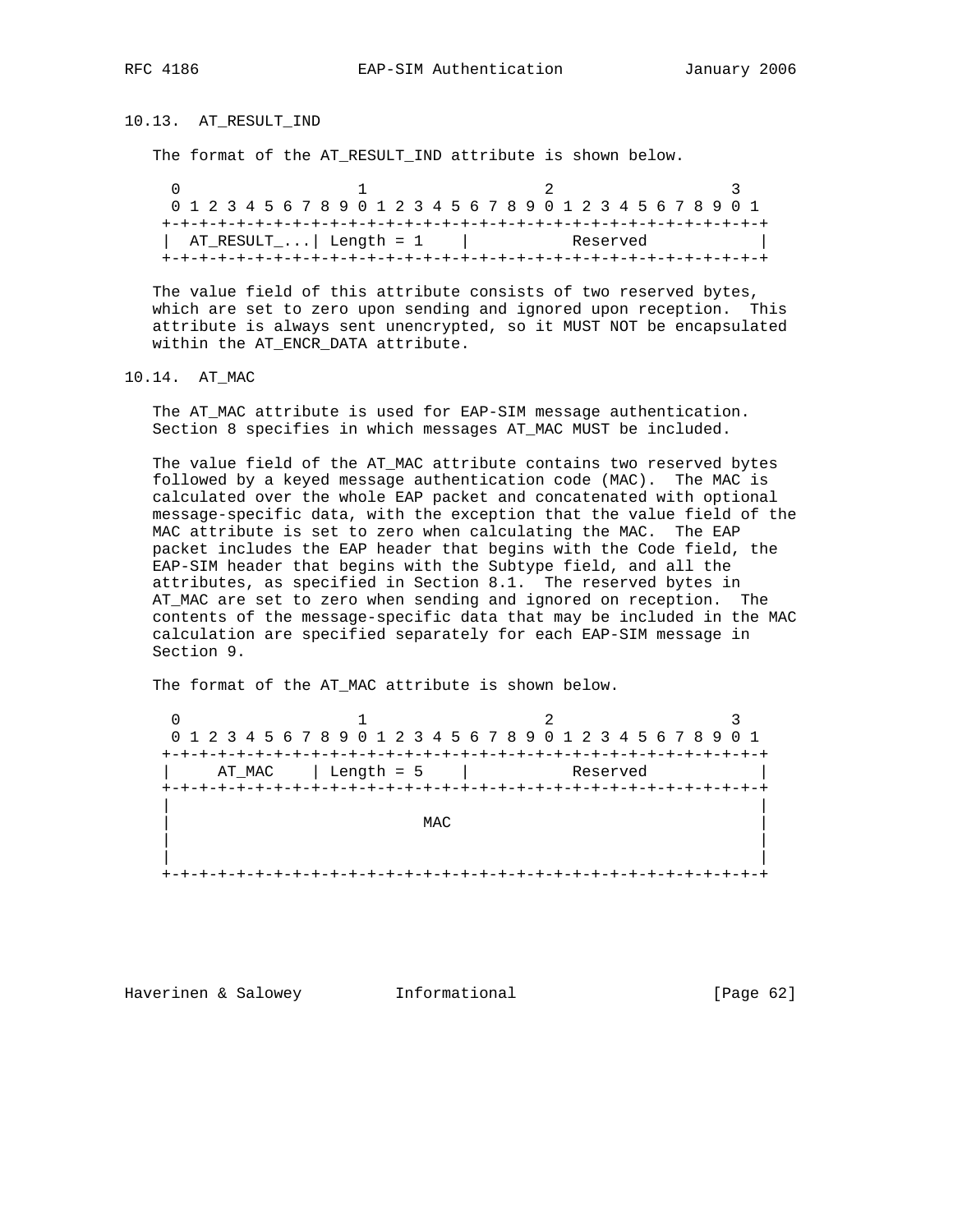The MAC algorithm is an HMAC-SHA1-128 [RFC2104] keyed hash value. (The HMAC-SHA1-128 value is obtained from the 20-byte HMAC-SHA1 value by truncating the output to the first 16 bytes. Hence, the length of the MAC is 16 bytes. The derivation of the authentication key (K\_aut) used in the calculation of the MAC is specified in Section 7.

 When the AT\_MAC attribute is included in an EAP-SIM message, the recipient MUST process the AT\_MAC attribute before looking at any other attributes, except when processing EAP-Request/SIM/Challenge. The processing of EAP-Request/SIM/Challenge is specified in Section 9.3. If the message authentication code is invalid, then the recipient MUST ignore all other attributes in the message and operate as specified in Section 6.3.

#### 10.15. AT\_COUNTER

The format of the AT\_COUNTER attribute is shown below.

|                         | 0 1 2 3 4 5 6 7 8 9 0 1 2 3 4 5 6 7 8 9 0 1 2 3 4 5 6 7 8 9 0 1 |  |  |  |  |  |  |  |  |  |  |         |  |  |  |  |
|-------------------------|-----------------------------------------------------------------|--|--|--|--|--|--|--|--|--|--|---------|--|--|--|--|
|                         |                                                                 |  |  |  |  |  |  |  |  |  |  |         |  |  |  |  |
| AT COUNTER   Length = 1 |                                                                 |  |  |  |  |  |  |  |  |  |  | Counter |  |  |  |  |
|                         |                                                                 |  |  |  |  |  |  |  |  |  |  |         |  |  |  |  |

 The value field of the AT\_COUNTER attribute consists of a 16-bit unsigned integer counter value, represented in network byte order. This attribute MUST always be encrypted by encapsulating it within the AT\_ENCR\_DATA attribute.

### 10.16. AT\_COUNTER\_TOO\_SMALL

The format of the AT\_COUNTER\_TOO\_SMALL attribute is shown below.

| 0 1 2 3 4 5 6 7 8 9 0 1 2 3 4 5 6 7 8 9 0 1 2 3 4 5 6 7 8 9 0 1 |  |  |  |  |  |  |  |  |  |  |  |  |  |  |          |  |  |  |  |  |  |  |  |  |  |  |  |  |  |  |
|-----------------------------------------------------------------|--|--|--|--|--|--|--|--|--|--|--|--|--|--|----------|--|--|--|--|--|--|--|--|--|--|--|--|--|--|--|
|                                                                 |  |  |  |  |  |  |  |  |  |  |  |  |  |  |          |  |  |  |  |  |  |  |  |  |  |  |  |  |  |  |
| AT_COUNTER  Length = 1                                          |  |  |  |  |  |  |  |  |  |  |  |  |  |  | Reserved |  |  |  |  |  |  |  |  |  |  |  |  |  |  |  |
|                                                                 |  |  |  |  |  |  |  |  |  |  |  |  |  |  |          |  |  |  |  |  |  |  |  |  |  |  |  |  |  |  |

 The value field of this attribute consists of two reserved bytes, which are set to zero upon sending and ignored upon reception. This attribute MUST always be encrypted by encapsulating it within the AT\_ENCR\_DATA attribute.

Haverinen & Salowey **Informational** [Page 63]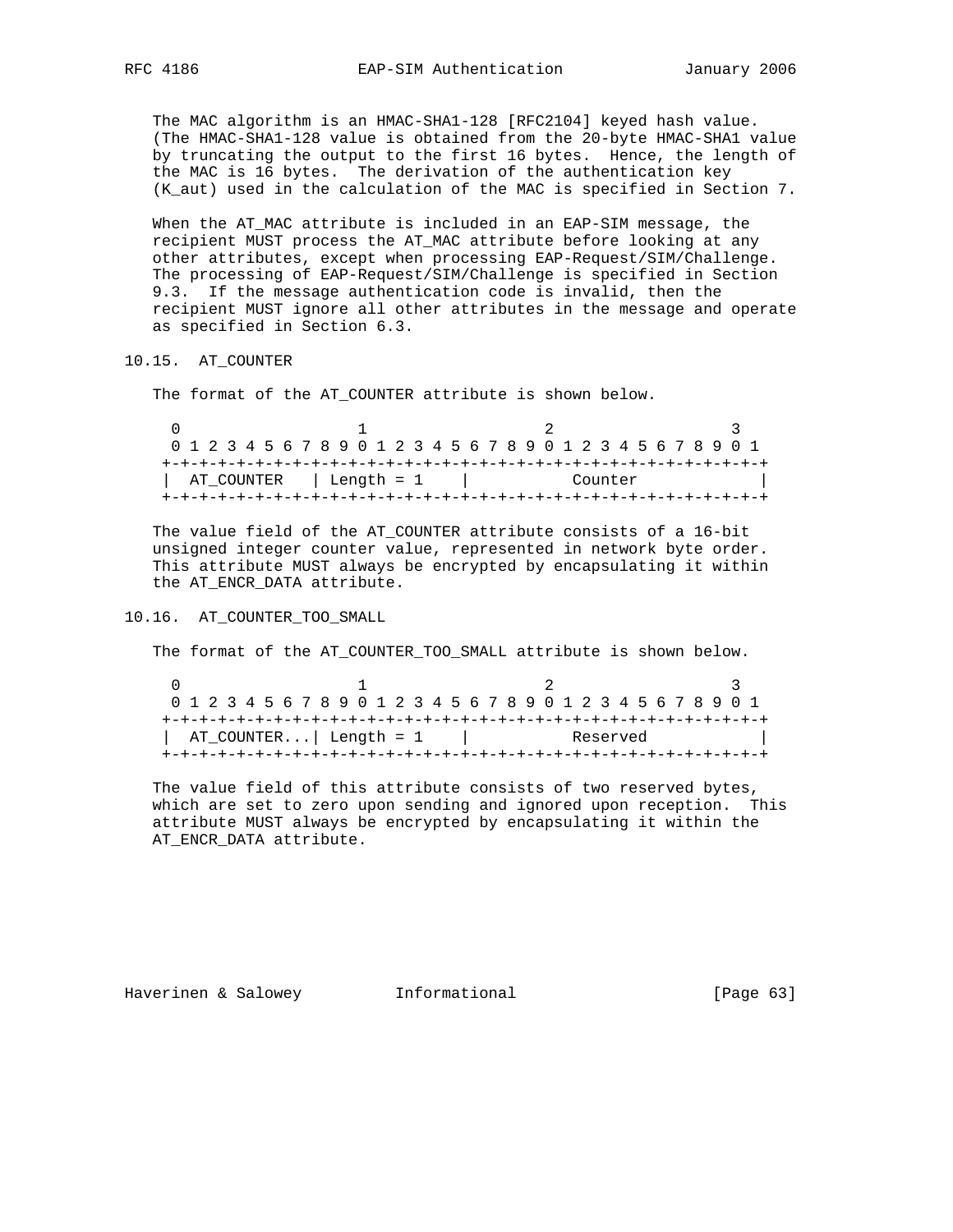10.17. AT\_NONCE\_S

The format of the AT\_NONCE\_S attribute is shown below.

 $0$  1 2 3 0 1 2 3 4 5 6 7 8 9 0 1 2 3 4 5 6 7 8 9 0 1 2 3 4 5 6 7 8 9 0 1 +-+-+-+-+-+-+-+-+-+-+-+-+-+-+-+-+-+-+-+-+-+-+-+-+-+-+-+-+-+-+-+-+ | AT\_NONCE\_S | Length = 5 | Reserved | +-+-+-+-+-+-+-+-+-+-+-+-+-+-+-+-+-+-+-+-+-+-+-+-+-+-+-+-+-+-+-+-+ | | | | | NONCE\_S | | | | +-+-+-+-+-+-+-+-+-+-+-+-+-+-+-+-+-+-+-+-+-+-+-+-+-+-+-+-+-+-+-+-+

 The value field of the AT\_NONCE\_S attribute contains two reserved bytes followed by a random number freshly generated by the server (16 bytes) for this EAP-SIM fast re-authentication. The random number is used as a challenge for the peer and also as a seed value for the new keying material. The reserved bytes are set to zero upon sending and ignored upon reception. This attribute MUST always be encrypted by encapsulating it within the AT\_ENCR\_DATA attribute.

 The server MUST NOT re-use the NONCE\_S value from any previous EAP-SIM fast re-authentication exchange. The server SHOULD use a good source of randomness to generate NONCE\_S. Please see [RFC4086] for more information about generating random numbers for security applications.

### 10.18. AT\_NOTIFICATION

The format of the AT\_NOTIFICATION attribute is shown below.

 $0$  1 2 3 0 1 2 3 4 5 6 7 8 9 0 1 2 3 4 5 6 7 8 9 0 1 2 3 4 5 6 7 8 9 0 1 +-+-+-+-+-+-+-+-+-+-+-+-+-+-+-+-+-+-+-+-+-+-+-+-+-+-+-+-+-+-+-+-+  $|AT_MOTIFICATION| Length = 1$  |S|P| Notification Code +-+-+-+-+-+-+-+-+-+-+-+-+-+-+-+-+-+-+-+-+-+-+-+-+-+-+-+-+-+-+-+-+

 The value field of this attribute contains a two-byte notification code. The first and second bit (S and P) of the notification code are interpreted as described in Section 6.

 The notification code values listed below have been reserved. The descriptions below illustrate the semantics of the notifications.

Haverinen & Salowey **Informational Informational** [Page 64]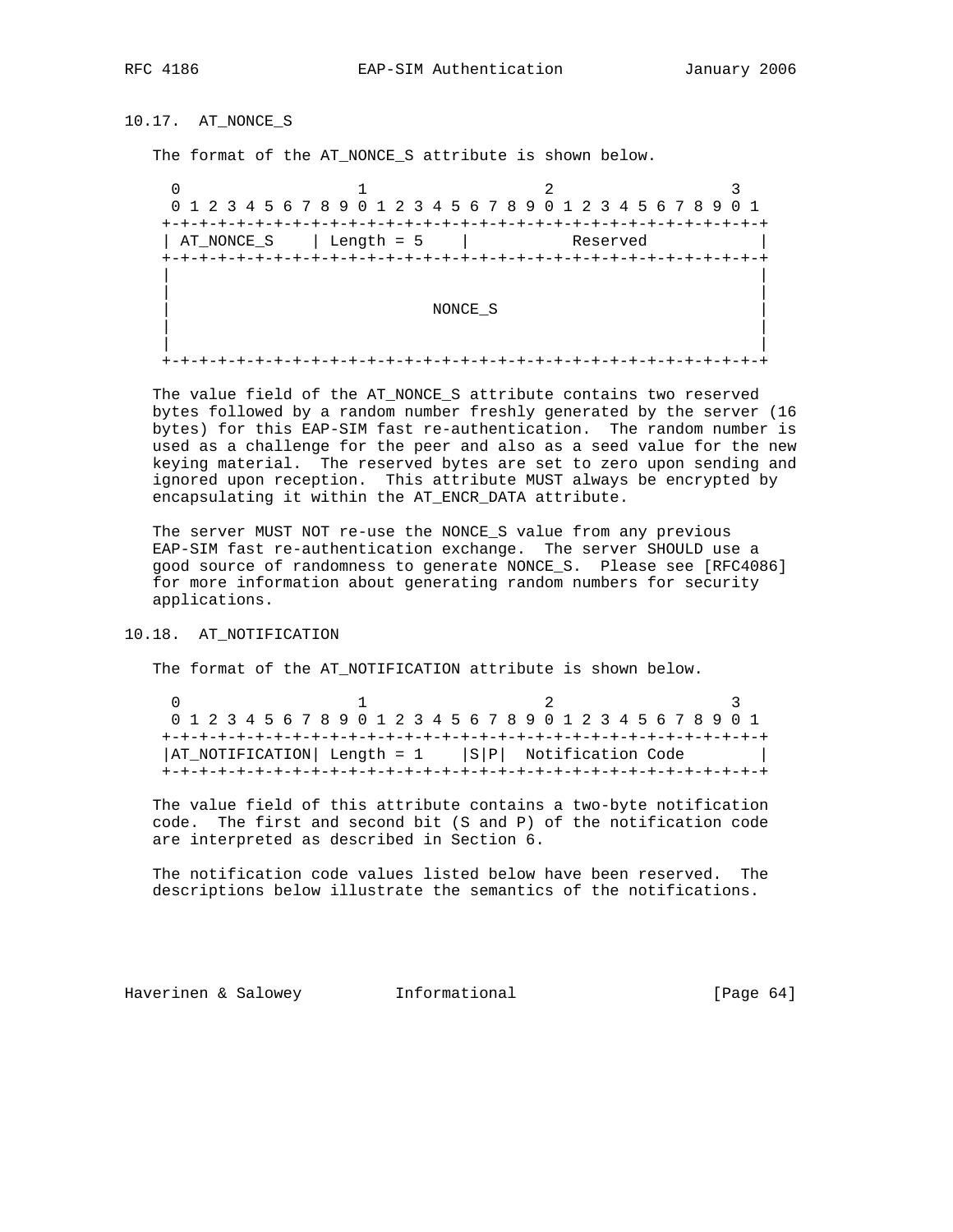The peer implementation MAY use different wordings when presenting the notifications to the user. The "requested service" depends on the environment where EAP-SIM is applied.

 0 - General failure after authentication. (Implies failure, used after successful authentication.)

 16384 - General failure. (Implies failure, used before authentication.)

 32768 - Success. User has been successfully authenticated. (Does not imply failure, used after successful authentication). The usage of this code is discussed in Section 6.2.

 1026 - User has been temporarily denied access to the requested service. (Implies failure, used after successful authentication.)

 1031 - User has not subscribed to the requested service. (Implies failure, used after successful authentication.)

#### 10.19. AT\_CLIENT\_ERROR\_CODE

The format of the AT\_CLIENT\_ERROR\_CODE attribute is shown below.

 $0$  1 2 3 0 1 2 3 4 5 6 7 8 9 0 1 2 3 4 5 6 7 8 9 0 1 2 3 4 5 6 7 8 9 0 1 +-+-+-+-+-+-+-+-+-+-+-+-+-+-+-+-+-+-+-+-+-+-+-+-+-+-+-+-+-+-+-+-+ | AT\_CLIENT\_ERR.. | Length = 1 | Client Error Code +-+-+-+-+-+-+-+-+-+-+-+-+-+-+-+-+-+-+-+-+-+-+-+-+-+-+-+-+-+-+-+-+

 The value field of this attribute contains a two-byte client error code. The following error code values have been reserved.

- 0 "unable to process packet": a general error code
- 1 "unsupported version": the peer does not support any of the versions listed in AT\_VERSION\_LIST
- 2 "insufficient number of challenges": the peer's policy requires more triplets than the server included in AT\_RAND
- 3 "RANDs are not fresh": the peer believes that the RAND challenges included in AT\_RAND were not fresh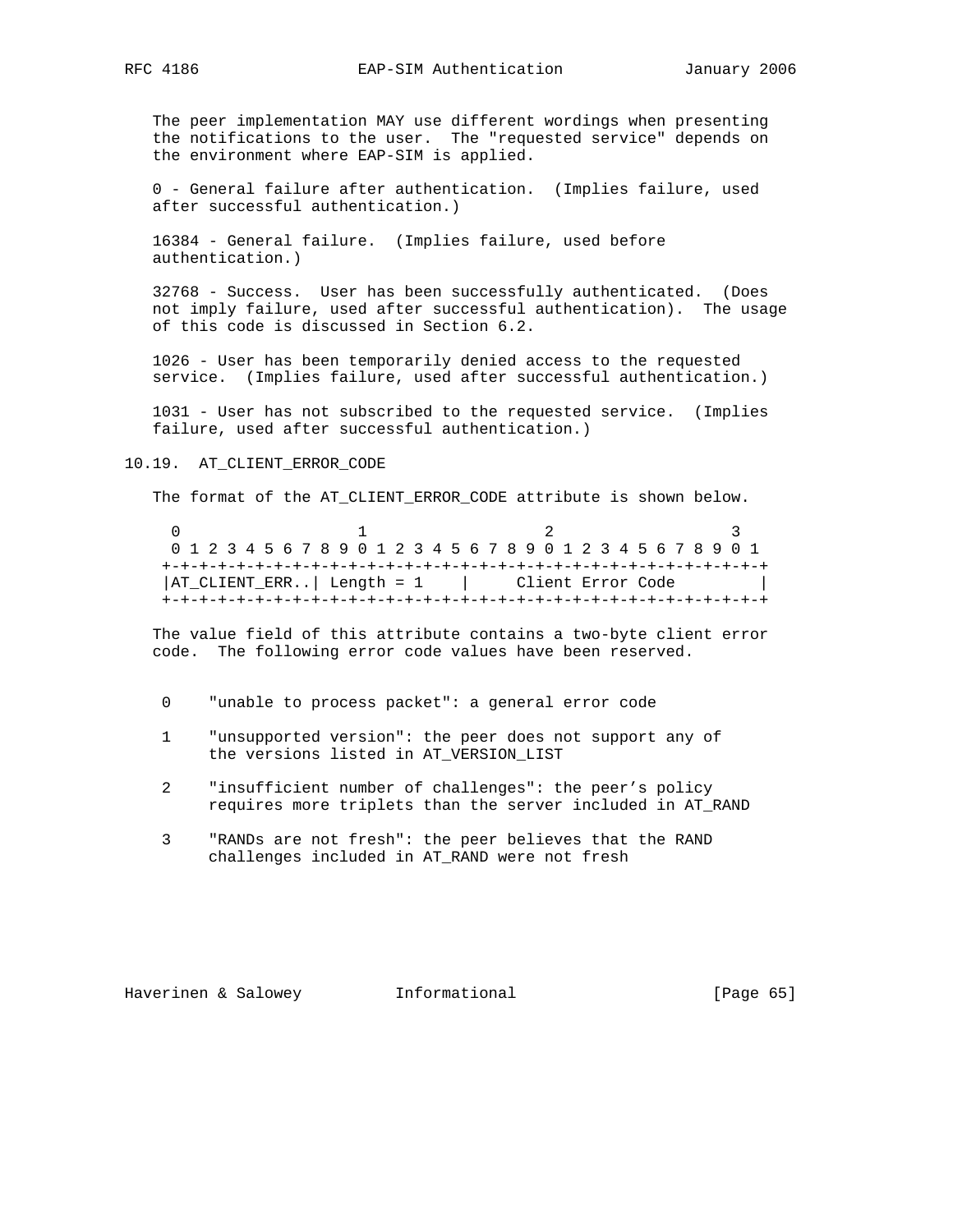## 11. IANA Considerations

IANA has assigned the EAP type number 18 for this protocol.

 EAP-SIM shares most of the protocol design, such as attributes and message Subtypes, with EAP-AKA [EAP-AKA]. EAP-SIM protocol numbers should be administered in the same IANA registry as EAP-AKA. The initial values are listed in [EAP-AKA] for both protocols, so this document does not require any new registries or parameter allocation. As a common registry is used for EAP-SIM and EAP-AKA, the protocol number allocation policy for both protocols is specified in [EAP-AKA].

#### 12. Security Considerations

 The EAP specification [RFC3748] describes the security vulnerabilities of EAP, which does not include its own security mechanisms. This section discusses the claimed security properties of EAP-SIM, as well as vulnerabilities and security recommendations.

#### 12.1. A3 and A8 Algorithms

 The GSM A3 and A8 algorithms are used in EAP-SIM. [GSM-03.20] specifies the general GSM authentication procedure and the external interface (inputs and outputs) of the A3 and A8 algorithms. The operation of these functions falls completely within the domain of an individual operator, and therefore, the functions are specified by each operator rather than being fully standardised. The GSM-MILENAGE algorithm, specified publicly in [3GPP-TS-55.205], is an example algorithm set for A3 and A8 algorithms.

 The security of the A3 and A8 algorithms is important to the security of EAP-SIM. Some A3/A8 algorithms have been compromised; see [GSM- Cloning] for discussion about the security of COMP-128 version 1. Note that several revised versions of the COMP-128 A3/A8 algorithm have been devised after the publication of these weaknesses and that the publicly specified GSM-MILENAGE algorithm is not vulnerable to any known attacks.

### 12.2. Identity Protection

 EAP-SIM includes optional identity privacy support that protects the privacy of the subscriber identity against passive eavesdropping. This document only specifies a mechanism to deliver pseudonyms from the server to the peer as part of an EAP-SIM exchange. Hence, a peer that has not yet performed any EAP-SIM exchanges does not typically have a pseudonym available. If the peer does not have a pseudonym available, then the privacy mechanism cannot be used, but the

Haverinen & Salowey **Informational Informational** [Page 66]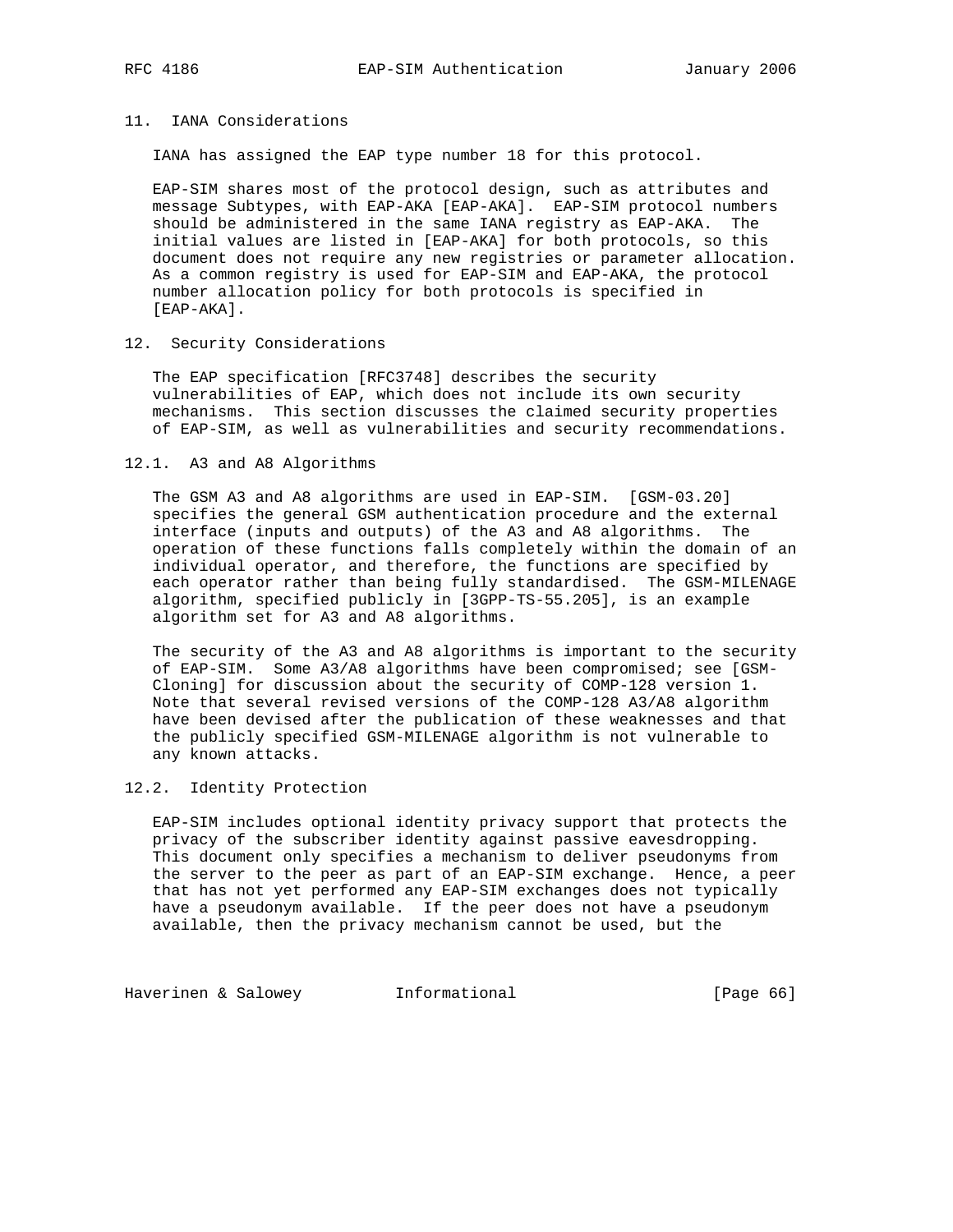permanent identity will have to be sent in the clear. The terminal SHOULD store the pseudonym in a non-volatile memory so that it can be maintained across reboots. An active attacker that impersonates the network may use the AT\_PERMANENT\_ID\_REQ attribute to attempt to learn the subscriber's permanent identity. However, as discussed in Section 4.2.2, the terminal can refuse to send the cleartext permanent identity if it believes that the network should be able to recognize the pseudonym.

 If the peer and server cannot guarantee that the pseudonym will be maintained reliably, and identity privacy is required, then additional protection from an external security mechanism (such as Protected Extensible Authentication Protocol (PEAP) [PEAP]) may be used. If an external security mechanism is in use, the identity privacy features of EAP-SIM may not be useful. The security considerations of using an external security mechanism with EAP-SIM are beyond the scope of this document.

12.3. Mutual Authentication and Triplet Exposure

 EAP-SIM provides mutual authentication. The peer believes that the network is authentic because the network can calculate a correct AT\_MAC value in the EAP-Request/SIM/Challenge packet. To calculate AT\_MAC it is sufficient to know the RAND and Kc values from the GSM triplets (RAND, SRES, Kc) used in the authentication. Because the network selects the RAND challenges and the triplets, an attacker that knows n (2 or 3) GSM triplets for the subscriber is able to impersonate a valid network to the peer. (Some peers MAY employ an implementation-specific counter-measure against impersonating a valid network by re-using a previously used RAND; see below.) In other words, the security of EAP-SIM is based on the secrecy of Kc keys, which are considered secret intermediate results in the EAP-SIM cryptographic calculations.

 Given physical access to the SIM card, it is easy to obtain any number of GSM triplets.

 Another way to obtain triplets is to mount an attack on the peer platform via a virus or other malicious piece of software. The peer SHOULD be protected against triplet querying attacks by malicious software. Care should be taken not to expose Kc keys to attackers when they are stored or handled by the peer, or transmitted between subsystems of the peer. Steps should be taken to limit the transport, storage, and handling of these values outside a protected environment within the peer. However, the virus protection of the peer and the security capabilities of the peer's operating system are outside the scope of this document.

Haverinen & Salowey **Informational** [Page 67]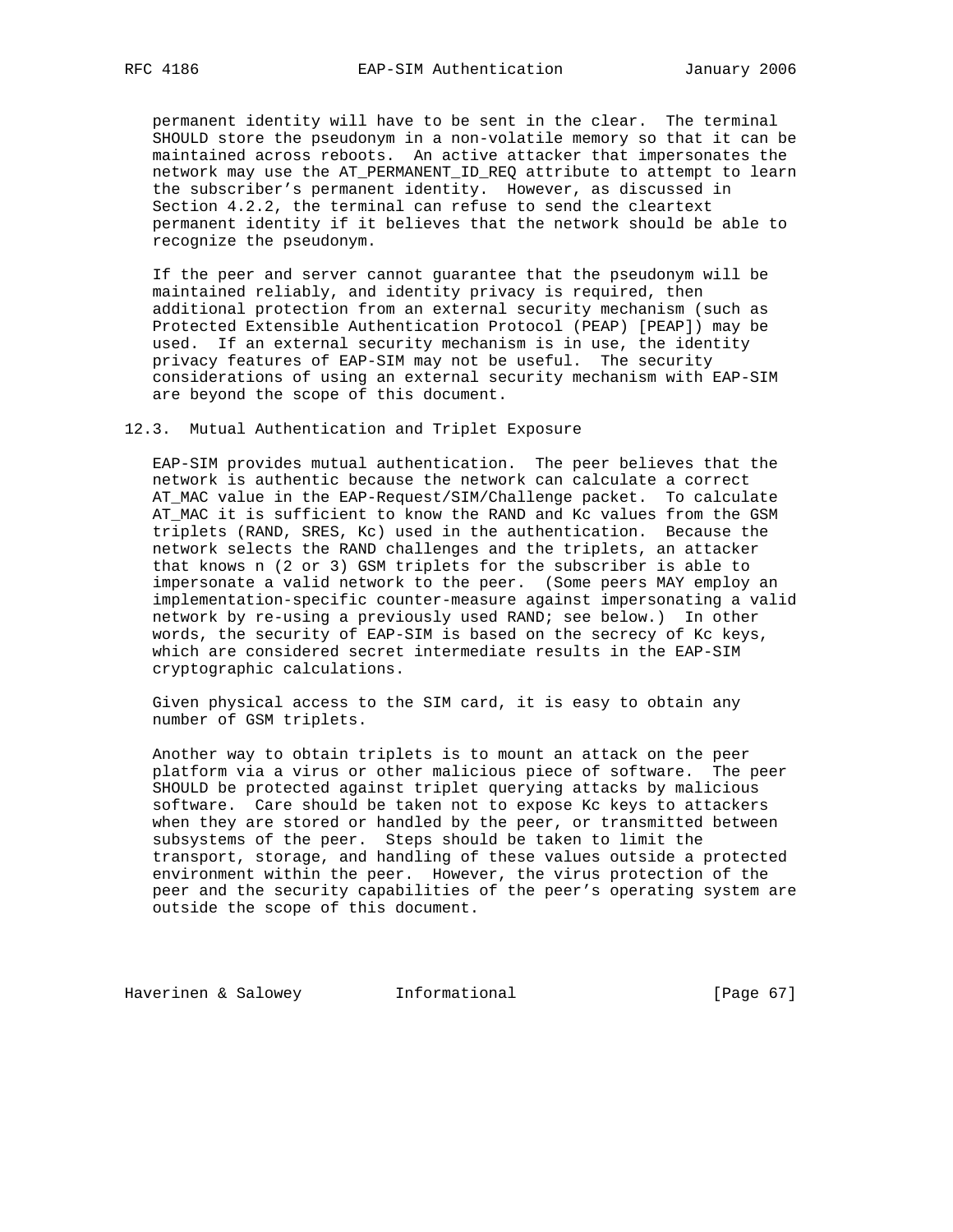The EAP-SIM server typically obtains the triplets from the Home Location Register (HLR). An attacker might try to obtain triplets by attacking against the network used between the EAP-SIM server and the HLR. Care should be taken not to expose Kc keys to attackers when they are stored or handled by the EAP-SIM server, or transmitted between the EAP server and the HLR. Steps should be taken to limit the transport, storage, and handling of these values outside a protected environment. However, the protection of the communications between the EAP-SIM server and the HLR is outside the scope of this document.

 If the same SIM credentials are also used for GSM traffic, the triplets could be revealed in the GSM network; see Section 12.8.

 In GSM, the network is allowed to re-use the RAND challenge in consecutive authentication exchanges. This is not allowed in EAP-SIM. The EAP-SIM server is mandated to use fresh triplets (RAND challenges) in consecutive authentication exchanges, as specified in Section 3. EAP-SIM does not mandate any means for the peer to check if the RANDs are fresh, so the security of the scheme leans on the secrecy of the triplets. However, the peer MAY employ implementation-specific mechanisms to remember some of the previously used RANDs, and the peer MAY check the freshness of the server's RANDs. The operation in cases when the peer detects that the RANDs are not fresh is specified in Section 6.3.1.

 Preventing the re-use of authentication vectors has been taken into account in the design of the UMTS Authentication and Key Agreement (AKA), which is used in EAP-AKA [EAP-AKA]. In cases when the triplet re-use properties of EAP-SIM are not considered sufficient, it is advised to use EAP-AKA.

 Note that EAP-SIM mutual authentication is done with the EAP server. In general, EAP methods do not authenticate the identity or services provided by the EAP authenticator (if distinct from the EAP server) unless they provide the so-called channel bindings property. The vulnerabilities related to this have been discussed in [RFC3748], [EAP-Keying], [Service-Identity].

 EAP-SIM does not provide the channel bindings property, so it only authenticates the EAP server. However, ongoing work such as [Service-Identity] may provide such support as an extension to popular EAP methods such as EAP-TLS, EAP-SIM, or EAP-AKA.

Haverinen & Salowey **Informational** [Page 68]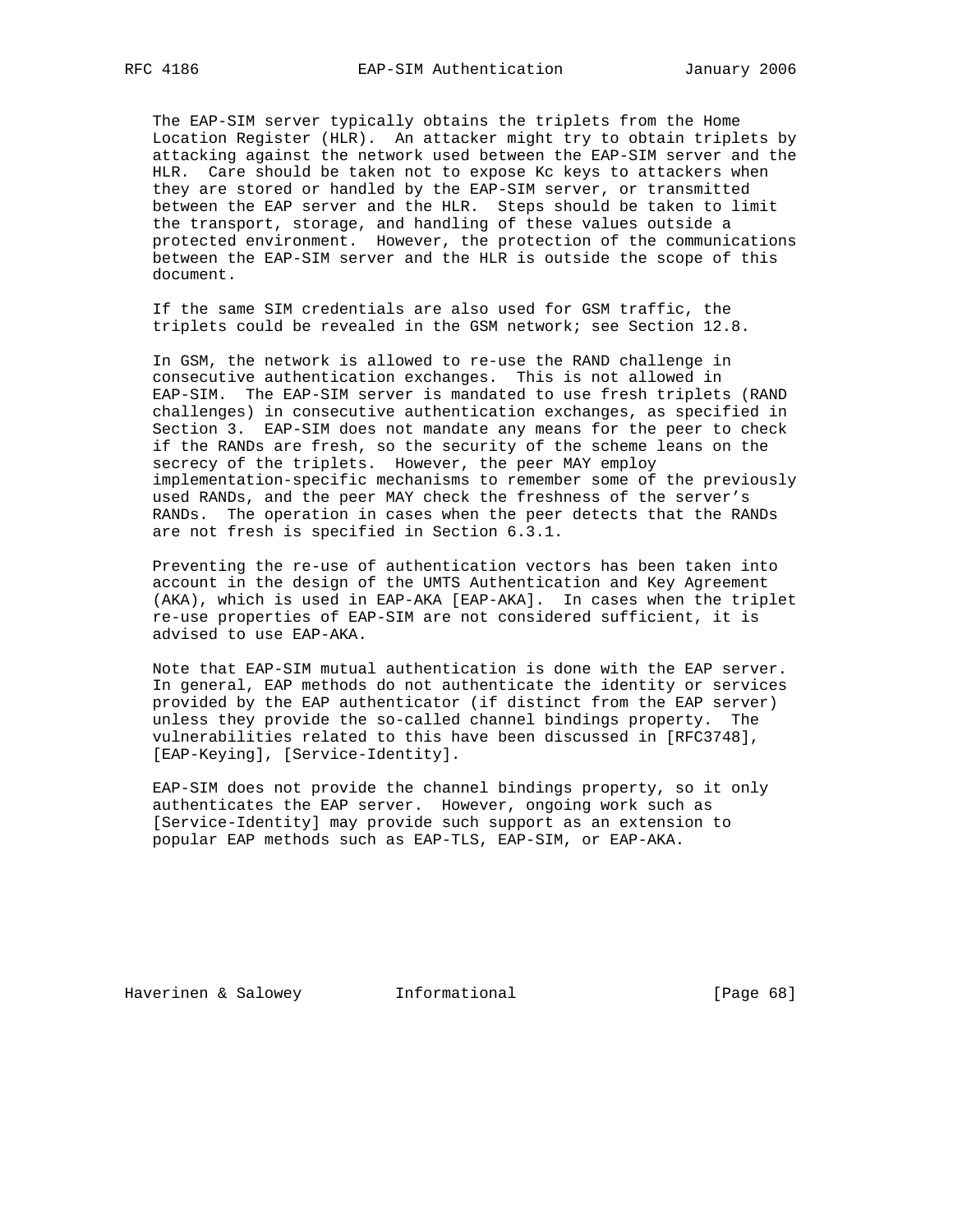### 12.4. Flooding the Authentication Centre

 The EAP-SIM server typically obtains authentication vectors from the Authentication Centre (AuC). EAP-SIM introduces a new usage for the AuC. The protocols between the EAP-SIM server and the AuC are out of the scope of this document. However, it should be noted that a malicious EAP-SIM peer may generate a lot of protocol requests to mount a denial of service attack. The EAP-SIM server implementation SHOULD take this into account and SHOULD take steps to limit the traffic that it generates towards the AuC, preventing the attacker from flooding the AuC and from extending the denial of service attack from EAP-SIM to other users of the AuC.

#### 12.5. Key Derivation

 EAP-SIM supports key derivation. The key hierarchy is specified in Section 7. EAP-SIM combines several GSM triplets in order to generate stronger keying material and stronger AT\_MAC values. The actual strength of the resulting keys depends, among other things, on operator-specific parameters including authentication algorithms, the strength of the Ki key, and the quality of the RAND challenges. For example, some SIM cards generate Kc keys with 10 bits set to zero. Such restrictions may prevent the concatenation technique from yielding strong session keys. Because the strength of the Ki key is 128 bits, the ultimate strength of any derived secret key material is never more than 128 bits.

 It should also be noted that a security policy that allows n=2 to be used may compromise the security of a future policy that requires three triplets, because adversaries may be able to exploit the messages exchanged when the weaker policy is applied.

 There is no known way to obtain complete GSM triplets by mounting an attack against EAP-SIM. A passive eavesdropper can learn n\*RAND and AT\_MAC and may be able to link this information to the subscriber identity. An active attacker that impersonates a GSM subscriber can easily obtain n\*RAND and AT\_MAC values from the EAP server for any given subscriber identity. However, calculating the Kc and SRES values from AT\_MAC would require the attacker to reverse the keyed message authentication code function HMAC-SHA1-128.

 As EAP-SIM does not expose any values calculated from an individual GSM Kc keys, it is not possible to mount a brute force attack on only one of the Kc keys in EAP-SIM. Therefore, when considering brute force attacks on the values exposed in EAP-SIM, the effective length of EAP-SIM session keys is not compromised by the fact that they are

Haverinen & Salowey **Informational** [Page 69]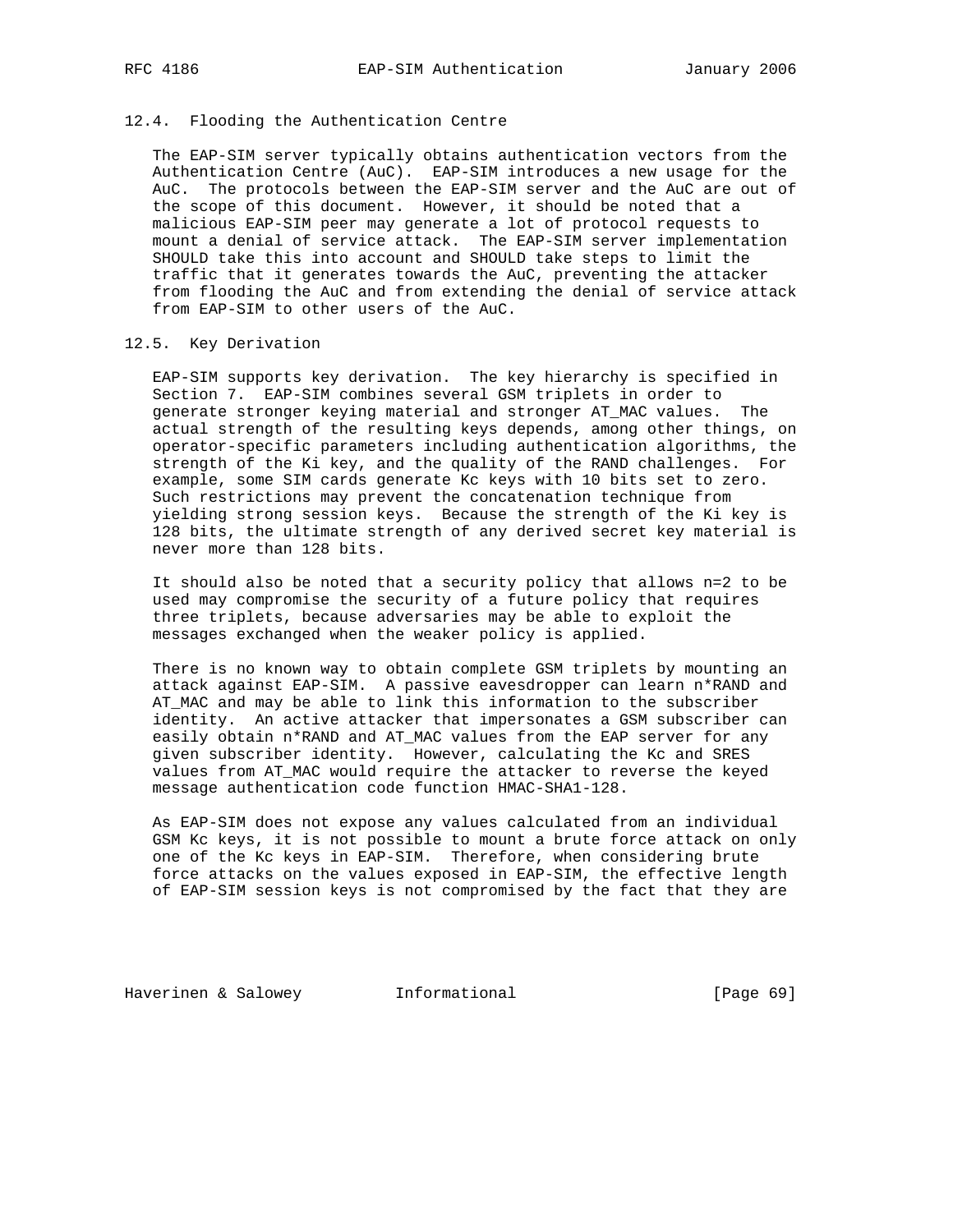combined from several shorter keys, i.e., the effective length of 128 bits may be achieved. For additional considerations, see Section 12.8.

12.6. Cryptographic Separation of Keys and Session Independence

 The EAP Transient Keys used to protect EAP-SIM packets (K\_encr, K\_aut), the Master Session Key, and the Extended Master Session Key are cryptographically separate in EAP-SIM. An attacker cannot derive any non-trivial information about any of these keys based on the other keys. An attacker also cannot calculate the pre-shared secret (Ki) from the GSM Kc keys, from EAP-SIM K\_encr, from EAP-SIM K\_aut, from the Master Session Key, or from the Extended Master Session Key.

 Each EAP-SIM exchange generates fresh keying material, and the keying material exported from the method upon separate EAP-SIM exchanges is cryptographically separate. The EAP-SIM peer contributes to the keying material with the NONCE\_MT parameter, which must be chosen freshly for each full authentication exchange. The EAP server is mandated to choose the RAND challenges freshly for each full authentication exchange. If either the server or the peer chooses its random value (NONCE\_MT or RAND challenges) freshly, even if the other entity re-used its value from a previous exchange, then the EAP Transient Keys, the Master Session Key, and the Extended Master Session Key will be different and cryptographically separate from the corresponding values derived upon the previous full authentication exchange.

 On fast re-authentication, freshness of the Master Session Key and the Extended Master Session Key is provided with a counter (AT\_COUNTER). The same EAP Transient Keys (K\_encr, K\_aut) that were used in the full authentication exchange are used to protect the EAP negotiation. However, replay and integrity protection across all the fast re-authentication exchanges that use the same EAP Transient Keys is provided with AT\_COUNTER.

 [RFC3748] defines session independence as the "demonstration that passive attacks (such as capture of the EAP conversation) or active attacks (including compromise of the MSK or EMSK) do not enable compromise of subsequent or prior MSKs or EMSKs". Because the MSKs and EMSKs are separate between EAP exchanges, EAP-SIM supports this security claim.

 It should be noted that [Patel-2003], which predates [RFC3748], uses a slightly different meaning for session independence. The EAP-SIM protocol does not allow the peer to ensure that different Kc key values would be used in different exchanges. Only the server is able to ensure that fresh RANDs, and therefore, fresh Kc keys are used.

Haverinen & Salowey **Informational Informational** [Page 70]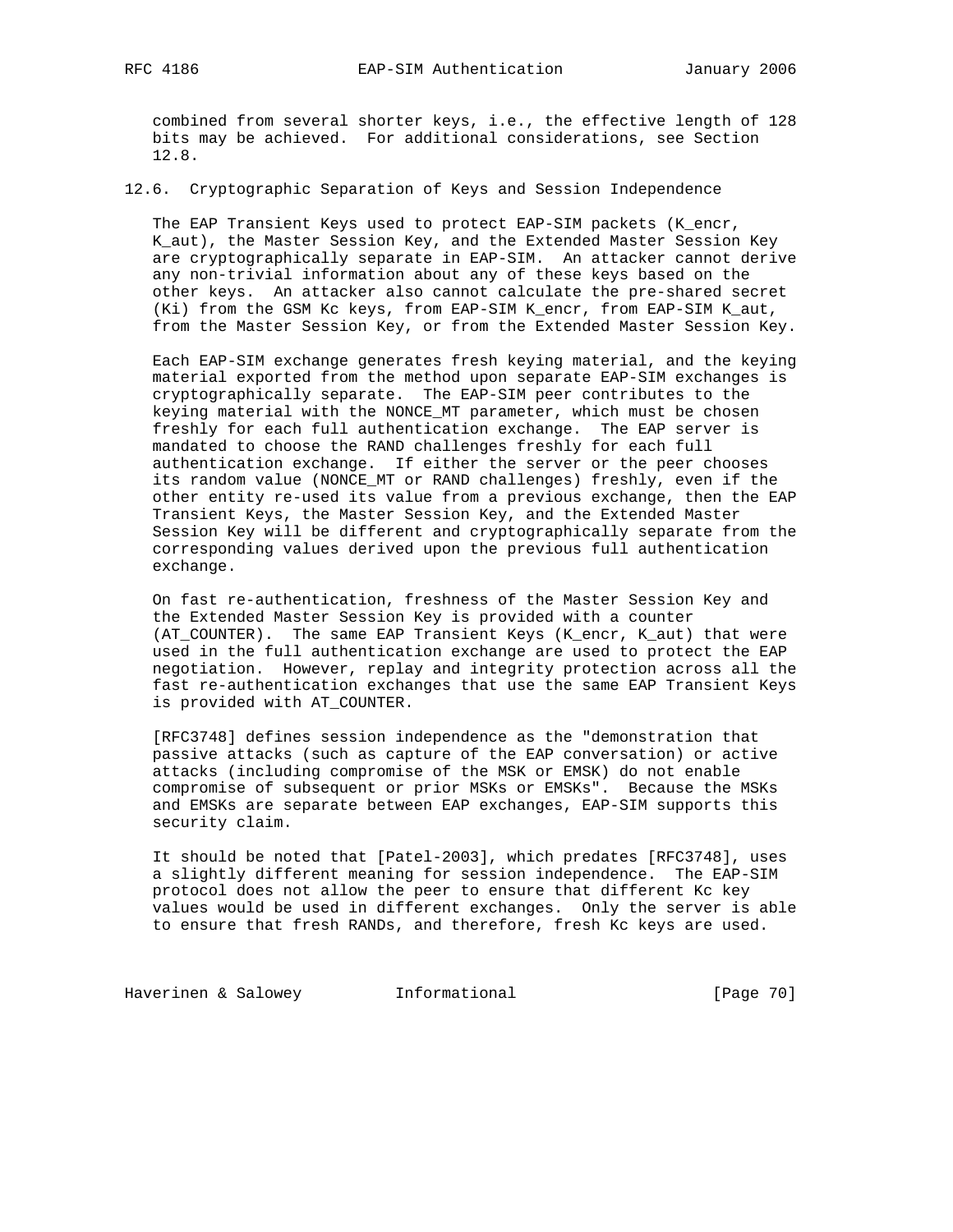Hence, the peer cannot guarantee EAP-SIM sessions to be independent with regard to the internal Kc values. However, in EAP-SIM, the Kc keys are considered to be secret intermediate results, which are not exported outside the method. See Section 12.3 for more information about RAND re-use.

### 12.7. Dictionary Attacks

 Because EAP-SIM is not a password protocol, it is not vulnerable to dictionary attacks. (The pre-shared symmetric secret stored on the SIM card is not a passphrase, nor is it derived from a passphrase.)

12.8. Credentials Re-use

 EAP-SIM cannot prevent attacks over the GSM or GPRS radio networks. If the same SIM credentials are also used in GSM or GPRS, it is possible to mount attacks over the cellular interface.

 A passive attacker can eavesdrop GSM or GPRS traffic and obtain RAND, SRES pairs. He can then use a brute force attack or other cryptanalysis techniques to obtain the 64-bit Kc keys used to encrypt the GSM or GPRS data. This makes it possible to attack each 64-bit key separately.

 An active attacker can mount a "rogue GSM/GPRS base station attack", replaying previously seen RAND challenges to obtain SRES values. He can then use a brute force attack to obtain the Kc keys. If successful, the attacker can impersonate a valid network or decrypt previously seen traffic, because EAP-SIM does not provide perfect forward secrecy (PFS).

 Due to several weaknesses in the GSM encryption algorithms, the effective key strength of the Kc keys is much less than the expected 64 bits (no more than 40 bits if the A5/1 GSM encryption algorithm is used; as documented in [Barkan-2003], an active attacker can force the peer to use the weaker A5/2 algorithm that can be broken in less than a second).

 Because the A5 encryption algorithm is not used in EAP-SIM, and because EAP-SIM does not expose any values calculated from individual Kc keys, it should be noted that these attacks are not possible if the SIM credentials used in EAP-SIM are not shared in GSM/GPRS.

 At the time this document was written, the 3rd Generation Partnership Project (3GPP) has started to work on fixes to these A5 vulnerabilities. One of the solution proposals discussed in 3GPP is integrity-protected A5 version negotiation, which would require the base station to prove knowledge of the Kc key before the terminal

Haverinen & Salowey **Informational Informational** [Page 71]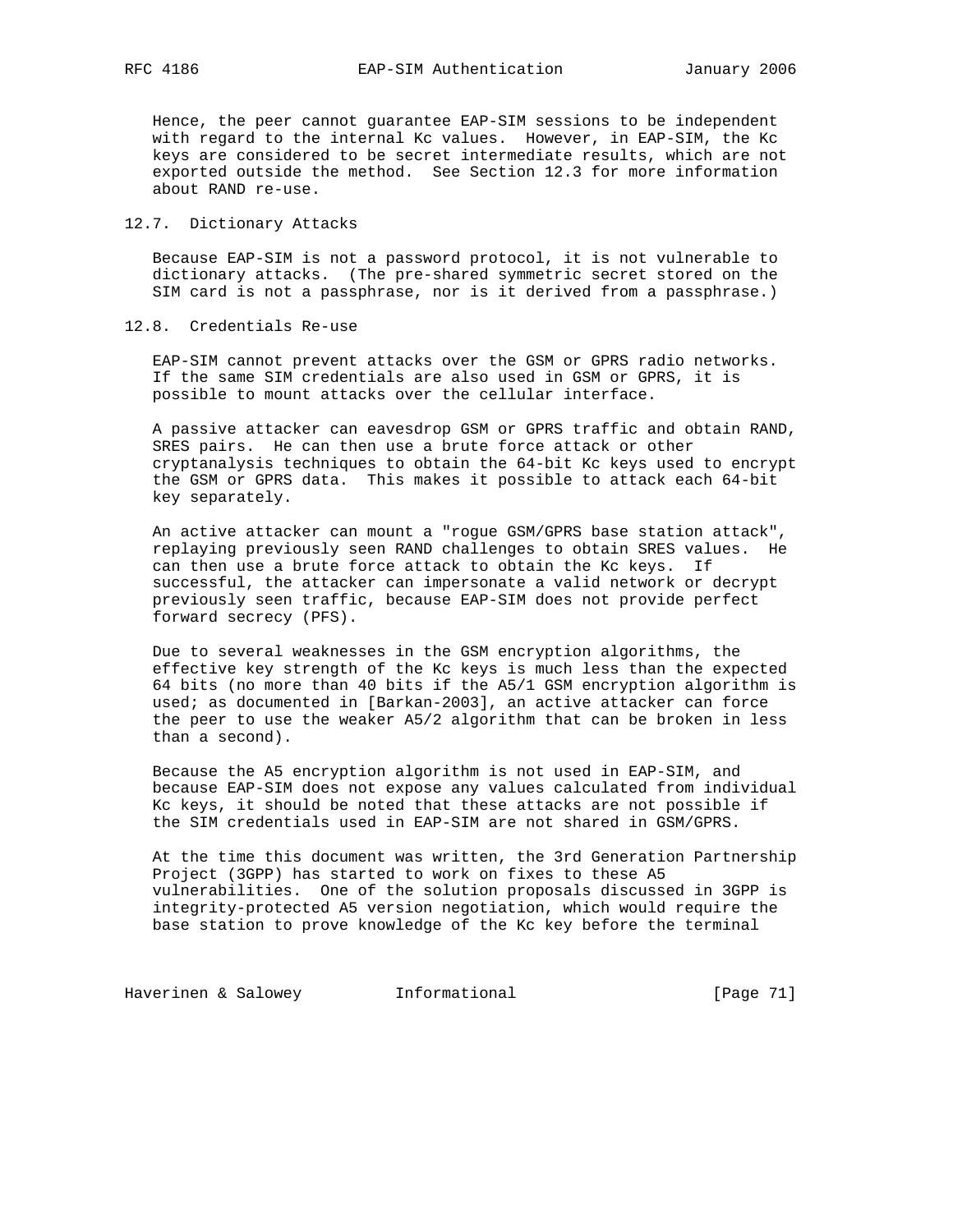sends any values calculated from the Kc to the network. Another proposal is so-called special RANDs, where some bits of the RAND challenge would be used for cryptographic separation by indicating the allowed use of the triplet, such as the allowed A5 algorithm in GSM or the fact that the triplet is intended for EAP-SIM. This is currently a work in progress, and the mechanisms have not been selected yet.

#### 12.9. Integrity and Replay Protection, and Confidentiality

 AT\_MAC, AT\_IV, AT\_ENCR\_DATA, and AT\_COUNTER attributes are used to provide integrity, replay and confidentiality protection for EAP-SIM requests and responses. Integrity protection with AT\_MAC includes the EAP header. These attributes cannot be used during the EAP/SIM/Start roundtrip. However, the protocol values (user identity string, NONCE MT, and version negotiation parameters) are (implicitly) protected by later EAP-SIM messages by including them in key derivation.

 Integrity protection (AT\_MAC) is based on a keyed message authentication code. Confidentiality (AT\_ENCR\_DATA and AT\_IV) is based on a block cipher.

 Confidentiality protection is applied only to a part of the protocol fields. The table of attributes in Section 10.1 summarizes which fields are confidentiality-protected. It should be noted that the error and notification code attributes AT\_CLIENT\_ERROR\_CODE and AT\_NOTIFICATION are not confidential, but they are transmitted in the clear. Identity protection is discussed in Section 12.2.

 On full authentication, replay protection of the EAP exchange is provided by the RAND values from the underlying GSM authentication scheme and the use of the NONCE\_MT value. Protection against replays of EAP-SIM messages is also based on the fact that messages that can include AT\_MAC can only be sent once with a certain EAP-SIM Subtype, and on the fact that a different K\_aut key will be used for calculating AT\_MAC in each full authentication exchange.

 On fast re-authentication, a counter included in AT\_COUNTER and a server random nonce is used to provide replay protection. The AT\_COUNTER attribute is also included in EAP-SIM notifications if it is used after successful authentication in order to provide replay protection between re-authentication exchanges.

 Because EAP-SIM is not a tunneling method, EAP-Request/Notification, EAP-Response/Notification, EAP-Success, or EAP-Failure packets are not confidential, integrity-protected, or replay-protected in EAP-SIM. On physically insecure networks, this may enable an

Haverinen & Salowey **Informational** [Page 72]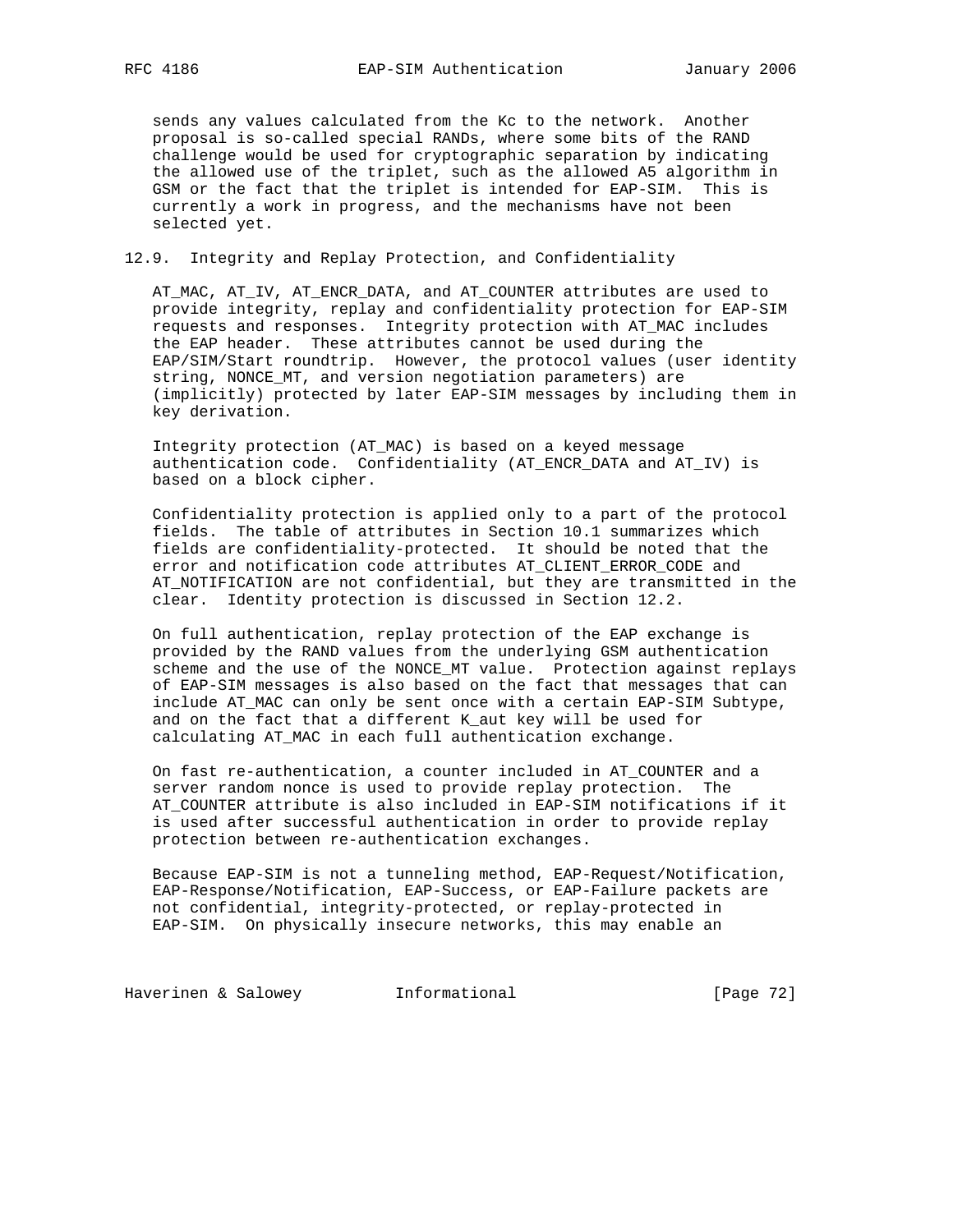attacker to send false notifications to the peer and to mount denial of service attacks by spoofing these packets. As discussed in Section 6.3, the peer will only accept EAP-Success after the peer successfully authenticates the server. Hence, the attacker cannot force the peer to believe successful mutual authentication has occurred until the peer successfully authenticates the server or after the peer fails to authenticate the server.

 The security considerations of EAP-SIM result indications are covered in Section 12.11

 An eavesdropper will see the EAP-Request/Notification, EAP-Response/Notification, EAP-Success, and EAP-Failure packets sent in the clear. With EAP-SIM, confidential information MUST NOT be transmitted in EAP Notification packets.

12.10. Negotiation Attacks

 EAP-SIM does not protect the EAP-Response/Nak packet. Because EAP-SIM does not protect the EAP method negotiation, EAP method downgrading attacks may be possible, especially if the user uses the same identity with EAP-SIM and other EAP methods.

 EAP-SIM includes a version negotiation procedure. In EAP-SIM the keying material derivation includes the version list and selected version to ensure that the protocol cannot be downgraded and that the peer and server use the same version of EAP-SIM.

EAP-SIM does not support ciphersuite negotiation.

12.11. Protected Result Indications

 EAP-SIM supports optional protected success indications and acknowledged failure indications. If a failure occurs after successful authentication, then the EAP-SIM failure indication is integrity- and replay-protected.

 Even if an EAP-Failure packet is lost when using EAP-SIM over an unreliable medium, then the EAP-SIM failure indications will help ensure that the peer and EAP server will know the other party's authentication decision. If protected success indications are used, then the loss of Success packet will also be addressed by the acknowledged, integrity- and replay-protected EAP-SIM success indication. If the optional success indications are not used, then the peer may end up believing that the server succeeded authentication, when it actually failed. Since access will not be

Haverinen & Salowey **Informational** [Page 73]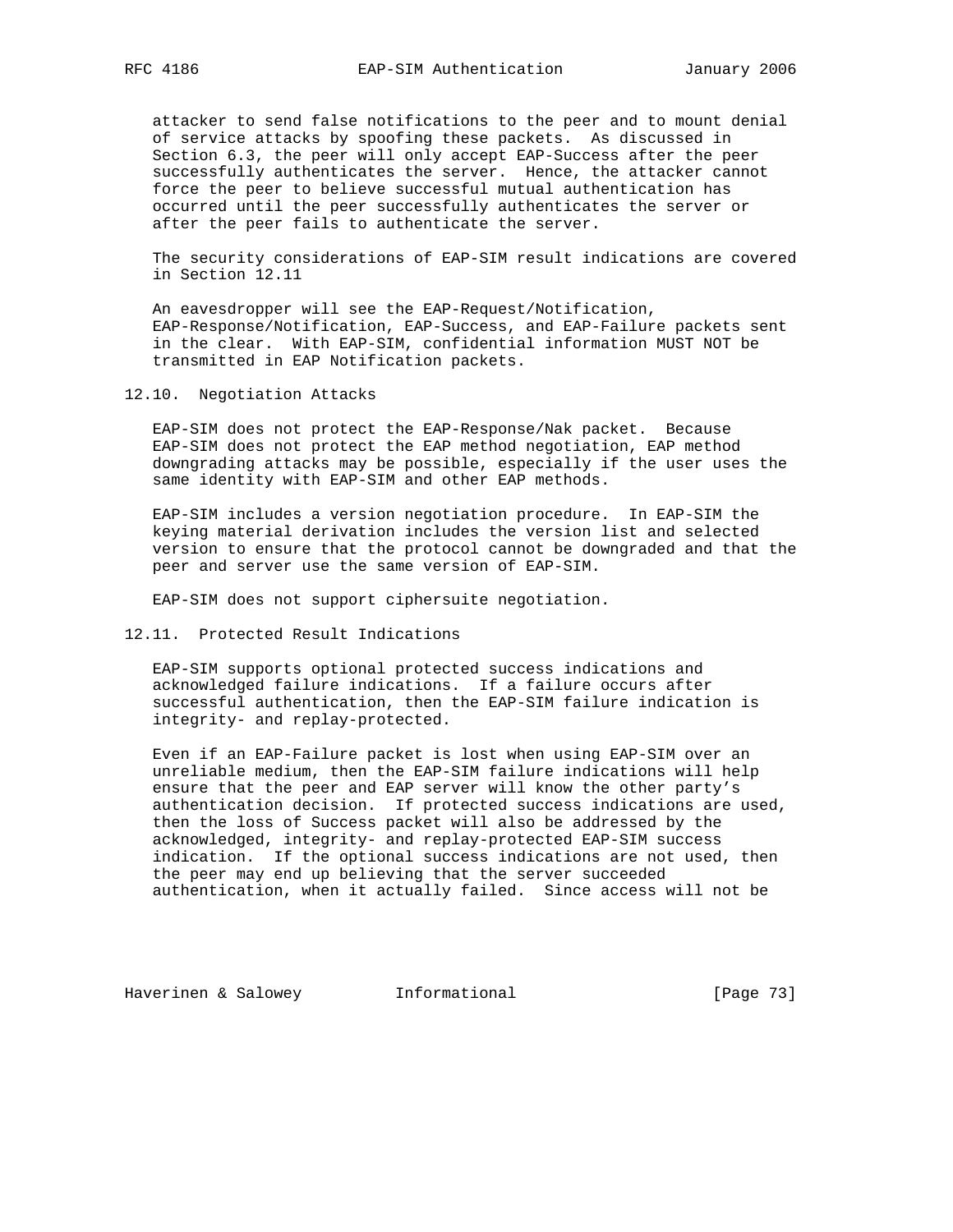granted in this case, protected result indications are not needed unless the client is not able to realize it does not have access for an extended period of time.

12.12. Man-in-the-Middle Attacks

 In order to avoid man-in-the-middle attacks and session hijacking, user data SHOULD be integrity-protected on physically insecure networks. The EAP-SIM Master Session Key, or keys derived from it, MAY be used as the integrity protection keys, or, if an external security mechanism such as PEAP is used, then the link integrity protection keys MAY be derived by the external security mechanism.

 There are man-in-the-middle attacks associated with the use of any EAP method within a tunneled protocol. For instance, an early version of PEAP [PEAP-02] was vulnerable to this attack. This specification does not address these attacks. If EAP-SIM is used with a tunneling protocol, there should be cryptographic binding provided between the protocol and EAP-SIM to prevent man-in-the-middle attacks through rogue authenticators being able to setup one-way authenticated tunnels. For example, newer versions of PEAP include such cryptographic binding. The EAP-SIM Master Session Key MAY be used to provide the cryptographic binding. However, the mechanism by which the binding is provided depends on the tunneling protocol and is beyond the scope of this document.

12.13. Generating Random Numbers

 An EAP-SIM implementation SHOULD use a good source of randomness to generate the random numbers required in the protocol. Please see [RFC4086] for more information on generating random numbers for security applications.

13. Security Claims

This section provides the security claims required by [RFC3748].

 Auth. mechanism: EAP-SIM is based on the GSM SIM mechanism, which is a challenge/response authentication and key agreement mechanism based on a symmetric 128-bit pre-shared secret. EAP-SIM also makes use of a peer challenge to provide mutual authentication.

Ciphersuite negotiation: No

Mutual authentication: Yes (Section 12.3)

Integrity protection: Yes (Section 12.9)

Haverinen & Salowey **Informational** [Page 74]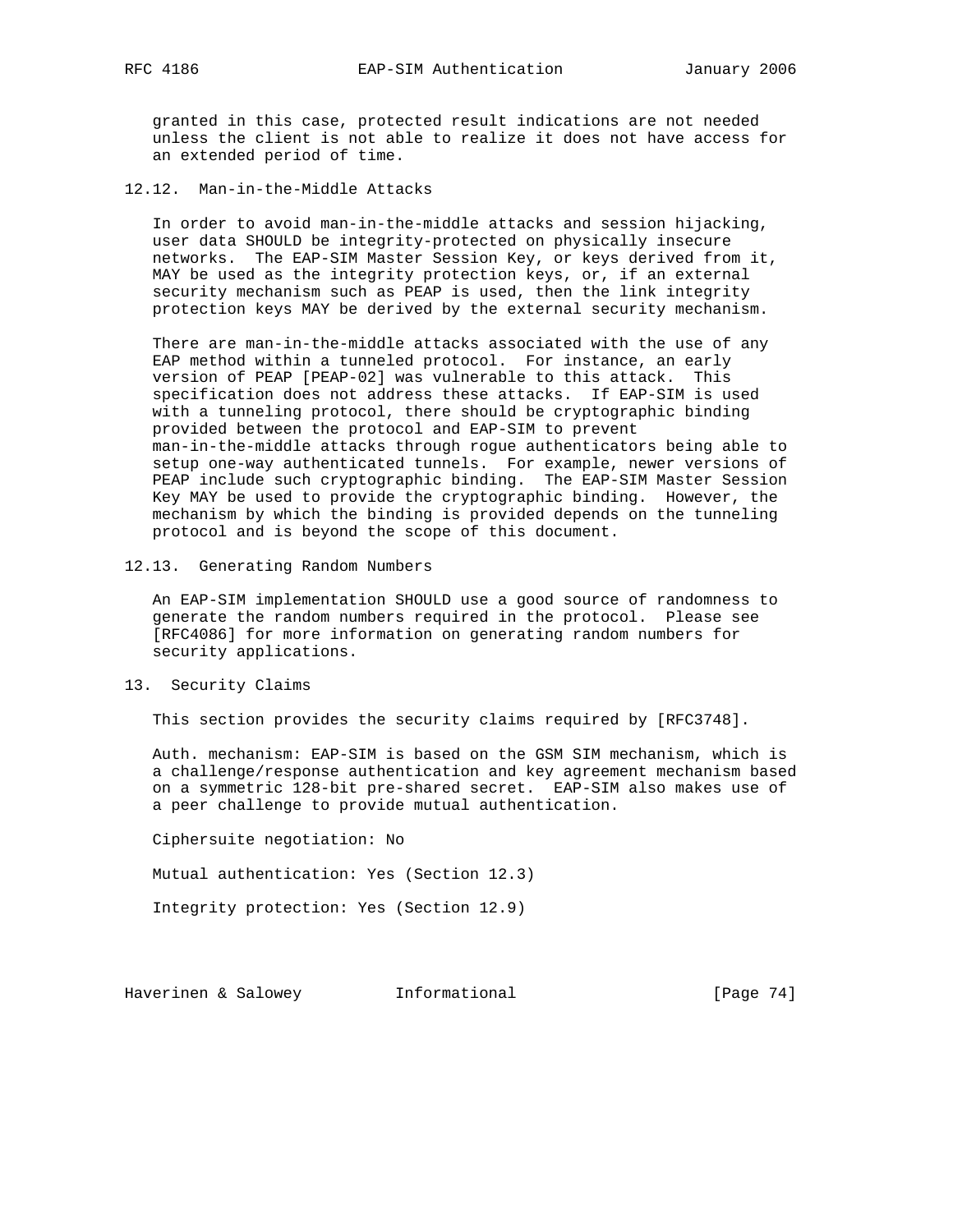Replay protection: Yes (Section 12.9)

 Confidentiality: Yes, except method-specific success and failure indications (Section 12.2, Section 12.9)

Key derivation: Yes

 Key strength: EAP-SIM supports key derivation with 128-bit effective key strength (Section 12.5). However, as discussed in Section 11, if the same credentials are used in GSM/GPRS and in EAP-SIM, then the key strength may be reduced considerably, basically to the same level as in GSM, by mounting attacks over GSM/GPRS. For example an active attack using a false GSM/GPRS base station reduces the effective key strength to almost zero.

Description of key hierarchy: Please see Section 7.

Dictionary attack protection: N/A (Section 12.7)

Fast reconnect: Yes

Cryptographic binding: N/A

Session independence: Yes (Section 12.6)

Fragmentation: No

Channel binding: No

 Indication of vulnerabilities: Vulnerabilities are discussed in Section 12.

14. Acknowledgements and Contributions

14.1. Contributors

 In addition to the editors, Nora Dabbous, Jose Puthenkulam, and Prasanna Satarasinghe were significant contributors to this document.

Pasi Eronen and Jukka-Pekka Honkanen contributed Appendix A.

14.2. Acknowledgements

 Juha Ala-Laurila, N. Asokan, Jan-Erik Ekberg, Patrik Flykt, Jukka-Pekka Honkanen, Antti Kuikka, Jukka Latva, Lassi Lehtinen, Jyri Rinnemaa, Timo Takamaki, and Raimo Vuonnala contributed many original ideas and concepts to this protocol.

Haverinen & Salowey **Informational** [Page 75]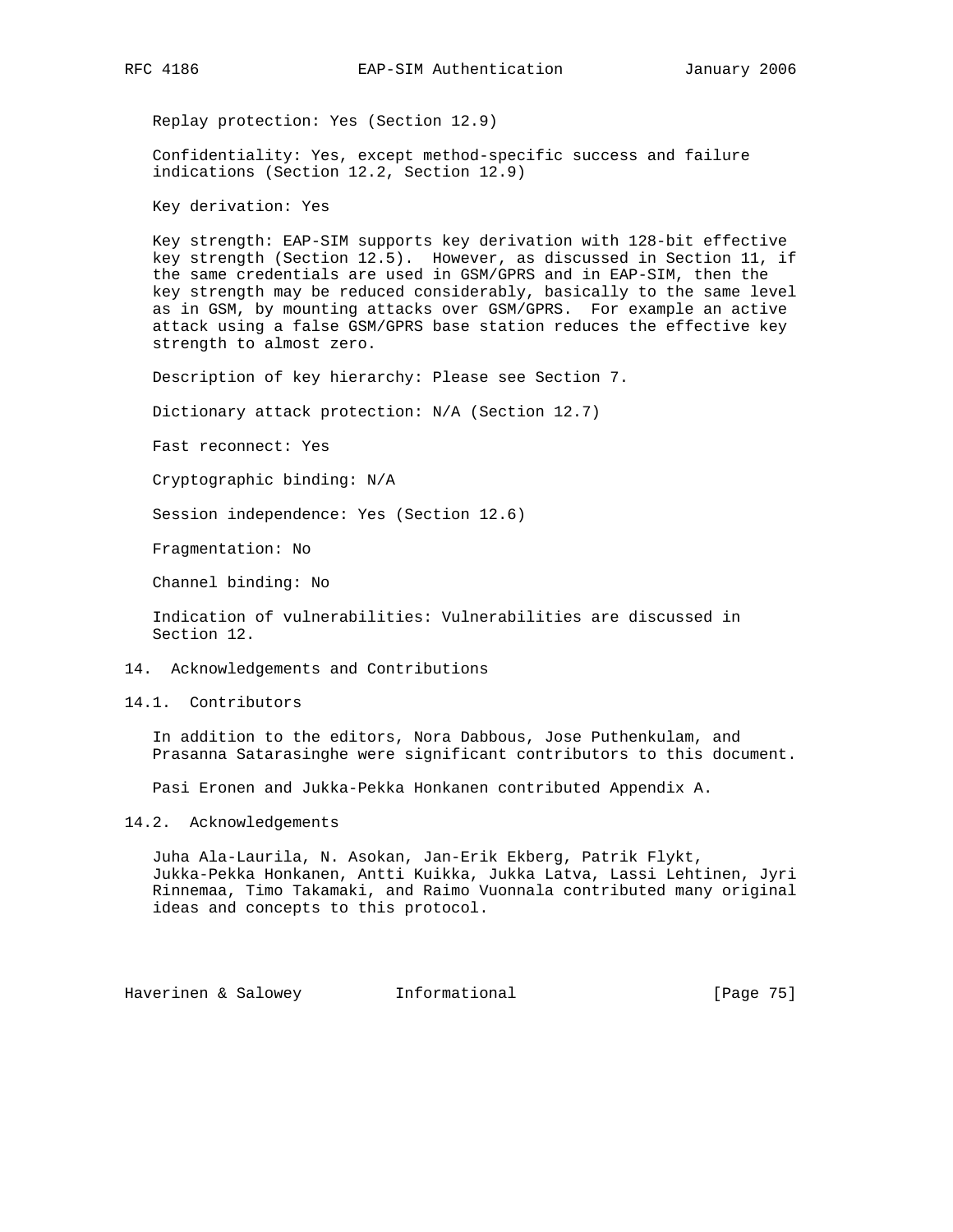N. Asokan, Pasi Eronen, and Jukka-Pekka Honkanen contributed and helped in innumerable ways during the development of the protocol.

 Valtteri Niemi and Kaisa Nyberg contributed substantially to the design of the key derivation and the fast re-authentication procedure, and have also provided their cryptographic expertise in many discussions related to this protocol.

 Simon Blake-Wilson provided very helpful comments on key derivation and version negotiation.

 Thanks to Greg Rose for his very valuable comments to an early version of this specification [S3-020125], and for reviewing and providing very useful comments on version 12.

 Thanks to Bernard Aboba, Vladimir Alperovich, Florent Bersani, Jacques Caron, Gopal Dommety, Augustin Farrugia, Mark Grayson, Max de Groot, Prakash Iyer, Nishi Kant, Victor Lortz, Jouni Malinen, Sarvar Patel, Tom Porcher, Michael Richardson, Stefan Schroeder, Uma Shankar, Jesse Walker, and Thomas Wieland for their contributions and critiques. Special thanks to Max for proposing improvements to the MAC calculation.

 Thanks to Glen Zorn for reviewing this document and for providing very useful comments on the protocol.

Thanks to Sarvar Patel for his review of the protocol [Patel-2003].

 Thanks to Bernard Aboba for reviewing this document for RFC 3748 compliance.

 The identity privacy support is based on the identity privacy support of [EAP-SRP]. The attribute format is based on the extension format of Mobile IPv4 [RFC3344].

 This protocol has been partly developed in parallel with EAP-AKA [EAP-AKA], and hence this specification incorporates many ideas from Jari Arkko.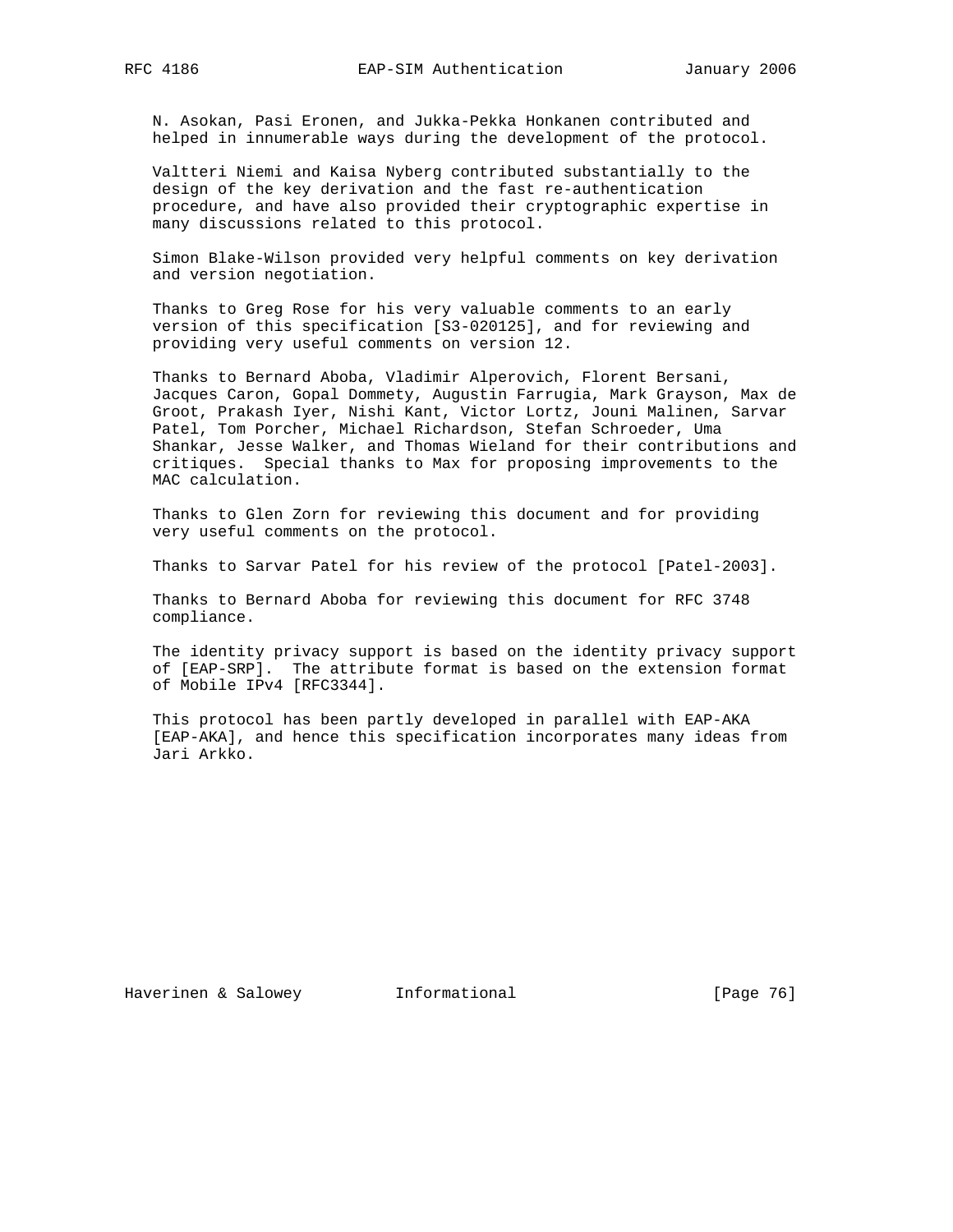14.2.1. Contributors' Addresses

 Nora Dabbous Gemplus 34 rue Guynemer 92447 Issy les Moulineaux France

 Phone: +33 1 4648 2000 EMail: nora.dabbous@gemplus.com

 Jose Puthenkulam Intel Corporation 2111 NE 25th Avenue, JF2-58 Hillsboro, OR 97124 USA

 Phone: +1 503 264 6121 EMail: jose.p.puthenkulam@intel.com

 Prasanna Satarasinghe Transat Technologies 180 State Street, Suite 240 Southlake, TX 76092 USA

 Phone: + 1 817 4814412 EMail: prasannas@transat-tech.com

Haverinen & Salowey **Informational** [Page 77]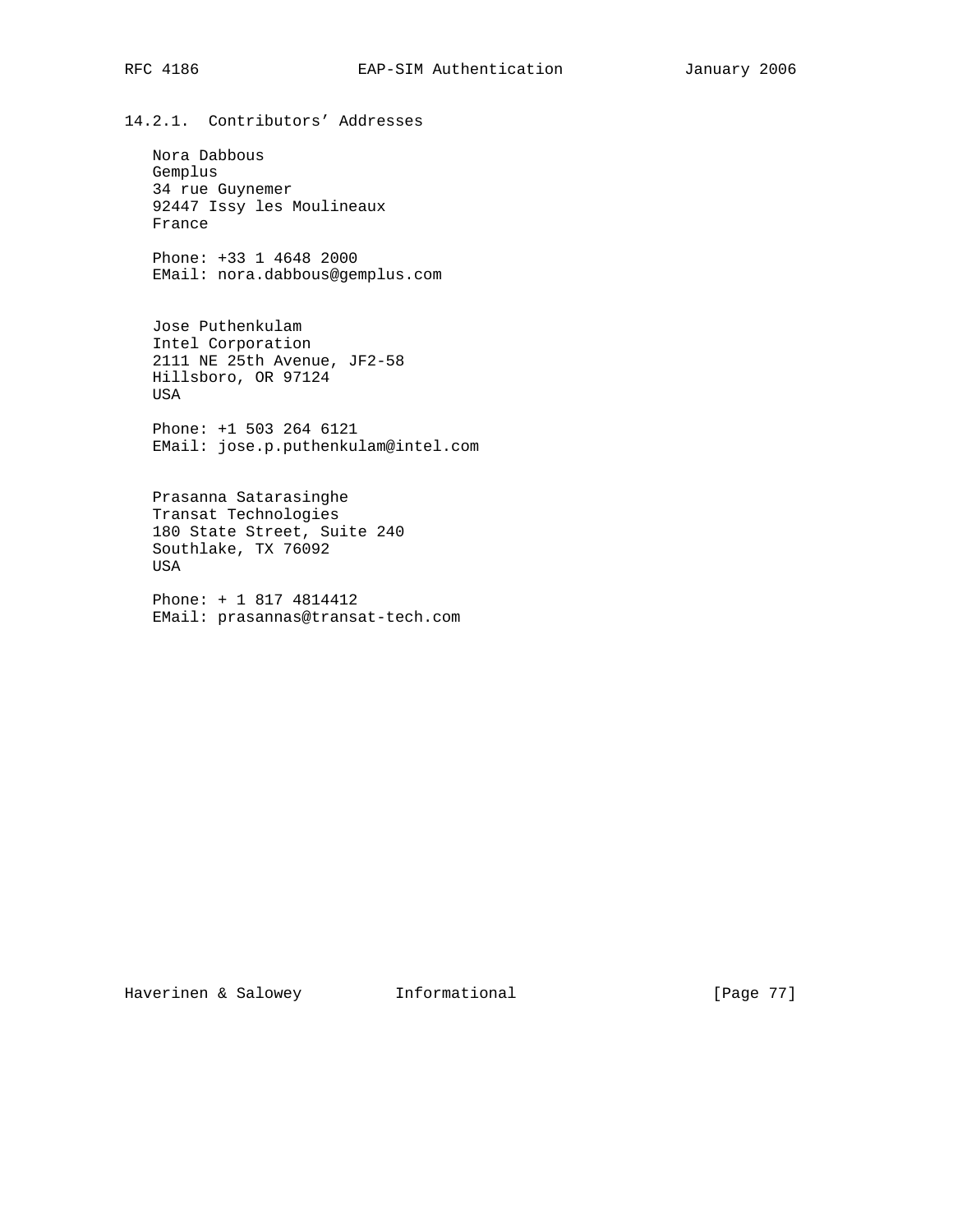## 15. References

15.1. Normative References

| $[GSM-03.20]$ | European Telecommunications Standards Institute,<br>"GSM Technical Specification GSM 03.20 (ETS 300<br>534): "Digital cellular telecommunication system<br>(Phase 2); Security related network functions"",<br>August 1997.                                        |
|---------------|--------------------------------------------------------------------------------------------------------------------------------------------------------------------------------------------------------------------------------------------------------------------|
| [RFC2119]     | Bradner, S., "Key words for use in RFCs to<br>Indicate Requirement Levels", BCP 14, RFC 2119,<br>March 1997.                                                                                                                                                       |
| $[GSM-03.03]$ | European Telecommunications Standards Institute,<br>"GSM Technical Specification GSM 03.03 (ETS 300<br>523): "Digital cellular telecommunication system<br>(Phase 2); Numbering, addressing and<br>identification"", April 1997.                                   |
| [ $RFC2104$ ] | Krawczyk, H., Bellare, M., and R. Canetti, "HMAC:<br>Keyed-Hashing for Message Authentication", RFC<br>2104, February 1997.                                                                                                                                        |
| [RFC4282]     | Aboba, B., Beadles, M., Arkko, J., and P. Eronen,<br>"The Network Access Identifier", RFC 4282,<br>December 2005.                                                                                                                                                  |
| [AES]         | National Institute of Standards and Technology,<br>"Federal Information Processing Standards (FIPS)<br>Publication 197, "Advanced Encryption Standard<br>(AES) "", November 2001.<br>http://csrc.nist.gov/publications/fips/fips197/<br>fips-197.pdf               |
| [CBC]         | National Institute of Standards and Technology,<br>"NIST Special Publication 800-38A, "Recommendation<br>for Block Cipher Modes of Operation - Methods and<br>Techniques"", December 2001.<br>http://csrc.nist.gov/publications/nistpubs/<br>800-38a/sp800-38a.pdf |
| $[SHA-1]$     | National Institute of Standards and Technology,<br>Department of Commerce, "Federal Information<br>U.S.<br>Processing Standard (FIPS) Publication 180-1,<br>"Secure Hash Standard"", April 1995.                                                                   |

Haverinen & Salowey **Informational** [Page 78]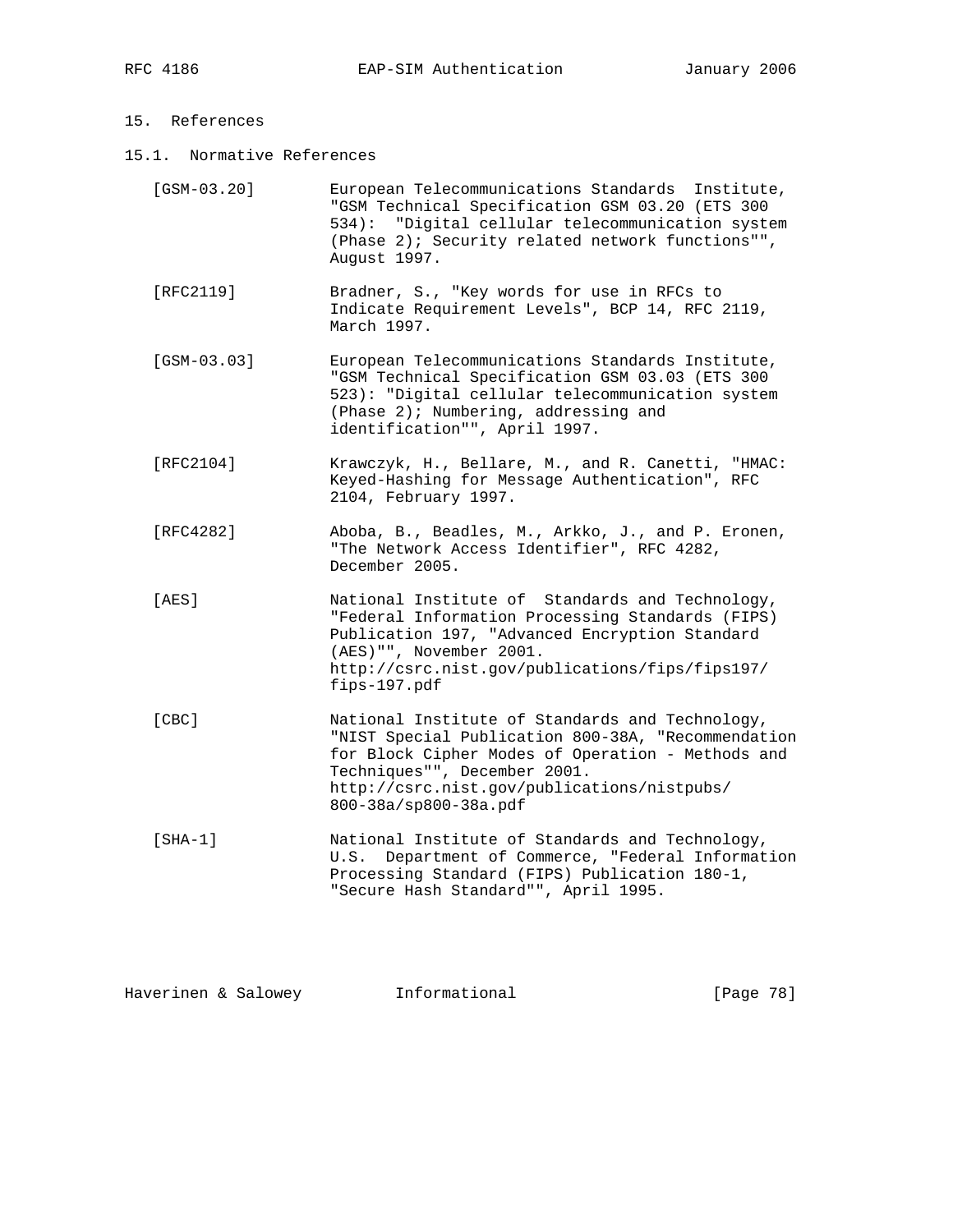- [PRF] National Institute of Standards and Technology, "Federal Information Processing Standards (FIPS) Publication 186-2 (with change notice); Digital Signature Standard (DSS)", January 2000. Available on-line at: http://csrc.nist.gov/publications/ fips/fips186-2/fips186-2-change1.pdf
- [RFC3629] Yergeau, F., "UTF-8, a transformation format of ISO 10646", STD 63, RFC 3629, November 2003.
- [RFC3748] Aboba, B., Blunk, L., Vollbrecht, J., Carlson, J., and H. Levkowetz, "Extensible Authentication Protocol (EAP)", RFC 3748, June 2004.
- [EAP-AKA] Arkko, J. and H. Haverinen, "Extensible Authentication Protocol Method for 3rd Generation Authentication and Key Agreement (EAP-AKA)", RFC 4187, January 2006.

#### 15.2. Informative References

- [3GPP-TS-23.003] 3rd Generation Partnership Project, "3GPP Technical Specification 3GPP TS 23.003 V6.8.0: "3rd Generation Parnership Project; Technical Specification Group Core Network; Numbering, addressing and identification (Release 6)"", December 2005.
- [3GPP-TS-55.205] 3rd Generation Partnership Project, "3GPP Technical Specification 3GPP TS 55.205 V 6.0.0: "3rd Generation Partnership Project; Technical Specification Group Services and System Aspects; Specification of the GSM-MILENAGE Algorithms: An example algorithm set for the GSM Authentication and Key Generation functions A3 and A8 (Release 6)"", December 2002.
- [PEAP] Palekar, A., Simon, D., Zorn, G., Salowey, J., Zhou, H., and S. Josefsson, "Protected EAP Protocol (PEAP) Version 2", Work in Progress, October 2004.
- [PEAP-02] Anderson, H., Josefsson, S., Zorn, G., Simon, D., and A. Palekar, "Protected EAP Protocol (PEAP)", Work in Progress, February 2002.

| Haverinen & Salowey<br>Informational |  |  | [Page 79] |
|--------------------------------------|--|--|-----------|
|--------------------------------------|--|--|-----------|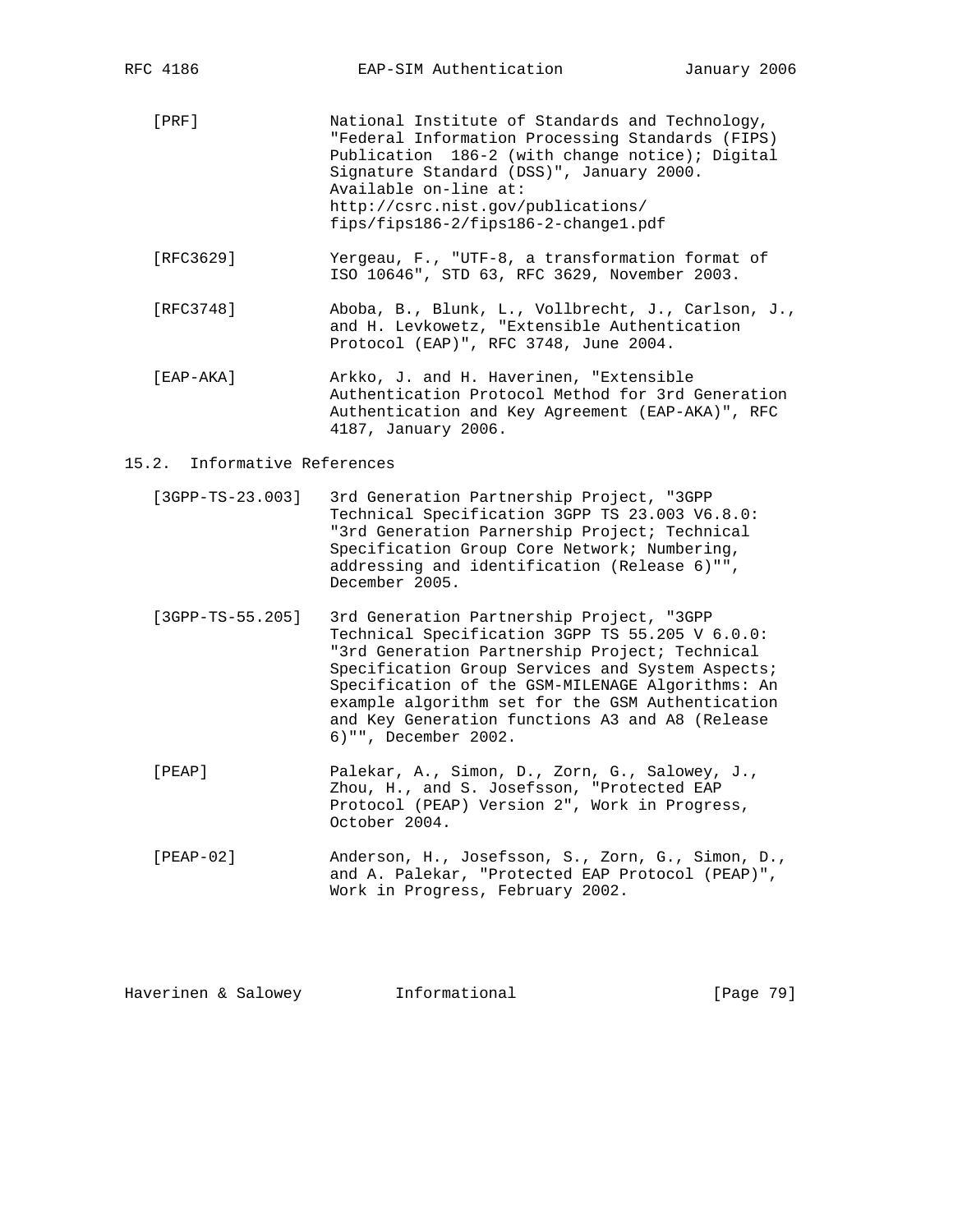- [EAP-Keying] Aboba, B., Simon, D., Arkko, J., Eronen, P., and H. Levkowetz, "Extensible Authentication Protocol (EAP) Key Management Framework", Work in Progress, October 2005.
- [Service-Identity] Arkko, J. and P. Eronen, "Authenticated Service Information for the Extensible Authentication Protocol (EAP)", Work in Progress, October 2004.
- [RFC4086] Eastlake, D., 3rd, Schiller, J., and S. Crocker, "Randomness Requirements for Security", BCP 106, RFC 4086, June 2005.
- [S3-020125] Qualcomm, "Comments on draft EAP/SIM, 3rd Generation Partnership Project document 3GPP TSG SA WG3 Security S3#22, S3-020125", February 2002.
- [RFC3344] Perkins, C., "IP Mobility Support for IPv4", RFC 3344, August 2002.
- [RFC2548] Zorn, G., "Microsoft Vendor-specific RADIUS Attributes ", RFC 2548, March 1999.
- [EAP-SRP] Carlson, J., Aboba, B., and H. Haverinen, "EAP SRP-SHA1 Authentication Protocol", Work in Progress, July 2001.
- [GSM-Cloning] Wagner, D., "GSM Cloning". Web page about COMP-128 version 1 vulnerabilities, available at http://www.isaac.cs.berkeley.edu/isaac/gsm.html
- [Barkan-2003] Barkan, E., Biham, E., and N. Keller, "Instant Ciphertext-Only Cryptanalysis of GSM Encrypted Communications". available on-line at http://cryptome.org/gsm-crack-bbk.pdf
- [Patel-2003] Patel, S., "Analysis of EAP-SIM Session Key Agreement". Posted to the EAP mailing list 29 May,2003. http:// mail.frascone.com/pipermail/public/eap/2003-May/ 001267.html

Haverinen & Salowey Informational [Page 80]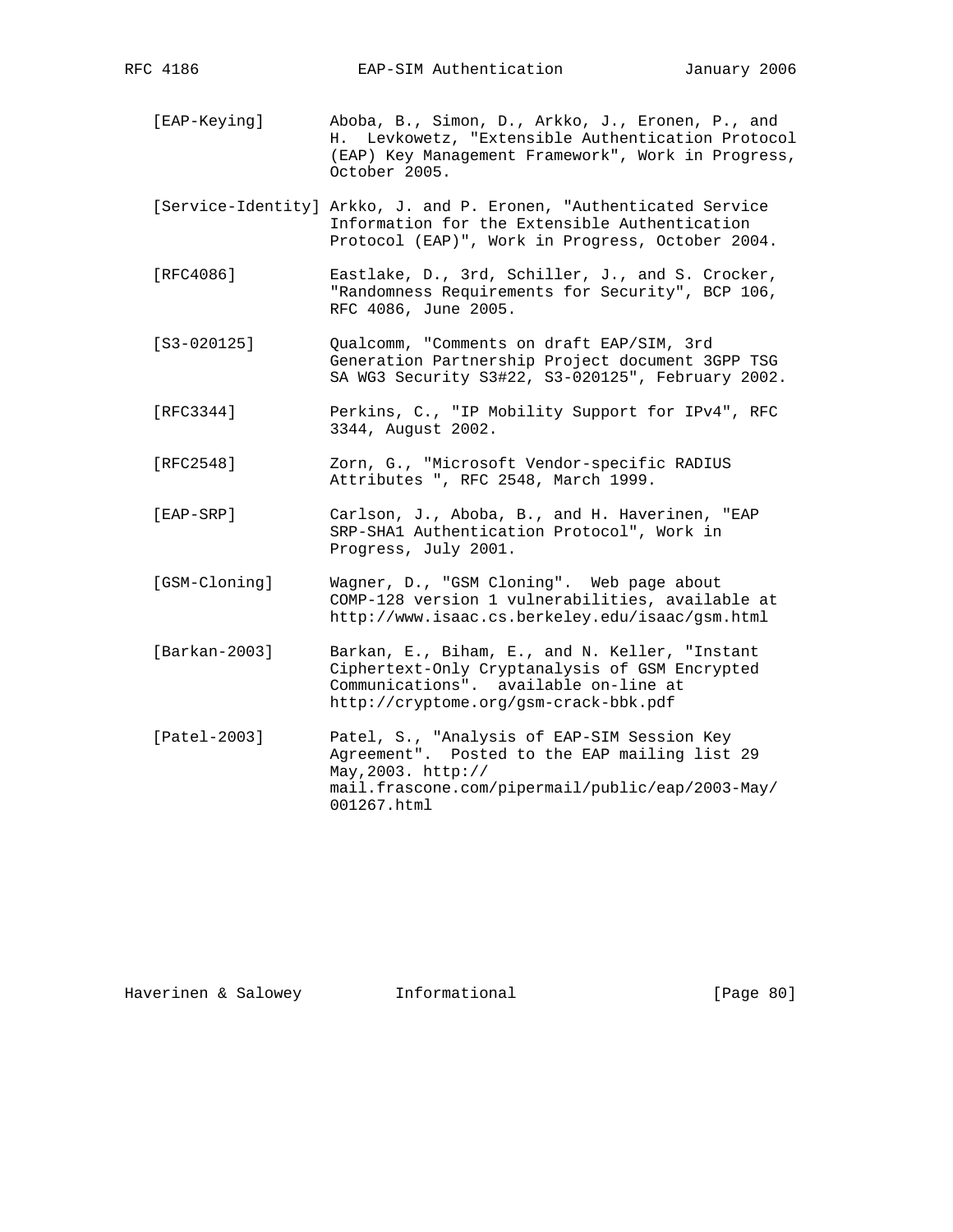Appendix A. Test Vectors

 Test vectors for the NIST FIPS 186-2 pseudo-random number generator [PRF] are available at the following URL: http://csrc.nist.gov/encryption/dss/Examples-1024bit.pdf

 The following examples show the contents of EAP-SIM packets on full authentication and fast re-authentication.

#### A.1. EAP-Request/Identity

The first packet is a plain Identity Request:

| (1)   |  | ; Code: Request    |
|-------|--|--------------------|
| n n   |  | ; Identifier: 0    |
| 00 05 |  | ; Length: 5 octets |
| 01    |  | ; Type: Identity   |

A.2. EAP-Response/Identity

 The client's identity is "1244070100000001@eapsim.foo", so it responds with the following packet:

| 02             |             |  | ; Code: Response                |
|----------------|-------------|--|---------------------------------|
| 0 <sub>0</sub> |             |  | ; Identifier: 0                 |
| 00 20          |             |  | ; Length: 32 octets             |
| 01             |             |  | ; Type: Identity                |
|                | 31 32 34 34 |  | ; "1244070100000001@eapsim.foo" |
|                | 30 37 30 31 |  |                                 |
|                | 30 30 30 30 |  |                                 |
|                | 30 30 30 31 |  |                                 |
|                | 40 65 61 70 |  |                                 |
|                | 73 69 6d 2e |  |                                 |
|                | 66 6f 6f    |  |                                 |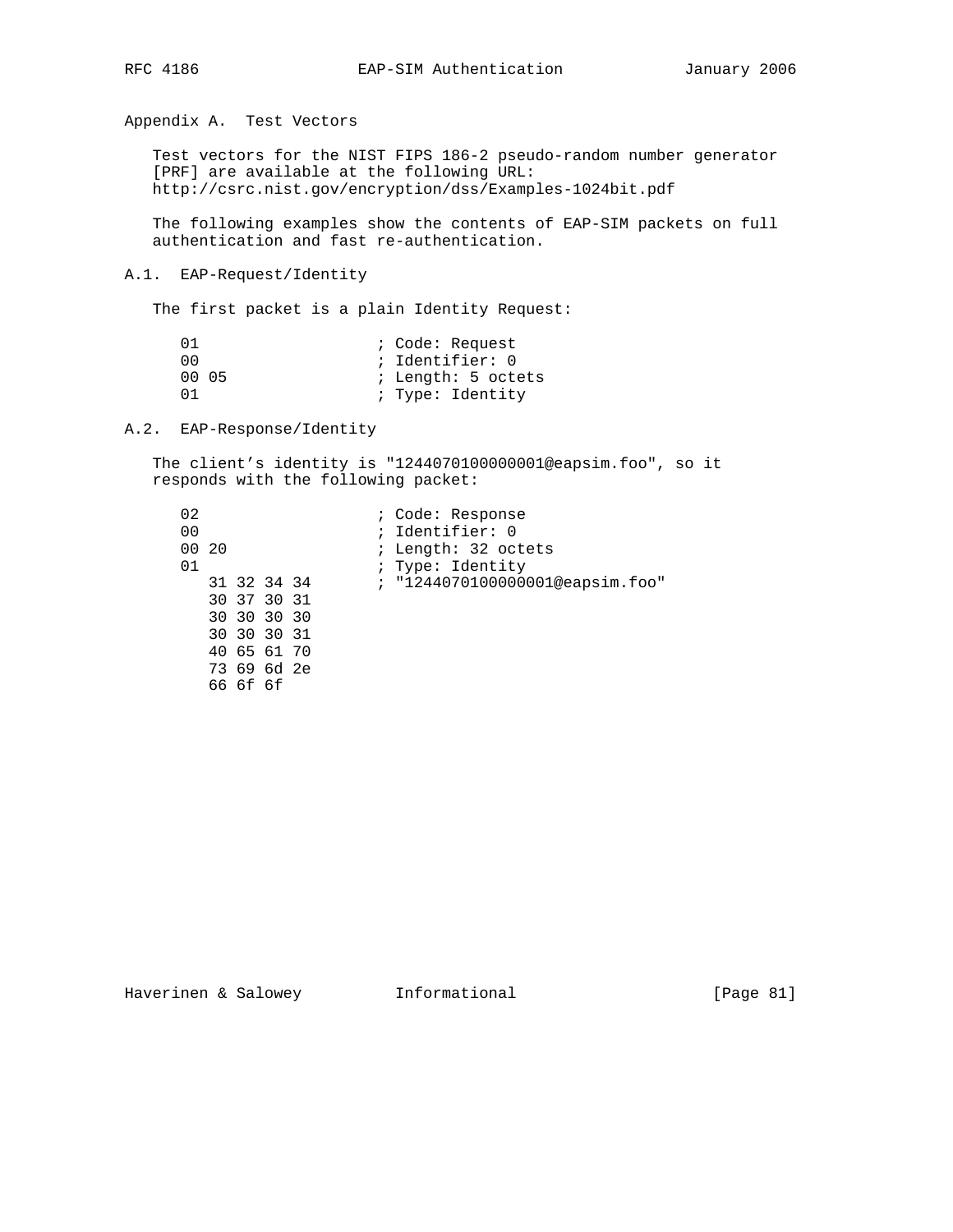# A.3. EAP-Request/SIM/Start

The server's first packet looks like this:

| 01    |                 |       | ; Code: Request                        |
|-------|-----------------|-------|----------------------------------------|
| 01    |                 |       | ; Identifier: 1                        |
| 00 10 |                 |       | ; Length: 16 octets                    |
| 12    |                 |       | ; Type: EAP-SIM                        |
|       | 0a              |       | ; EAP-SIM subtype: Start               |
|       | 00 00           |       | ; (reserved)                           |
|       | 0f              |       | ; Attribute type: AT_VERSION_LIST      |
|       | 02              |       | ; Attribute length: 8 octets (2*4)     |
|       |                 | 00 02 | ; Actual version list length: 2 octets |
|       |                 | 00 01 | ; Version: 1                           |
|       | 00 <sup>o</sup> | - 00  | ; (attribute padding)                  |

## A.4. EAP-Response/SIM/Start

The client selects a nonce and responds with the following packet:

| 02<br>; Code: Response         |                                       |
|--------------------------------|---------------------------------------|
| ; Identifier: 1<br>01          |                                       |
| 00 20<br>; Length: 32 octets   |                                       |
| 12<br>; Type: EAP-SIM          |                                       |
| ; EAP-SIM subtype: Start<br>0a |                                       |
| 00 00<br>; (reserved)          |                                       |
| 07                             | ; Attribute type: AT_NONCE_MT         |
| 05                             | ; Attribute length: 20 octets (5*4)   |
| 00 00<br>; (reserved)          |                                       |
| 01 23 45 67 ; NONCE MT value   |                                       |
| 89 ab cd ef                    |                                       |
| fe dc ba 98                    |                                       |
| 76 54 32 10                    |                                       |
| 10                             | ; Attribute type: AT_SELECTED_VERSION |
| 01                             | ; Attribute length: 4 octets (1*4)    |
| ; Version: 1<br>- 01<br>00     |                                       |

Haverinen & Salowey **Informational Informational** [Page 82]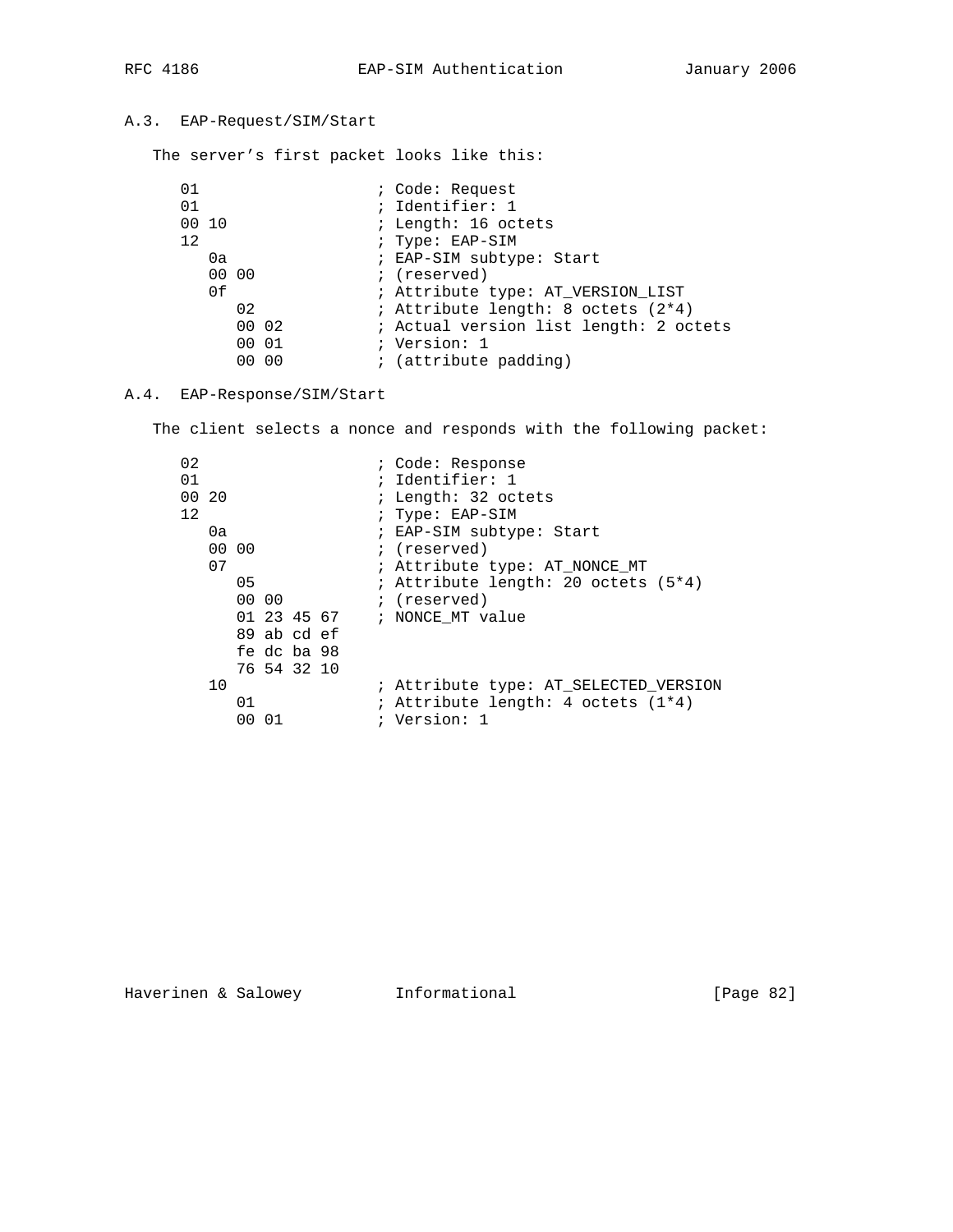## A.5. EAP-Request/SIM/Challenge

Next, the server selects three authentication triplets

```
 (RAND1,SRES1,Kc1) = (10111213 14151617 18191a1b 1c1d1e1f,
                      d1d2d3d4,
                      a0a1a2a3 a4a5a6a7)
 (RAND2,SRES2,Kc2) = (20212223 24252627 28292a2b 2c2d2e2f,
                      e1e2e3e4,
                      b0b1b2b3 b4b5b6b7)
 (RAND3,SRES3,Kc3) = (30313233 34353637 38393a3b 3c3d3e3f,
                      f1f2f3f4,
                      c0c1c2c3 c4c5c6c7)
```
Next, the MK is calculated as specified in Section 7\*.

MK = e576d5ca 332e9930 018bf1ba ee2763c7 95b3c712

And the other keys are derived using the PRNG:

|  |  | K_encr = 536e5ebc 4465582a a6a8ec99 86ebb620 |  |
|--|--|----------------------------------------------|--|
|  |  | K aut = 25af1942 efcbf4bc 72b39434 21f2a974  |  |
|  |  | MSK = 39d45aea f4e30601 983e972b 6cfd46d1    |  |
|  |  | c3637733 65690d09 cd44976b 525f47d3          |  |
|  |  | a60a985e 955c53b0 90b2e4b7 3719196a          |  |
|  |  | 40254296 8fd14a88 8f46b9a7 886e4488          |  |
|  |  | $EMSK = 5949eab0 fff69d52 315c6c63 4fd14a7f$ |  |
|  |  | 0d52023d 56f79698 fa6596ab eed4f93f          |  |
|  |  | bb48eb53 4d985414 ceed0d9a 8ed33c38          |  |
|  |  | 7c9dfdab 92ffbdf2 40fcecf6 5a2c93b9          |  |
|  |  |                                              |  |

 Next, the server selects a pseudonym and a fast re-authentication identity (in this case, "w8w49PexCazWJ&xCIARmxuMKht5S1sxR DqXSEFBEg3DcZP9cIxTe5J4OyIwNGVzxeJOU1G" and "Y24fNSrz8BP274jOJaF17WfxI8YO7QX0 0pMXk9XMMVOw7broaNhTczuFq53aEpOkk3L0dm@eapsim.foo", respectively).

Haverinen & Salowey Informational [Page 83]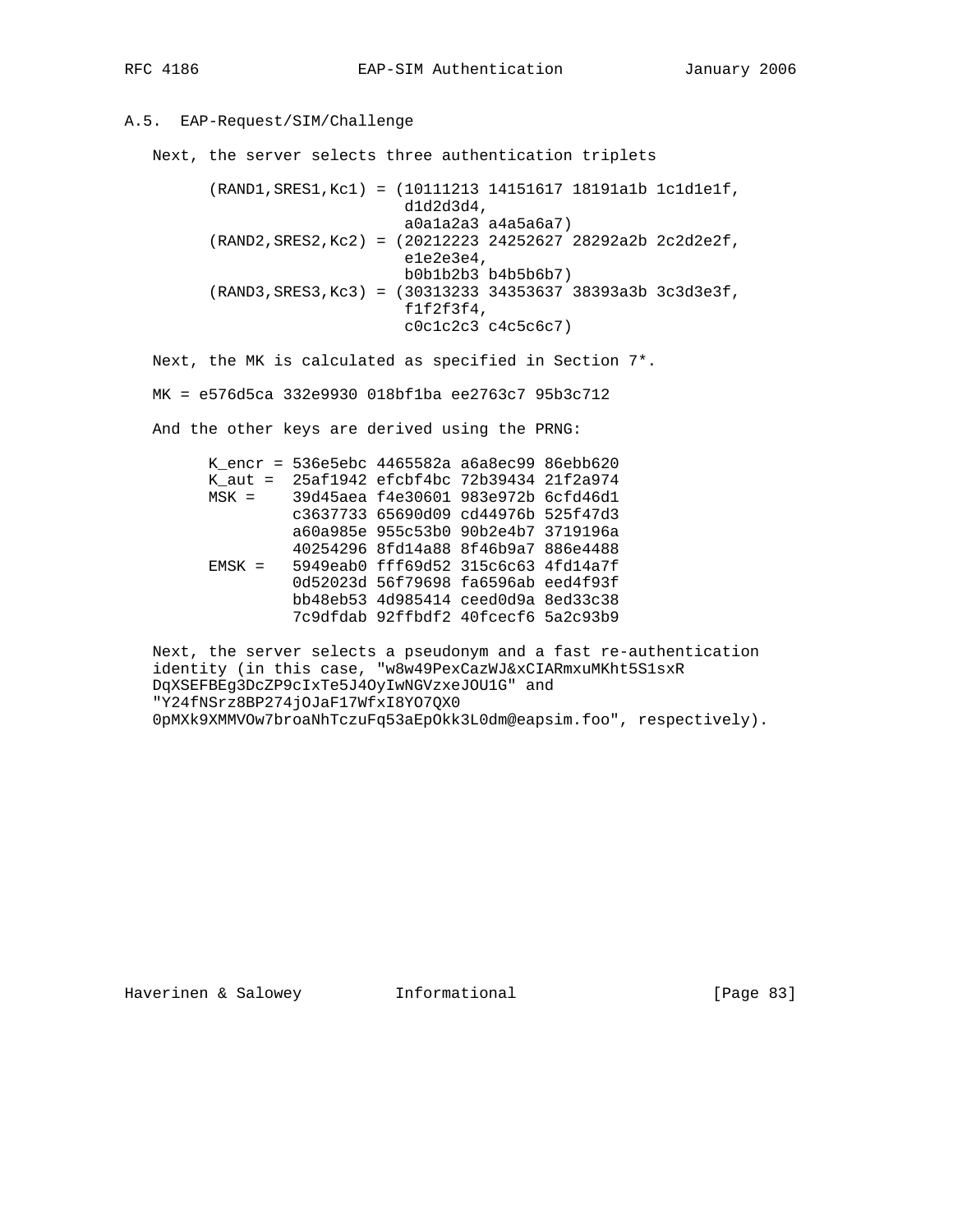The following plaintext will be encrypted and stored in the AT\_ENCR\_DATA attribute:

84 : Attribute type: AT\_NEXT\_PSEUDONYM 13 6 : Attribute length: 76 octets (19\*4) 00 46 ; Actual pseudonym length: 70 octets 77 38 77 34 39 50 65 78 43 61 7a 57 4a 26 78 43 49 41 52 6d 78 75 4d 4b 68 74 35 53 31 73 78 52 44 71 58 53 45 46 42 45 67 33 44 63 5a 50 39 63 49 78 54 65 35 4a 34 4f 79 49 77 4e 47 56 7a 78 65 4a 4f 55 31 47 00 00 ; (attribute padding) 85 ; Attribute type: AT\_NEXT\_REAUTH\_ID<br>16 ; Attribute length: 88 octets (22\*4 16 ; Attribute length: 88 octets (22\*4) ; Actual re-auth identity length: 81 octets 59 32 34 66 4e 53 72 7a 38 42 50 32 37 34 6a 4f 4a 61 46 31 37 57 66 78 49 38 59 4f 37 51 58 30 30 70 4d 58 6b 39 58 4d 4d 56 4f 77 37 62 72 6f 61 4e 68 54 63 7a 75 46 71 35 33 61 45 70 4f 6b 6b 33 4c 30 64 6d 40 65 61 70 73 69 6d 2e 66 6f 6f 00 00 00 ; (attribute padding) 06 : Attribute type: AT\_PADDING 03 : Attribute length: 12 octets (3\*4) 00 00 00 00 00 00 00 00 00 00 The EAP packet looks like this: 01 i Code: Request 02 ; Identifier: 2 ; Length: 280 octets 12 <br>
0b <br>
7 FAP-SIM subtype: EAP-SIM subtype: EAP-SIM subtype: 2019 0b <br>
00 00 ; (reserved)<br>
00 00 ; (reserved) 00 00 **;** (reserved) 01 ; Attribute type: AT\_RAND 0d ; Attribute length: 52 octets (13\*4) 00 00 **1** (reserved) 10 11 12 13 ; first RAND 14 15 16 17 18 19 1a 1b 1c 1d 1e 1f 20 21 22 23 ; second RAND 24 25 26 27 28 29 2a 2b 2c 2d 2e 2f

Haverinen & Salowey **Informational** [Page 84]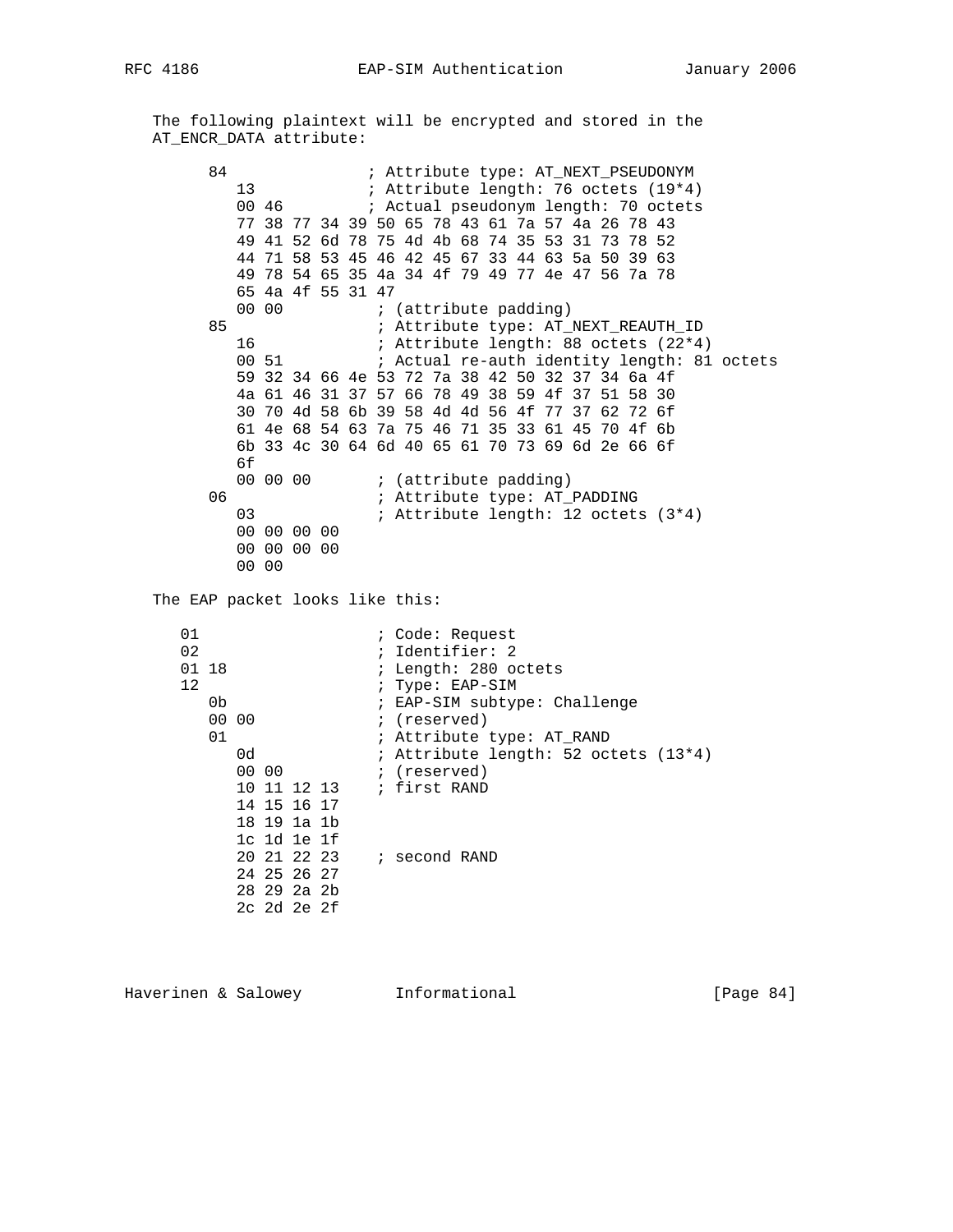30 31 32 33 ; third RAND 34 35 36 37 38 39 3a 3b 3c 3d 3e 3f 81 **:** Attribute type: AT\_IV 05 ; Attribute length: 20 octets (5\*4) 00 00 **;** (reserved) 9e 18 b0 c2  $\cdot$  iV value 9a 65 22 63 c0 6e fb 54 dd 00 a8 95 82 **:** Attribute type: AT\_ENCR\_DATA 2d ; Attribute length: 180 octets (45\*4) 00 00 (reserved) 55 f2 93 9b bd b1 b1 9e a1 b4 7f c0 b3 e0 be 4c ab 2c f7 37 2d 98 e3 02 3c 6b b9 24 15 72 3d 58 ba d6 6c e0 84 e1 01 b6 0f 53 58 35 4b d4 21 82 78 ae a7 bf 2c ba ce 33 10 6a ed dc 62 5b 0c 1d 5a a6 7a 41 73 9a e5 b5 79 50 97 3f c7 ff 83 01 07 3c 6f 95 31 50 fc 30 3e a1 52 d1 e1 0a 2d 1f 4f 52 26 da a1 ee 90 05 47 22 52 bd b3 b7 1d 6f 0c 3a 34 90 31 6c 46 92 98 71 bd 45 cd fd bc a6 11 2f 07 f8 be 71 79 90 d2 5f 6d d7 f2 b7 b3 20 bf 4d 5a 99 2e 88 03 31 d7 29 94 5a ec 75 ae 5d 43 c8 ed a5 fe 62 33 fc ac 49 4e e6 7a 0d 50 4d 0b ; Attribute type: AT\_MAC<br>05 ; Attribute length: 20 or 05 : Attribute length: 20 octets (5\*4)<br>00 00 : (reserved) ; (reserved) fe f3 24 ac ; MAC value 39 62 b5 9f 3b d7 82 53 ae 4d cb 6a

 The MAC is calculated over the EAP packet above (with MAC value set to zero), followed by the NONCE\_MT value (a total of 296 bytes).

Haverinen & Salowey **Informational Informational** [Page 85]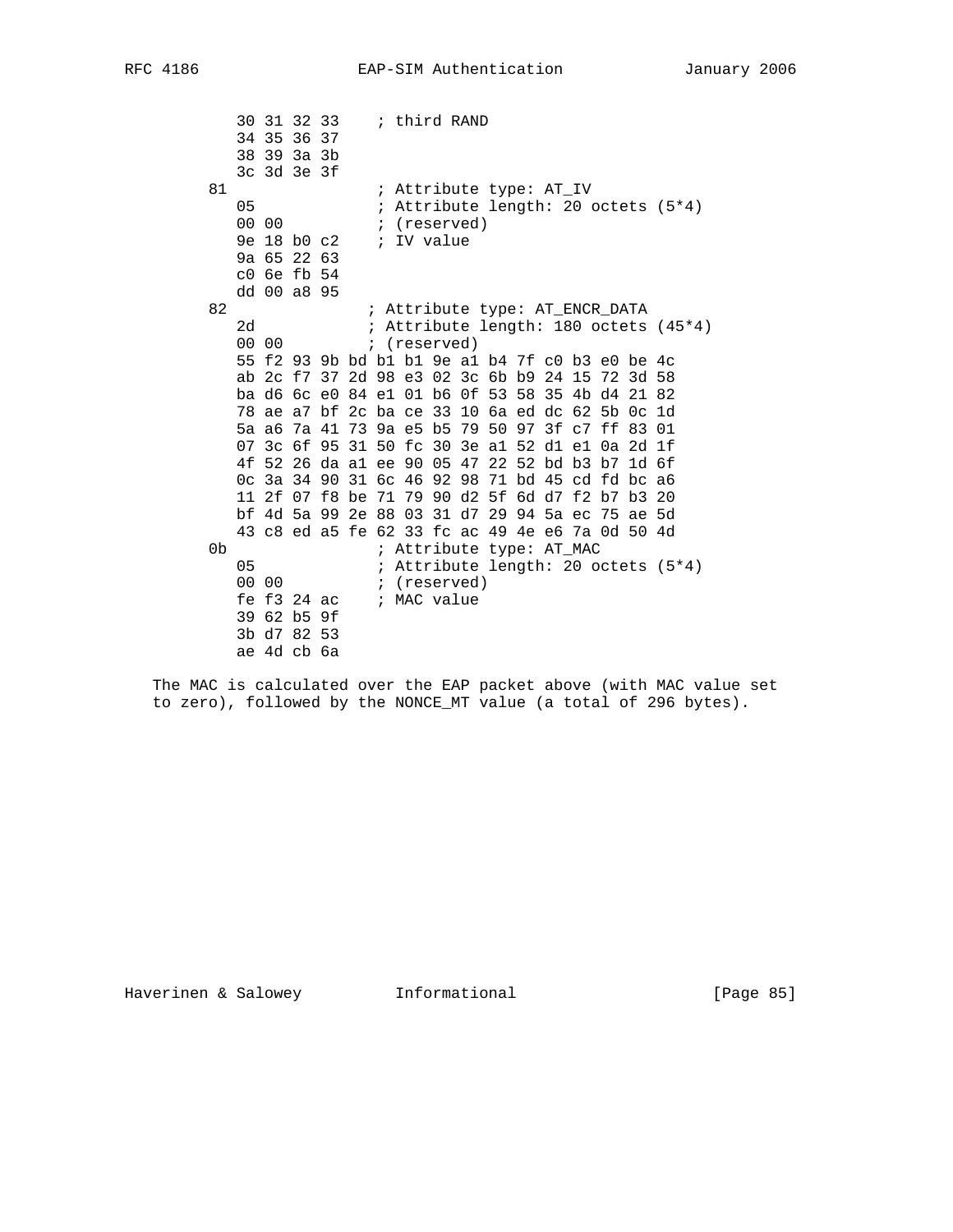## A.6. EAP-Response/SIM/Challenge

The client's response looks like this:

| 02 |                  |       |             |  | ; Code: Response                    |
|----|------------------|-------|-------------|--|-------------------------------------|
| 02 |                  |       |             |  | ; Identifier: 2                     |
|    | $00 \text{ } 1c$ |       |             |  | ; Length: 28 octets                 |
| 12 |                  |       |             |  | ; Type: EAP-SIM                     |
|    | 0b               |       |             |  | ; EAP-SIM subtype: Challenge        |
|    | 00 00            |       |             |  | ; (reserved)                        |
|    | 0 <sub>b</sub>   |       |             |  | ; Attribute type: AT MAC            |
|    |                  | 05    |             |  | ; Attribute length: 20 octets (5*4) |
|    |                  | 00 00 |             |  | ; (reserved)                        |
|    |                  |       |             |  | f5 6d 64 33 $\qquad$ ; MAC value    |
|    |                  |       | e6 8e d2 97 |  |                                     |
|    |                  |       | 6a c1 19 37 |  |                                     |
|    |                  |       | fc 3d 11 54 |  |                                     |

 The MAC is calculated over the EAP packet above (with MAC value set to zero), followed by the SRES values (a total of 40 bytes).

#### A.7. EAP-Success

The last packet is an EAP-Success:

| 03    |  | ; Code: Success    |  |  |
|-------|--|--------------------|--|--|
| 02.   |  | ; Identifier: 2    |  |  |
| 00 04 |  | ; Length: 4 octets |  |  |

A.8. Fast Re-authentication

 When performing fast re-authentication, the EAP-Request/Identity packet is the same as usual. The EAP-Response/Identity contains the fast re-authentication identity (from AT\_ENCR\_DATA attribute above):

 02 ; Code: Response 00 <br>00 56 <br>20 ; Length: 86 oc ; Length: 86 octets 01 <br>
01 <br>  $\qquad \qquad ; \text{ Type: Identity}$  59 32 34 66 4e 53 72 7a 38 42 50 32 37 34 6a 4f 4a 61 46 31 37 57 66 78 49 38 59 4f 37 51 58 30 30 70 4d 58 6b 39 58 4d 4d 56 4f 77 37 62 72 6f 61 4e 68 54 63 7a 75 46 71 35 33 61 45 70 4f 6b 6b 33 4c 30 64 6d 40 65 61 70 73 69 6d 2e 66 6f 6f

Haverinen & Salowey **Informational** [Page 86]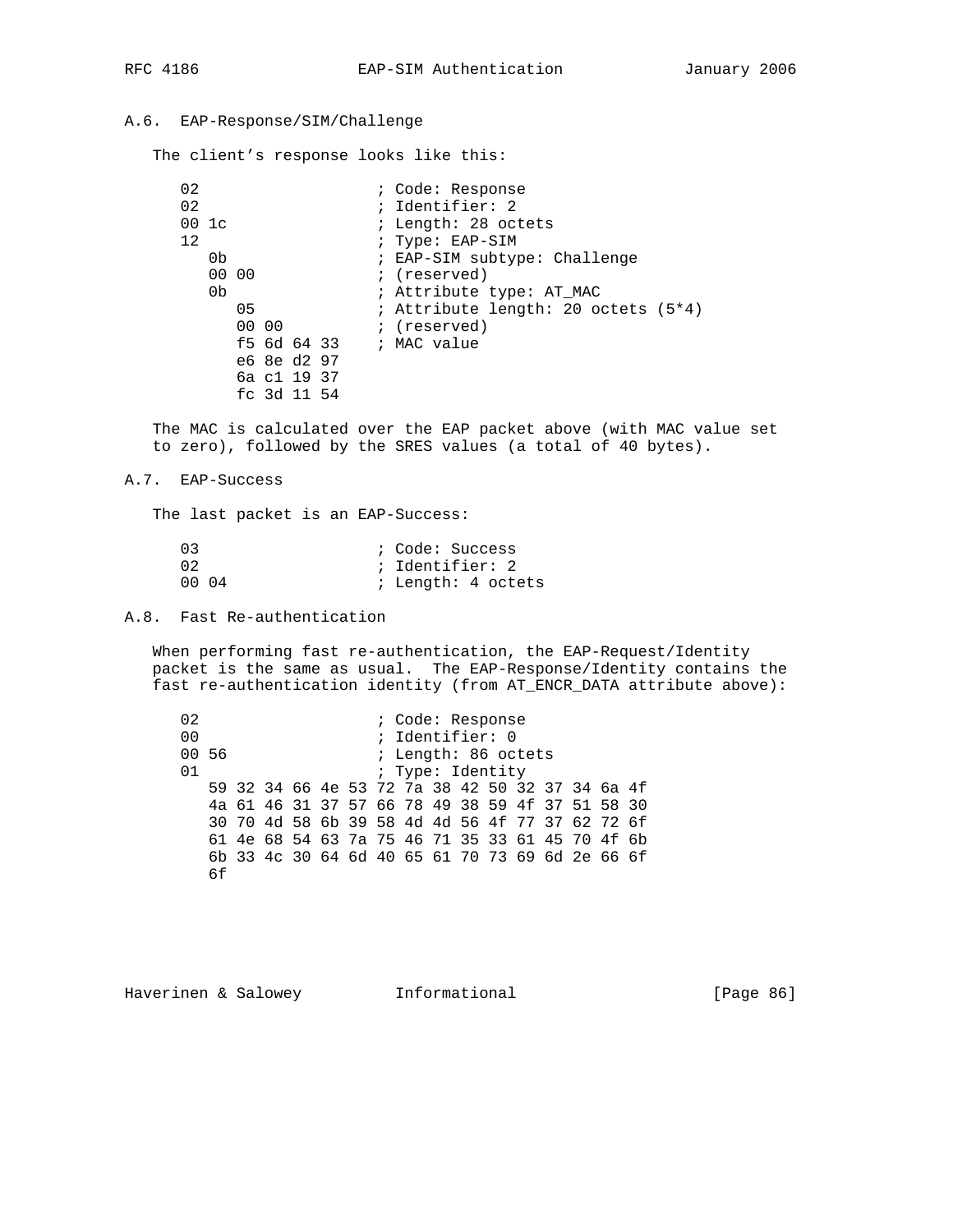### A.9. EAP-Request/SIM/Re-authentication

 The server recognizes the reauthentication identity, so it will respond with EAP-Request/SIM/Re-authentication. It retrieves the associated counter value, generates a nonce, and picks a new reauthentication identity (in this case, "uta0M0iyIsMwWp5TTdSdnOLvg2XDVf21OYt1vnfiMcs5dnIDHOIFVavIRzMR yzW6vFzdHW@eapsim.foo").

 The following plaintext will be encrypted and stored in the AT\_ENCR\_DATA attribute. Note that AT\_PADDING is not used because the length of the plaintext is a multiple of 16 bytes.

| 13 |    |       |             |  | ; Attribute type: AT COUNTER                    |  |  |  |  |                                      |                                             |
|----|----|-------|-------------|--|-------------------------------------------------|--|--|--|--|--------------------------------------|---------------------------------------------|
|    | 01 |       |             |  |                                                 |  |  |  |  | ; Attribute length: 4 octets (1*4)   |                                             |
|    |    | 00 01 |             |  | ; Counter value                                 |  |  |  |  |                                      |                                             |
| 15 |    |       |             |  | ; Attribute type: AT NONCE S                    |  |  |  |  |                                      |                                             |
|    | 05 |       |             |  |                                                 |  |  |  |  | ; Attribute length: 20 octets (5*4)  |                                             |
|    |    | 00 00 |             |  | ; (reserved)                                    |  |  |  |  |                                      |                                             |
|    |    |       | 01 23 45 67 |  | ; NONCE S value                                 |  |  |  |  |                                      |                                             |
|    |    |       | 89 ab cd ef |  |                                                 |  |  |  |  |                                      |                                             |
|    |    |       | fe dc ba 98 |  |                                                 |  |  |  |  |                                      |                                             |
|    |    |       | 76 54 32 10 |  |                                                 |  |  |  |  |                                      |                                             |
| 85 |    |       |             |  |                                                 |  |  |  |  | ; Attribute type: AT NEXT REAUTH ID  |                                             |
|    | 16 |       |             |  |                                                 |  |  |  |  | ; Attribute length: 88 octets (22*4) |                                             |
|    |    | 00 51 |             |  |                                                 |  |  |  |  |                                      | ; Actual re-auth identity length: 81 octets |
|    |    |       |             |  | 75 74 61 30 4d 30 69 79 49 73 4d 77 57 70 35 54 |  |  |  |  |                                      |                                             |
|    |    |       |             |  | 54 64 53 64 6e 4f 4c 76 67 32 58 44 56 66 32 31 |  |  |  |  |                                      |                                             |
|    |    |       |             |  | 4f 59 74 31 76 6e 66 69 4d 63 73 35 64 6e 49 44 |  |  |  |  |                                      |                                             |
|    |    |       |             |  | 48 4f 49 46 56 61 76 49 52 7a 4d 52 79 7a 57 36 |  |  |  |  |                                      |                                             |
|    |    |       |             |  | 76 46 7a 64 48 57 40 65 61 70 73 69 6d 2e 66 6f |  |  |  |  |                                      |                                             |
|    | 6f |       |             |  |                                                 |  |  |  |  |                                      |                                             |
|    |    |       | 00 00 00    |  | ; (attribute padding)                           |  |  |  |  |                                      |                                             |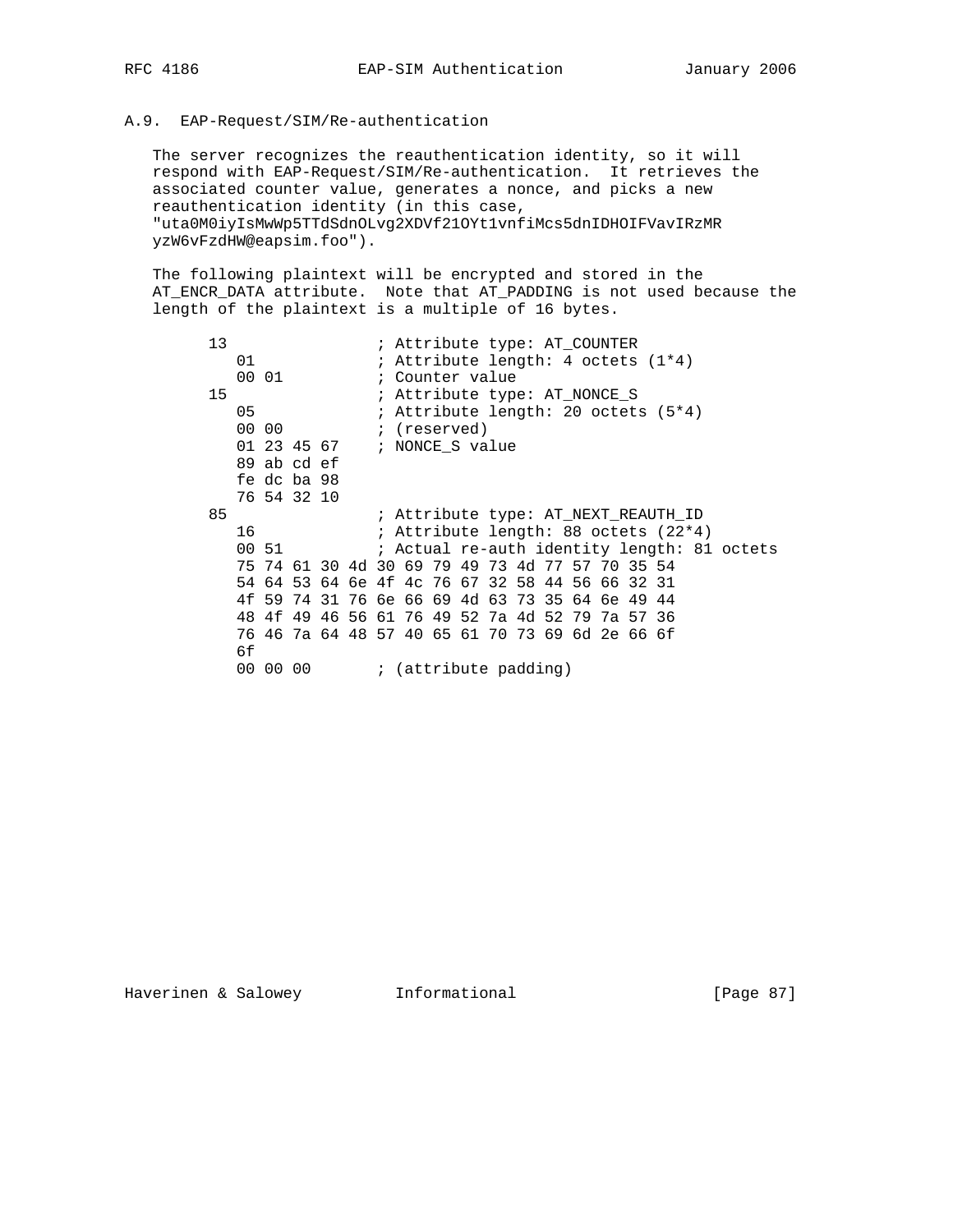The EAP packet looks like this:

01 i Code: Request 01 <br>
00 a4 <br>
164 <br>
164 <br>
164 <br>
164 <br>
164 <br>
165 <br>
165 <br>
165 <br>
166 <br>
166 <br>
166 <br>
166 <br>
166 <br>
166 <br>
166 <br>
166 <br>
166 <br>
166 <br>
166 <br>
166 <br>
166 <br>
166 <br>
166 <br>
166 <br>
166 <br>
166 <br>
166 <br>
166 <br>
166 <br>
166 <br>
166 <br>
166 <br>
166 <br>
166 <br>
166 <br> ; Length: 164 octets 12 **:** Type: EAP-SIM 0d ; EAP-SIM subtype: Re-authentication<br>00 00 ; (reserved) ; (reserved) 81 ; Attribute type: AT\_IV 05 ; Attribute length: 20 octets (5\*4) 00 00 **;** (reserved) d5 85 ac 77 ; IV value 86 b9 03 36 65 7c 77 b4 65 75 b9 c4 82 **:** Attribute type: AT\_ENCR\_DATA 1d ; Attribute length: 116 octets (29\*4) 00 00 **1** (reserved) 68 62 91 a9 d2 ab c5 8c aa 32 94 b6 e8 5b 44 84 6c 44 e5 dc b2 de 8b 9e 80 d6 9d 49 85 8a 5d b8 4c dc 1c 9b c9 5c 01 b9 6b 6e ca 31 34 74 ae a6 d3 14 16 e1 9d aa 9d f7 0f 05 00 88 41 ca 80 14 96 4d 3b 30 a4 9b cf 43 e4 d3 f1 8e 86 29 5a 4a 2b 38 d9 6c 97 05 c2 bb b0 5c 4a ac e9 7d 5e af f5 64 04 6c 8b d3 0b c3 9b e5 e1 7a ce 2b 10 a6 7 i Attribute type: AT\_MAC<br>05 ; Attribute length: 20 oo 05 : Attribute length: 20 octets  $(5*4)$ <br>00 00 : (reserved) ; (reserved) 48 3a 17 99 ; MAC value b8 3d 7c d3 d0 a1 e4 01 d9 ee 47 70

 The MAC is calculated over the EAP packet above (with MAC value set to zero; a total of 164 bytes).

 Finally, the server derives new keys. The XKEY' is calculated as described in Section 7\*:

XKEY' = 863dc120 32e08343 c1a2308d b48377f6 801f58d4

Haverinen & Salowey **Informational** [Page 88]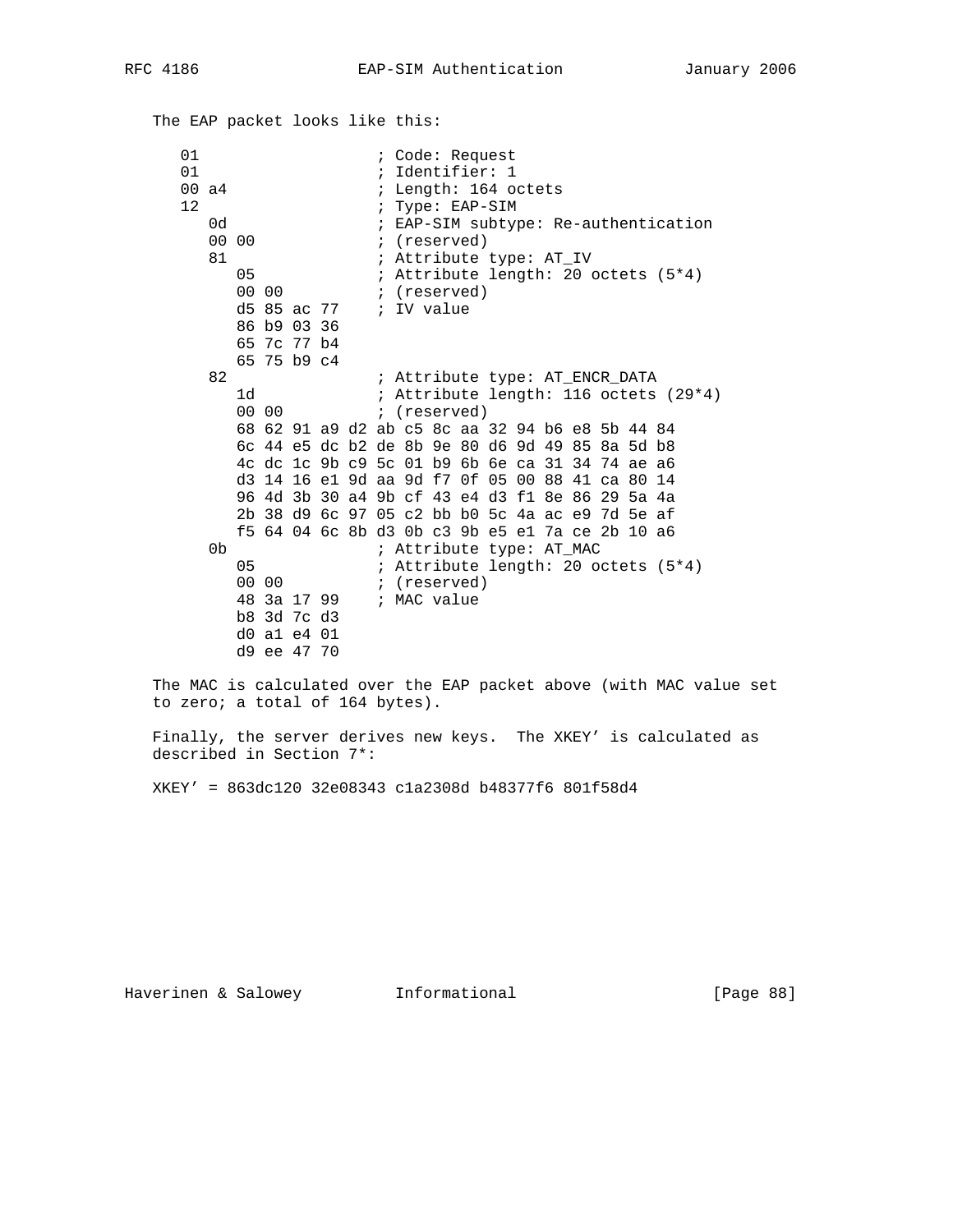The new MSK and EMSK are derived using the PRNG (note that K\_encr and K\_aut stay the same).

|  | MSK = 6263f614 973895e1 335f7e30 cff028ee    |                                     |  |
|--|----------------------------------------------|-------------------------------------|--|
|  |                                              | 2176f519 002c9abe 732fe0ef 00cf167c |  |
|  |                                              | 756d9e4c ed6d5ed6 40eb3fe3 8565ca07 |  |
|  |                                              | 6e7fb8a8 17cfe8d9 adbce441 d47c4f5e |  |
|  | $EMSK = 3d8ff786 3a630b2b 06e2cf20 9684c13f$ |                                     |  |
|  |                                              | 6b82f992 f2b06f1b 54bf51ef 237f2a40 |  |
|  |                                              | 1ef5e0d7 e098a34c 533eaebf 34578854 |  |
|  |                                              | b7721526 20a777f0 e0340884 a294fb73 |  |

#### A.10. EAP-Response/SIM/Re-authentication

 The client's response includes the counter as well. The following plaintext will be encrypted and stored in the AT\_ENCR\_DATA attribute:

13 **:** Attribute type: AT\_COUNTER 01 **;** Attribute length: 4 octets (1\*4) 00 01 ; Counter value 06 : Attribute type: AT\_PADDING 03 : Attribute length: 12 octets (3\*4) 00 00 00 00 00 00 00 00 00 00 The EAP packet looks like this: 02 <br>01 ; Code: Response<br>1 ; Identifier: 1 01 ; Identifier: 1 ; Length: 68 octets 12 **:** Type: EAP-SIM 0d **i** EAP-SIM subtype: Re-authentication 00 00 ; (reserved) 81 ; Attribute type: AT\_IV 05 ; Attribute length: 20 octets (5\*4) 00 00 **;** (reserved) cd f7 ff a6 ; IV value 5d e0 4c 02 6b 56 c8 6b 76 b1 02 ea 82 ; Attribute type: AT\_ENCR\_DATA 05 : Attribute length: 20 octets (5\*4) 05 , ALLIDULE<br>00 00 ; (reserved) b6 ed d3 82 79 e2 a1 42 3c 1a fc 5c 45 5c 7d 56

Haverinen & Salowey Informational [Page 89]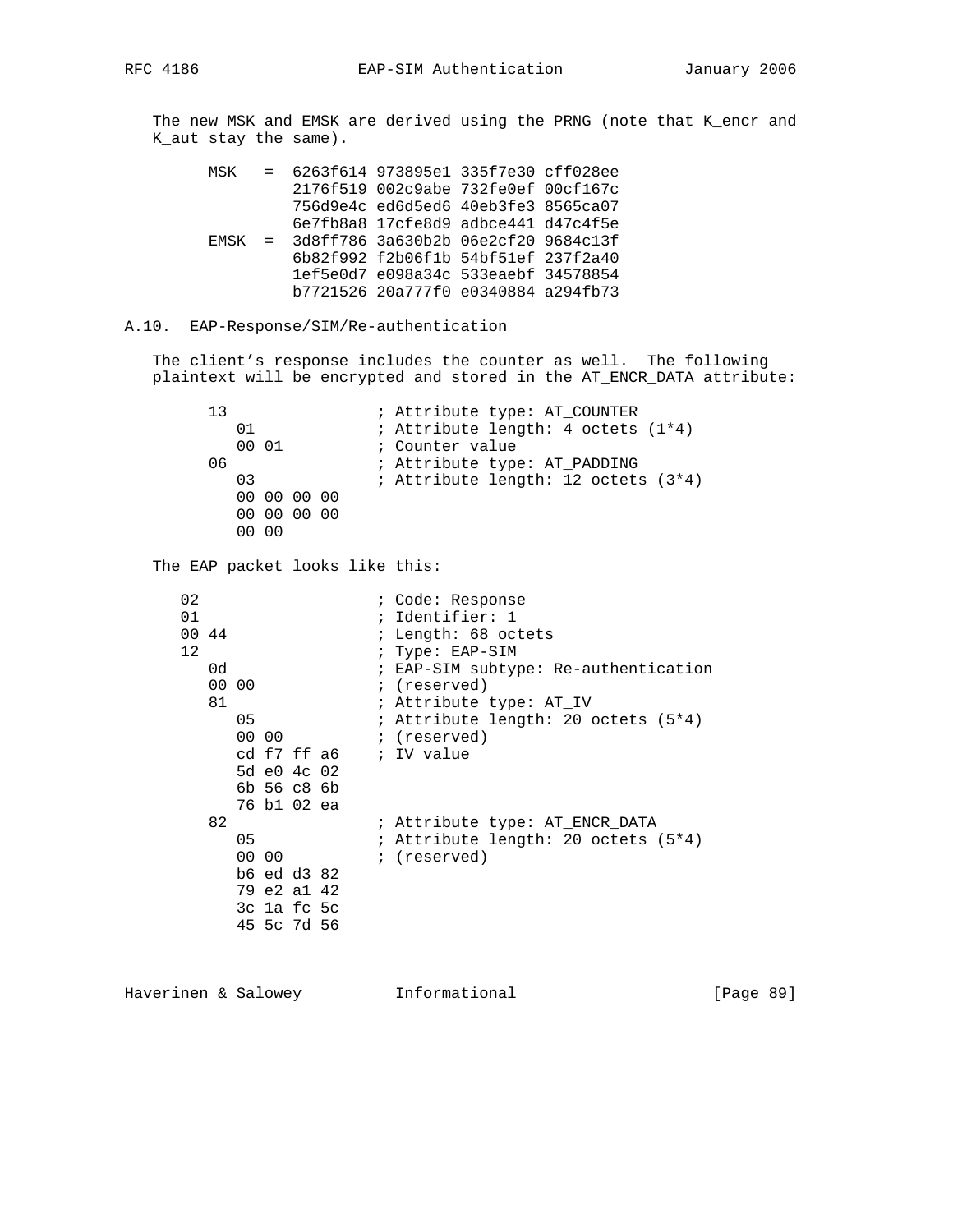0b  $\qquad \qquad ;$  Attribute type: AT\_MAC 05 ; Attribute length: 20 octets (5\*4) 00 00 **1** (reserved) fa f7 6b 71 ; MAC value fb e2 d2 55 b9 6a 35 66 c9 15 c6 17 The MAC is calculated over the EAP packet above (with MAC value set to zero), followed by the NONCE\_S value (a total of 84 bytes). The next packet will be EAP-Success: 03 ; Code: Success 01 ; Identifier: 1 ; Length: 4 octets Appendix B. Pseudo-Random Number Generator The "|" character denotes concatenation, and "^" denotes exponentiation. Step 1: Choose a new, secret value for the seed-key, XKEY Step 2: In hexadecimal notation let t = 67452301 EFCDAB89 98BADCFE 10325476 C3D2E1F0 This is the initial value for H0 |H1 |H2 |H3 |H4 in the FIPS SHS [SHA-1] Step  $3:$  For  $j = 0$  to  $m - 1$  do 3.1 XSEED\_j = 0 /\* no optional user input \*/ 3.2 For i = 0 to 1 do a. XVAL =  $(XKEY + XSEED_j)$  mod  $2^b$ b.  $w_i = G(t, XVAL)$ c. XKEY =  $(1 + XKEY + w_i) \mod 2^b$  $3.3 x_j = w_0|w_1$ 

Haverinen & Salowey Informational [Page 90]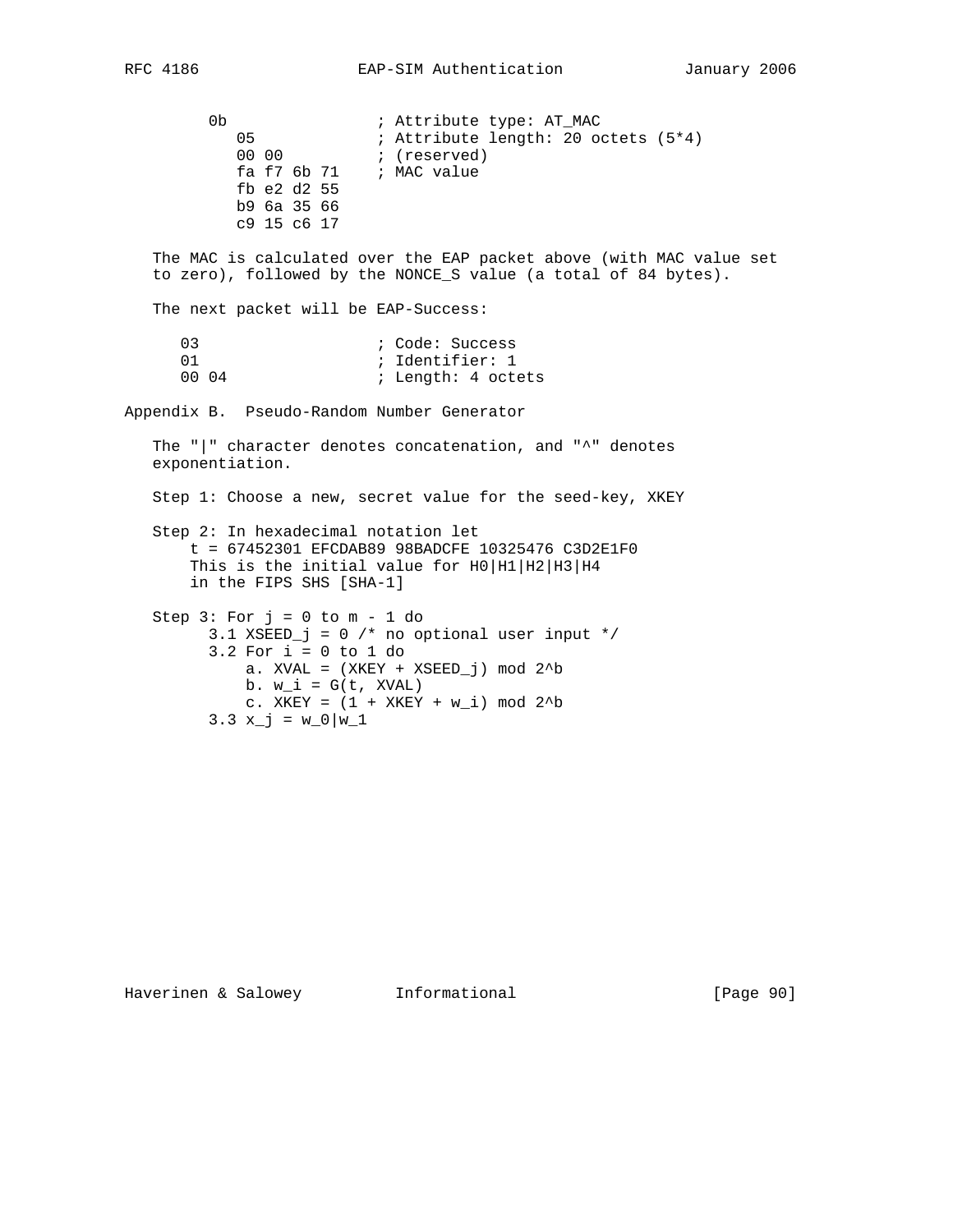Authors' Addresses Henry Haverinen (editor) Nokia Enterprise Solutions P.O. Box 12 FIN-40101 Jyvaskyla Finland EMail: henry.haverinen@nokia.com

 Joseph Salowey (editor) Cisco Systems 2901 Third Avenue Seattle, WA 98121 USA

 Phone: +1 206 256 3380 EMail: jsalowey@cisco.com